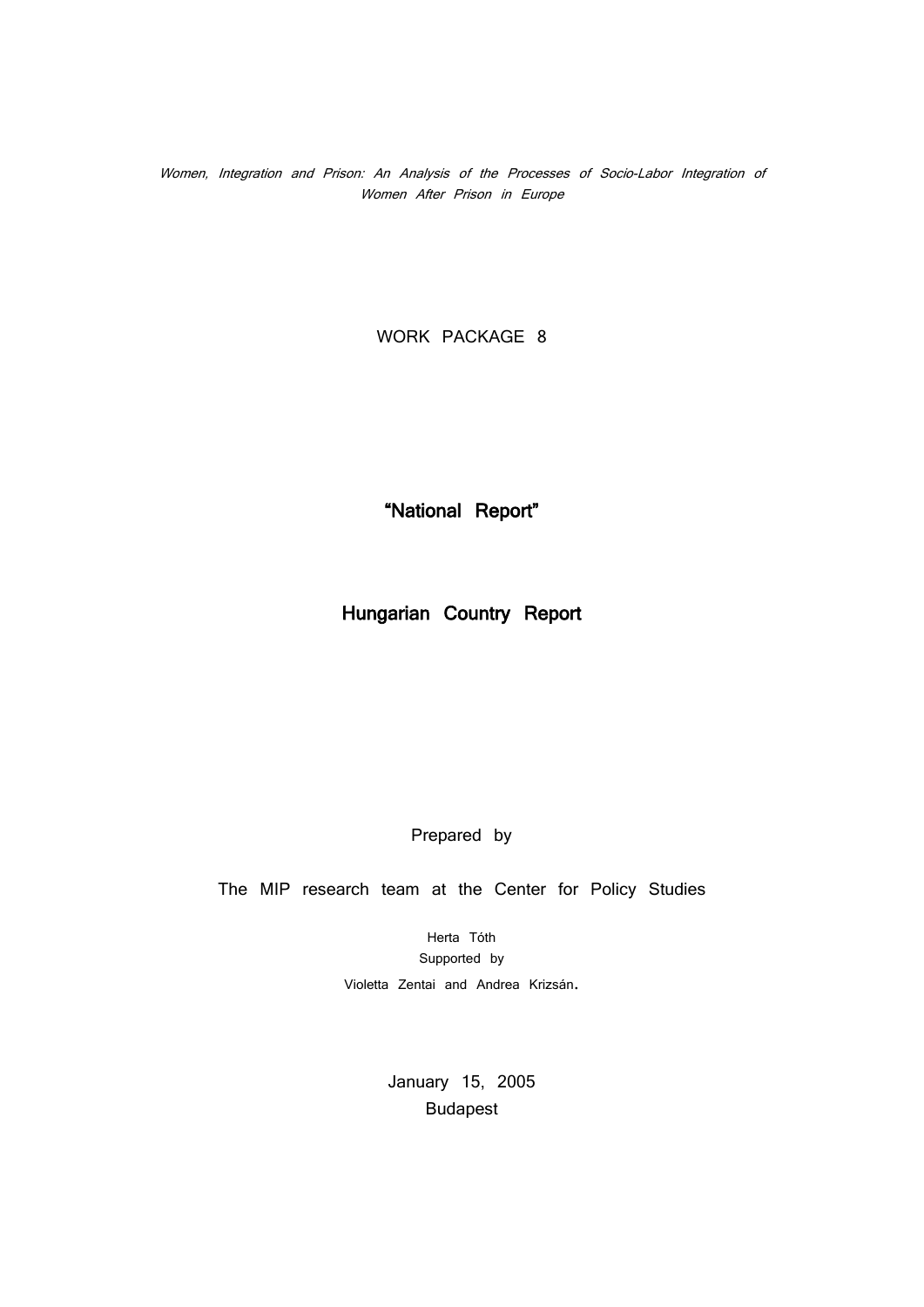# **List of Contents**

| <b>Introduction</b>                                                                                                                                                                                           | 3                   |                                                                   |    |
|---------------------------------------------------------------------------------------------------------------------------------------------------------------------------------------------------------------|---------------------|-------------------------------------------------------------------|----|
| <b>Hypothesis: I. Primary Exclusion</b><br><b>Hypothesis II: The Prison's Contribution to Exclusion</b><br><b>Hypothesis III: Measures and Programs in Prison</b><br><b>Hypothesis IV: Life After Release</b> | 6<br>26<br>48<br>67 |                                                                   |    |
|                                                                                                                                                                                                               |                     | <b>Conclusions</b>                                                | 90 |
|                                                                                                                                                                                                               |                     | <b>References</b><br><b>Appendix: Summary of the MIP Research</b> | 92 |
|                                                                                                                                                                                                               |                     |                                                                   | 93 |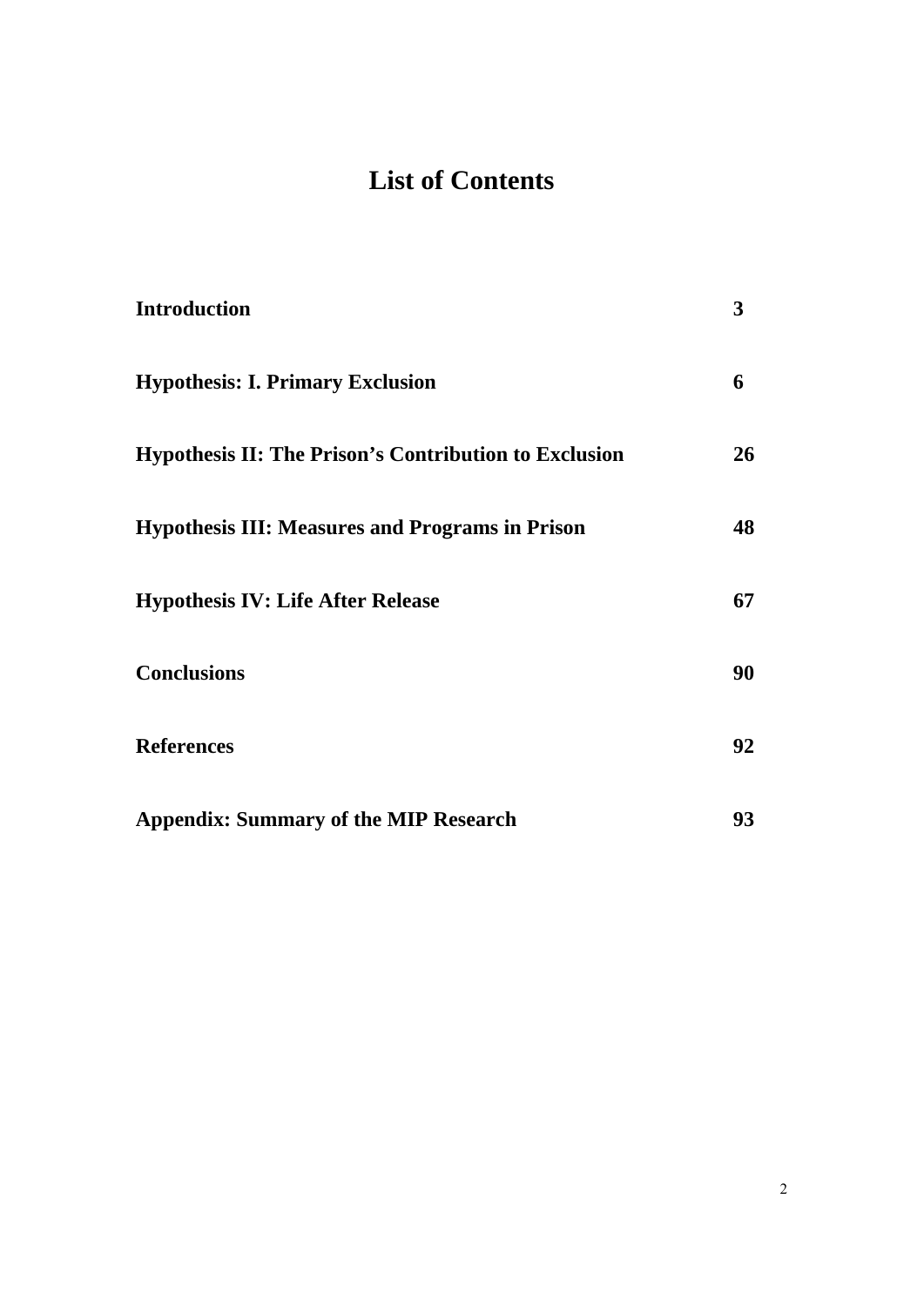#### **Introduction**

There are two important elements of the Hungarian context that have decisively shaped the MIP research on the reintegration of women prisoners after release: the lack of previous policy research on this topic, and the major and ongoing transformation of the institutional setting. Both enabled and encouraged the research.

The availability of relevant, policy-focused research both on reintegration after prison, as well as research on women prisoners was extremely limited. The few important studies on prisons and prisoners in the 1990-ies were sociologically focused and offered some data and insight into prison life, however, these were exclusively or largely based on men's prisons and did not address reintegration<sup>1</sup>.

Finally in 2001, the first study on women prisoners<sup>2</sup> was published, which offered basic data on women prisoners, and also on the three penitentiary facilities<sup>3</sup> for women inmates in Hungary – and drew attention for the first time to the relevance of domestic violence in the lives of women prisoners. The other important research that provided the basis for our research as a source of secondary data, was a major study accomplished by the Hungarian Helsinki Committee<sup>4</sup> during their Prison Monitoring Program. Their book was published in 2002 with rich survey data on legislation and aspects of prison life that featured as important for reintegration, e.g. on work and education in prisons.

Based on such previous research and statistical data we found the following:

-The ratio of recidivists among women inmates is about 25%-30%, significantly less than among men (47-50%)

-Women inmates as a group suffered from several deprivations, especially low level of education and lack of profession was very common among them. About 1/3 of women in the above-mentioned survey suffered from domestic violence.

-Overcrowding was found to be a problem in all penitentiaries, influencing living conditions and access to reintegration-related activities.

The MIP research was carried out at a time when the institutional setting was characterized by significant transformations, both within the penitentiary system and in its environment. The single most decisive institutional change was marked in July 2003 by the setup of the Probation Officers' Service. Formerly, probation officers (for adult

 1 László Huszár: "…és bűnhődés: A magyar börtönlakók szociológiai vizsgálata", *Kandidátusi értekezés*, 1997.

Dr. Póczik Szilveszter: "Magyar és cigány bűnelkövetők a börtönben – egy kutatás tapasztalatai", *Kutatási beszámoló és munkaanyag*, Országos Kriminológiai Intézet, Budapest, 1999. 2

Lenke Fehér and Parti Katalin "Nők a börtönben", *Kriminológiai Tanulmányok* 39, 2002. 3

<sup>&</sup>lt;sup>3</sup> Our research included all three sites: Eger, Kalocsa and Mélykút. The report includes frequent references to all sites.

<sup>4</sup> András Kádár, Kőszeg Ferenc (eds.), *Double Standard: Prison Conditions in Hungary*, Hungarian Helsinki Committee, Budapest, 2002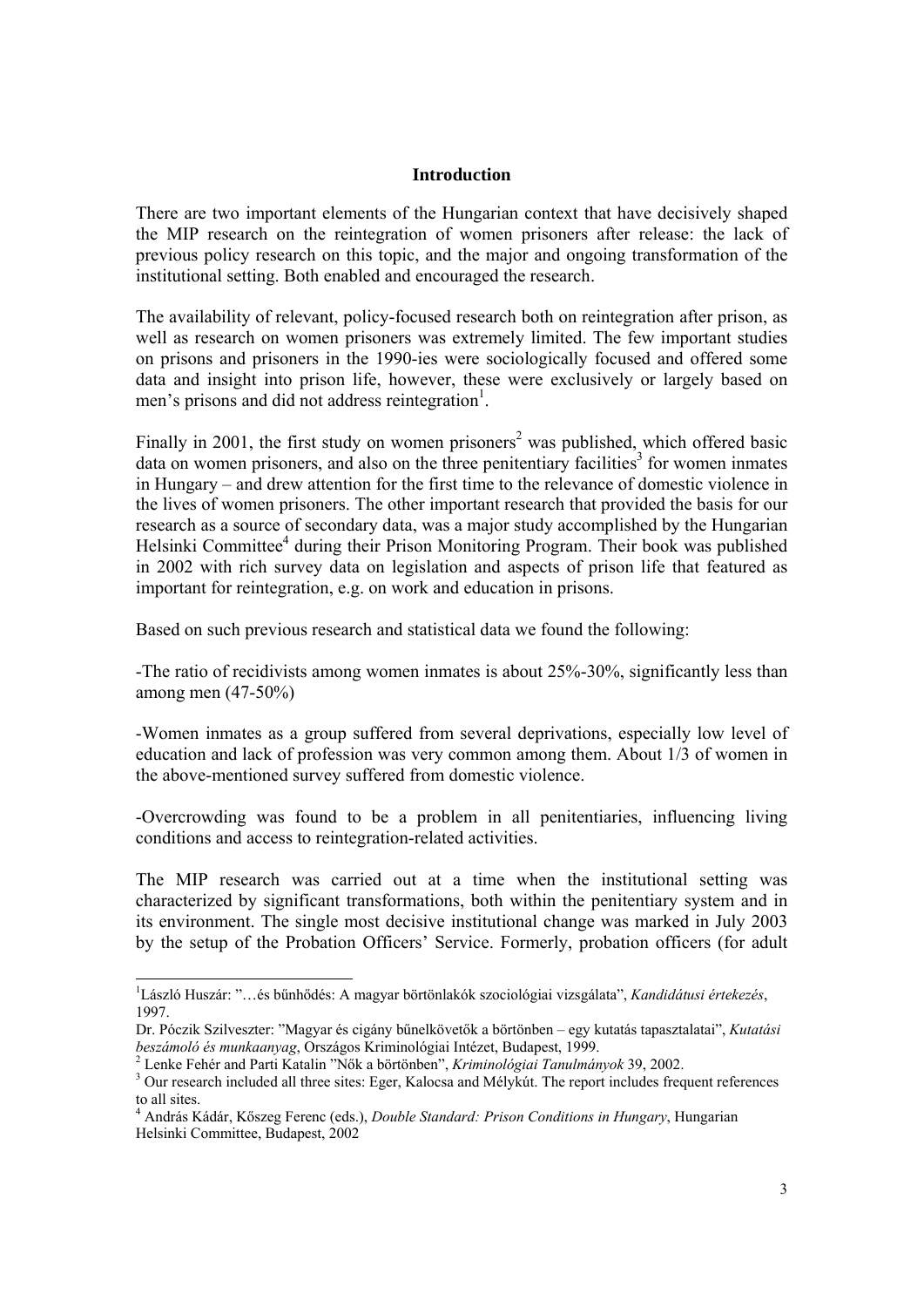convicts) worked at the County Courts, while probation officers for under-age convicts worked in yet another organizational arrangement. With the creation of a national organization, the institutionalization and professionalisation of their work, the importance of reintegration was emphasized. The institutional change followed and reflected a change in legislation: a gradual move towards alternative methods in legislation started to take shape, and manifested in e.g. giving more authority to probation officers already at the courtrooms.

Legislation concerning penitentiaries was also put on the agenda, since the Penitentiary Decree from  $1979^5$  became increasingly obsolete. The draft bill is currently being discussed by experts – many agents referred to the draft in the interviews as well. Since the draft law has not been finalized yet, and certainly has not been implemented yet, it will not be discussed in our report.

The internal changes in the National Penitentiary Administration (NPA) or in various penitentiary institutes received less attention and remained less visible. Our research noted a gradual opening up towards NGO-s, (also towards the media), cooperation with other European penitentiaries and internal differentiation between institutes started to emerge from the once homogenous image. Above all, reintegration – sometimes referred to as resocialization – became an often-emphasized priority for the penitentiary system. With Hungary's recent membership in the European Union, access to structural funds has opened up new resources. These resources are available above all for partnerships – another motivation for opening up and co-operation.

Both of the above factors made our research especially relevant. Both the NPA and the women's facilities we contacted were supportive of the research and expressed an interest in using its future results. The recently formed Probation Officers's Service was especially open to receive any research findings on reintegration of ex-inmates, since they lacked previous measurement or feedback. The few NGO-s active in reintegration were eager to share their experiences with us. However, the frequent changes and lack of institutionalized solutions also meant that state agencies had little ready data on the cost or efficiency of measures – as a matter of fact, were at best working towards setting up systems (e.g. centralized computer systems, registration systems, etc).

Given our national context, the Hungarian report relies largely on interview data both with the women<sup>6</sup> and with the agents<sup>7</sup>, as well as on other data collected during fieldwork<sup>8</sup>.

<sup>&</sup>lt;sup>5</sup> Throughout the report we will refer to the two decrees that constitute currently the basis of the operation of penitentiaries: 1979/11. Law-Level Decree (referred to as Penitentiary Code) and 1996/ 6. Regulation of the Minister of Justice (referred to as Penitentiary Rules).

<sup>&</sup>lt;sup>6</sup> In the three women's facilities we interviewed 20 women prior to their release, and we managed to follow-up 17 of them 4-6 weeks later for a second interview, and about 4 months after release for a third interview. About 9 months after release we interviewed 15 of the women for the fourth time.

 $<sup>7</sup>$  Interviews were conducted with 27 agents (during 22 interviews) and included penitentiary wards,</sup> educators, a prison psychologist, managers of women's units, department leaders at the NPA, executives at NPA, a penitentiary judge, executives at the Probation Officers' Service, and several NGO-s.

 $8$  The appendix offers a summary of the MIP project, fieldwork methodology, and research hypothesis.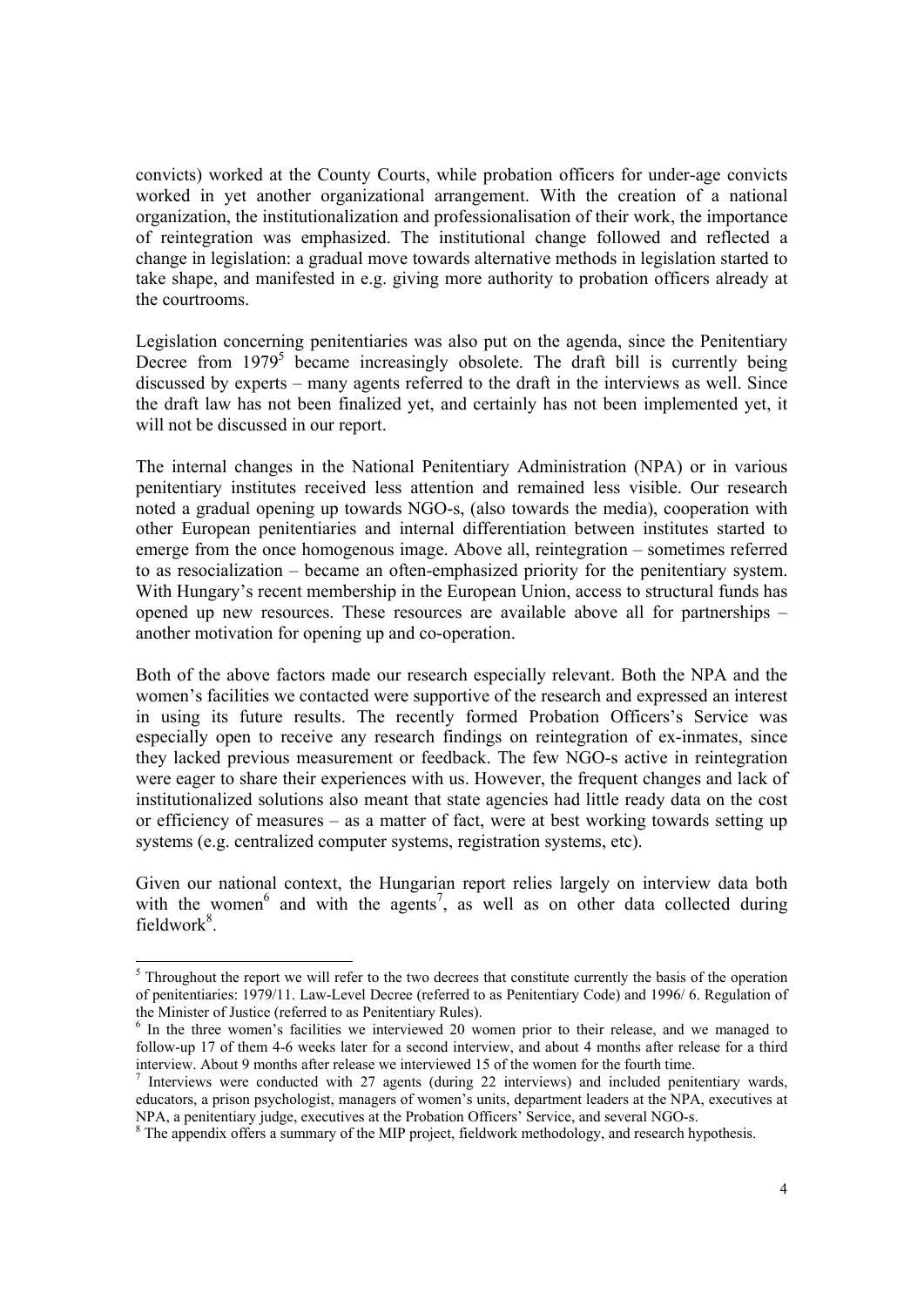The MIP project was launched under a theoretical framework which built on a very complex understanding of social exclusion in regards to women ex-prisoners. This framework took into account economic, political, cultural characteristics as well as penal characteristics in its approach to social exclusion – while gender certainly was regarded as a key factor to understanding social exclusion of women (ex)prisoners. Even though the multiple dimensions of exclusionary processes are intertwined and mutually reinforced by each other, the MIP research aimed to improve our understanding as to the specific factors and patterns most characteristic to the primary exclusion of women prisoners in the given countries, as well as to the prison's contribution to furthering social exclusion or potentially, to the enabling of some women's integration. Throughout the research, the potential links between the various forms of exclusion were addressed as well. Thus instead of asking how the prison impacts women's opportunities for integration after release, the MIP research aimed at understanding how the prison impacts differently various groups of women, depending, especially on their primary level of exclusion.

Chapter one of the National Report introduces the patterns of primary exclusion identified among women prisoners in the Hungarian research, based on secondary data as well as data collected during the fieldwork. The research findings on prison's contribution to social exclusion/ integration are summarized in chapter two and three. Chapter two considers the general impact of imprisonment on women's life and focuses on the losses and ruptures women experience, while chapter three assesses the integration-oriented measures applied in prisons. Chapter four summarizes research findings regarding women's life after release. The various chapters start with the introduction of the corresponding research hypothesis developed on the basis of the theoretical framework of the MIP project.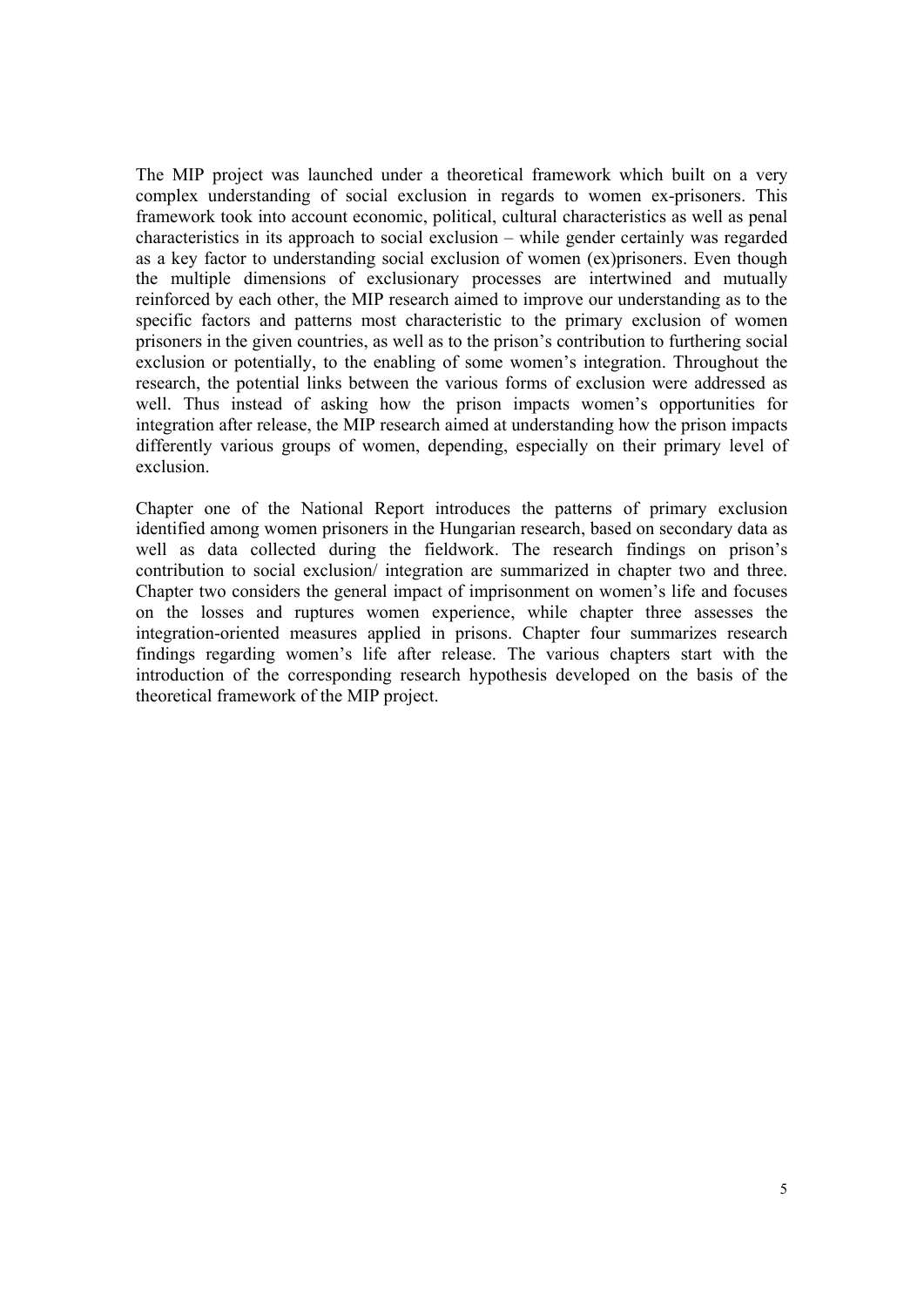#### **I. Primary exclusion**

**Hypothesis 1. Many women in prison were already suffering a degree of social exclusion at the time of their imprisonment.** 

**1.1. Sub-hypothesis: Women that are actually imprisoned are not the only ones committing crimes, but are those in an existing primary exclusion situation** [**...**] 1.2. Sub-hypothesis<sup>9</sup>: The situation of exclusion and gender determine the type of **crimes for which certain women are persecuted.** [**...**] **Women are not only punished for their crime but also for their failure to act according to their "proper role".**

A look at the characteristics of Hungarian women prisoners immediately reveals that it is a group which suffers from severe disadvantages according to all conventional measures of primary social exclusion, including but not limited to their level of education, economic and employment data, number of children and ethnicity<sup>10</sup>. These factors taken together, are often referred to as 'multiple disadvantages' – a situation in which coping becomes especially difficult – and a realization long shared by social scientists and professionals who work in the penal justice system. However, this research aims to trace specific patterns in which the interconnectedness of these various factors reveals itself so that a better understanding of the complexity of how 'multiple disadvantages' produce social exclusion, becomes possible.

It is worth noting that compared to many other European countries, the role of drugs and drug addiction is marginal in these women's lives generally<sup>11</sup>, and also in our research sample, with one or two exceptions. The majority of women in our research have never tried drugs, the few who have, consumed light drugs occasionally. Only one person could be considered as a drug addict in whose life drug was an important element of her lifestyle that eventually got her into prison.

Prior to the introduction of the three patterns that we could establish, a comment has to be made related to the term 'primary' exclusion in the report. Even if in the current hypothesis the report addresses exclusion prior to imprisonment, interview data will be used from all interviews, and research situations. The nature of patterns necessitates a special consideration of the time dimension, and in many cases, insight into such patterns was achieved by attention to the developments and changes in the content, emphasis etc. of certain factors between the various interviews by the same person.

<sup>&</sup>lt;sup>9</sup> We will consider the two sub-hypotheses together in the following analysis, due to the strong relationship between the two phenomena: the form/ depth of social exclusion prior to prison and the committed crimes.  $10$  Statistical data on these factors will be included in the footnotes, where the role of the specific factors is discussed.

 $11$  About 3.5% of the women in prison committed drug-related crimes according to statistics from the National Prison Administration, as of 07. 07. 2003. Research by the Hungarian Helsinki Committee among inmates (both women and men) reveals that 7.6% of the inmates admitted to having regularly used drugs prior to their imprisonment, while 92.4% said that they had not used drugs regularly. (in*: The Double Standard – Prison Conditions in Hungary*, Hungarian Helsinki Committee, Budapest 2002.)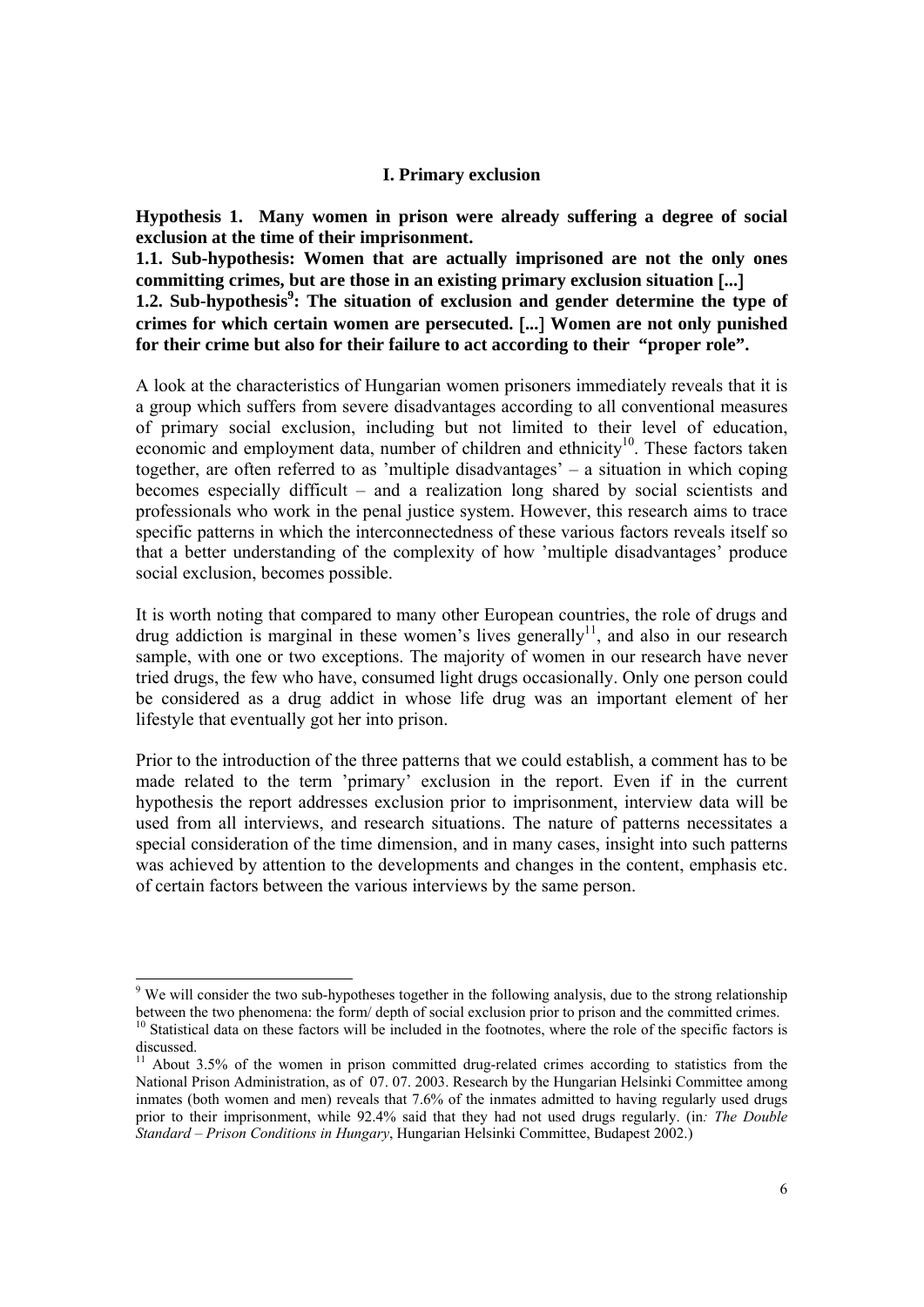Despite the fact that the group of women who participated in the research suffer from multiple disadvantages, just as the general population of women prisoners  $d\rho^{12}$ , there are important differences among certain groups of women in the degree and type of exclusion suffered prior to their imprisonment. We found that one group of women especially suffered from a combination of several exclusionary factors leading to a criminal career – to whose path we will refer to as **"excluded into crime"**. The second group of women had not led criminal careers, in fact, their lives were at least partly and often fully integrated into society's several key social institutions. This is especially true for women who killed their partners as a result of years of domestic violence: these women have often led a 'socially integrated' life - which was interrupted gradually by the daily violence, the final violent act and the prison. To the pattern traceable in their lives, we refer to as **"interrupted by violence"**. And last, but not least, it is possible to identify a pattern among the women in whose case **"crime as 'choice'"** appears, rather than an inescapable reality in the given life situations, due to a life more or less integrated into key social institutions.

The introduction of the patterns will show the 'ideal types' in each case, to which very few life histories could be fully matched, however, many of its characteristics are to be found in many women's paths.

 $\overline{a}$ 

 $12$  Our sample mirrors the characteristics of the women prisoners' population, although it cannot be considered representative due to its size (20 women).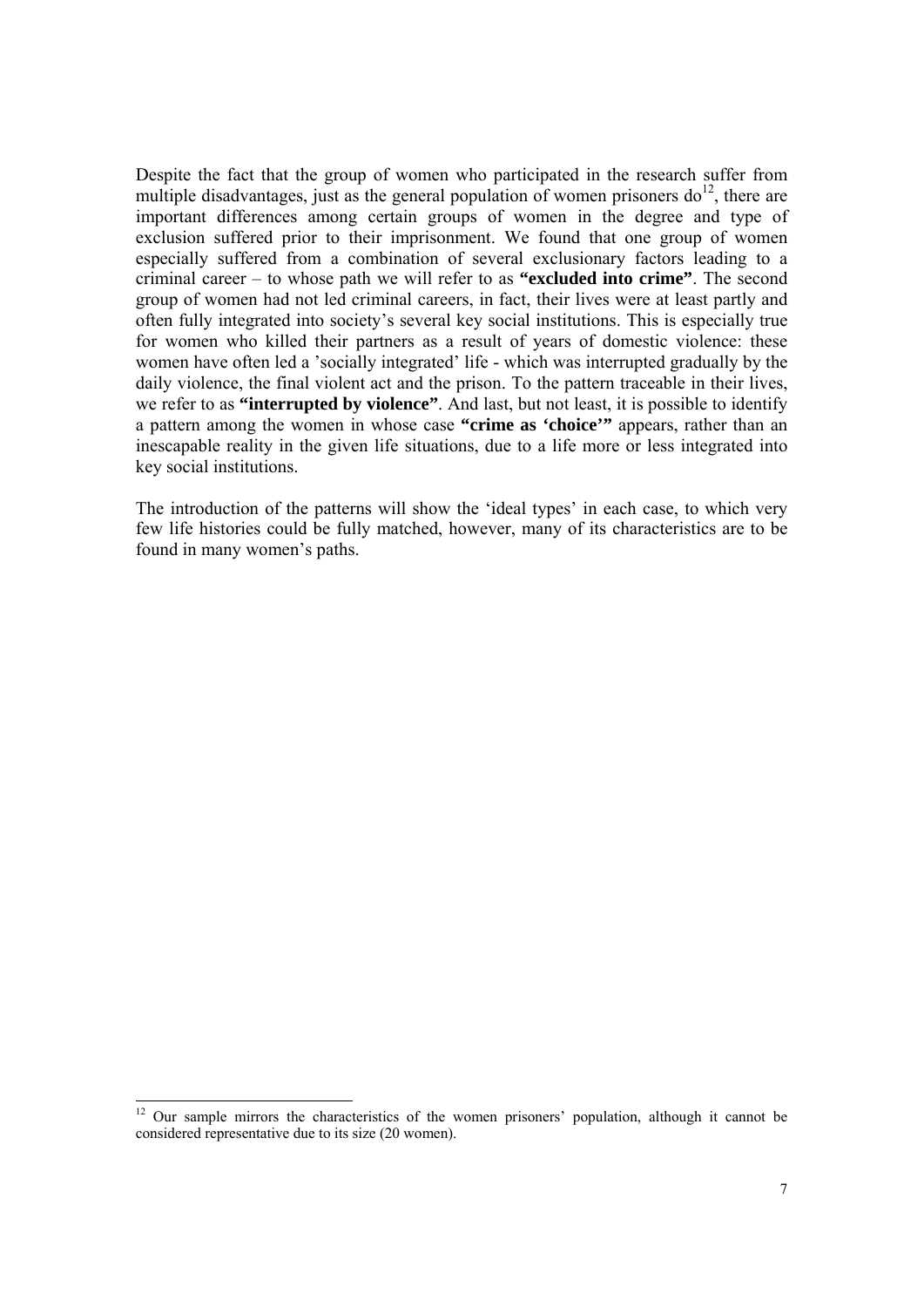## **1. Excluded Into Crime The Criminal Careers of "Roma Mothers"**

All recidivists in our research sample are Roma women and nearly all Roma women are recidivists, usually sentenced for theft – while all non-Roma women are first offenders in our sample. In other words, in our small sample there seems to be a rather straightforward relationship between having a criminal career as a woman and belonging to the Roma ethnicity.

Unfortunately we could not investigate in this particular research the selection mechanisms at work in various institutions and processes of the Hungarian criminal justice system<sup>13</sup>, thus we cannot factually establish how this result is produced. However, we have certainly no reason to think that it is only the Roma women who repeatedly commit thefts – yet according to the end result, it is the Roma women who repeatedly get back to prison for such crimes. $^{14}$ 

 $\overline{a}$ <sup>13</sup> A pioneering research was launched by the Hungarian Helsinki Committee, which targeted the selective mechanisms of the Hungarian justice system against the Roma. Based on the study of court files, the pilot phase of the research concluded as a preliminary finding that, Roma convicts in certain parts of the procedure suffer disadvantages compared to non-Roma convicts. For example, court procedures tend to be significantly longer in case of Roma convicts and they spend longer time on remand. (In: József Csorba, Lilla Farkas, Sándor Loss, "A törvény előtti egyenlőség elve a büntetőeljárásban", Fundamentum 2002/1. Pp. 125-139.) Following the pilot phase of the research, based on a massive sample, it was found that in certain parts of the police procedures, e.g. checking identity of people, the Roma "enjoy" more attention from the police than others. (In: Lilla Farkas, Gábor Kézdi, Sándor Loss, Zsolt Zádori, "A rendőrség etnikai profilalkotásának mai gyakorlata", Belügyi Szemle, 2004./2-3, pp.30-50).

In our research several agents believed that in many cases women are judged more leniently than men for comparable crimes.

<sup>&</sup>quot;It is quite obvious that the courts give more lenient sentences to members of the fairer sex for committing the same crimes. The court takes into consideration the fact that women handle incarcaration with more difficulty, and that they need to return to their families, since it is still the woman who has to be the central figure of the family." (A2)

Regarding selective mechanisms against the Roma, agents either denied the possibility of such discrimination in the Hungarian criminal justice or stated that it is not their job to assess that. Only a few of them accepted that 'there may be something', yet did not specify any institution or process that would be responsible for that. One agent noted that there is no selective mechanisms against the Roma, however, such processes work against people with poor educational backgrounds.

None of the women felt that they were discriminated against or suffered any disadvantages from being a Roma woman in any part of the judicial process.

<sup>&</sup>quot;The perception prevalent among the Roma minority is that women and children are judged more leniently by the justice system, so they have them commit the actual crimes. Roma prisoners can sometimes feel disoriented in prison, because they do not comprehend why they are being punished. Roma offenders steal from whoever has more and on the one hand, according to distinctive Roma laws and customs these acts are not considered criminal, but on the other hand they are incompatible with Hungarian laws." (A1)

<sup>&</sup>lt;sup>14</sup> Even though our research sample is very small and thus does not allow for generalization, this phenomena is worth being noted for several reasons. First of all, due to the current regulation on data protection in Hungary and to its very strict interpretation currently applied by state authorities, institutions as prisons do not register the ethnicity of inmates. For this reason, quantitative research is not possible, and even qualitative research is very problematic due to excessive fears and a general climate of uncertainty as to what can be asked from inmates. In our research we relied both on the researcher's statements and women's self-definition. From the 20 women who participated in our research, 10 were Roma according to both criteria.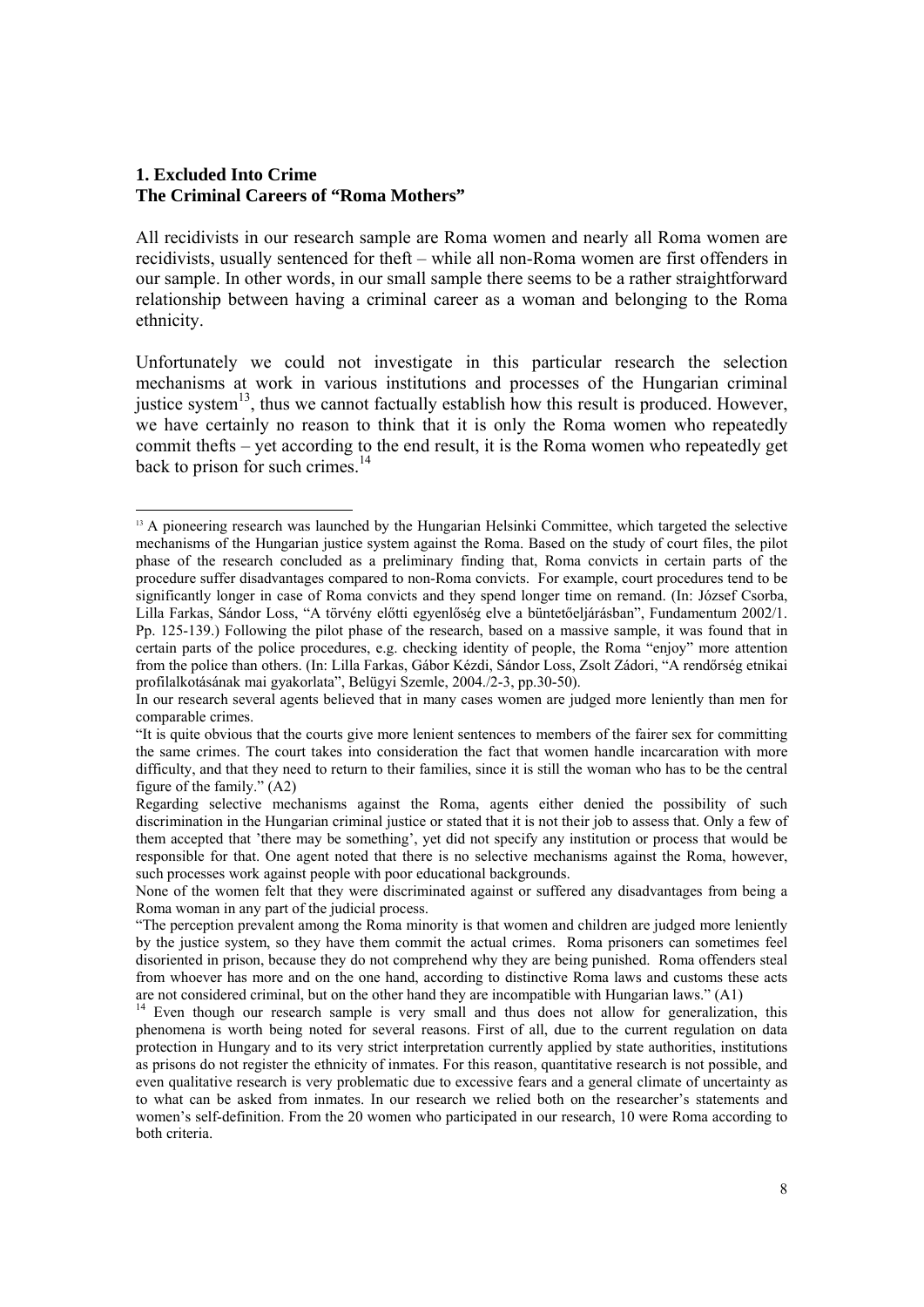By following the critical moments and pinpointing to some crucial deprivations in the life of the eight Roma women in this 'group', the following section will highlight some patterns in the rather complex set of interrelationships produced by a very high number of exclusion-related factors present in their lives. We will argue that due to the multiple disadvantages present in their life on the one hand, and the role of responsible motherhood, these women were left with no alternatives to petty crime. Violent/ irresponsible/missing partners and repeated imprisonment only further narrow their options.

Even though we certainly do not wish to suggest a general connection between Roma women in prison, criminal careers, and motherhood - for the purpose of the analysis, we will refer to this particular pattern as that of "Roma mothers". Yet it must be noted that in reality there are non-Roma women whose life paths would belong to this pattern while other Roma women would have very different developments in their lives.

## **Childhood deprivations**

l

Lack of educational qualifications and lack of professional qualifications are a common problem among the Roma women in prison<sup>15</sup>. As we learnt, this goes back to limited access to school or other serious barriers to schooling in early childhood, often influenced by the family environment or by the break in family ties and the move to state care:

*I ended up in state care when I was eight. Both my father and my mother were in prison, there were six children in our family. So I didn't really have a childhood. I finished four years of elementary school, but after that my studies were discontinued, I kept running away from the state care facility. (K8)* 

*I attended school until I was twelve, I had four years of schooling, then later on in prison I completed all eight years of elementary school. At that time, when I was young, Roma still did not have their children participate in formal education. And for example when it was cold, my parents wouldn't let me go to school, they loved me so much. When in fact, I liked going to school. (K2)* 

In a number of accounts the role of gender is very explicitly stated in the early interruption of school: at worst, some girls could not attend school because their work was much needed at home, especially in looking after younger children. At 'best', girls

Due to the above-mentioned regulations on data protection, there is no official data on the number of Roma inmates in Hungarian prisons. Surveys based on self-definition of inmates found that about 40% of the prison population are Roma, prison directors give much higher estimates, on average 61%. Especially in the case of women, it is a broadly held opinion that the overwhelming majority of women inmates are Roma, while researchers found almost no difference between the ratio of Roma among men and women inmates based on self-identification. (in László Huszár, "Romák, börtönök, statisztikák", Amaro Drom, 1997 August, pp. 9-11.)

<sup>&</sup>lt;sup>15</sup> Even though many women prisoners have a poor educational background, (about 2/3 of them do not reach above the level of elementary school), our research seems to support the view that Roma women prisoners are especially disadvantaged. Only 2 of the 10 women had some vocational training, the majority had not completed elementary school.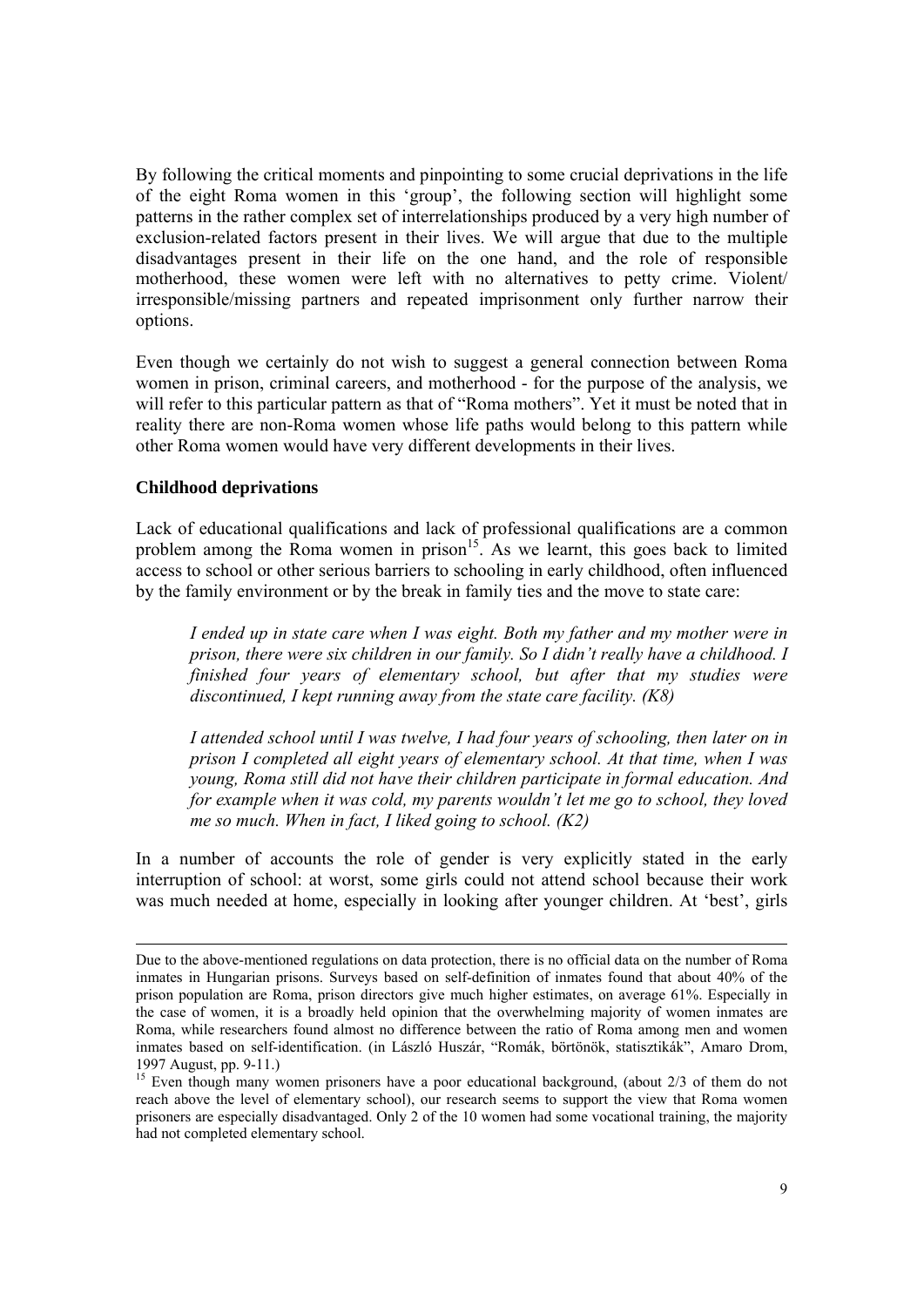were not encouraged to continue school and not given any attention and support when problems with school or temptations arose.

*"I did not attend school at all when I was young. This was because of the family; I had to look after the children, do the household chores, cook, wash and clean. I*  was at home with the kids while my parents were at work. I did what I could, and *my mother finished everything at night that I couldn't. Our parents were able to spend some time with us, they looked after us if they didn't go to work. They didn't place us into state care, we were loved, had everything we needed. The only thing is that I couldn't go to school, unlike the others. I attended half a year of school once in prison, I am able to write my name, I am somewhat familiar with the letters of the alphabet, but I cannot read and write. (K1)* 

*My mother died when I was thirteen years old. She hanged herself at home and I*  was the one who found her. I was raised by my grandmother until I was eight, *then I was with my parents, afterwards I returned to my grandmother's. At the age of fifteen I left for good. But until I left I had to help out with the laundry, cooking, cleaning. I never liked going to school. I was a poor student, because no one paid enough attention to me, neither at home nor at school. (M2)* 

#### **From childhood into motherhood**

l

Early pregnancies and looking after children certainly played an important role in most women's life – in fact, all Roma women in our research had children, a few of them as many as 5 or 6 children. As we shall see throughout the report, the importance of motherhood has been a constantly recurring theme in the women's accounts.

*I didn't love my first husband, he was Hungarian but he had money. I just wanted to leave the state care facilities. I gave birth to my first child at the age of twelve. (E2)* 

*My family didn't encourage me to study either, then at seventeen I had a child. (M2)* 

*I got married at fifteen, right after leaving the state care facilities, and had a baby when I was sixteen. (K8)* 

Interrupting school not only means the start of motherhood, but also the start of not only domestic work in a separate household, but often paid working life outside the family – whether or not this early entry is registered in the official employment statistics or actually by the women themselves as 'real work'.<sup>16</sup>

<sup>&</sup>lt;sup>16</sup>Hungarian research on poverty indicates that sustained, durable poverty especially threatens Roma families, as well as large families, also people who do not have elementary education, unemployed people and people who live on maternity benefits. (in Zsolt Spéder, *A szegénység változó arcai*, Századvég, Budapest, 2002.)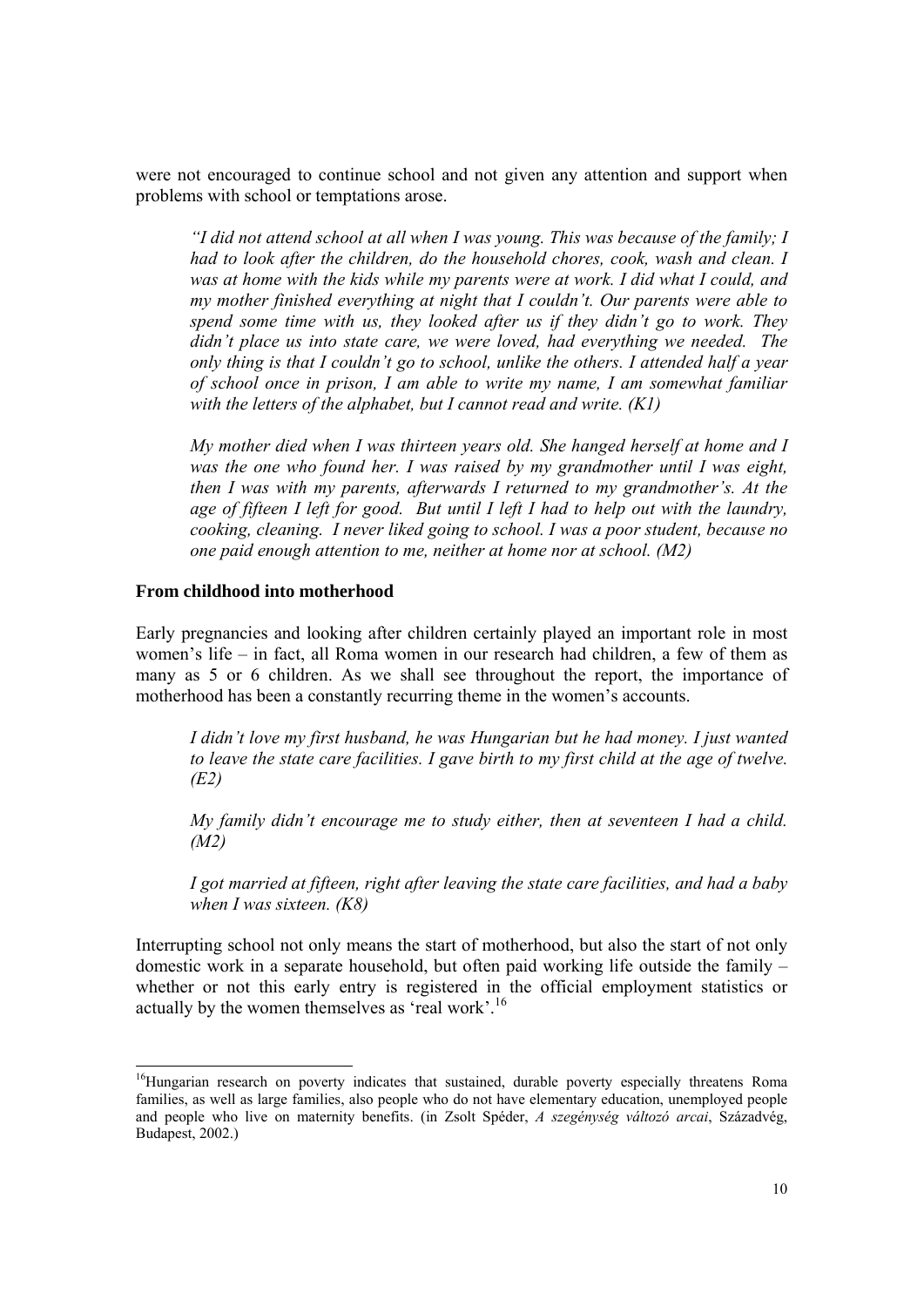The official employment records of women in this group were often very modest, if not fully missing, while all of them worked either in unregistered seasonal/ temporary jobs or in the household, or most often, both at the same time. Many women said that they would not be able to get proper jobs without any qualifications.

*I was a day-laborer for years, whenever there was work available. In addition to that I also cleaned houses. There is nothing else I would be able to do. (K1)* 

*I was a homemaker, I ran the household. There were times when I had a regular job as well, but I also sold things on the market. I did that regularly for years, about once or twice a week. I didn't have a regular workplace, I worked on the market, and this was enough, I had everything I needed. (K2)* 

For many women, periods of employment alternated with periods of unemployment and often, with times of childbirth. Unemployment was not always registered. Apart from the income from the often insecure and temporary jobs or unemployment benefit, many women collected child benefit from the state, and some of them maternity benefits<sup>17</sup> as well. However, these benefits were hardly sufficient to cover for the family's needs – most often they were one of the several sources of income, in addition to income from work, from thefts and from family support. Welfare payments thus represented one type of income in a diversified range of sources, and these benefits by themselves would not have been sufficient for subsistence. Nevertheless, since maternity benefits and child benefits constituted a core income and meant some stability in most of the women's economic lives, we may certainly conclude, that despite their relatively low value, welfare payments formed an important basis in these households' economies. Yet at the same time, the great majority of women worked also - at least periodically - therefore, we have no reason to talk about welfare dependency in a sense that it would have encouraged women to stay away from the labor market.

# **Crime18 as a necessity and a sign of responsible motherhood**

 $\overline{a}$ 

 $17$  Since the transition, the Hungarian system of family benefits changed very frequently – in some periods, the maternity benefit was only available for those who had social security, which excluded many of the women who did not have regular employment.

<sup>&</sup>lt;sup>18</sup> We refer here to economic crimes (mostly theft, robbery and fraud cases) committed by the women in this group. Theft and robbery were the charges against over 43% of imprisoned women in Hungary in 2003– if we take into account certain fraud cases etc, we can easily claim that over half of the women in prison are there due to cases related to economic crimes. Each of the 8 Roma women in this group was imprisoned for such crimes.

Agents in this research often referred to unspecified societal causes and complex factors leading to criminal careers, and listed several of these without any particular focus or emphasis. Despite the very many factors mentioned, economic crime driven by poverty was among the most often named reasons. Talking about women's crime, theft and robbery were the first to be mentioned by the agents – most often linked to Roma women. An awareness of the importance of class and race issues (and to some extent, the role of gender) was generally present in each account, however, at the same time, racial and gender stereotypes were abundant as well.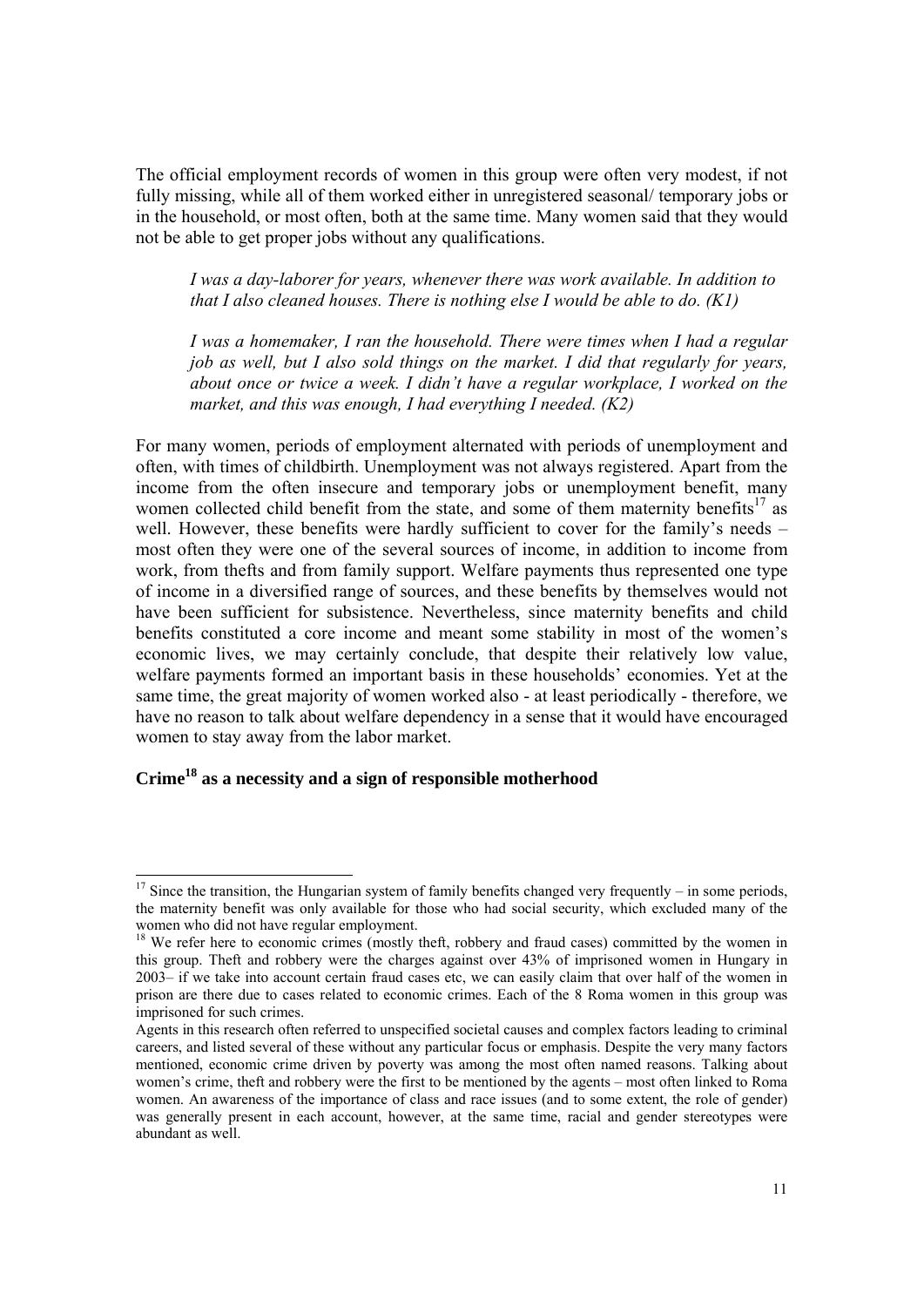In their narratives committing crime often emerges as a rather natural and factual necessity if one has to feed the family. In fact, stealing in order to feed the children is proof of good motherhood insofar children are thus not taken into state care:

*I took up cleaning houses, picking fruit, doing seasonal work. For a long time I worked at the sugar refinery and at the shoe factory in Hatvan. I was unemployed after giving birth, and received unemployment benefits and an income supplement. But not for long, I couldn't get a job. Afterwards I lived from shoplifting. (E2)* 

*I was on parental welfare, I was getting child benefits and child-raising supplements, and I earned some money cleaning houses. I also cleaned for the prosecutor of my earlier criminal case. When I ran out of money I went to steal for the children. I took care of my kids, that's why they were not placed into state care. (K6)* 

Stealing in order to ensure the families' needs was not condemned in the families or communities they lived in.19 The women were not concerned about any negative impact or stigma they may receive due to their imprisonment in their immediate family and community. If, very surprisingly, some children were not pleased with their mother's stay in prison, they did not understand that it was done for them:

*The children are upset with me, angry at the fact that I am in prison, but a mother should not be cast aside like this. (E2)* 

The key measure of social integration/ success in their lives seems to be associated most strongly in their narratives with motherhood and family ties. Memories of their own mothers were often recalled with affection, always presented as the most important people in their lives and always in a tone of pride, respect and admiration<sup>20</sup>. State care as a result of a missing mother was presented as the ultimate evil:

*I feel really emotionally troubled, I don't have a mother. I mean I do, but she cast me aside. I was raised in state care ever since I was born. (E2)* 

*It has been my experience both here and in Eger that those who spent some time in state care end up here sooner or later. I don't quite understand how, but these are the facts. I have siblings, but it is as if I didn't know them, there is no family unity. It's been like this ever since my mother died. (K8)* 

 $\overline{a}$ 

<sup>&</sup>lt;sup>19</sup> The only exception to this was a young woman who married an older Hungarian man from a middle class family. She had to steal because of her husband's financial problems, yet she hid her criminal career as long as she could. "My mother-in-law will never speak to me. It was bad enough that I am young, I am pretty, and I am Roma too, but now on top of all came the prison! But my father-in-law really loves me, it's like in a fairy tale. He keeps sneaking up to our place, sometimes even several times a day."

<sup>&</sup>lt;sup>20</sup> Fathers were sometimes recalled with similar warmth but often memories of drinking, desertion and violence disturbed the picture. Domestic violence will be addressed in the next section of the paper.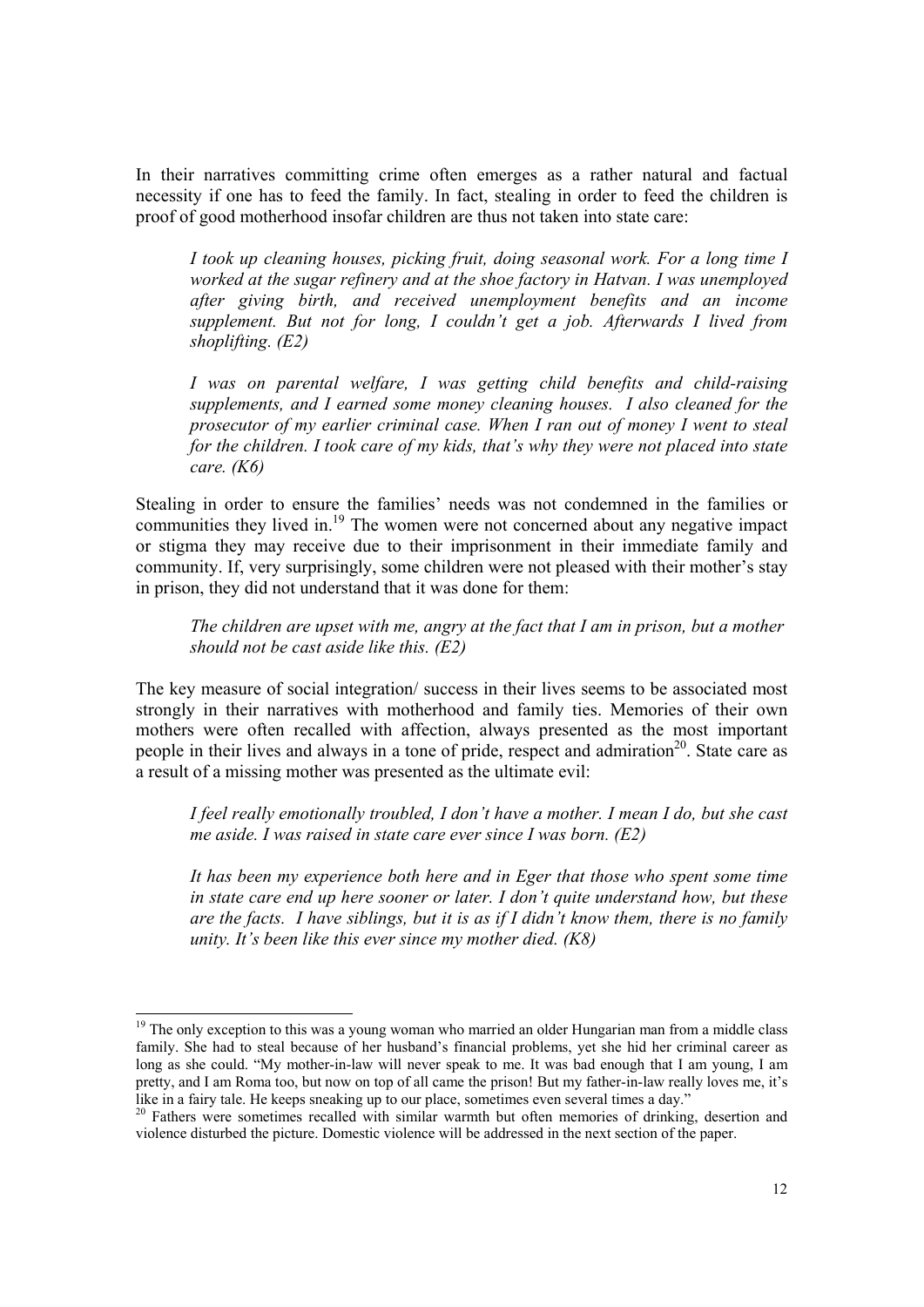While in prison, the family was expected to take care of the children – which indeed happened in most cases. If it was not the case, relationships were threatened with sisters and brothers, since the ultimate evil and failure, state care, entered the life of these women and children.

*My children are in state care. I haven't kept in touch with my siblings since I have been in prison, because they didn't look after my kids. I couldn't count on them when I was imprisoned. (M2)* 

The family environment may have played a part in the emerging criminal careers of the women. For many of the women, several family members and spouses have been to prison. The role of spouses/ partners in the crime was sometimes explicitly stated, either referring to the men's failure to bring home income, or to him being responsible for the design of the criminal  $\text{act}^{21}$ .

*Yes, my husband did play a role in this crime. My husband did not bring home any money. He was working for a year, but he had to pay child support to his other family, so his whole salary was taken, plus he spent it on playing videogames/slot machines. I stole because of him. (K6)* 

*My husband had problems. Earlier he had been a manager at a bank, but he was*  laid off and this ruined him. He had worked there for fifteen years, he got his *severance pay, but all he did with it is just drink a lot and gamble it away in the casino. Our electricity was also cut off. I stole because we had nothing to live on. I lived from stealing for three years. (K7)* 

Just as importantly, in some cases the spouse's role was emphasized not in regards to the given criminal act, but in the launch of a prison career. All of these experiences are linked to severe cases of domestic violence and will be further discussed in the next section of the paper.

*My first partner is still in prison, and he is almost always in prison, he keeps coming out and going back in. It is thanks to him that I got into prison the first time, prison was the place where I escaped to get away from him. (K7)* 

*I got together with him when I left state care, I was very young, only fifteen. I had my daughter when I was sixteen year old. We lived together for twelve years. The first time I ended up in prison was because of him, it was attempted murder out of self-defense. He turned on the gas tap and locked me in, then came with matches and wanted to light everything on fire. So I stabbed him with a knife. He was always jealous and he also beat me. It was considered self-defense so I only served a one-year sentence. (K8)* 

l

 $21$  Especially in the case of robbery, women are often seen as 'implementers', instructed by the men. (in László Huszár, "Első lépés", Börtönügyi Szemle, 1997/3., p. 21.)

Also among the expert agents interviewed for our research, there was widespread agreement that, in cases of theft and robbery, women tend to be either the 'bait' or are there to be imprisoned instead of the men.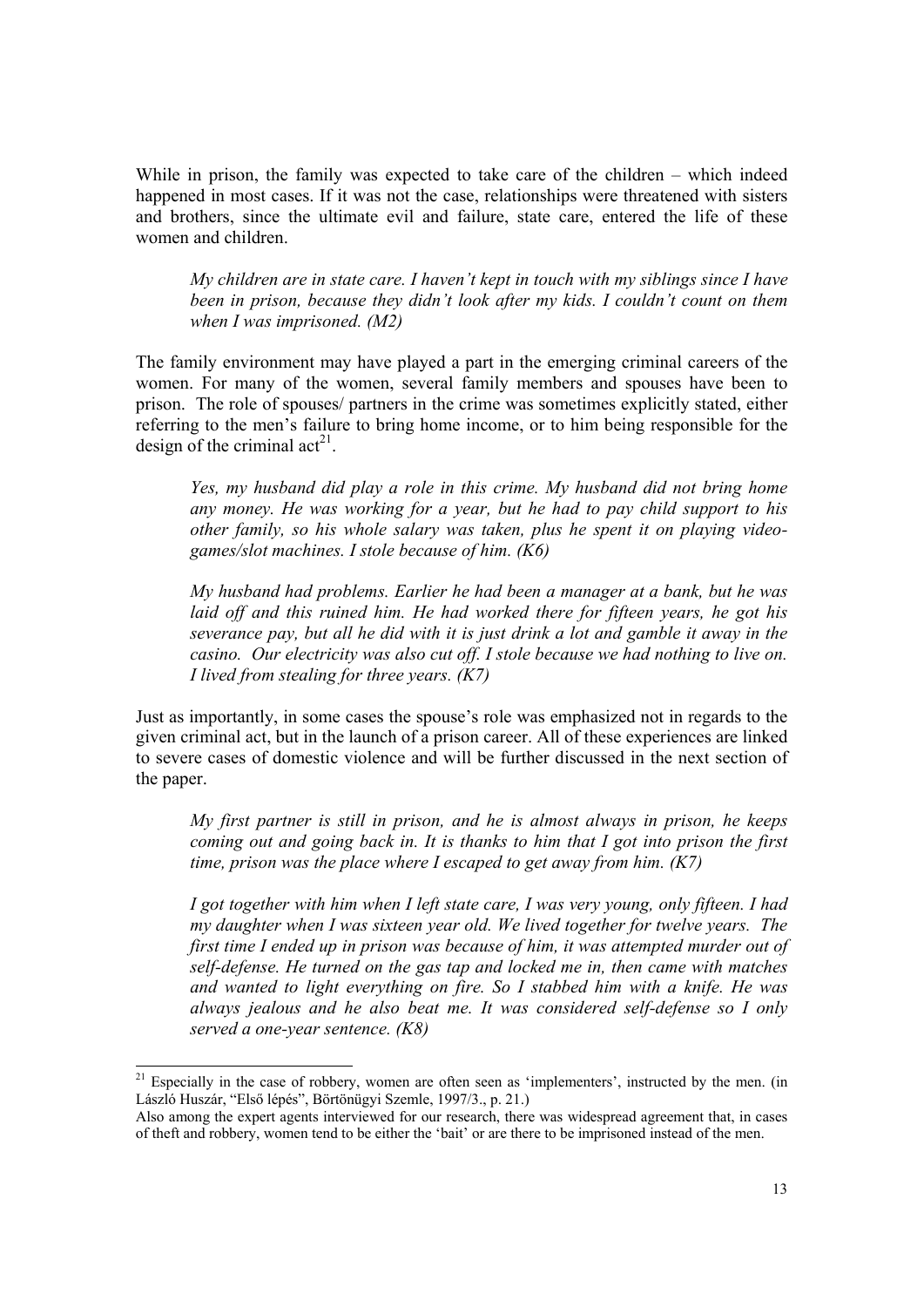These mothers were incarcerated for theft in the overwhelming majority of cases, and as mentioned earlier, most of them were recidivists and had been to prison before. Earlier prison sentences in some cases contributed to further splits in their lives and resulted in further exclusion.

*I got married at a young age and we started having children who are now 16, 14, 13 and 12 years old. It was getting more and more difficult to support the family, I did not get a job, and my husband was working on and off. Then I was arrested for stealing, I was sentenced to four years and ten months in prison. Once I was imprisoned, my partner started slipping, going downhill. My husband often played slot machines and video-games and lost a lot of money. Then we had two more children who are now five and four years old. When I was released from prison, things were still very difficult. I haven't even finished elementary school, so it was really difficulty for me to find a job. And my husband… For instance, when we were saving up for a house and wanted to buy some furniture, my husband took the money and simply spent it. There was never enough money for everything, since he kept spending it. Now I am imprisoned for theft again, and my husband was the one who was at home with the six children, but he was murdered a few months ago. Now the children are staying with my brother-in-law and they can't wait for me to finally return home. (K6)*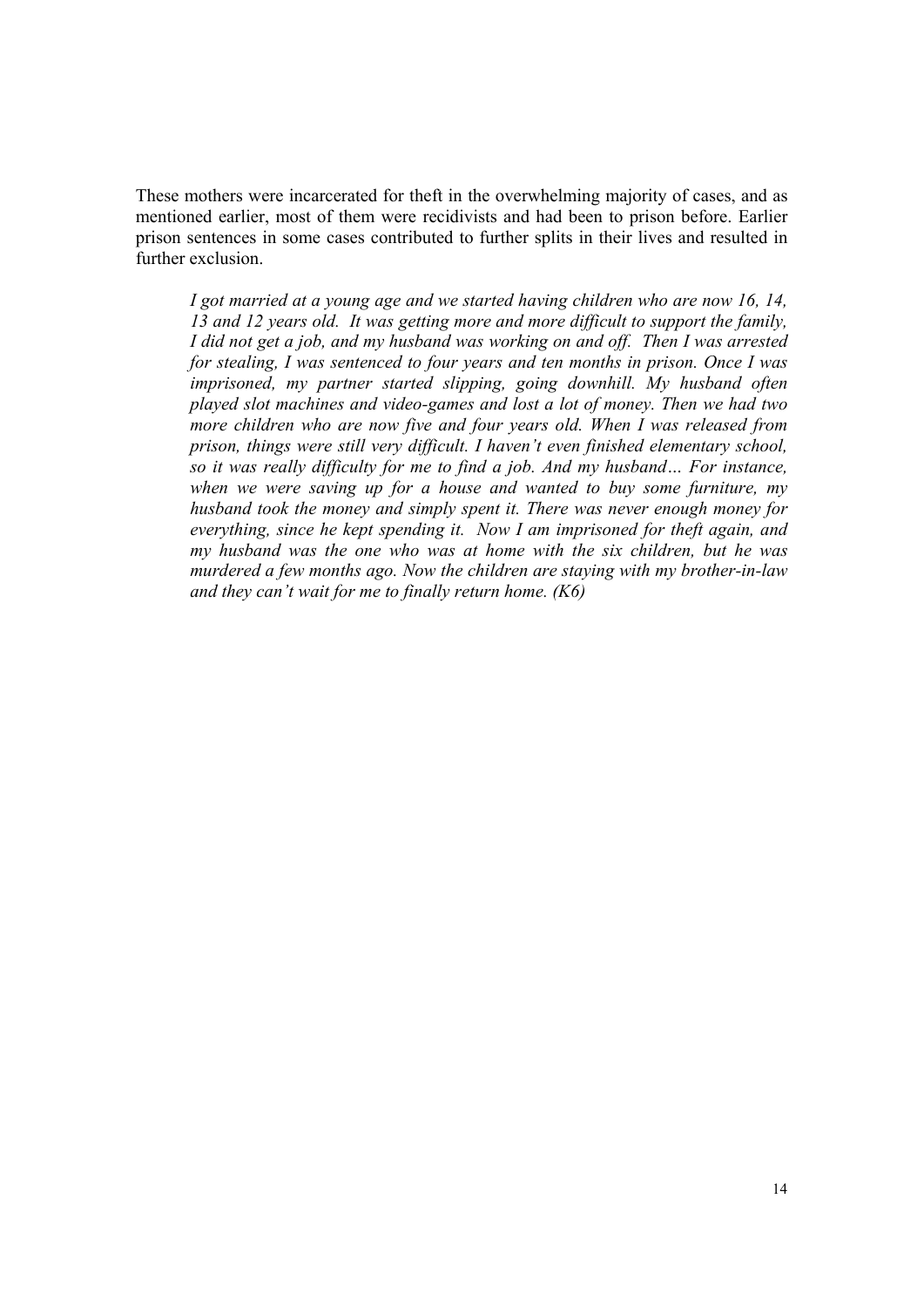# **2. Interrupted by Violence The Path of Domestic Violence Victims to Prison.**

The only recent research in Hungary that targeted women inmates indicated the massive role of domestic violence in the lives of the  $100$  interviewed women.<sup>22</sup> A topic, which until a few years ago was considered to be a taboo in Hungary, is now increasingly present both in public discourse and also in the discourse of policy-making in certain fields. In line with the entry of the topic into such discourses, we found that most of the agents interviewed – especially those at higher levels in the penitentiary hierarchy – showed some awareness about the frequency of domestic violence victims among the women convicted for homicide and manslaughter $^{23}$ . This fact is worth mentioning, even if such discursive awareness is not necessarily translated into practice currently in the institutions of Hungarian criminal justice – an issue to be addressed in Hypotheses 3 of the paper.

We will now focus on the potential links between domestic violence and social exclusion – this will necessitate a slightly different conceptual approach to social exclusion than used so far. We will argue that even if these women led socially rather integrated lives prior to the start of the often daily violence in their lives, domestic violence in itself became a factor that led to several forms of exclusion – already prior to the criminal incident. We will also argue that analyzing the impact of domestic violence on the lives of women both prior to the crime, in the criminal procedure, inside prison and after release, will reveal that being convicted and imprisoned for them causes an 'interruption' of all prior integration in their lives, and a loss of social status hardly recoverable.

It is a well-known fact from the literature on domestic violence that it cuts across social classes, status groups, etc. and may appear in families with very different social backgrounds and positions<sup>24</sup>. In our research we found that the three women imprisoned because of homicide related to domestic violence, had led more or less socially integrated lives prior to the occurrence of domestic violence. That is, they had a sufficient educational background, permanent employment for a significant part of their lives, good relationships with their families of origin (including their children) and communities. However, we will argue that due to the appearance of domestic violence, their lives have

 $\overline{a}$ 

 $22$  Researchers found that about 1/3 of the interviewed women imprisoned for homicide or severe physical abuse, suffered regular abuse as a child. About 1/3 of the abuse was physical and in about 50% of the cases, sexual. In 60% of the cases the target of the crime (homicide or severe physical abuse) was their husband or partner. About 50% of these women described regular physical abuse by their partner during the year or years prior to the crime. Conflicts, humiliation and emotional terror were very often mentioned by the women, only in 1/6 of the cases was emotional or physical abuse absent in the relationship. About 20% of the women were under the influence of alcohol at the time of the incident, while in more than 50% of the cases their partners suffered from alcohol consumption, many of them were addicted. (In: Dr. Lenke Fehér, dr. Parti Katalin, "Nők a börtönben", in Kriminológiai Tanulmányok, 2002.)

<sup>&</sup>lt;sup>23</sup> About 18% of the women prisoners (2003.07.07), that is, 190 women were in prison due to homicide in Hungary. Three of the four women who were imprisoned for homicide in our sample, were imprisoned due to murdering (or attempting to murder) a violent man in their family, in two cases their husband and in one case, her father. Another woman imprisoned currently for robbery had been in prison already, for attempted murder against her partner about 10 years ago.

<sup>24</sup> Krisztina Morvai, *Terror a családban*, Kossuth Kiadó, 1998.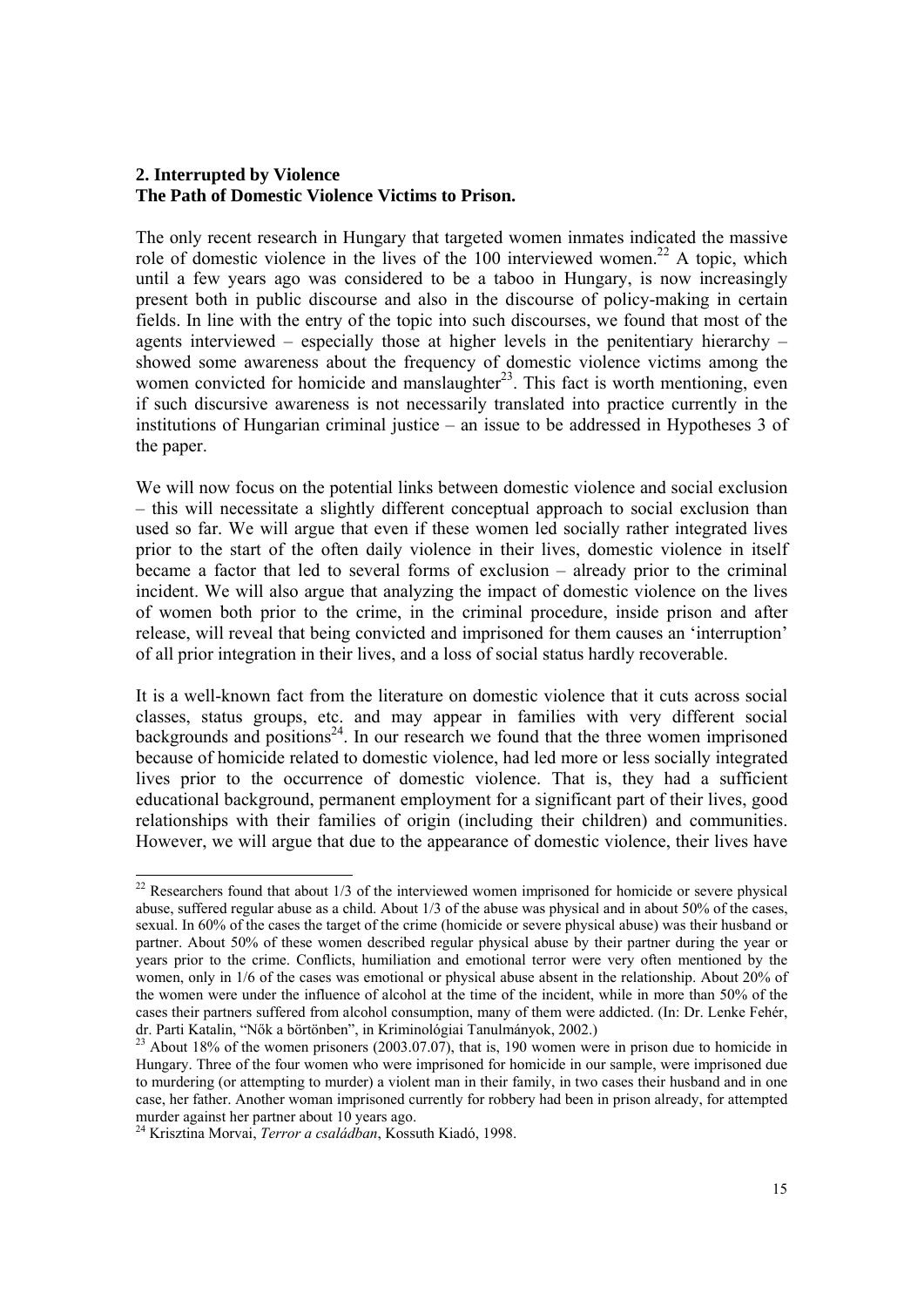changed which led to isolation and losses that can be linked to the concept of social exclusion. Illustrating these effects is not only helpful for their cases, but also applies to the several other women's experiences, who were imprisoned for other crimes (theft, robbery) and yet had been victims of domestic violence by their partners previously. Therefore, where appropriate, in addition to the 3 women imprisoned for homicide due to domestic violence, we will also build on the experiences of the other 3 women who were battered by their partners. Also, it must be noted, that quite a few of the interviewed women described the presence of domestic violence during their childhood in their families, usually in the form of a drinking father and occasional or regular violence against their mother. We will consider these as various yet similar forms of male violence, in extreme cases leading to homicide of either the batterer or the victim<sup>25</sup> – yet in all cases, causing different forms of social exclusion in the life of the victims of the violence.

## **Damage done by years of abuse**

 $\overline{a}$ 

The battering in all cases lasted for years, with various but escalating intensity and included – as usual - physical, sexual, verbal and emotional terror and often targeted several family members:

*We got married in 1984 when Julia, my daughter from my first marriage, started going to school. Everything was all right in the beginning, although after the first year he started beating me for no reason. After a while there were instances when he locked Julia out of the house and wouldn't let her in. Even my mother-in-law was really against Julia, according to her she wasn't 'her son's blood.' My husband beat Julia as well, which I just couldn't stand. He constantly threatened me, there were times when he held a gun to my head. (K10)* 

*This relationship with my partner was the biggest mistake of my life, the worst decision I ever made. We met and had two children, and then all hell broke loose: he constantly pounded on me. That's how I got this scar on my lips. I suffered a great deal. (K7)* 

Isolation of the woman from her friends, her family members and other social contacts is very common by the batterer. Also her forced withdrawal from the workplace referring to her maternal responsibilities or to jealousy, is also frequent. These acts contribute to her loss of social contacts, independent income, sense of achievement and autonomy.

*My mother was a nurse and she loved her job. She did not want to go to work in short sleeves so that the bruises wouldn't show, but once they noticed that she was covered in bruises. She kept changing jobs, she was terrified that her coworkers would find out. (E1)* 

<sup>&</sup>lt;sup>25</sup> 54% of homicide cases processed in Hungarian courts in 1995, was related to domestic matters, most of them, to domestic violence. There are three times more women victims of domestic violence related suicides than men victims. (in Krisztina Morvai, *Terror a családban*, Kossuth Kiadó, 1998.)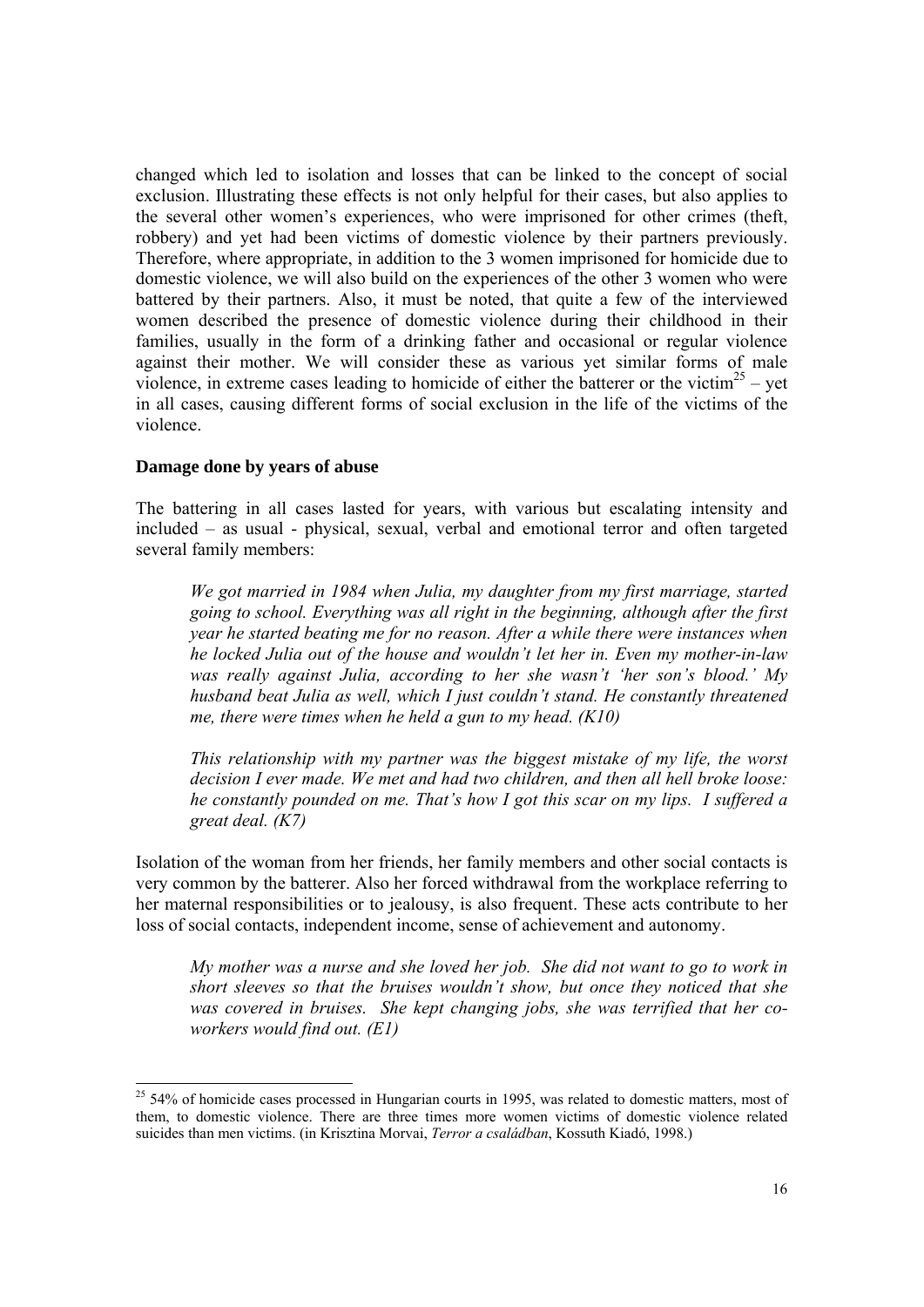*My husband completely isolated me, we did not have friends at all. I had several jobs after finishing college, I was a pay-roll division supervisor at a company and I also worked at the college. Later on my husband did not want me to work, as he would provide for us. Then for a while I worked at my husband's gas station and his car shop, but I couldn't stand that. After my daughter was born I stayed at home as a real sacrificing mother would. (K10)* 

*He wanted to own me, I was not allowed to go anywhere. (K9)* 

The combined effects of isolation, various forms of abuse, loss of self-esteem and sometimes income, often result in a situation which can be interpreted as a form of dependence on the batterer. Yet, the once powerful concept of "learned helplessness"<sup>26</sup> can be challenged, since many of the women victims actually sought support and tried to leave their batterers.

#### **Ambiguous authorities**

The fact that domestic violence has been a taboo until recently, with which neither authorities, nor the public wanted to deal with, contributed to the women's isolation and helplessness as well as their narrowing options. The responsibility of the police and other agents in not acting on the calls – as long as there is "no blood" - is especially striking, knowing that one of the cases ended in murder attempt, and two of them, in actual homicide.

*When I called the police that my father was beating my mother and intimidating the whole family and that I was there with my one-year old daughter, the response of the police officer was that, 'When there is trouble at home I don't call the Nők Lapja [a women's weekly], deal with it yourself'! (E1)* 

*I didn't dare report him to the police, the family didn't even know and they wouldn't have been able to help either. This is all so personal that one doesn't want to make it public. But I just couldn't handle it any longer and I shared everything with a psychologist. I also told the psychologist that I wasn't able to stand it anymore, so I was told to take sedatives. (K9)* 

The fact that domestic violence is a taboo, also influenced the criminal proceedings and the court decision in several, often ambiguous ways. The women admitted the homicide of their father and husband respectively and were released immediately after their police testimonies for the entire court procedure – a sign that the cases were considered straightforward and the women representing no threat to society. However, according to the women, domestic violence was not taken into consideration.<sup>27</sup>

<sup>&</sup>lt;sup>26</sup> Krisztina Morvai, Terror a családban, Kossuth Kiadó, 1998.

<sup>&</sup>lt;sup>27</sup> Since this research did not address the judicial procedure, we cannot evaluate this claim. However, the women who suffered domestic violence, expressed more dissatisfaction or feelings of injustice with court procedure than other women in the research.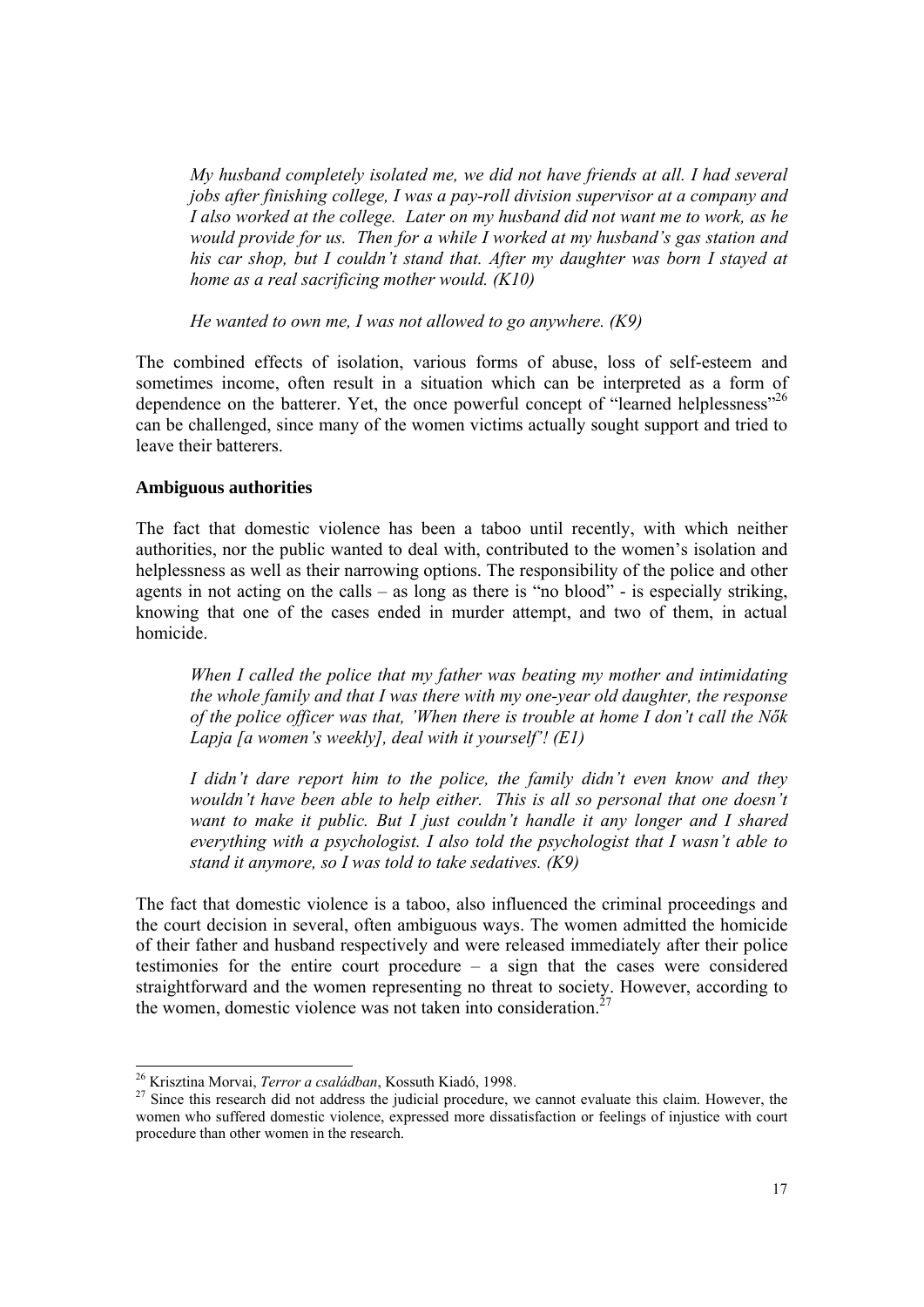*They didn't take domestic violence into consideration. I got eight years for instigating attempted murder. Later on the newspapers said that the judge wanted to set an example with this severe sentence. (K10)* 

*I got three years of imprisonment at the court of first instance and I would have had to serve only a year and a half. This was increased to four years at the court of second instance. It wasn't fair that they said I should have gotten used to abuse, the younger ones must always get out of their elders' way. They could have considered that I wasn't even twenty at the time and it wasn't pre-mediated but they even explicitly stated that, had they taken these two facts into consideration, they would not have been able to convict me at all. They always thought it a bad reflection on my mother that she was able to live with someone who bathed only twice a year, etc. They were only interested in the five minutes prior to and after the incident, they didn't ask my siblings how we had lived for years. They were only interested in the neighbors' views. I have great reservations concerning this legal system. (E1)* 

#### **And more special losses**

l

The stigma of being a murderer of one's father or husband is especially powerful and led to further losses caused by domestic violence:

*I ended up in prison to escape my husband's abuse, to get away from him. I took the blame in a robbery and I served two and a half years, but I felt safe in prison. They took everything, I had to give up custody of my children so that they wouldn't end up in state care. Then my ex-husband and mother-in-law forgot to return them to me. (K7)* 

*This was a small town, word got around really fast despite us having moved to another house. My child was not accepted to kindergarten even though there were four different ones around. They asked her where her mother was. They wanted to take out their need for revenge on the children even though they had nothing to do with it. The whole family moved to another town. But people might also find out there so we would like to move further away. (E1)* 

Very important special losses and threats influence the victims of domestic violence include homelessness or renewed physical danger after prison<sup>28</sup>:

*My husband and I owned a house together, half was on his name and half on mine. My husband's younger brother sued me while I was in prison, saying that I killed my husband and I therefore couldn't inherit his share. He [the younger brother] also demanded my half of the house since that had been given to me* 

 $2<sup>28</sup>$  Prison programs and the effect of imprisonment will be addressed in hypotheses 2 and 3, however, it must be noted that there is no help for the victims of domestic violence currently in Hungarian prisons, while many of them have minimum contacts and visitors and suffer from law suits, complicated if not lost family relationship and especially their children's reactions to their mother's crime.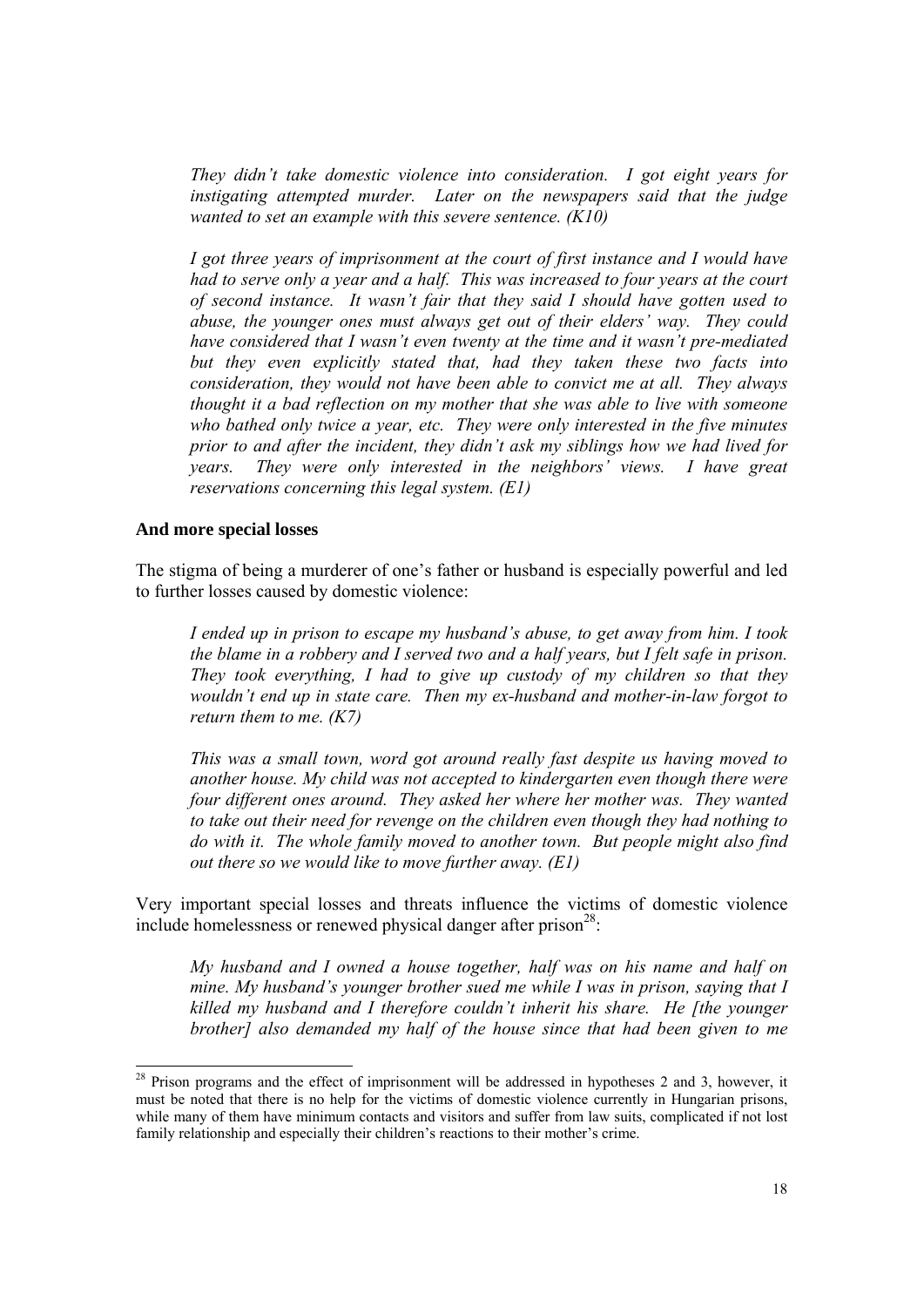*previously as a present. All this lasted for three years, I lost the house and now I have nowhere to go. I dealt with this three-year lawsuit from within the prison via correspondence. I got the paperwork for the last court appearance one day in advance and I was unable to attend. What's more, I have to pay for the value estimation of the house and for the trial's expenses, but how? (K9)* 

*I have not seen him for years, but it is still not over. He is in a Budapest prison and last month he sent me a message through a television show, saying that I should get ready because he will find me and we will see each other in hell. He said he would kill my mother, my younger sister, my husband, my daughter and me as well. The problem is that if he finds us, he will. His brothers/sisters were there in the studio, and they said that Bela is the type of person who would actually do all these things. He will be released 2-3 weeks after me. I am sure he*  will look for us and the problem is he doesn't think at all before acting. He kicked *me and beat me up in the subway when I was eight months pregnant. How will I ever go for a walk with my child after this? (K7)* 

*My older brother is abusing my mother. It is terrible that I, the other battered one in the family, am serving time because of killing my father, while my mother is being abused again by somebody. (E1)* 

*I can't go back to the house, regardless of the fact that half of it is mine, because I know that since he had abused me so much I couldn't live with him any longer. I am afraid that he will blackmail me with the children, that I will be able to see them only if I comply – he never once let them visit me in prison. And I am afraid he wants to start over, even after the attempted murder! (K10)* 

In summary, when comparing the situation of these women after prison compared with the relative certainty and social position they enjoyed prior to the start of the domestic violence, the relative change in it is very significant and influences all key social institutions including work and housing, family and the community – from a partly or fully integrated position into homelessness, propertylessness and joblessness<sup>29</sup>. One particular dimension of this loss, the (potential) loss of children, is especially dramatic if we consider that these women in many ways continued to comply with gender roles regarding marriage, heterosexuality and maternity.

The women were fully aware that it was the years of battering that led to the fatal events. Quite a few of them, however, did not use or know the term 'domestic violence'. They all said that they had to come to terms with it by themselves and did not receive much help from anyone, even though several of them sought out the prison psychologists. They were not aware that many other women in prison had similar experiences or that anything could have been done (e.g. therapy) to help the process. Most women felt very guilty, took full responsibility for their crimes and did not position themselves as victims.

 $\overline{a}$ 

<sup>&</sup>lt;sup>29</sup> These crimes result in entries into the criminal record for several years. And the text of the criminal record – homicide – does not particularly attract employers. Actual evaluation of job integration will take place in hypothesis 4.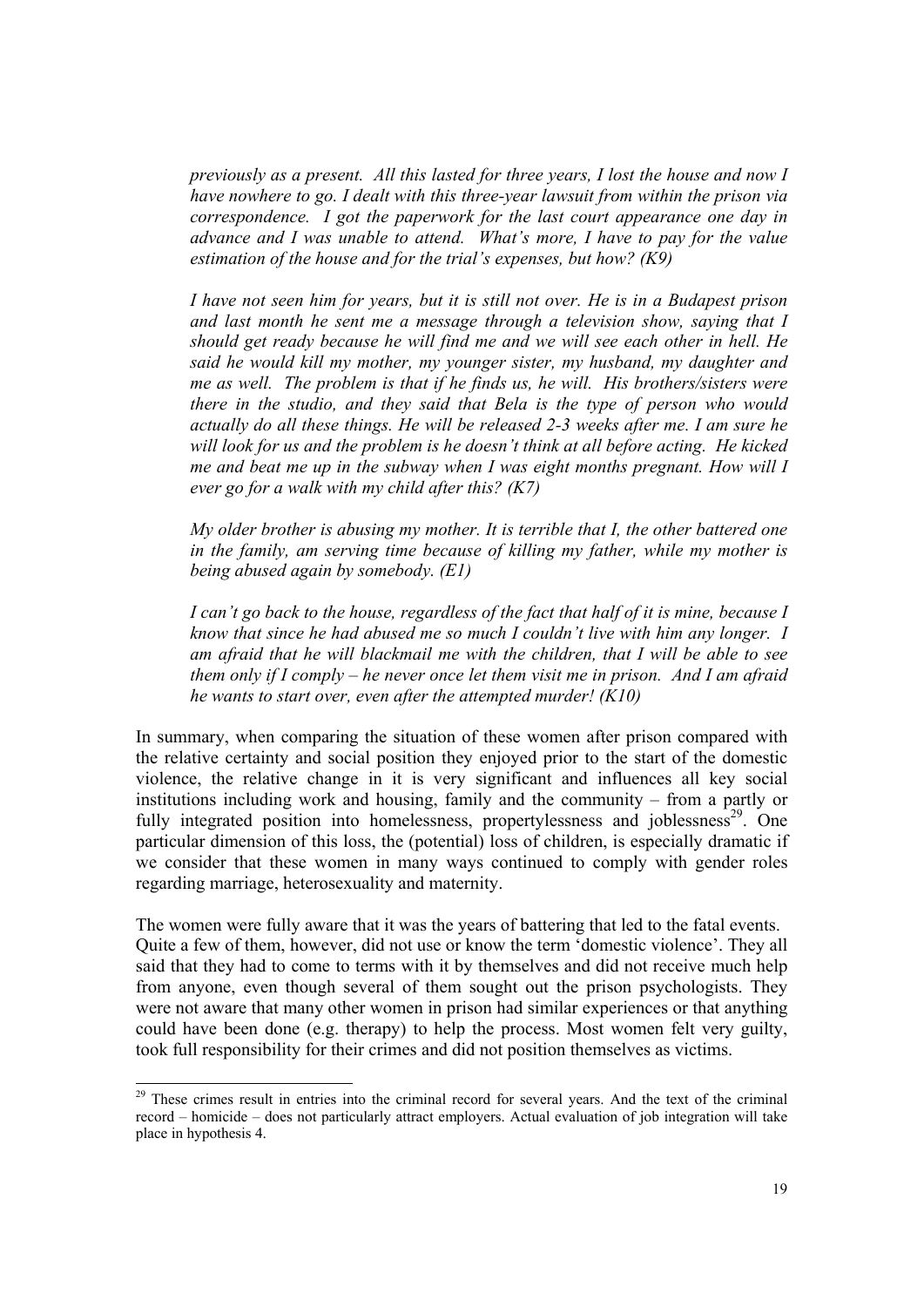*The whole thing still bothers me, it should have happened differently, he shouldn't have died. This whole thing is horrible. I still cannot fully comprehend what happened exactly. (K9)* 

Their sense of guilt, the power of gender roles and the lack of professional support in facing domestic violence may explain why some women were still very controversial in talking about their partners. The husbands were portrayed as batterers on the one hand, and loving husbands/ fathers on the other hand. Wedding photos with the deceased husband were shown with enthusiasm and the few moments of happiness were recalled. At the same time, many expressed a sense of injustice and felt that the court did not take into consideration the issue of domestic violence appropriately, as it was referred to in the above section on 'ambiguous authorities'.

Some agents were basically unaware of the role of domestic violence in the life of many imprisoned women. A few agents expressed awareness about the role and frequency of domestic violence among the women imprisoned for homicide and talked about this in a tone of empathy. Especially prison administrators who worked more or less directly with the women described the difficult lives of these women to the point where some referred to them as "victims". Yet this empathy has not been translated into either challenging the legitimacy of their imprisonment at least in certain cases, or into recognizing their needs and thus a call for special programs for the women while in prison (e.g. therapy, counseling, help in arranging lawsuits from prison, solving problems in contacting children etc.) or after release (e.g. if homeless, arranging place in women's shelters).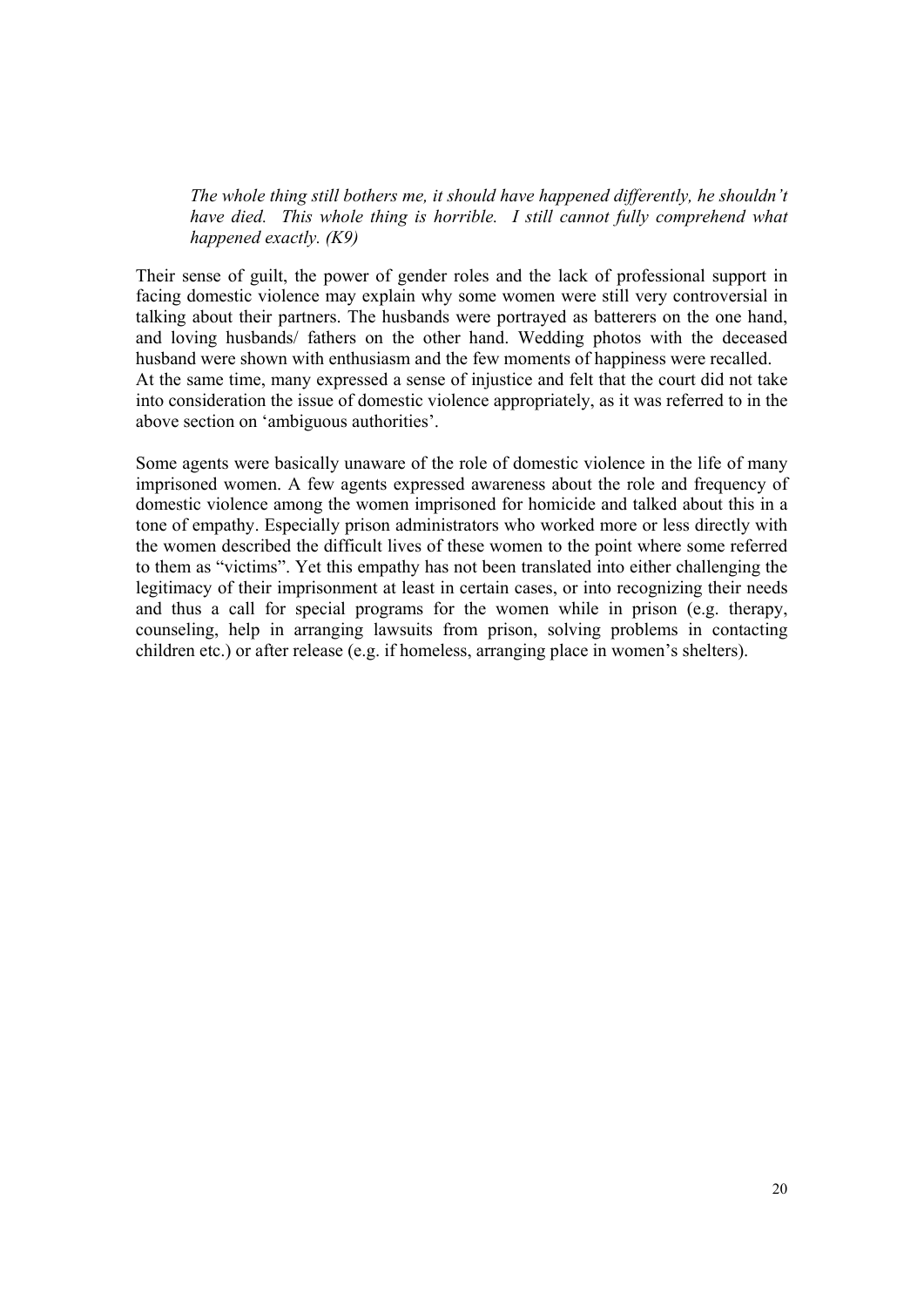# **3. Crime as 'choice' Independent and subversive women**

The few women in this pattern<sup>30</sup> exhibited a degree of autonomy and independence in their lives including their criminal career – which often led to rather 'subversive' behaviors, behaviors that ran counter to accepted social norms, especially, gender-related norms in contemporary Hungarian society.

# **Not excluded**

 $\overline{a}$ 

The women in this pattern, even if some of them suffered from poverty, did not come from marginalized families – many grew up in two-parent families and described a happy childhood. In fact, the two women whose life is perhaps the closest to the ideal type of this pattern, came from middle class families and had educated parents, a fashion designer, university teacher, or public prosecutor. Most of the women themselves had acquired middle level educational qualifications, that is, secondary school or vocational training certificates and some aspired for university education. Regardless of their age, they all believed that they should continue studying:

*I have completed a secondary school specializing in commerce (5 years). I had a child in the meantime, but I was able to finish as a regular full-time student. I would really like to attend university, I would like to study much more, perhaps even teach children. (K12)* 

*I have completed my grammar school education, I also have an intermediate level certificate in storage management, as well as basic education in library science and a certificate in office management and computer operations. I studied playing the piano for eight years, which later on I taught as a second job. I was not accepted to university, to the faculty of mechanical engineering, but I don't mind that. I am still interested in new things. Acquiring a little knowledge never hurts anybody. (K4)* 

#### **Independence through jobs and criminal careers**

They all had a series of jobs from an early age and put an emphasis on making their own lives.

*I started my own small business ventures in 1984. First I had a little greengrocery shop, then a children's store, after which I owned a pub. I also had coinoperated game machines. (K12)* 

 $30$  Six of the 20 women in the research were considered to belong to this pattern. Despite some significant differences among the six of them, they all came from a 'not excluded' social position, independence seemed to be a central value, they shared a criminal career, and subversive attitudes were present in their lives. None of the six women are Roma. In terms of age, the group is very varied (19-57 years), also in terms of crimes committed (theft, fraud, embezzlement, attempted murder) and length of their prison sentence (from 9 months to over 10 years).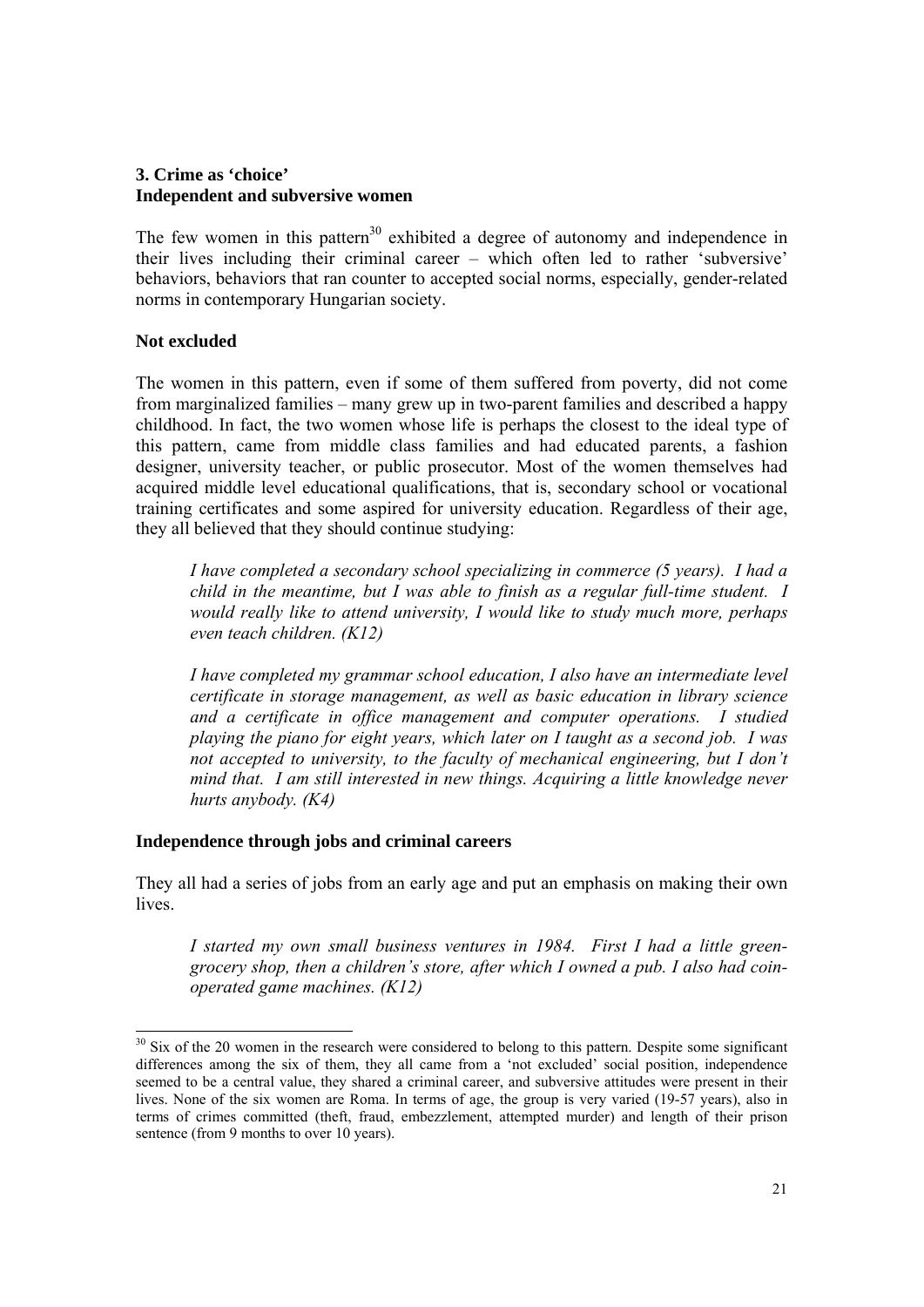*I was trained to work in the knitwear industry, but I have hardly worked in my profession, since the political transition put a stop to this industry. I started working at the age of seventeen in a state-owned bottling plant. After that I worked as a cashier. Then there were a lot of opportunities at AFESZ [a state agency for the protection of consumers], they were hiring. I only worked there for half a year, because unfortunately I didn't finish the course. At nineteen I worked with a hairdresser, and I was also employed in a café for a few months. I worked for a funeral home before having a child. It was a full-time job which lasted for a year and a half, I was cleaning and dealing with wreaths. (E4)* 

Experimenting sometimes included travelling abroad (sometimes for years) at a young age to work or with no particular plans.

*I wandered around here and there, I spent some time in Budapest for instance, but there were also times when I left for Spain on the spur of the moment, I was a lot of trouble. I worked abroad for two years as a waitress while my mother was looking after the kids. (K3)* 

*I lived in Frankfurt for a year and a half and also spent some time in Marseilles. I wanted to settle down in Sweden but I ran out of luck, I was expelled from the country. I must note that Hungarian prisons are in no way comparable to Swedish ones! (K12)* 

Most women for most of their lives held jobs, however, still many encountered financial problems. This was named as the main reason for the thefts or intellectual crimes they got involved in. However, it must be noted that these women had experienced a significantly lesser degree of poverty and exclusion than the 'Roma mothers', but potentially had different expectations due to their middle class family environments.

Their criminal careers either included a range of various criminal offences, (including but not limited to theft and forgery), or white-collar crime (computer fraud or embezzlement) committed over a lengthy period of time. They all expressed full responsibility for their crime, which they committed by themselves – thus financial or emotional dependence on a man has not been an issue in their crime case, and neither has domestic violence. They all served their first prison sentences.

*I worked as an assistant catering manager for this company from 1996 to 2002. The money would have been enough but I just couldn't appreciate it and that's why I am here now. I took some of the company's money every month so I could lead a better life. I was convicted for embezzlement and forgery. (K4)* 

*I lived with my parents while I worked as a bank clerk and I liked my job. I lived on my own income as well as on money I got from continuously committing fraud. I was charged with and convicted for causing significant damage by continuous computer fraud. My income was not sufficient, this is why I was 'committing a crime,' but I still did not spend any money on luxury items. (M22)*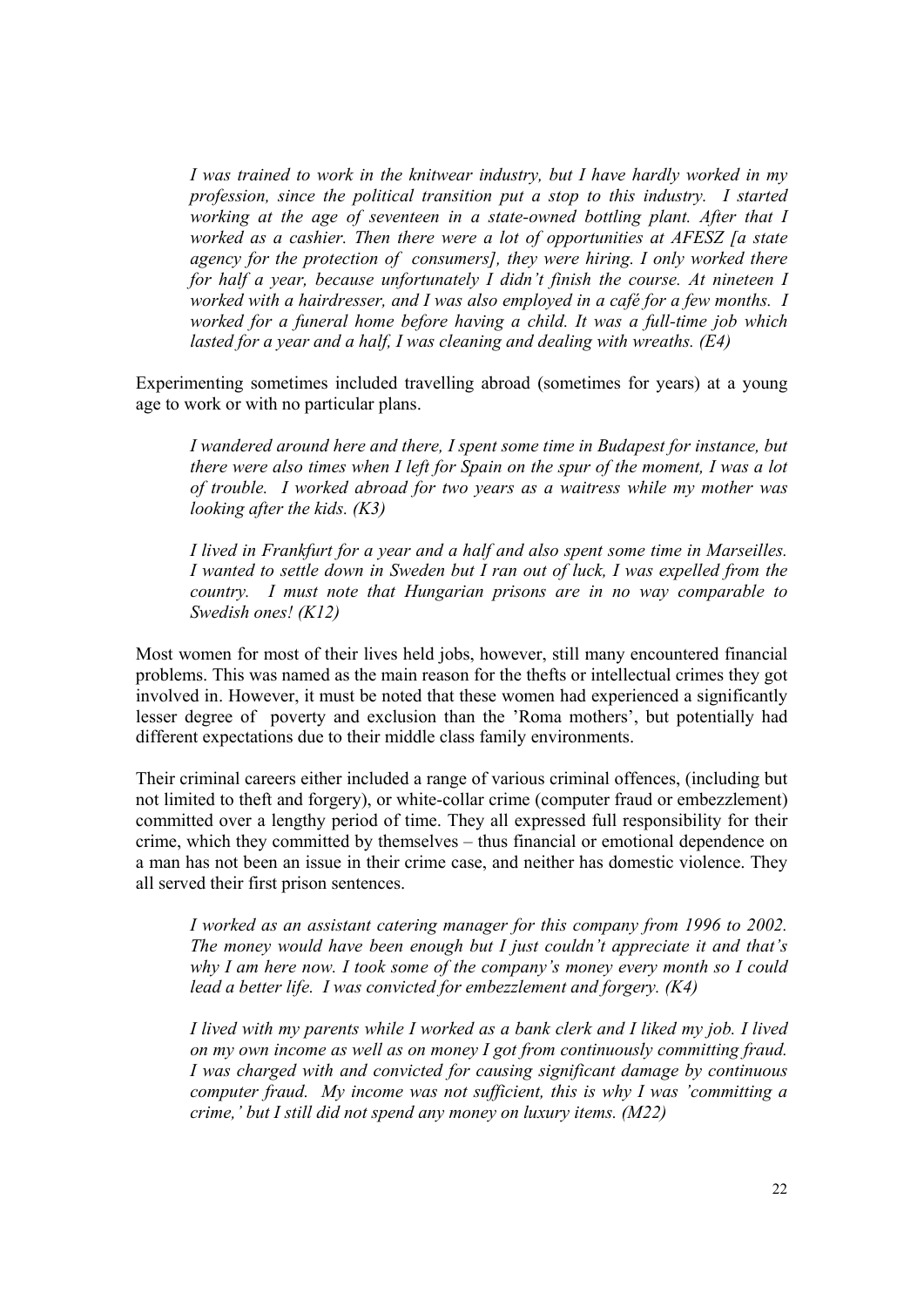Many talked about their motivation and regret, but were also very critical about the injustice suffered during the criminal procedure, as well as about prison conditions and possible violation of rights. Several women considered the idea of launching a NGO in order to support women ex-prisoners.

*My business ventures were doing well. Then I was constantly high, I was being very rebellious. In the last year and a half I completely turned away from my family, I was losing touch with reality. When I was using drugs sometimes I left for weeks at a time and my parents were looking after the children. I was mixed up in the wrong crowd and this is how it turned out. (K12)* 

*Yes, I have been treated unjustly, but I don't wish to talk about that. I am not the type to always emphasize my side of the story. (K3)* 

*I cannot accept the verdict, I don't believe it's fair. I have accepted the consequences but I think it is unfair that I have acted irresponsibly once and I received such a sentence. (M22)* 

#### **Excitement and needs**

A few women explicitly referred to the importance of excitement that was linked to their earlier life-style – and explained their concern regarding the future.

*This is an average, mundane life, nothing special, it is boring and monotonous. We get up, we wash, cook and clean. I can't wait for summer so I can go places, to the beach for example. I used to live a high-society life, I miss that. Not that I am tempted but I still miss it. But I'll get used to this, this is good, this is the way it has to be done. (K3)* 

*I am earning some money but I still cannot provide for all my needs. I couldn't buy a monthly pass to the swimming pool, I cannot go to the solarium and I can't afford any new clothes. I didn't use to live like this, I used to just throw money right and left and didn't need to keep track of how much I spent. Cars, trips, I could afford everything I laid my eyes on. Now I would like to have a little plastic surgery done, for instance on my belly, my butt and my tits – now this would cost me a million. (K12)* 

In her case, the earlier lifestyle actually included dependence on drugs, which also played a role in the crime committed by her. She was particularly thankful for the time in prison which resulted in a full transformation of her thoughts, expectations and lifestyle, yet her worries about the fulfillment of her needs still continued.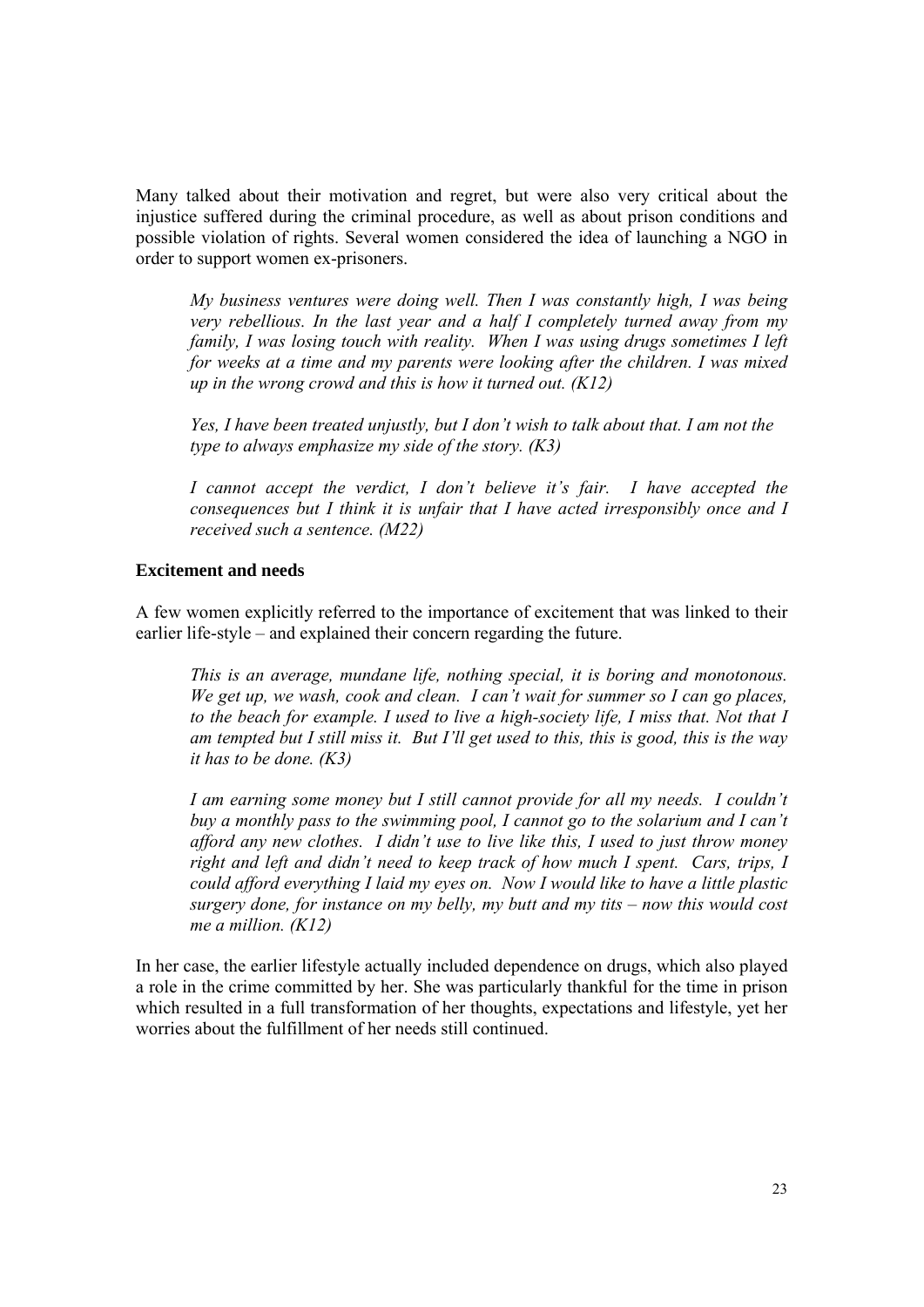#### **Gender: Subversive women?**

The lifestyle and behaviors of many of these women did not conform to the gender-roles and behaviors expected from women. Travelling and working alone abroad for years has not been in line with the ideal of womanhood – and, pursuing a criminal career is certainly not among the socially accepted options for women. As we saw, these women designed and performed their criminal acts by themselves, neither indirectly (through domestic violence) or directly under the influence of men, and often not due to the lack of other options either. Therefore, the term 'crime by choice' can be applied, even though it does not indicate that all of their actions were fully conscious and calculated based on rational choice. This alone is rather subversive, however, considering their relationship to topics rather central to 'conventional' values as marriage, children and heterosexuality, further evidence support their subversiveness.

Some women openly criticized the idea of being a housewife, or the expectation of getting married. In general, the importance attributed to men, was not so central even for the many who lived in marriages and partnerships.

*The children were staying with my mother while I was abroad, she is their legal guardian. I love my mother but I cannot talk to her and she misses our conversations. My mother is a typical homemaker, she cares about what to cook and what is going on with the kids, I am not so interested in all that. (K3)* 

*I am happy about how my life turned out – with no husband. I had a schedule and a lifestyle that suited me and I lived my own life. Then I realized that years had passed and I didn't even want to get married any longer. I would also like to keep my independence in my current relationship, though I have been together with my partner for nine years now. I only dropped him a note saying that I would be away for a while, he didn't even know I had been convicted. He was not aware of the crime I had committed, that was all done by me. (K4)* 

*When I was imprisoned for such a long time, I told my husband to go and live his own life, that he was not obliged to wait for me and suffer because of what I had done. But he waited for me. He was aware that I had had lesbian relationships even before prison and that I had girlfriends while inside. I am not sure whether I can return to having a heterosexual relationship but I don't want to desert the man who raised my children. (K12)* 

Yet, even in their case, their children came to play a central importance in their concerns for the future. The few women who left their children in the care of their mothers while they went on trips, talked at length about their guilt and drew up plans for becoming decent mothers – yet in other cases felt that motherhood perhaps was not their call in life. This often produced controversial messages about motherhood.

In spite of the fact that I suffered a lot in here, it was my parents (who died in the *meantime) and my children who suffered the most. The thought of my children is*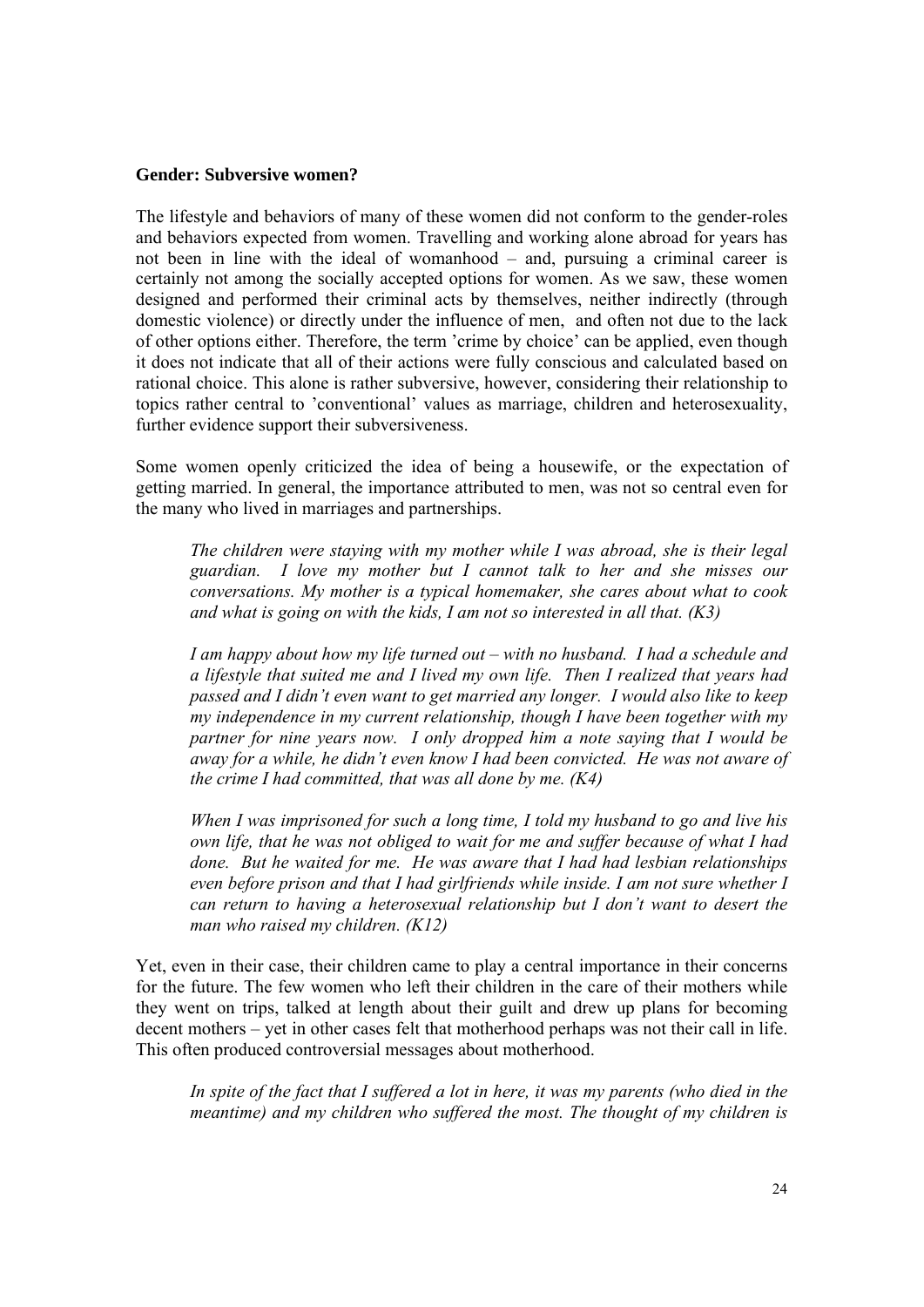*what kept me going. The most important for me is to re-build my relationship with them. I actually realized after they were born that I wasn't meant to live like this, having children and all that goes along with it. (K12)* 

*I don't have any children of my own. I would have had twins but I had an abortion because I didn't want to shame my parents. I wasn't even in love with their father, a married man. Perhaps it's for the best. I wouldn't have married him even if I had had the twins. Maybe now I would do things differently. There is no way of knowing how things would have turned out if I had given birth to those children. I don't think I would have committed this crime. Things are all right the way they are. (K4)* 

Just as much agents were very aware of the role of 'ethnicity' and some of them addressed issues specific to victims of domestic violence, they did not consider/ address any such group of women as discussed above. Yet, a few agents talked about their expectations that white-collar crime will increase and many agents expect to see a significant and perhaps fast rise in drug-related crime among women as well.

Most women in this pattern managed the time in prison $31$  rather well, however, this will be addressed in more detail in hypotheses 2 and 3.

 $\overline{a}$ 

 $31$  It is perhaps indicative of prison relationships the way in which some of the more subversive women in this pattern were noticed by prison personnel. Independent, often non-conform thinking and acting is not exactly the ideally expected behavior in prisons – thus some of these women were known as 'problematic' for prison personnel. However, they are often informal opinion leaders and thus have significant power among inmates – a power worth taking into account by prison personnel as well. Also, many of these women were considered 'intelligent' and enjoyed some respect both from personnel and inmates, due to the intellectual nature of their crime or their level of education and middle class background (and possibly also because they are not Roma.). Thus, on the whole, some of these 'problematic' women often managed to exert some power over prison authorities and certainly over fellow inmates.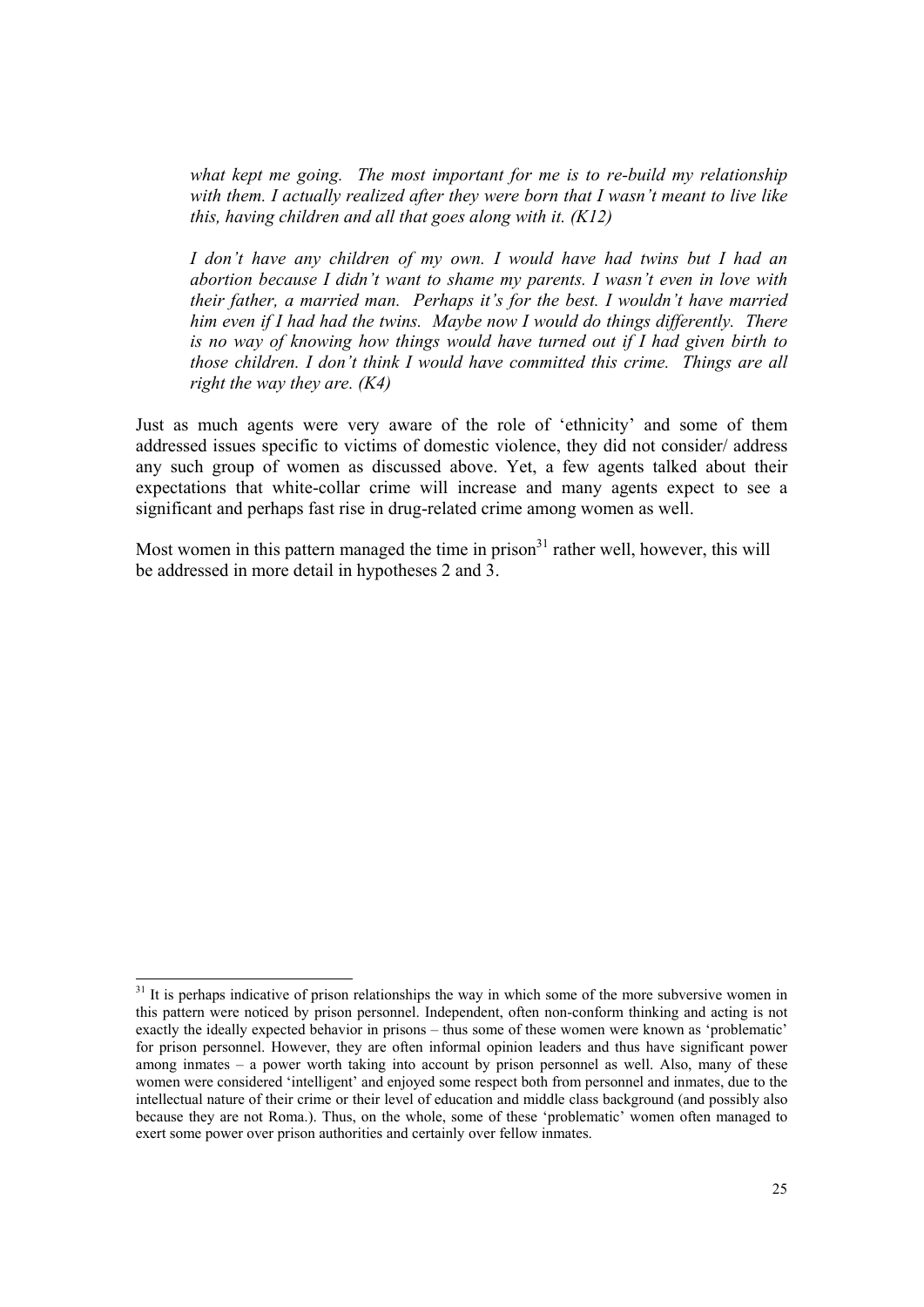## **II. The prison's contribution to exclusion**

**Hypothesis 2. Imprisonment excludes women who were not socially excluded before their imprisonment and excludes already-excluded women still further. 2.1. Sub-hypothesis: In the case of women, multiple effects of exclusion are at work due to their imprisonment. Women suffer an irrecoverable loss of roots, due to the separation from the children and violation of their gender role as mothers and** 

**wives, among others.** 

Based on the analysis presented in hypothesis 1., it can be concluded that motherhood has been repeatedly stressed as a dominant life theme by the great majority of the women, regardless of age, educational background, ethnicity, or crime committed. Even some of the women whose lives can be considered as 'subversive' in gender terms, have exhibited a desire to be proper mothers – or have regretted if they failed to do so. In fact, we have seen that regretting the earlier lifestyle was in some cases directly linked to the damage caused to the children – thus leading a proper life was immediately linked to being a good mother. In other cases, we have seen that putting children to state care has been defined as the ultimate failure as mother. The power of avoiding state care as the test of motherhood is so strong that it has legitimated every action, including crime. In either case: motherhood occupied a central place in many women's narratives about the successes and failures of their life.

Motherhood emerged as one of the central issues of concern in the women's narratives about prison life and its consequences. However, in terms of the strategies developed, we found very significant variations. On the one hand, some women very consciously tried to maintain contact with their children in all available forms, kept track of the developments in the children's lives and tried to maintain an active presence in their lives overall.

*I talk to my children on the phone every day for 15 minutes. The family has also visited me, the children, my husband, my brother-in-law as well as our best man. (K6)* 

*My children are 18, 15 and 12 years old. They'll be getting married soon. I can't wait to see my son. There are three children: I have two girls but I love the boy more since he's the only male. All three of them are staying at my sisters'. They come for regular visits every month and they look forward to it more than I do. We have a great relationship. (E3)* 

Yet, many other women developed distancing strategies through which they believed it would be easier for the children to put up with the sudden absence of their mothers, or because it was simply too much pain to listen to them on the phone or meet them in person. Some women tried to hide from the children that they are in prison.

*To me family means only my child, not even my husband. This word to me means nothing but my child. Yet being in prison puts a distance between my daughter*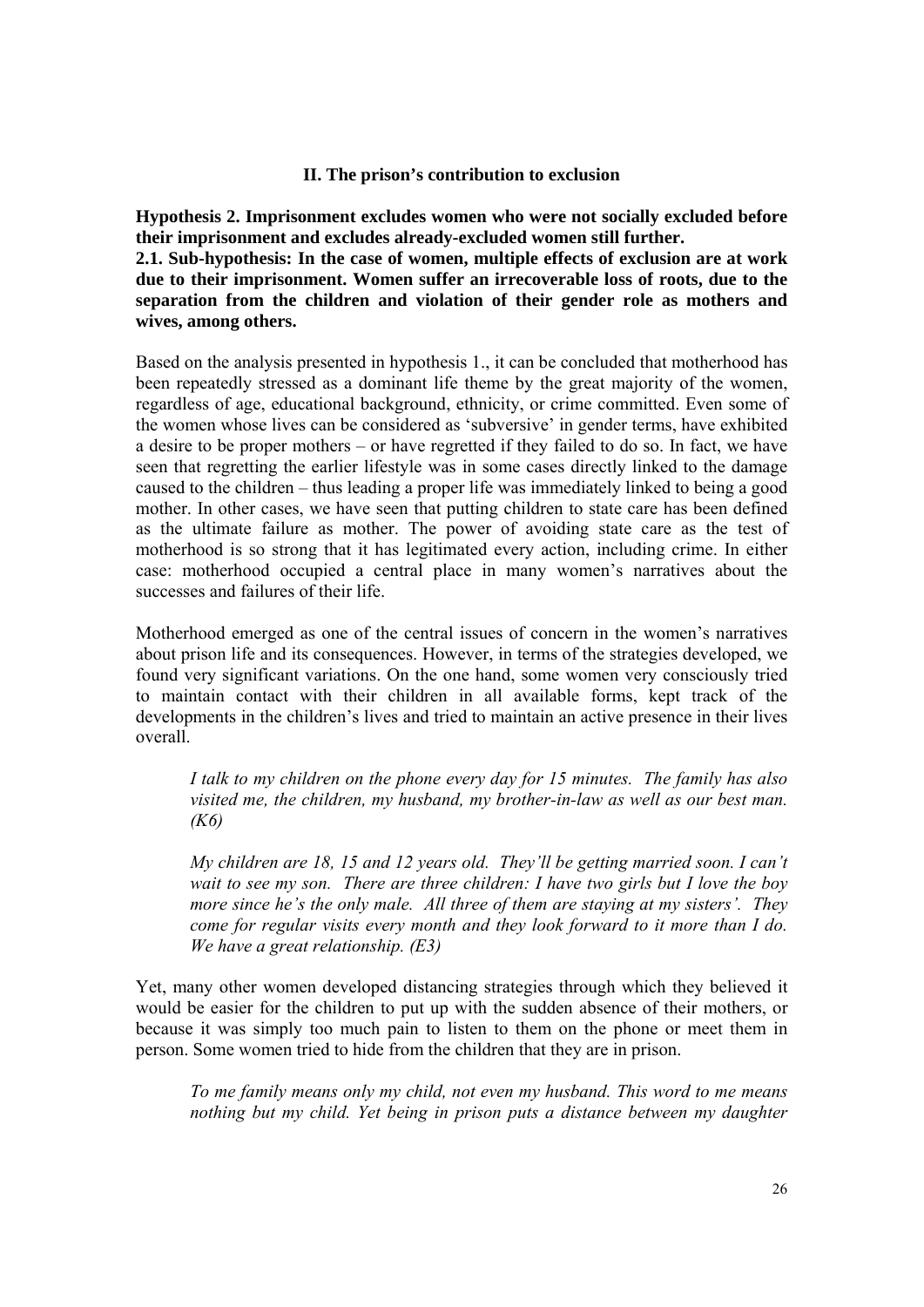*and I. During the first couple of months I didn't even call her so she would be able to forget me a little. When she first came for a visit she didn't even touch me, she just stayed with her father. I am not sure whether she recognized me. (K7)* 

*I wouldn't really like my children to find out what is happening so that they would not be humiliated or hurt. My husband visits me and there are times when my little daughter comes with my mother and my mother-in-law. But I didn't want my two sons to visit me. They are too smart not to figure out what this place really is. (E4)* 

Special difficulties emerged concerning what to tell the children of those mothers who were imprisoned due to homicide of a family member or murder attempt. In some cases, the surviving batterer punished the mother by not allowing any contact with her children for years. Another kind of difficulty emerged for women serving long sentences in maintaining real communication instead of formal visits.

*When I found out I was going to prison, I really bound myself to my daughter. For a while I didn't even tell her I was in prison. Then a short while ago we told her about what had happened, and she asked why we hadn't let her know earlier. I was afraid she would not love me, but she felt hurt by this. She is aware of what her grandfather had been like and that I had something to do with his death. (E1)* 

*My two children from my earlier relationship are with their grandmother, and my ex-partner is in prison. I haven't seen the children for two years, they won't pass either letters or the phone on to them. My ten-year-old daughter was shot in the head six months ago by a seven-year old, and I only found out about this on television. I went to the hospital and I was able to secretly visit her in the middle of the night with the help of a doctor. I have had no news about them ever since. (K7)* 

*My family, the children included, regularly visited me for seven years. Afterwards they stopped visiting, which didn't bother me since the visits had become completely impersonal. Two hours is simply not enough to maintain a real relationship. We have all changed, I as well as the ones on the outside. They lie. The ones outside the prison walls don't tell the truth so as not to upset the one locked up. The one in prison doesn't complain either. So there is no honest communication. (K12)* 

Being banned from children, or ignored by them is extremely painful for the few women in such a situation – and is surely the largest source of misery in their accounts. Suicide thoughts and nervous breakdowns are directly linked to this pain.

*My children don't usually visit me, they are angry that I am in prison. I really have no one [crying]. I was so bent out of shape two months ago, I almost committed suicide. (E2)*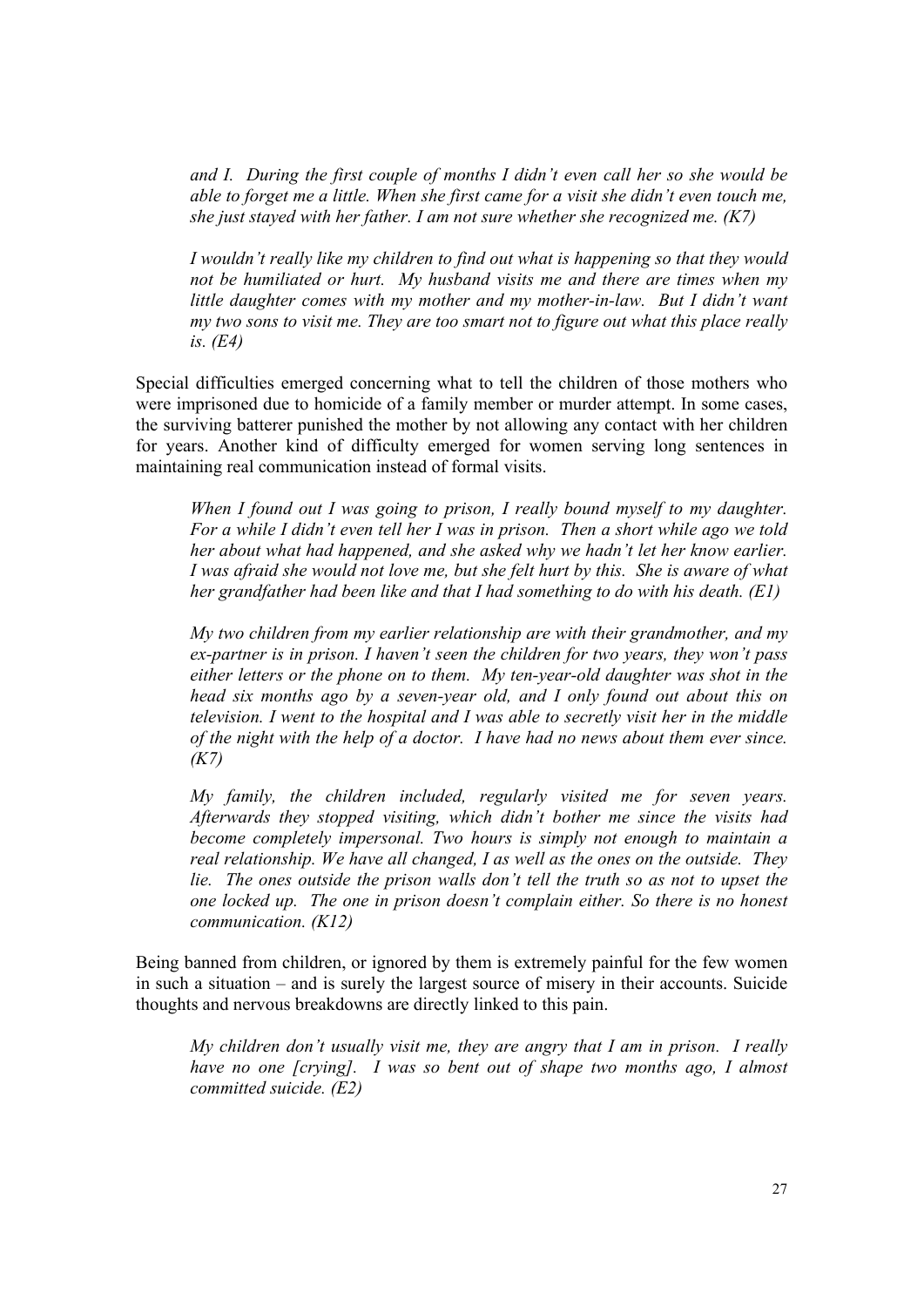*I was really shaken and undone when my daughter unexpectedly ended up in the same prison where I was. Before that I had been all right. Then I looked up and could not believe that she was there: one floor above me. I got into a fight with one of the guards because he wouldn't let me see her. I had a heart attack and I had to be re-animated. I kept watching over her, making sure she didn't get into fights or any sort of trouble. My daughter was in prison for thirteen months and she left a six-month-old baby at home. I feel that I couldn't give my daughter what she needed. I have been through a lot of bad things in my life, but nothing worse than this had ever happened to me. (K8)*

While the parents' support was perhaps the most stable support for the overwhelming majority of women, in some cases, by being imprisoned criminals, the women violated another gendered role, that of a daughter.

*My parents adopted me at a very young age. I loved them very much but I was rebellious, I refused to lead an honest, ordinary life. When I was off, wandering around, they looked after the children. My parents were highly educated and decent people, my mother taught at the Academy of Drama and Theatre. She passed away half a year after I was imprisoned and my father three months after her. I attended the funerals in handcuffs. I only found out later from a neighbor that my mother had committed suicide by swallowing hydrochloric acid. She was unable to come to terms with what had happened with her only daughter. And my father simply followed her. When I found out, I couldn't imagine how I was going to live after this. (K12)* 

*My mother visits less often than the others. She still hasn't been able come to terms with this so it's better for her that we don't see each other that often. (M20)*

Most women were left without a partner's active support, due to a number of different reasons. While some women were without a partner at the time of imprisonment, a few relationships broke up due to the prison – either because the women decided it was better not to tell the partner, or because the men decided not to wait for them. In yet other cases, the men were formally there, however, the women did not expect much from their partners. A few women started new 'relationships' while in prison, based on one or two meetings with a man in prison and the correspondence that followed. Overall, only a few of the women enjoyed the continuing support of a partner.

Some agents pointed out that there is a difference between the endurance of relationships depending on whether the man or the woman is imprisoned and explained that generally, women tend to give more support to their imprisoned spouses than men give to women in prison. There were examples for men breaking up in case of very short sentences and others keeping in touch for long years. However, generally the stability and reliability of such support in most cases was not comparable to the support expected and received from parents, children or sisters (and brothers).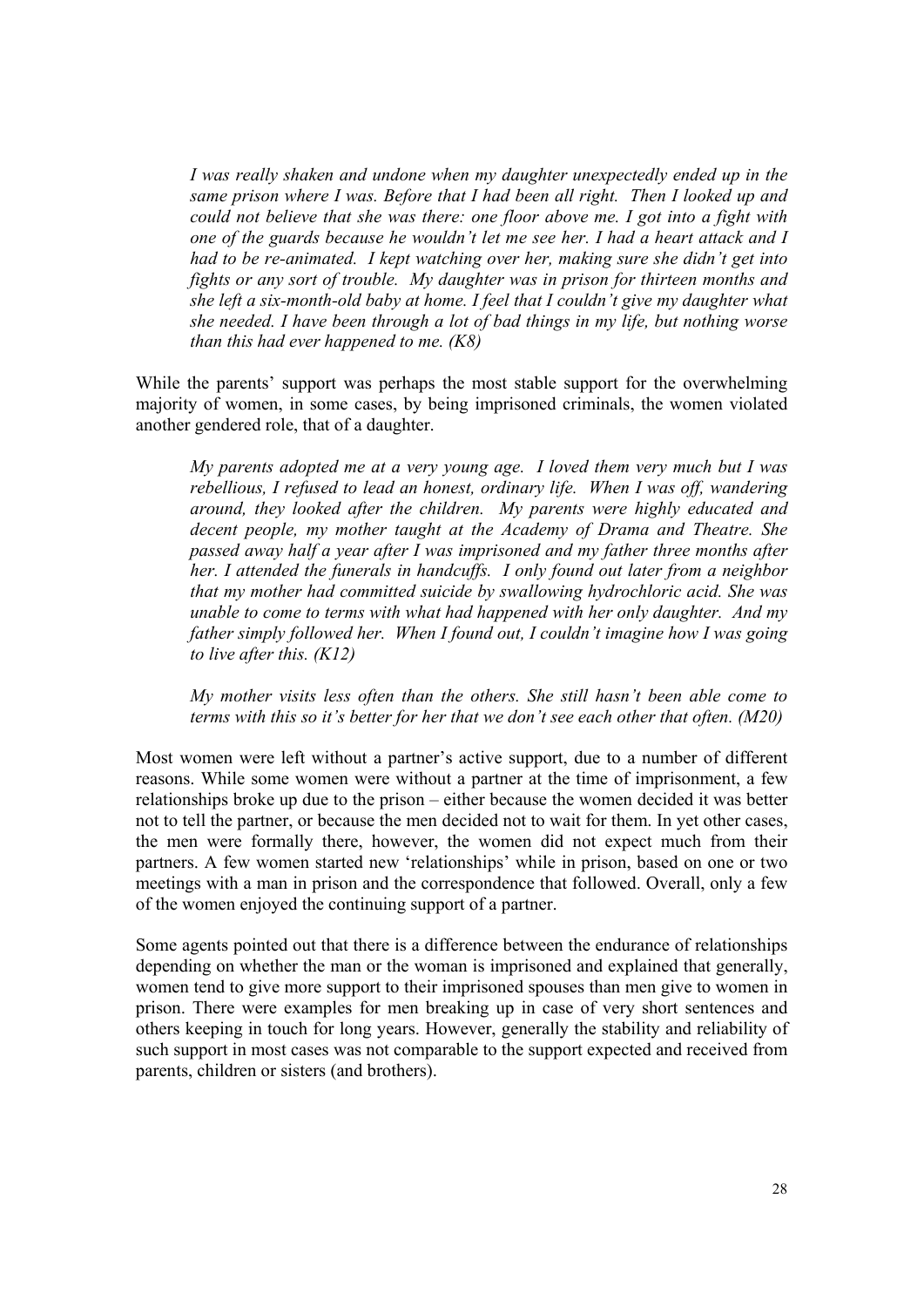Similarly, while most women adopted a rather pragmatic view about husbands and spouses, all great losses, ruptures, guilt feelings and major emotional struggles were associated above all with worries about children. This certainly supports the hypothesis that imprisoned women are especially influenced by the potential rupture of ties with their children.

While some agents shared the view that women especially suffer from the separation from their children, others insisted that there is no such difference between women and men inmates: all of them suffer the same loss. However, all agents agreed that women are more emotional, thus express such feelings more readily.

**2.2. Sub-hypothesis: Prison frequently becomes a factor of secondary exclusion (adds new factors of exclusion to already excluded people). Very often it does not contribute to the elimination of exclusion processes and mechanisms, far from it, it aggravates them, by reproducing social and personal conditions that reproduce criminal conduct.** 

# **2.2.a. During the prison sentence, social contacts of inmates are negatively influenced.**

Many women stressed that family relationships were maintained in their original intensity or actually became stronger due to imprisonment. As noted in the above section however, women were concerned about their relationships with their children and often feared that time in prison has torn their children away from them or at least has weakened the ties. Women and agents agreed that the length of sentence markedly influences this issue, and long sentences especially threaten family relationships. Overall, an opinion shared by many women can be summarized as follows:

# *I haven't felt any distance from my family members and friends. 'Those who love me, will love me no matter what.' (M22)*

Less than half of the women had regular visits $32$ . A key reason for lack of visitors had been damaged family relationships or feelings of shame, addressed in the above section. Even though visits had been defined as important opportunities for family reunions by the women, many of them were very considerate in determining how often invitations for visits should be sent, as visits were often very burdensome for family members. In fact, quite a few women believed that visits required such a sacrifice from family members, that they would prefer not to have regular visits.

*My mother visited me once, while my son has been here several times, the last visit was about 1.5-2 years ago. It's too much of a strain on them, they have to leave from the other side of the country one day prior to the visit. My mother is a* 

l

 $32$  As stated in § 36. of the Prison Administration Law, prisoners are entitled to at least monthly visits. The same paragraph declares that prisoners are entitled to correspondence with their relatives and other specified persons to be approved by the prison director. The frequency and length of letters is not limited. Letters can be opened and checked for security reasons. Usage of the telephone is allowed in line with the actual conditions and facilities of the prison itself.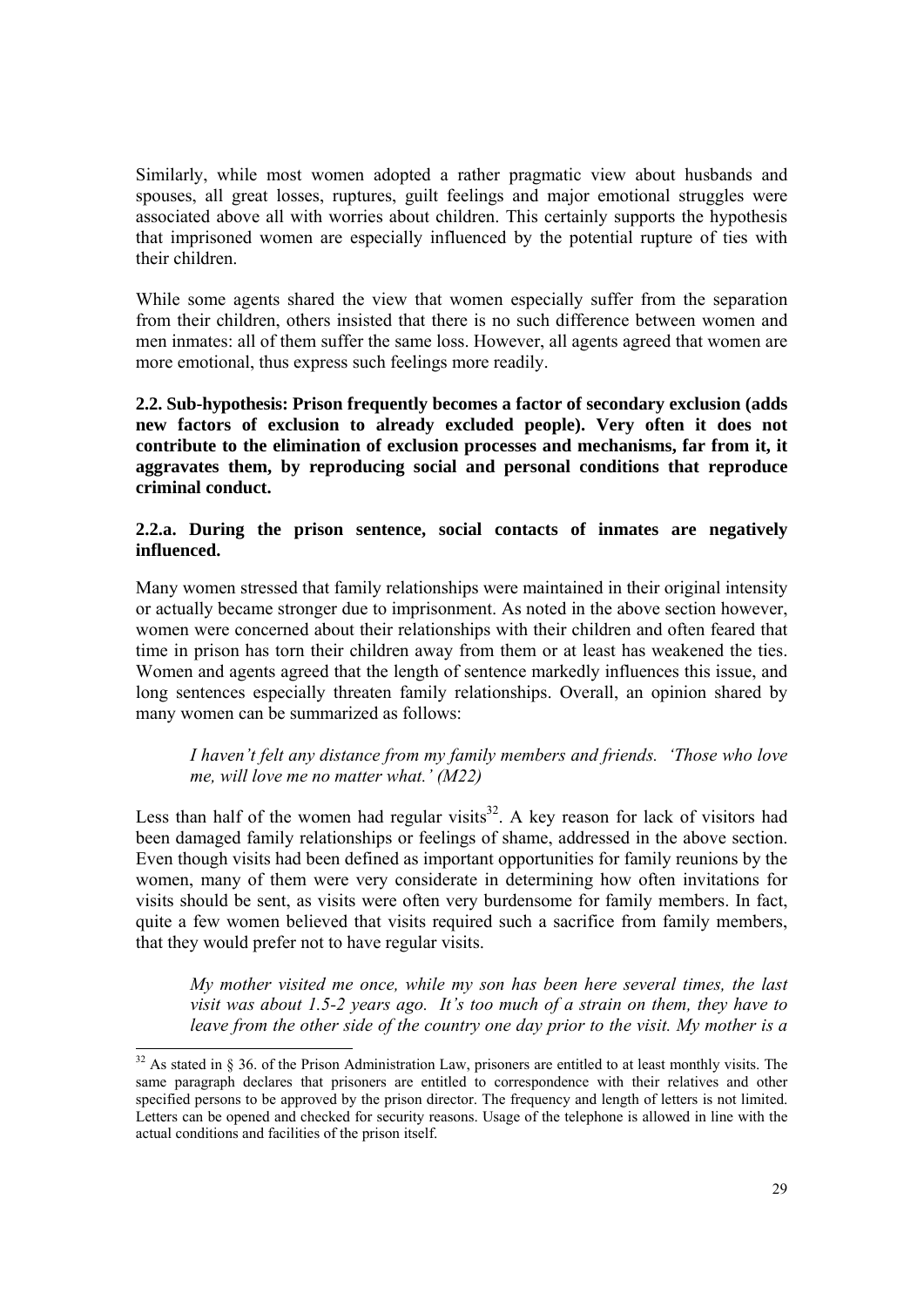*diabetic, has high blood pressure and also struggles with heart problems. The visit turned out to be a disaster, she was completely worn out by the trip. She kept crying throughout the visit and I can't imagine what would have happened if she had really gotten ill somewhere along the way. So it's better for her not to come any more, I didn't even invite them for a visit after this. (K9)* 

*My parents and son visit me every three months from Tiszaföldvár. The reason that they come so seldom is because of the lack of money and that there is no one to drive. (M15)*

Distance had caused such difficulties that in fact it was the first and foremost reason for request for transfer to another penitentiary. Due to permanent overcrowding, such requests were routinely refused, but when granted, meant a very tangible improvement in maintaining contact with family. The application of  $LER^{33}$  also carried the same advantages and was very much appreciated by the few women who benefited from it.

*The reason I asked to be transferred here to Eger is so that my family can visit me. Everyone needs encouragement from the family. My husband visits me, and my daughter comes with my mother and mother-in-law, but I didn't want my two sons here. These visits are every month. I would also like to meet with my younger sister, but the visits are not enough, it would be nice to have more of those. (E4)* 

*I am on LER and I have the prison to thank for this. This is designed to help find employment, to spend more time with family and not to lose touch with the outside world. So I can get hold of everything I need. This means 30 hours of leave every month including travel time. In addition, I can go into the city for four hours on Saturday once a month when my family members come for a visit. (E1)* 

While visits were reserved for family members – and indeed, to the narrowly defined family - some women kept in touch with their friends through correspondence and in a few cases, by phone calls as well. Yet, very few women maintained contact with friends – only the young women. Some decided to stop the relationship with their friends, since they may have been involved together in the crime for which they were imprisoned.

Most women did not have any visits home during their time in prison, even those who were imprisoned for years. The only real exception to this were the women on LER, as mentioned above. Apart from these lucky few, short leaves for home were extremely rare and were limited to those cases where the law explicitly had to be applied. Funerals of family members were such exceptions, although not even these leaves were automatic.

 $\overline{a}$ 

 $33$  LER (Lenient Executive Rule) is a progressive measure which allows for visits home and several other advantages. The so-called Lenient Executive Rules offer the biggest freedom and flexibility to those prisoners who have already served half of their sentence, behave well, thus it is believed that the objective of the penalty can be reached with lighter measures as well. (high-security prisons excluded). If on LER, the prisoner can leave the prison four times a month for short leaves, can work outside the prison without supervision and is entitled to get the earned money in cash.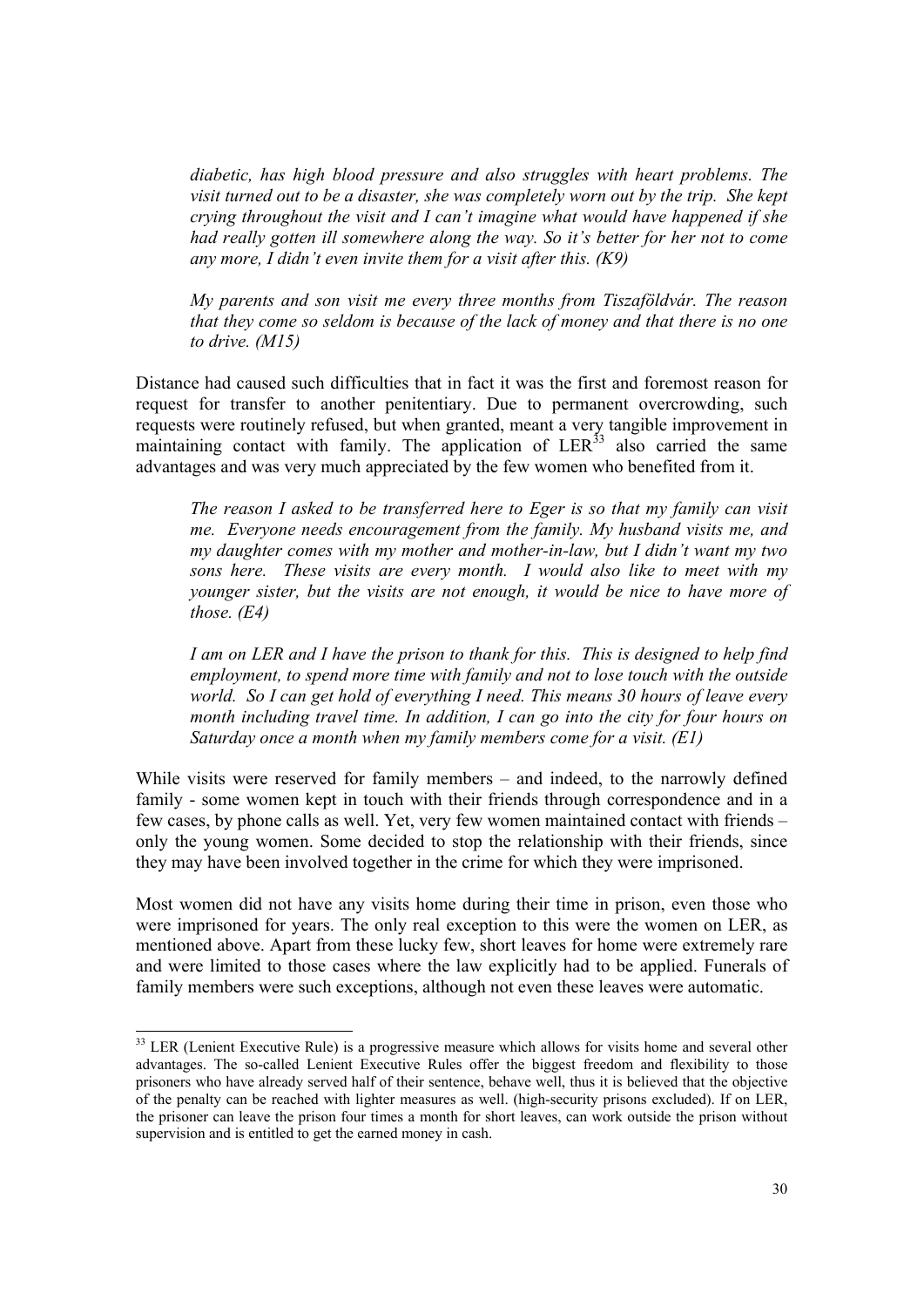*I got two days of leave twice, to attend the funerals of my husband and my mother-in-law. (K6)* 

*I* wasn't allowed to leave even for my brother's funeral, the security officer *wouldn't let me. At times like these they ask for the police's opinion, whether me leaving the prison is a risk factor. So they check whether things are in order with the contact person – my daughter – but they said they couldn't find Piroska at her registered address. I checked on this afterwards, and they didn't even go to where she lives, or actually they went to the wrong address. Since they considered this conflicting information, the security officer would not grant me a leave. It didn't matter that I had been corresponding with her at that address for the last two years, they didn't consider this a valid explanation. (K10)* 

Some women felt that access to leaves for home is only given to those who develop special relationships or deliver special services or information to prison personnel. Others were not that explicit, yet many hinted that leaves are privileges, and access to them is granted very subjectively and even discriminatively.

*They should have let me go home after I had served half of my sentence. But they didn't, because I am a lesbian and I am not devout. (K12)* 

*I didn't get any leave, this is usually given to those who spy and report. This is very typical of this place, those few people can ho home often, they are moved to lower security regimes, they have good jobs. Many people would do anything for these privileges. (K5)* 

*Only those are allowed to go home who participate in organized extra activities and workshops and those – I'll dare say it in plain Hungarian – who suck up each and every way possible. It isn't good behavior that matters. (K9)* 

People who serve long sentences, are especially at risk of loosing or loosening family ties. These women are moved to a so-called transition group<sup>34</sup> a few years prior to the end of sentence – and are allowed for visits to ease the 'transition'. These first visits outside the prison and to the home indeed, were very dramatic to the women.

*The first time I was allowed to go home after so many years, the children and the family felt like strangers, it was bizarre, even though we were corresponding in the meantime. First I felt rejected by the children, their reactions to me were very negative. They unloaded everything on me about why I hadn't been with them. I didn't feel good at home at all, I greatly missed the prison and I couldn't wait to return. (K12)* 

l

 $34$  Those who serve long sentences and have already served 5 years, should be moved 2 years prior to their release to a so-called transition group. In a transition group – as defined by  $\S$ . 29 of the Prison Administration Law - prisoners enjoy a higher degree of freedom in moving around the prison, may work outside the prison and meet the probation officer regularly.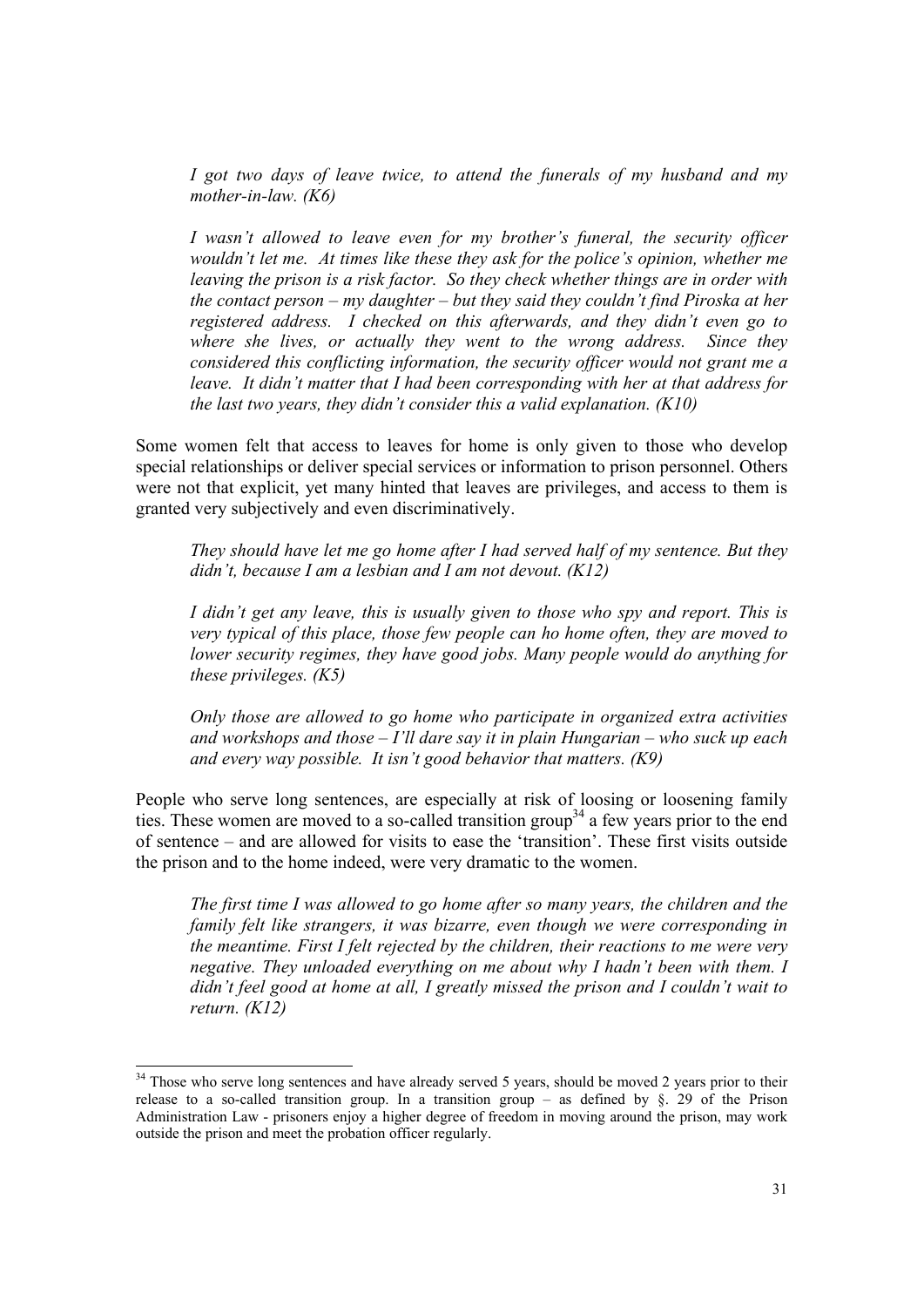Agents appraised both LER and transition groups very positively, and in general, were in favor of extending such measures to larger groups of inmates. Some agents were rather critical towards the move to stricter regulation of leaves after 1999, which resulted in dramatically cutting back leaves and access to LER. Further, specific aspects of legislation on LER were criticized for limiting its availability and hopes were expressed that the very recently supported broader application of LER continues. However, apparently a contradiction was tangible in the discourse of those agents who worked in prisons, since it is actually the prison who has the right to propose an inmate for LER – and in some prisons, such proposals are rather rare, as was explained by one of the agents:

*LER is of great significance, one can work outside the prison establishment and is not so detached from everyday life. Unfortunately in Kalocsa there are only a few people on this program. The Döner case hindered the workings of LER for years, prisons don't dare to implement it because they are afraid of taking any responsibility. Now the program seems to be taking off again, the National Prison Administration has also been encouraging it in the last few months. Earlier there had been such local orders given in prisons that if an educator recommended someone for LER and that someone did not return, then the counselor was held responsible. This fact obviously held them back. The other problem is that there are many long-term inmates in Kalocsa. In case of a 10-year high-security prison sentence, four years have to be served before the person can be considered for LER. And this is dangerous as well, since the person still has a six-year sentence remaining and they are afraid that the prisoner will not return. (A3)* 

In summary, we may conclude that women prisoners' outside contacts in many cases were weak and weakened further during the imprisonment, for a variety of reasons. These reasons were often not directly linked to the negative influence of the prison itself, but to larger social phenomena often carrying a 'gendered' characteristics, e.g. women's feeling of shame due to crime, isolation and other consequences of domestic violence, or lack of work contacts. Yet, the prison itself contributed to these problems in at least two ways. Firstly, through the difficulties of physical access of visitors and refusal of requests for transfers, secondly, through the limited and presumably selective application of existing measures, such as leaves or LER. At the level of legislation, agent interviews point to regretful restrictions (and fear further potential restrictions) regarding LER and other progressive tools – even if all practicing professionals and women's experience support the positive value of such measures.

New contacts – even friendships - developed in the prisons were often regarded as markedly different from earlier friendships and contacts. Many women argued that there was an element of calculation and interest in the new contacts formed in prison. Many women described the difficulties of living together in large cells and the lack of privacy that this caused. Large cells and the overcrowded prison were especially problematic in Kalocsa, the largest of the three facilities. Cells with up to 20-24 inmates and no separate toilets, an overcrowded facility with no sport opportunities, no proper visiting room and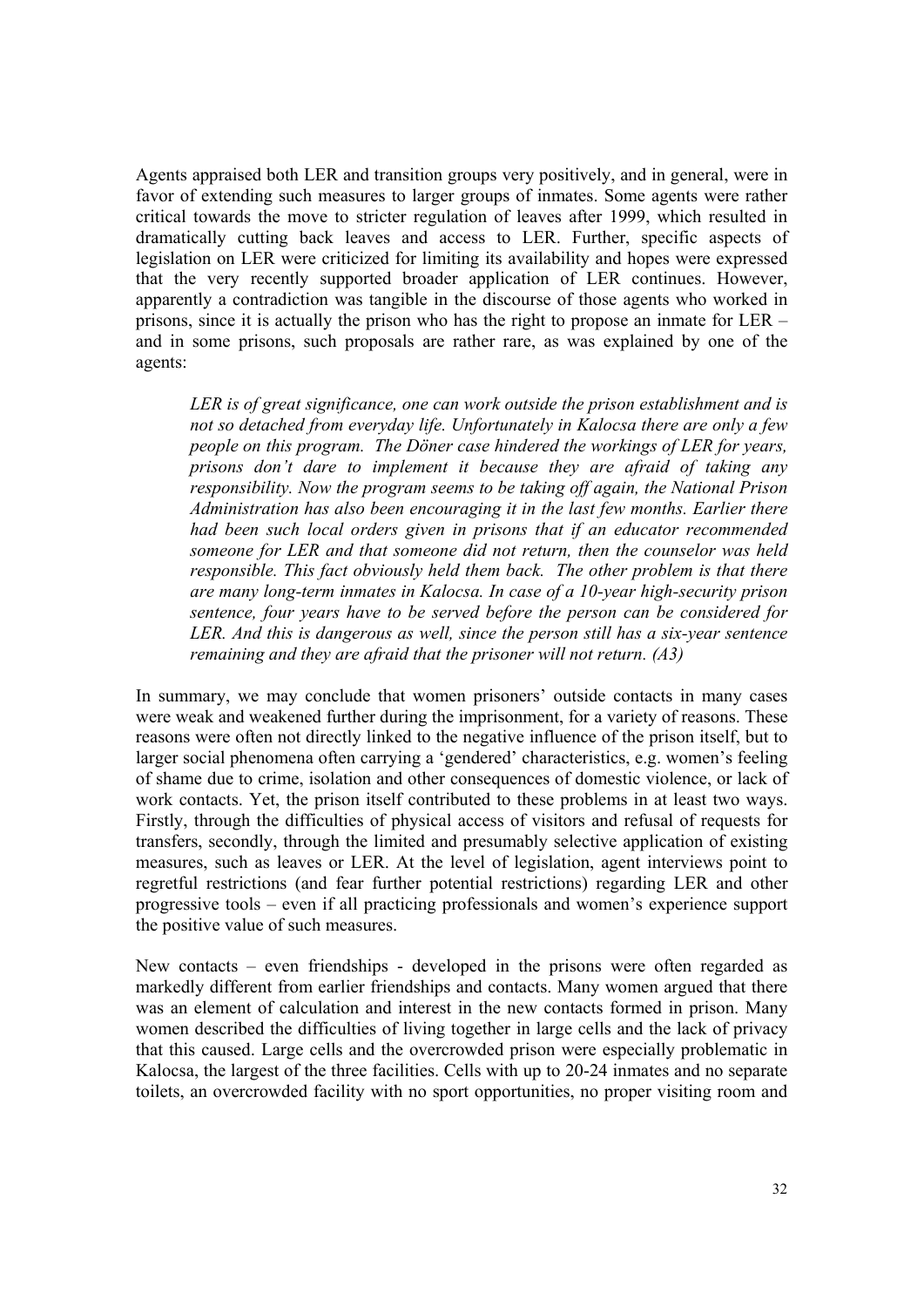not even a courtyard – other than a symbolic one – such physical conditions certainly had a direct negative impact on inmates and their relationships.

Despite such conditions, women talked positively about their cellmates and asserted that with enough patience and empathy, they can work things out. A few women noted that they would prefer not to have such a heterogeneous group of women in their cells, and many showed an awareness of the presence of women with different social backgrounds and criminal records. Some talked about the lessons learnt from each other's criminal experiences and contacts. However, in most accounts the single most important dimension of relationships in prison was defined around sexuality: lesbian inmates and heterosexual inmates were mutually regarded with a significant degree of suspicion and reservation. Many women declared in the interviews to which 'camp' they belonged – even if we did not ask such questions. A few of the women entered lesbian relationships in the prison, and relied on their partners while in prison – however, they did not consider that these relationships would replace their family ties, even though some expressed uncertainty whether they would be able to return to the heterosexual contract. Agents had a rather controversial attitude towards lesbian relationships: they considered it as a sad reality and tried to accommodate requests e.g. for moving in the same cell, however, constantly reminded women not to damage their responsibilities as mothers and wives. All agents considered lesbian relationships as temporary phenomena, linked to women's need for emotional relationships and intimacy. Some asserted that inmates' sexual rights are violated by having no access to heterosexual relationship and supported the idea of establishing 'intimate visiting rooms' – which is now being considered in some prisons.

# **2.2.b.: Prisons do not strengthen skills that are vital for reintegration.**

Even though the research did not allow for a full analysis of changes in women's skills and competencies due to imprisonment, it was possible to identify remarkably different survival strategies developed by the women. These various patterns of survival strategies may indicate skills and competencies that were reinforced or suppressed by the prison. Perhaps not surprisingly, some of the patterns here were linked to the patterns of primary exclusion discussed in hypothesis  $1 -$  and as we will see, very often the relative advantages and disadvantages that stem from patterns of primary exclusion, are reinforced by the prison. Such survival strategies are most tangible in case of women with long sentences, thus the patterns build primarily on the few women with several years of sentences.

# **Rewards Through Hard Work**

Collecting rewards – and avoiding penalties - was important for everyone, since it was only through rewards that both major and minor improvements (early release, transfer to lighter regime, LER, short leaves home, extra visits etc.) were granted. In case of a lengthy sentence, it makes all the difference whether one has to stay for years in a high security regime in a tightly controlled environment or is moved to a mid-security prison cell. Cutting the sentence by several months or years through early release is also a remarkable motivation for collecting rewards. Yet, minor improvements like an extra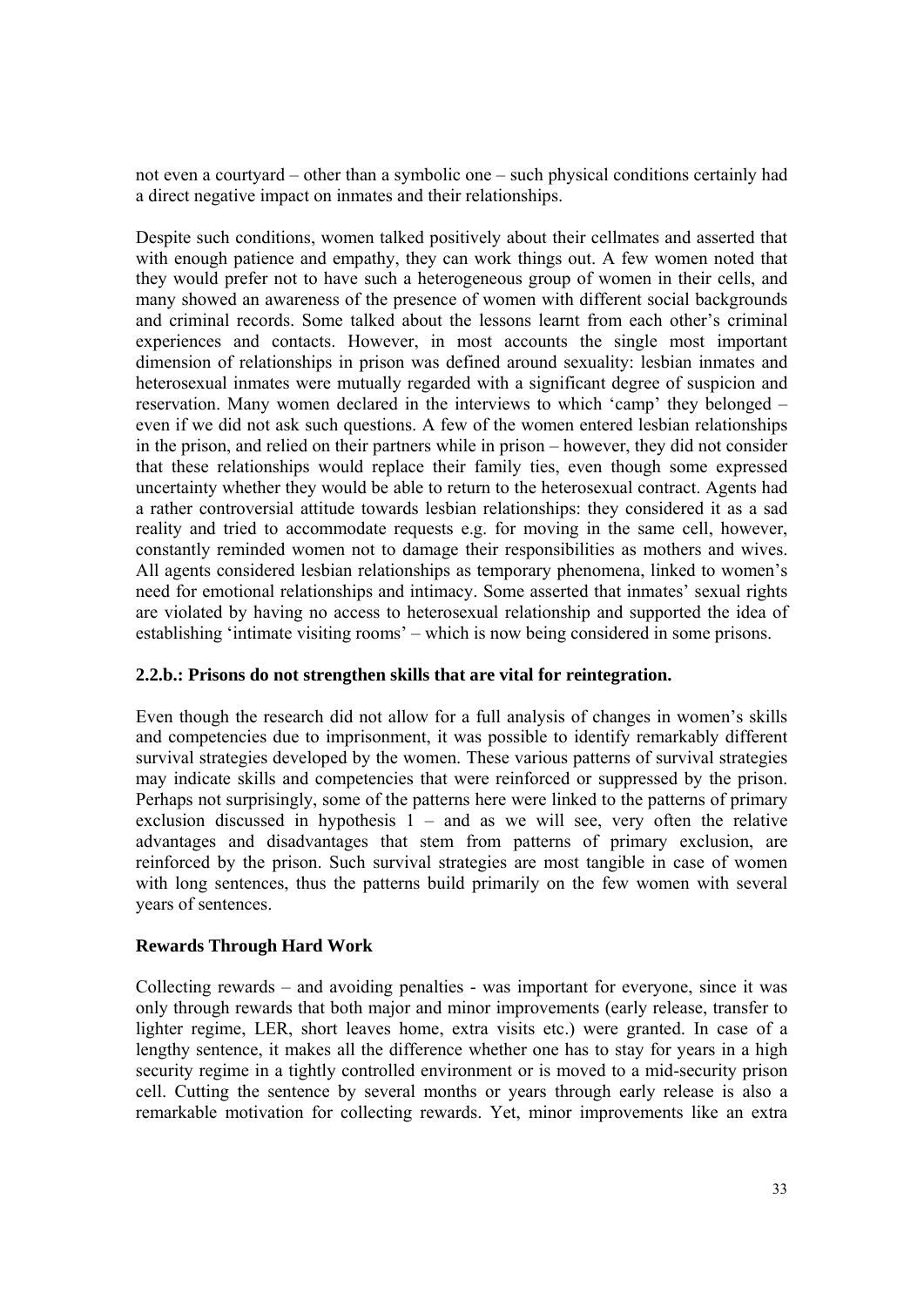visit might feature as highly lucrative if one has children. Thus, most women were very aware of the economies of rewards and penalties and their direct impact upon short-term of long-term advantages in prison.

A few women formulated a very conscious surviving strategy based on collecting as many rewards as possible through hard work, and avoiding penalties at all costs and turned this into the organizing principle of their life in prison. Nóra always had a specific target in mind that she wanted to achieve through the rewards – in fact, she turned down all other possibilities and focused single-mindedly on her ultimate objective.

*Rewards, rewards, reward points are all I wanted. I got so many that after 4 years I also received the prison director's reward as well, which is extremely rare. My goal was to get transferred (from high-security to medium-level security), and through this, to return home as soon as possible. That's why I was not given leave at all for years – only now towards the end, because everyone receives these 10 days in the transition group – and I had never asked for any leave either. I didn't want to get 'no' for an answer and use up my reward points, and I preferred to concentrate on getting transferred to a lighter security regime and having my sentence reduced. It worked, I was transferred to medium-level security and I was released two years before my sentence was up.* 

'Hard work' in her case literally meant work from early morning until late night. Nóra volunteered in the mornings to carry the medical box for the nurse, worked 8 hours as a line leader and thus supervised 30 other inmates at work. In the afternoons she joined special workshops and collected rewards for it, in the evenings she did the administrative part of her work, while at weekends she played the organ and volunteered for the priest. She went to work even if she was sick, never took her deserved holidays and missed out on all courses that she would have liked to participate in and instead attended the pet workshop of the educator, if that was the price of more rewards:

*I didn't attend any courses, I feel sorry about the computer one but I simply couldn't find the time for it. I also regret not attending the course on lace making, but I had no time for that either. Anyway, only one reward is given to each course, while you can earn 4-5 rewards by attending the special creative workshops which are held by the educator.* 

However, the biggest price for rewards was that she sacrificed her only friendship developed through the years, because the other woman was a subversive lesbian troublemaker and she feared that her image as a perfect inmate would be damaged by a too close association with her friend. She asked to be moved to a different cell.

Nóra avoided confrontation with staff and inmates and remained cooperative with everyone, yet also kept her distance. This way she was never approached to spy, she was simply the immaculately perfect inmate, volunteering and helping everyone – who deserved respect from both inmates and staff.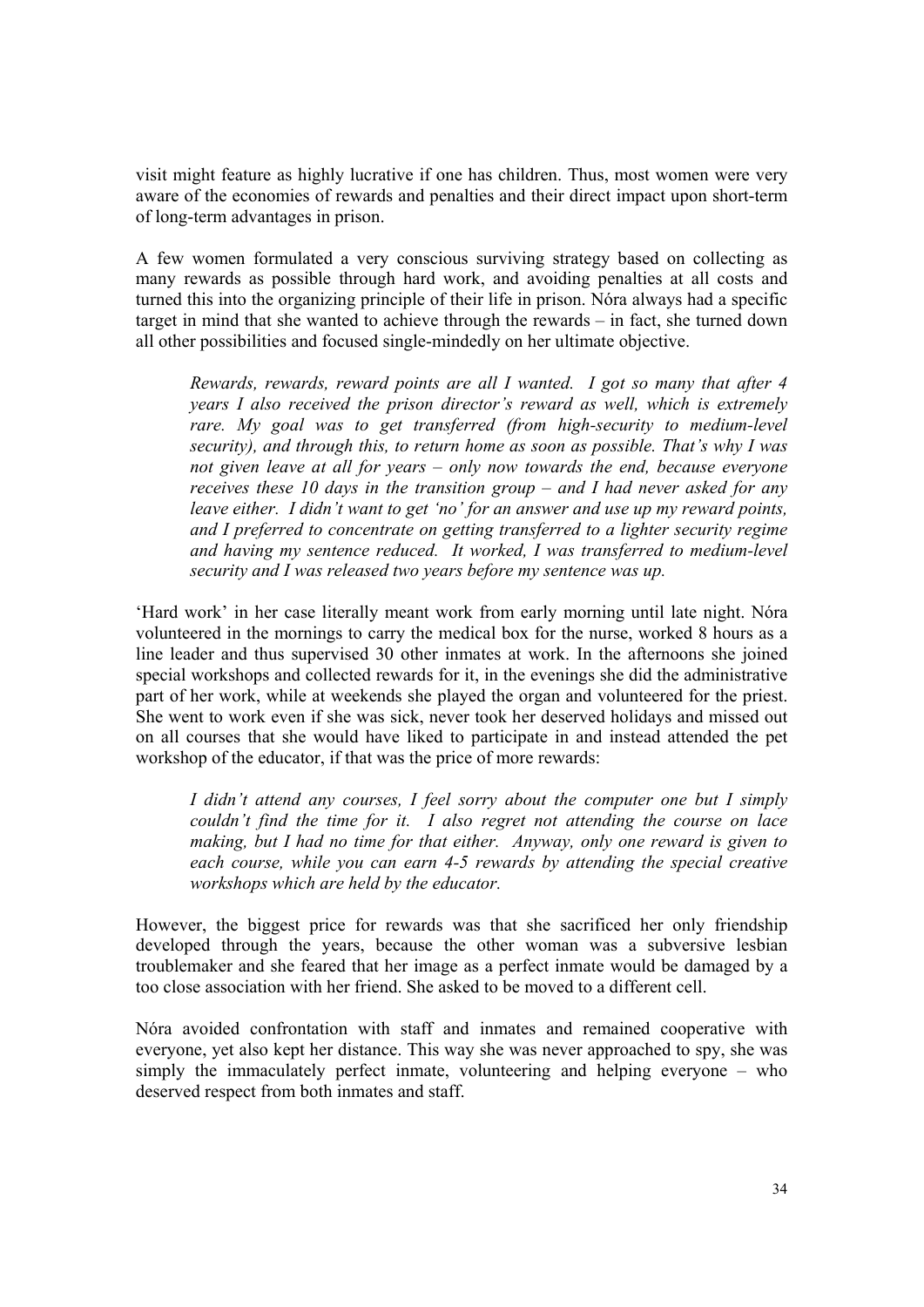Her college degree certainly helped her to get the position of line leader at work, and her educated, smooth and polite behavior certainly helped her walk the narrow path she developed and apply delicate balancing strategies. She indeed worked hard and did not abuse her (fragile) power among inmates – yet, again her case seems to support that it helps prison survival if one has skills, education and social prestige to rely on. (Even after release: the priest organized accommodation for her and kept on supporting her.)

# **Tough Girl Does It Her Way?**

Petra's survival strategy was based on self-assertion and autonomy - a highly unusual strategy in a high-security prison – however, she simply decided to continue her entrepreneurial life as much as possible.

At first she attracted a lot of trouble. First of all, because of drugs – it took her about a year of experimenting with various pills, materials, coffee and a near-fatal overdose, that she actually quit drugs. Secondly, she had trouble because of her sexuality – although she was the lover of a prison official, she also had lesbian relationships, because of which she was discriminated against by her educator, and thus went to the general attorney. Thirdly, she decided that she was not going to work in prison – another source of trouble. Not surprisingly, she attracted a lot of attention from educators and wards in the first years:

*I was a tough case and there were some people who disliked me. There are a couple of all right people in there who don't get personal, but I managed to irritate many around me. They also disliked the fact that I was living with a woman and I wasn't having any flings with them. There were some who just couldn't stand my manners and they threatened to beat me up. I didn't report those people but I protected myself. In the first three to five years you could hear my name all around the dining hall, I am not sure why this was the case. Then I had a nervous breakdown. Afterwards I also changed my strategy and everything changed around me as well.* 

*I was locked up in a cell numerous times, I was their scapegoat, everything was blamed on me. I was locked up because I had knocked somebody out who kept spying on me and reporting me. I got five days for that and a bunch of my rewards were also taken away from me. It would have been better if they hadn't punished me. I am not the type of person who gives in to that.* 

After her nervous-breakdown the shift in her strategy included less direct confrontation with wards, partial adjustment to prison rules, e.g. taking up (well paid) work, starting to read Buddhism and starting a course, and most importantly, looking for someone who could be her counselor, supporter while in prison. She actually started to talk regularly to a high-ranking prison official and developed a trusting relationship with her.

*I owe a lot to the head of unit. She helped me out and treated me as a human being. It was possible to talk to her when I was having a terrible time, I could also tell her about my family and she shared her thoughts with me. I am going to miss her very much, I'd like to simply take her with me. I didn't want to be placed*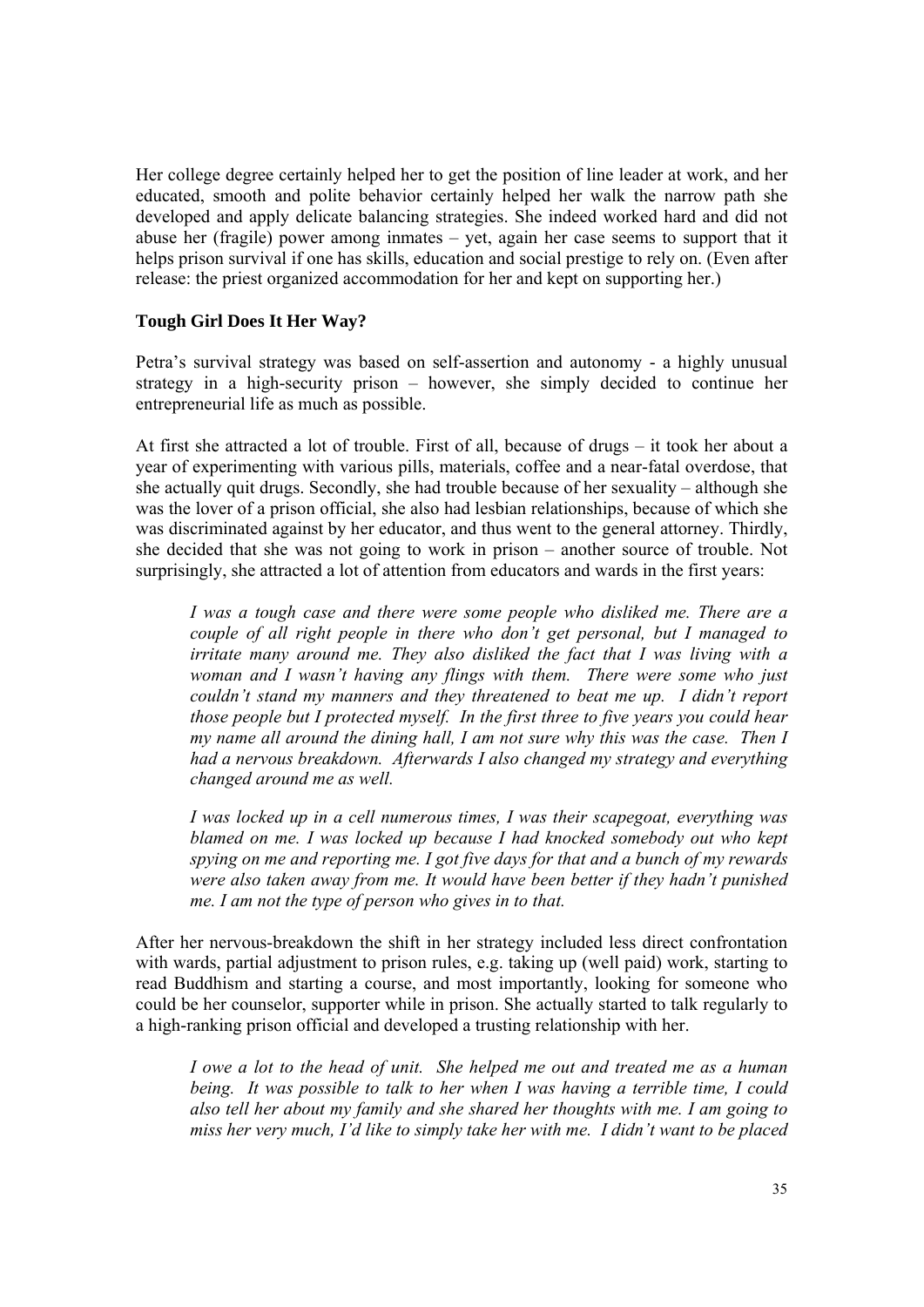*in this transition group, she is the one who convinced me so I owe this to her as well.* 

Petra overall maintained a strong leadership position among inmates, continued her business deals and developed various lesbian relationships – while her number one 'confidante' became one of the top administrators of the prison, at otherwise unreachable levels of the hierarchy. Her other tutor became her teacher at the course she finally decided to attend – a person who continued to be a source of inspiration and support after her release as well.

Petra remained rather visible and rebelled if she believed someone was trying to talk her into reporting about others. Despite partial consolidation, she was kept throughout her entire sentence in the high-security regime  $-$  a sure sign of penalty  $-$  yet she was given early release, and in the last years, she was moved to a transition group and was allowed even for visits home.

One may argue that despite her nervous breakdown, several visits to the solitary confinement cell, and her prolonged stay in the high-security regime – she had it her way in many respects. She was undoubtedly a leader among the inmates, had one of the best jobs in prison, found her way to be practically friends with a top administrator and with her teacher, without being considered a spy. And, most of all, she left prison after 8.5 years in good spirits and full of energy.

Petra happened to come from a middle-class family and had a secondary school education and an entrepreneurial career, considered herself to be very intelligent, proactive and very social. Her social skills were certainly to her advantage, however, ultimately it was probably her self-confidence and entrepreneurial spirit that saved her from giving in to the prison.

# **Just OK: Not Good Enough**

The pattern that Dalma represents is by far the most common among women inmates. The strategy aims pragmatically at a 'good enough' survival of the time in prison, by doing what is required and trying to remain oneself at the same time.

Dalma worked throughout her years of imprisonment as well, yet she did not volunteer to do extra jobs. Her manager was so satisfied with her work that she would not let Dalma change after two years of embroidery, when her backache started. Thus, she stayed on and visited the doctor regularly – and she continues to do so after her release since her backpain would not go away ever since. She got very little money, it was one of the worst paying jobs in prison. Dalma did not take part in education or training programs, since none of those on offer matched her interests. She spent most of her time reading – she made good use of the prison library.

For the most of her imprisonment, Dalma lived in a cell for 19 inmates – when we met her, 15 women shared the cell. Since she was released just a few months prior to 5 years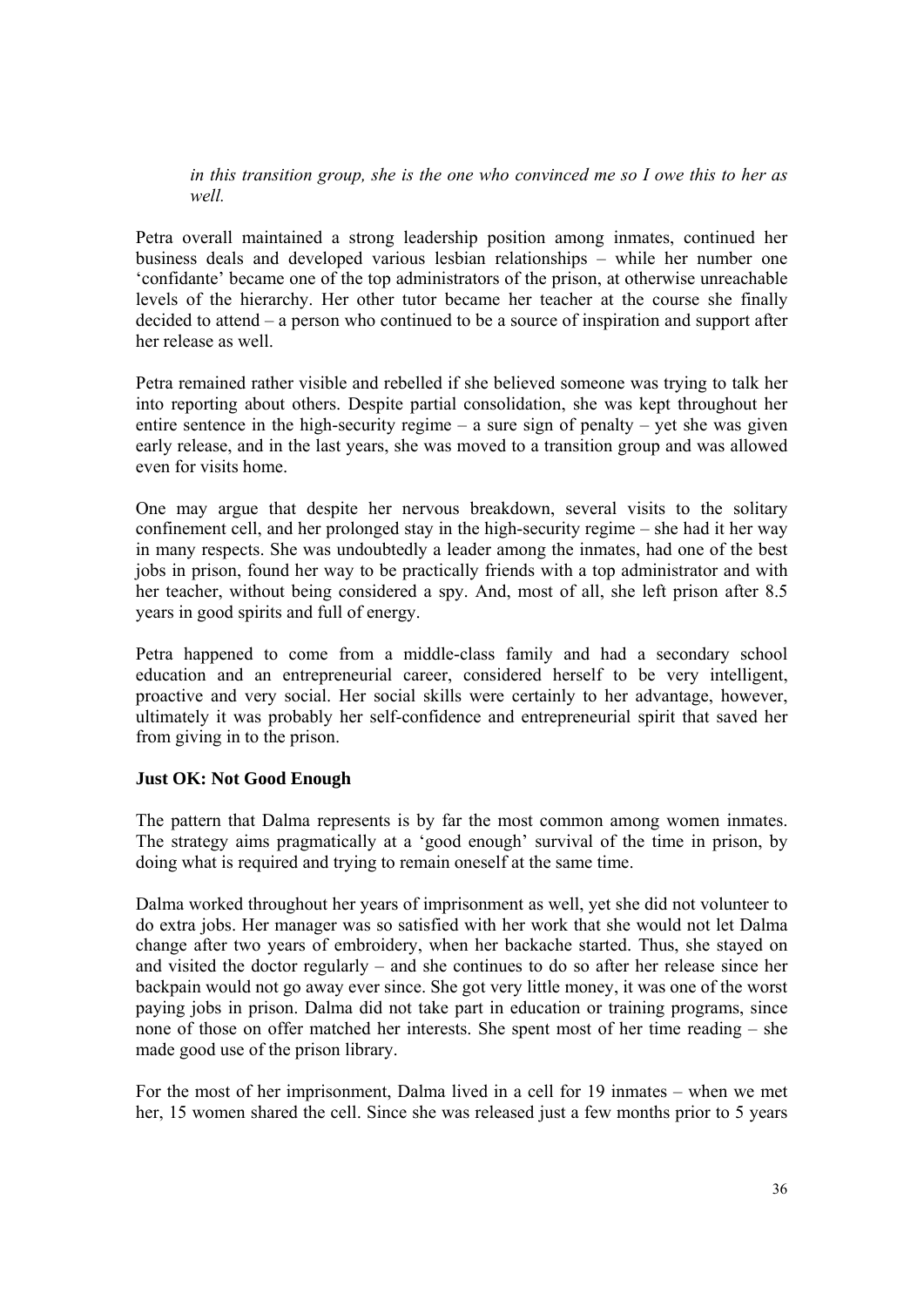– transition groups are reserved for people after 5 years of imprisonment – she did not enjoy the benefits of transition groups, e.g. gradual readjustment, smaller cells and better conditions. She was suffering from the overcrowding and lack of privacy so much that she kept her ears plugged in for much of the time. About a year ago she was so desperate about lack of privacy that she decided to act. Her educator suggested a cell that Dalma believed was actually worse than her current cell – so she decided not to move. She asked for an appointment with the psychologist – yet, could not open up to the psychologist immediately. He ended up giving her some medication so that she could sleep better.

Her relationship with the educator played a key role in other deprivations she suffered, so it is worth considering the development of their relationship. At first she trusted her educator and discussed everything with her. Yet, after a while she discovered that the educator was not really interested, so she too, limited their contact to the official minimum: thus, she met her educator once a week and usually talked only about letters.

She never had a leave during the 4.5 years she spent in prison. She asked for it once, to attend her son's wedding, but was refused by her educator:

*I have never had any disciplinary offences, I received 13 rewards and I have never been granted any leaves. I asked my educator last year to let me go home to my son's wedding, but the response was that I hadn't participated in any special workshops and I hadn't done anything 'additional.' So I said that I would sign up for anything because I would have liked to be allowed to go home, but the educator felt insulted and sent me over to another educator.* 

Her family lives in the most faraway corner of the country, thus family visits were very rare and actually stopped 2 years prior to the end of her sentence.

*My mother and my son live close to the Romanian border. They have to leave from the other end of the country on the day prior to the visit and it's too much of a strain on them. My mother visited once, she felt terribly ill and I didn't want her to come again. The last time my son was here was about 1.5-2 years ago. I tried to get transferred to Eger, but the response was that Eger was overcrowded, that I had my job here and that this was the appropriate place for me to serve my sentence. I noted in my request that my mother was ill and that my son was attending school, but this had no effect whatsoever.* 

Dalma asked her educator to recommend her for LER so that she can visit her family. The educator refused arguing that Dalma did not have enough money to travel home once a month.

Dalma's house was broken into, at which time she asked for the interruption of her sentence so that she could go and settle the issue. It was refused. Dalma's brother-in-law started a lawsuit to acquire the house. She did not have money for a lawyer and tried to manage the trial through correspondence. She could not attend a court trial because she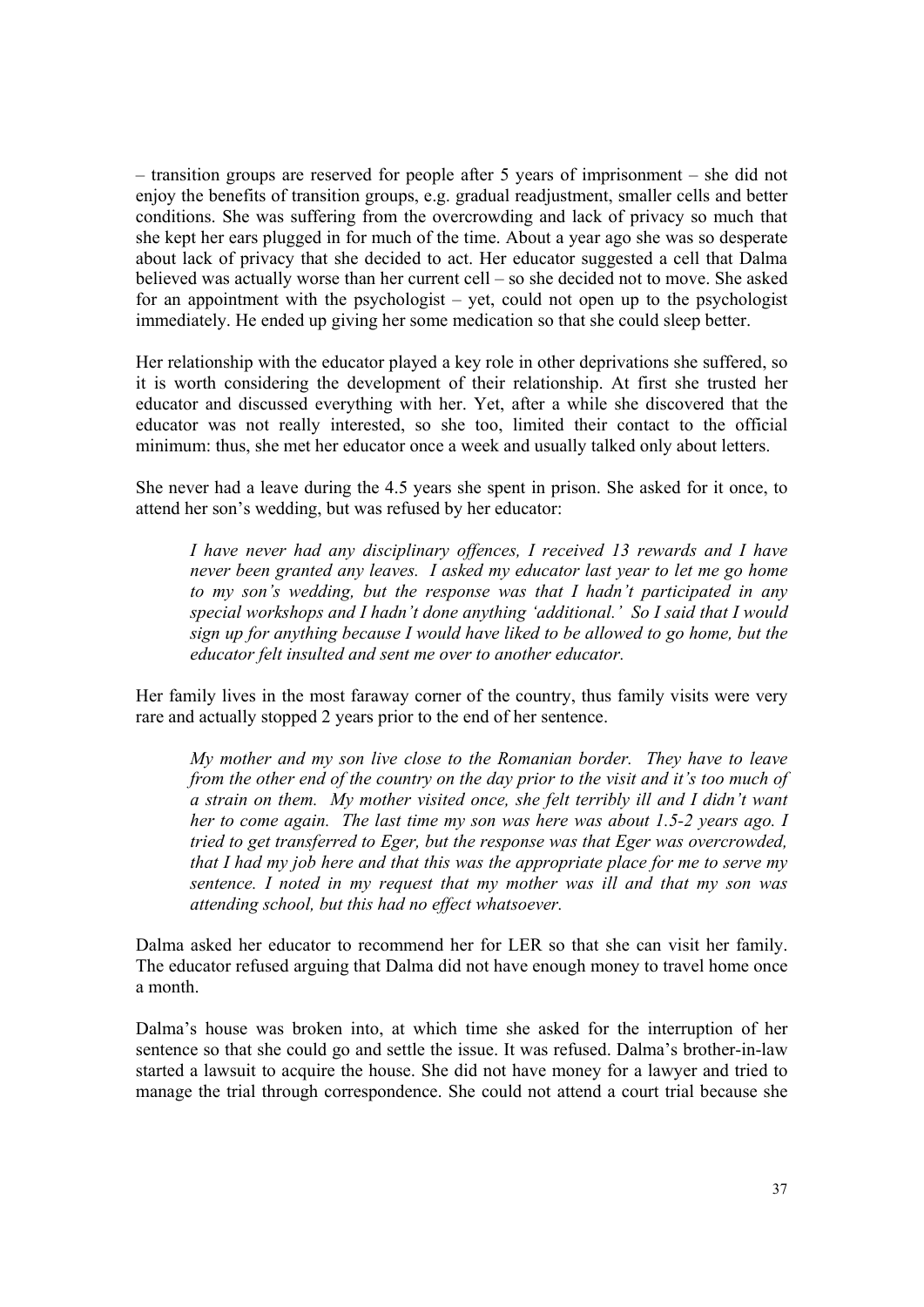was in prison, and was notified too late about the date of the trial. She lost the trial and the house.

Even if we can not fully evaluate the role of the educator in many of the above examples, it can still be argued that none of her requests and initiatives were supported by her educator, although she worked and collected as many as 13 rewards and had no penalties. Her total list of deprivations potentially linked to the educator was rather significant by the end of her 4.5-year sentence. Her contact with her family was seriously damaged, due to lack of meetings for over two years. From her work in prison, she was not able to finance the monthly trips home because of which her LER request was turned down. She lost her house without having had the opportunity to attend a trial or get a lawyer. She suffered utterly from the lack of privacy since she spent her entire sentence in a large cell with at least 15 inmates in it.

Many of these major losses happened because she had an acceptable relationship with her educator, and not an excellent one. It is important to note that many women we interviewed had put forward much less assertiveness, and had an even looser or worse relationship with the educator.

In summary in can be argued that due to lack of individual attention to inmates and a potentially very subjective system of rewards and penalties, in the prison the 'fittest' are likely to be the ones who are able and willing to assert themselves. Those who choose not to do any conscious self-management and rather, trust the system and aim to survive by obedience and doing what is necessary, are very likely to be ignored and left alone. This may lead to serious losses and deprivations even in the case of inmates who do not lack social skills or assertiveness. Therefore, we may conclude that prison certainly does not consciously develop skills needed for the independence, assertiveness, resilience required after release – in fact, for many inmates, discourages such abilities.

# **2.2.c: Inmates' health conditions often deteriorate both in terms of physical and psychological well being. Efforts to help inmates to come to terms with their crime/ guilt / etc. are not systematic and successful enough.**

According to most of the interviewed women, medical care in prisons is adequate. Medical personnel are generally present at suitable times, and inmates take part in regular screenings. For some inmates health care received in prison turned out to be more positive than what they had received previously. Especially in one of the three institutions, Eger, inmates found that access to a physician was unproblematic, acute health problems, e.g. kidney ailments, were treated adequately, inmates received medications promptly when they needed it, and the physician was informative towards patients.

Medical services in the other two prisons received criticism from some women, mainly because of the attitude of the medical personnel towards inmates. These institutions got mixed evaluations. Some of the women reported that they received the medication and treatment they needed, and even in serious cases, e.g. asthma or pancreas inflammation,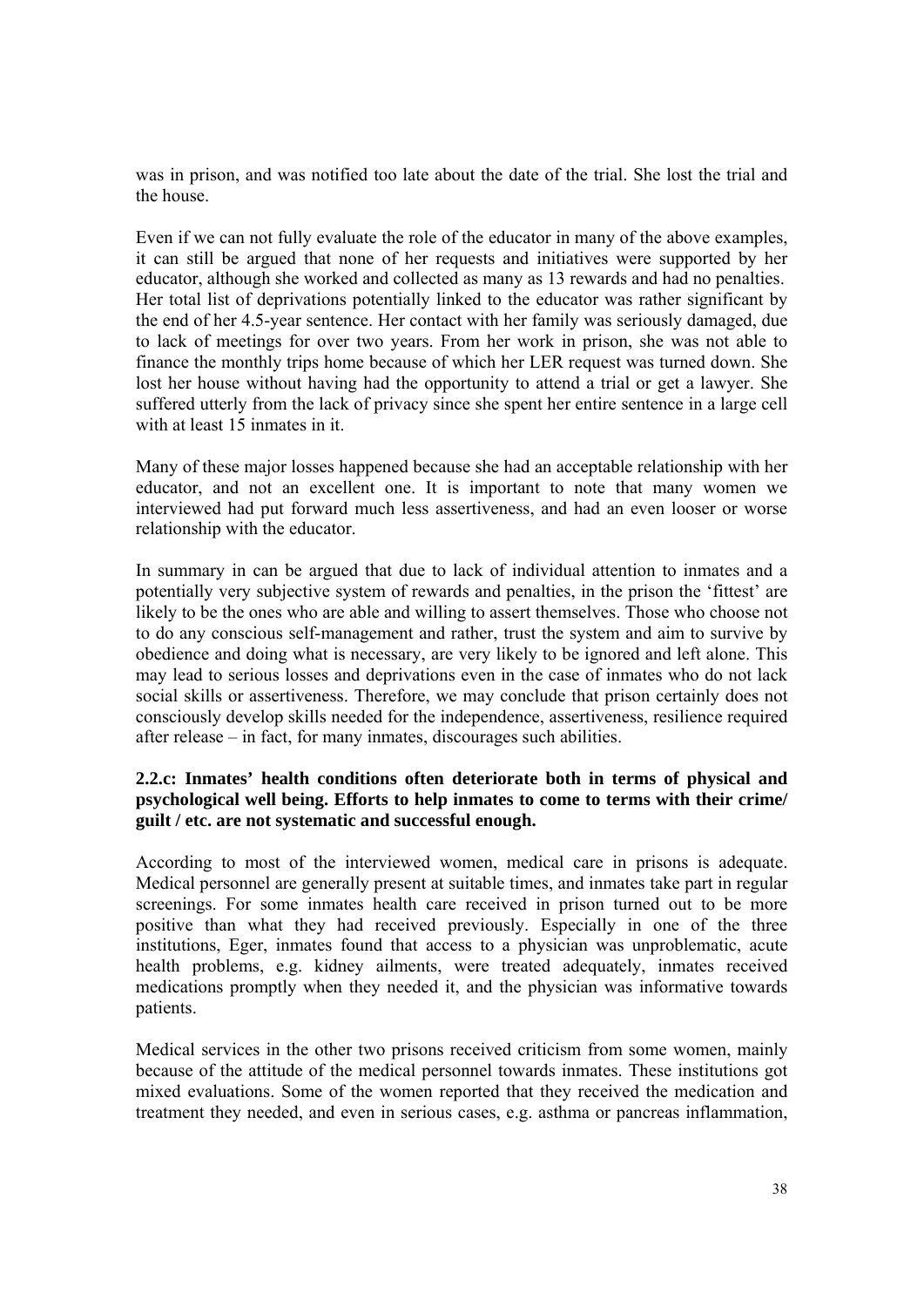they were treated efficiently. Yet others asserted that they did not receive even basic medication, such as painkillers, on demand. They also criticized the neglectful attitude of the physician, who had made decisions on whether they needed medication without examining them.

*The doctor just glances at you from a distance and asks "well, what do you want?" This is the medical examination. A total waste." (K9)* 

The significant differences between opinions signal that physicians in those two institutions are likely not to handle every inmate with the same care, which may be explained only partly by their large workload<sup>35</sup>. Cases of medical malpractice were recalled in a few interviews, especially one woman was convinced that she suffered serious and permanent health damage due to the doctor's fault, which malpractice, according to her, was admitted by the prison hospital where she was ultimately transported.

Most women claimed to have arrived to prison in good health – and many, especially people with lengthy sentences, developed illnesses while in prison. Some of these were linked to work in prison (e.g. backpains), others developed stress-related, psychosomatic diseases (e.g. ulcer). Significant changes in weight – weight losses most often - were experienced by several women at the start of imprisonment. One woman linked her heart attack directly to the unexpected appearance of her daughter as a newly arriving inmate to the prison. Many of the women needed tranquilizers, yet most of them only relied on medication temporarily.

Lack of sport facilities has been emphasized as a major problem by the great majority of the interviewed women. This was the most often mentioned deprivation, especially in Kalocsa. Considering that only a tiny, concrete courtyard was available for their daily walks, and many of the women refused to use even that opportunity due to the fact the overcrowded courtyard also served as a dating location for lesbian inmates, women in Kalocsa were left without any sport facilities and without access to fresh air. This is a critical and damaging deprivation especially for women imprisoned for lengthy sentences in a high-security regime.

The lack of appropriate mental hygiene services for inmates can clearly be concluded from interviews with women inmates and agents alike. The issue of overload is a very serious problem<sup>36</sup> in this field as well, and it results in a rather dangerous situation in which the availability of a psychologist is merely a theoretical category – yet in fact, inmates are left alone with minor or major psychological needs. As the psychologist explained, apart from a short, 10-minute quick appraisal of every incoming inmate, he focuses on two issues in his job. First and foremost, he wants to avoid or minimize suicide attempts $37$  and thus focus on prevention or crisis intervention. Secondly, he works

<sup>&</sup>lt;sup>35</sup> In the Kalocsa prison with over 400 inmates a single doctor is employed and in addition, the prison also relies on specialists' services.

<sup>&</sup>lt;sup>36</sup> In Kalocsa, the only psychologist cannot realistically service more than 400 women inmates.

 $37$  This is driven by an objective set by the Minister of Justice to reduce suicide attempts.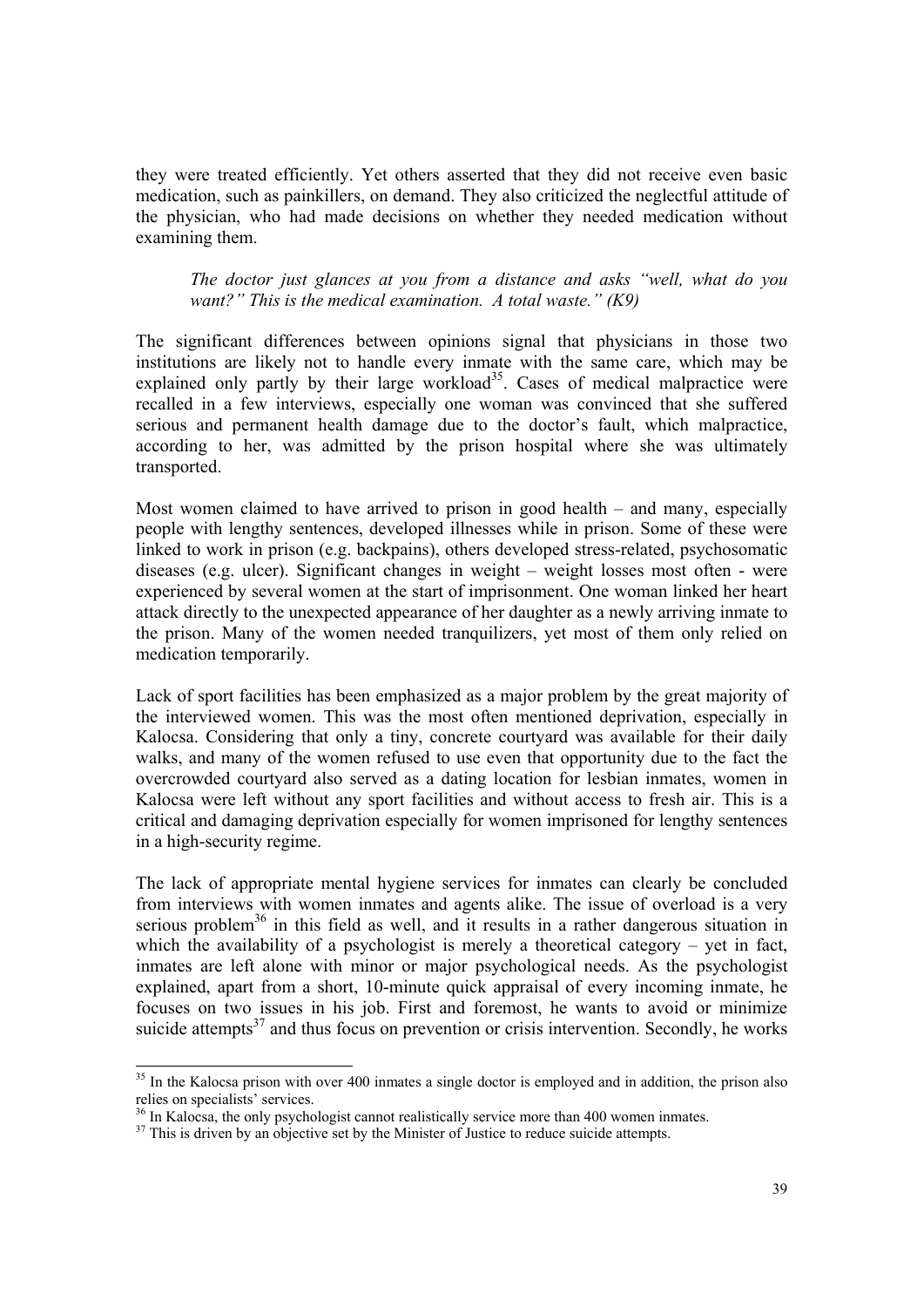with a relatively small number of inmates – either with those in the newly set-up drug section or in the therapy group for inmates with addictions, or with those who ask for a consultation with him. In this case, he tries targeted intervention, since there is no possibility for repeated therapy sessions. The psychologist does not address traumas related to domestic violence – an experience shared by many inmates in the Kalocsa prison. Due to such limits, most of the women who were imprisoned in Kalocsa, only met the psychologist once, at the time of their entry to prison.

Several of the interviewed women proactively sought professional help at various stages of coming to terms with either domestic violence, or with a lengthy prison sentence, or with their feelings of guilt related to their crime. (Other women, serving shorter sentences, did not mention such need or attempt.) Some of them received the requested counseling help while others did not. This surely supports the notion that especially in cases of women with long sentences and domestic violence related crimes, support would be much needed. The lack of available professional help is made even more serious by the lack of other individual attention to inmates by educators<sup>38</sup> or other agents or volunteer social workers.

In summary, while most women inmates have received basic healthcare services and attention, their access to and satisfaction with healthcare services has shown significant differences, including alarming examples of serious and permanent health damage. While most women leave prison without such damage, the general physical condition of inmates in many cases was negatively influenced during their imprisonment. In terms of mental hygiene, however, the majority of women inmates does not receive individual attention either from professional psychologists, or from other agents of volunteers, if they do not ask for it proactively. Awareness of the needs of domestic violence victims is hardly sufficient, and due to lack of therapy, they receive no support.

# **2.3. Sub-hypothesis: Women's prisons are in the position of remnants due to their small weight in the prison system. The conditions and consequences of imprisonment are influenced by this, e.g. due to material conditions (greater dispersion, less available resources for work, training, health, budgets etc.).**

A key problem which stems from the small number of women's prisons and the fact that they basically have inmates from all around the country is that through the difficulties of access, it damages women's contacts with family members and others. Some of these issues were addressed in hypothesis 2.2, however, due to the multitude of related problems and significant differences among facilities, we will now address the three facilities separately.

Kalocsa, the largest facility, and the only one which is an independent women's prison, is the only high-security prison for women – yet it also accommodates women convicted to mid-security prison $39$ . This means that many of the inmates serve relatively long

 $38$  The report addresses the reasons for lack of individual attention by educators in hypothesis 3.

<sup>&</sup>lt;sup>39</sup> From the approx. 400 women inmates in Kalocsa, about 155 are convicted for high-security prison (mainly for homicide or attempted homicide), all others in Kalocsa serve a sentence in a medium-security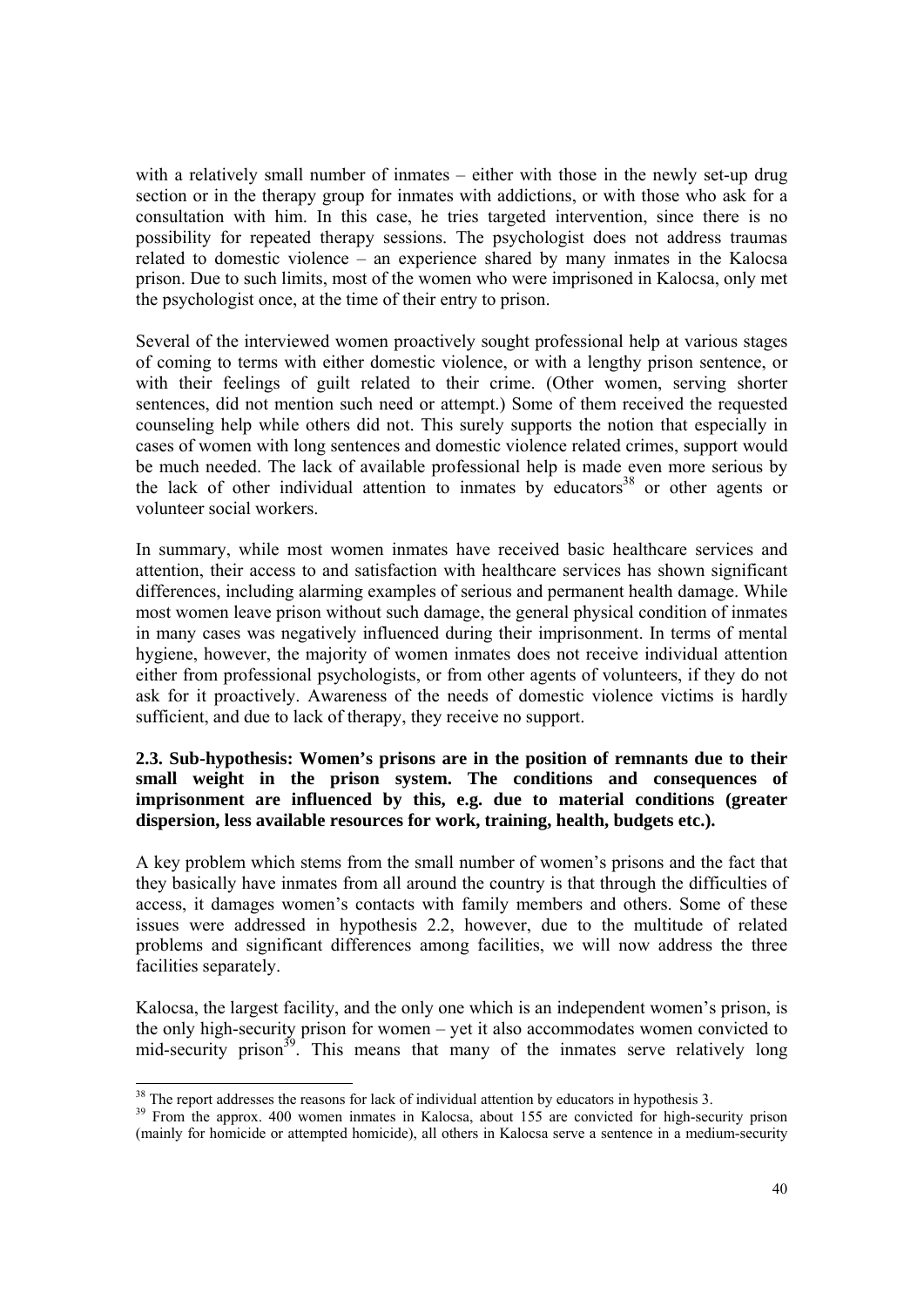sentences and may come from any part of Hungary. Through its unfavorable location in the South of the country and due to a Budapest-centred railway system, from many locations it is impossible to get to Kalocsa and home within a day – and it is also rather costly. No wonder that quite a few women did not want their families to undertake such excursions – and were left without visits. Ironically, their leaves for home were constrained by exactly the same problem, also for the financial means and the time it requires. This together with the perception that women serving longer sentences may be more risky to be allowed for a leave, dramatically limits their access to leaves. Thus, they are twice as disadvantaged and left alone.

Agents are aware of this issue. However, their argumentation remains contradictory and the proposed solution of transportation to another institute for the duration of the visit is administratively limited, burdensome, and subject to the discretion of the institute.<sup>40</sup>

The Kalocsa prison suffers heavily from overcrowding<sup>41</sup>, which according to the agents is the first and foremost reason for lack of sport activities, visiting room, and it limits possibilities for educational and free-time activities. Living conditions – particularly on one floor<sup>42</sup>- are inappropriate, and even maintaining the old building is a day to day fight due to tight budgets as described by the agents. Interviewed women were painfully aware $^{43}$  of the damage they suffered from the lack of such basic sport facilities, or actually, walking opportunities. (Many of them refused the daily one-hour walk in the overcrowded tiny courtyard which also served as a meeting point for lesbian inmates.) Many other problems related to overcrowding and overloaded staff, have been addressed in hypothesis 2.2.b – which result in lack of attention to the individual inmates. In its current form, conditions in the Kalocsa prison are hardly suitable for giving appropriate, reintegration-oriented support to women inmates.

prison. However, one may argue that even if the high-security cells etc. are separate, since the entire facility is situated in the same building, many of the security etc. measures are defined by the needs of a highsecurity regime.

<sup>&</sup>lt;sup>40</sup> "The visits in Kalocsa last for two hours, because the institution is aware of that fact that many people travel here from afar. There are some instances of short-term visits home, especially during the Christmas holidays but at other times as well. One can also be granted one-day leaves as rewards, but this is an option for only those who live close enough and can make the trip there and back in the same day. This should not be viewed as discrimination against those who live further away, since the prison cannot grant such a leave knowing in advance that the inmate will not be able to return in time and therefore, she will violate the rules."  $(A1)$ 

<sup>&</sup>quot;The tight budgets of many families do not always allow for the whole family to regularly visit the inmate, so in order to maintain family ties, the inmates are often transferred to a facility closer to where the family lives. Many foster parents also bring the children for visits, or the mother is transferred to a nearby penitentiary. At times like this the visit itself does not necesserily take place at the usual time and location, so the surrounding crowd would not intimidate or negatively affect the children. If more than one family member is incarcerated and they are held at different penal institutions, there are possibilities for 'family visits', which can be arranged in Budapest by transporting both parties there. This is usually permitted in case of family members." (A1)

<sup>&</sup>lt;sup>41</sup> "The prison's capacity is 240 people, however, our current roll is more than 400." (A1)

<sup>&</sup>lt;sup>42</sup> The so-called "row of cells", sometimes referred to as "Jurrasic Park" by some women referring to the large cells and general conditions, is hidden from visiting journalists and other outsiders according to the women interviewed.

 $43$  Lack of sport activities was mentioned as a major problem by each and every woman we interviewed.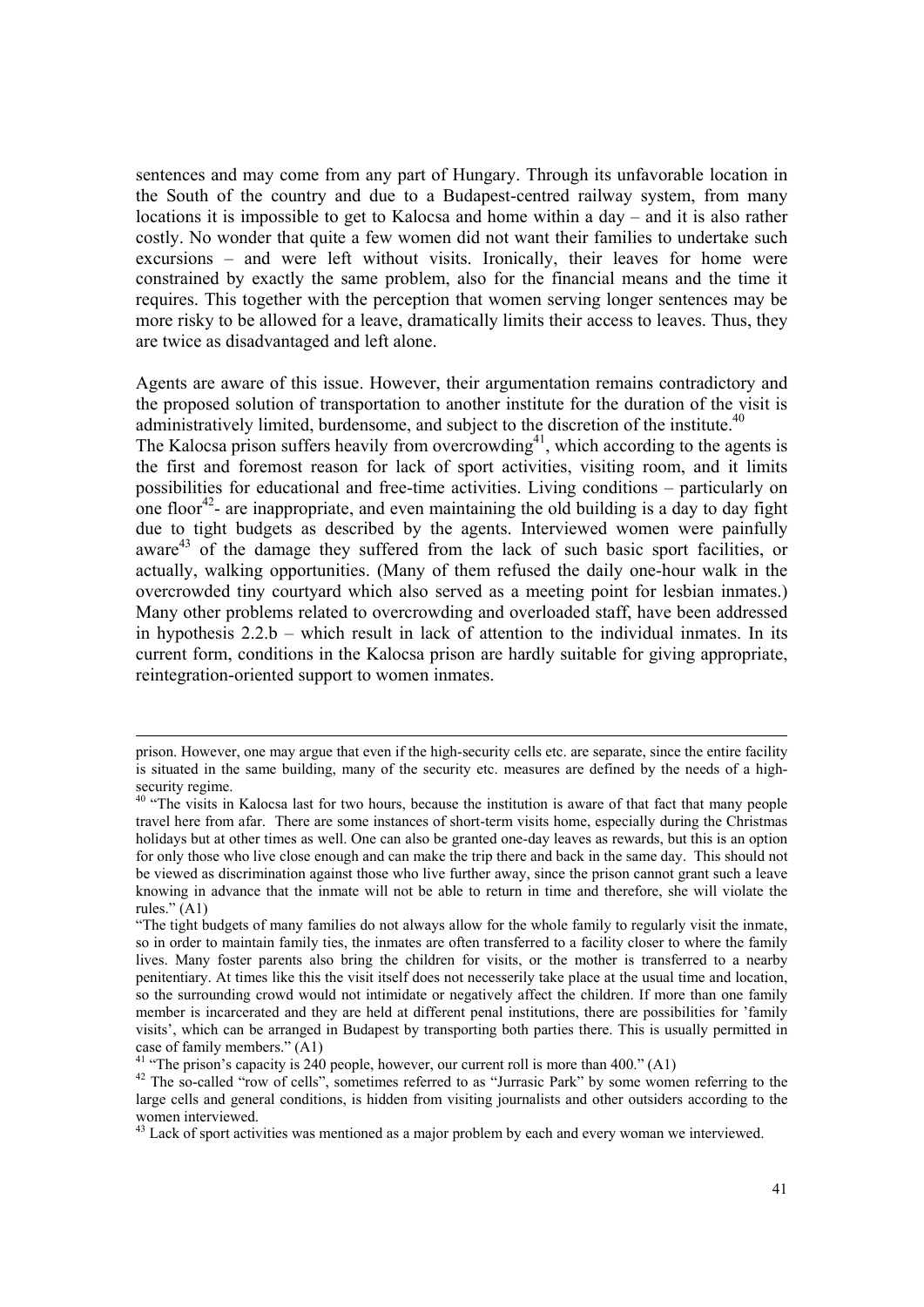The Mélykút facility which houses all under-age women imprisoned in Hungary and is also the only facility for adult women with a low-security sentence<sup>44</sup>, has also very significant access problems. While it is closer to Budapest, it also has very unfavorable conditions, since it is located in the middle of a field. Mélykút cannot be reached by public transportation, it requires kilometers of walking for the unfortunate visitors who do not own a car. Yet, even more importantly perhaps, its location entirely contradicts the objective of a low-security regime: more access to outside contacts, work outside the prison, altogether, less penalty and more integration. Ironically, the only work available apart from seasonal agricultural work and work in the facility, is at the 'neighbouring' men's facility a few kilometers away, where some of the women inmates are transported daily. Not only visitors and work, but also access for NGO-s is problematic.

The Mélykút prison belongs organizationally to the largest men's facility in the country, which certainly raises the usual problems of being attached to a much larger men's facility coupled with the issue of perfect invisibility in the middle of nowhere. The Mélykút facility is fully unsuitable for the purposes of both a low-security regime and that of a facility for young women. It must be noted however, that inmates enjoyed the benefits of a smaller facility, the freedom of access to garden, fresh air, outdoor sport facilities and supportive climate created by prison personnel despite the conditions.

The third facility, Eger is the only women's prison facility with favorable access conditions in general, and also for the women inmates in particular. It is situated in the center of Eger, a small town in NorthEast which can be reached by various means of public transport. Moreover, most inmates of the prison come from the NorthEast region of Hungary, and thus are the only women imprisoned who have actual access to family members. The active presence of students from the City College and various NGO-s in the prison is certainly proof that location makes a difference. Disadvantages from belonging to a men's facility were not tangible. Women's interviews revealed that prison management and educators had been open and supportive of their suggestions, and offered a variety of free-time activities. Eger has a reputation among women inmates in other prisons: the majority of the women we interviewed in other facilities asked for transfers to Eger, yet most were refused due to overcrowding<sup>45</sup>.

 $44$  There are only about 5 under-age women imprisoned here. From the adult women in Mélykút, about 150 serve a medium-security sentence, and about 85 either a low-security sentence or an earlier, unpaid fee sentence turned into imprisonment. The Mélykút facility with about 260 women belongs organizationally to the Pálhalma prison with its 1580 men, totaling around 1840 inmates and is the largest facility in Hungary.

<sup>&</sup>lt;sup>45</sup> Agents agreed that over the past few months, numbers went slightly down in the Hungarian prison system and also among women inmates which tendency, if continued, may gradually ease some overcrowding problems. Plans for building a new women's prison in the North-East of the country have been repeatedly aired by the prison administration and also postponed due to budget cuts. Concrete proposals for moving under-age women inmates away from Mélykút to a more suitable facility were also addressed in official talks. However, we would like to note that improvements in the overcrowding situation alone will not solve many of the issues addressed above, neither in Kalocsa nor in Mélykút. Issues influenced by physical conditions as access for visitors, NGO-s, volunteers, etc. to these locations will not improve for those who remain there. Furthermore, even if 'overcrowding' has become an important element of agents' discourse and attitude for good reasons, that will certainly not change quickly either and may in itself remain to be a barrier to change.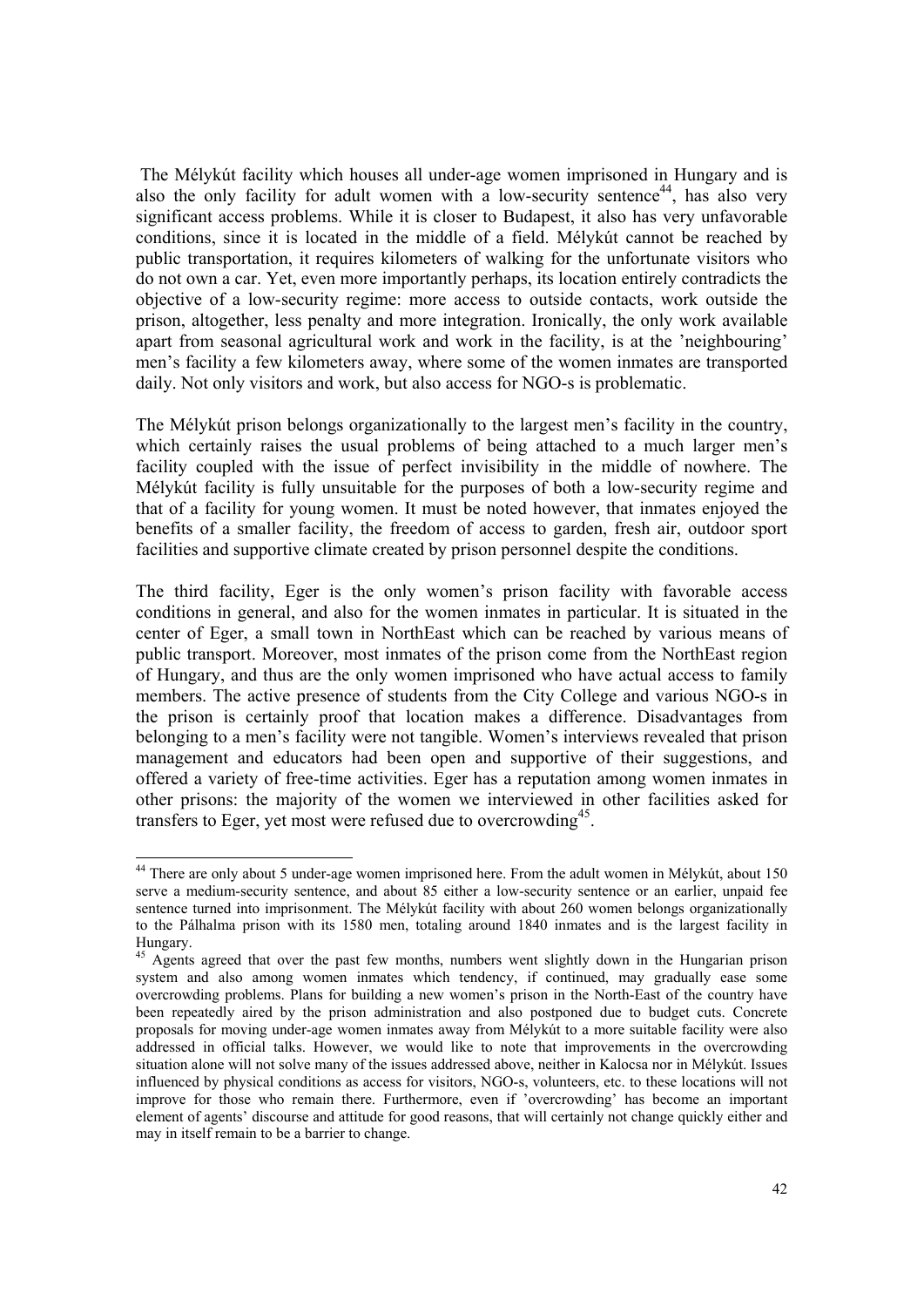Unfortunately it must be noted that Eger is by far the smallest facility for women – thus the above-mentioned relative benefits can be enjoyed by about 70 women, less than 10% of convicted women in Hungary.

A dedicated mother-child facility was created about two years ago which ensures a highquality and in many ways almost luxurious treatment for women inmates who give birth to babies while in prison – and can stay here until 6 months or 1 year after the child's birth. The physical aspects and equipment of the facility are outstanding, offering separate rooms for each mother and child, but also having appropriate spaces for play, social time, medical care, kitchen, bathroom, washing machines, separate courtyard etc. Staff numbers are also exceptional, with an educator and nurse dedicated to the facility, which has rooms for 20 women with their children. However, the mother-child facility is located literally in the middle of a men's prison in Kecskemét. This has the disadvantage that the women can hardly participate in other activities, and also, the facility is certainly seen as a strange phenomena which requires continuos attention and thus means trouble for the men's prison, and negotiation for security checks of baby-food items for example. There are plans to extend the stay to two years if the mother's imprisonment would be over within the extra year.

Apart from the setup of the mother-child facility, which received attention and has been celebrated by authorities, inmates and the media alike – women inmates and women's prisons are very low on the agenda of prison authorities to a point of being practically invisible.

The Hungarian penitentiary system struggles to transform itself towards opening up and developing new ways of working – not last, to become more EU-conform. To do this with an underfinanced and overloaded system at a time of more budget cuts rather than new resources is a certainly a challenge. However, there are many signs of opening up, projects started with EU funds<sup>46</sup>, learning through a entwined relationship with the Dutch penitentiary practice, etc. In a hierarchical system which enters a stage of reforms, the ability of institutes and prison managers to attract projects, extra funds, new initiatives is often decisive – an ability which two of the three women's facilities hardly possess due to their organizational position as annexes. In the absence of a general discourse on women inmates and women's prisons, the danger is that, amidst the hundreds of issues to be reformed, improved and resolved, once again the least risky and least visible group of inmates goes unnoticed and stays where it is: annexed to the mounting and dangerous group of men's inmates, out in the field, or locked up for good down South.

<sup>&</sup>lt;sup>46</sup> The head of the EU-PHARE program on the reform of under-age penitentiaries in Hungary announced that the program was successfully launched in all three such penitentiaries in the country. The fact that all three are men's facilities and indeed, young women are held in Mélykút, went totally unnoticed. (Comment of Theo Van Maanen, pre-accession consultant, *BV. 2003-as Évkönyv*, pp. 111-112.)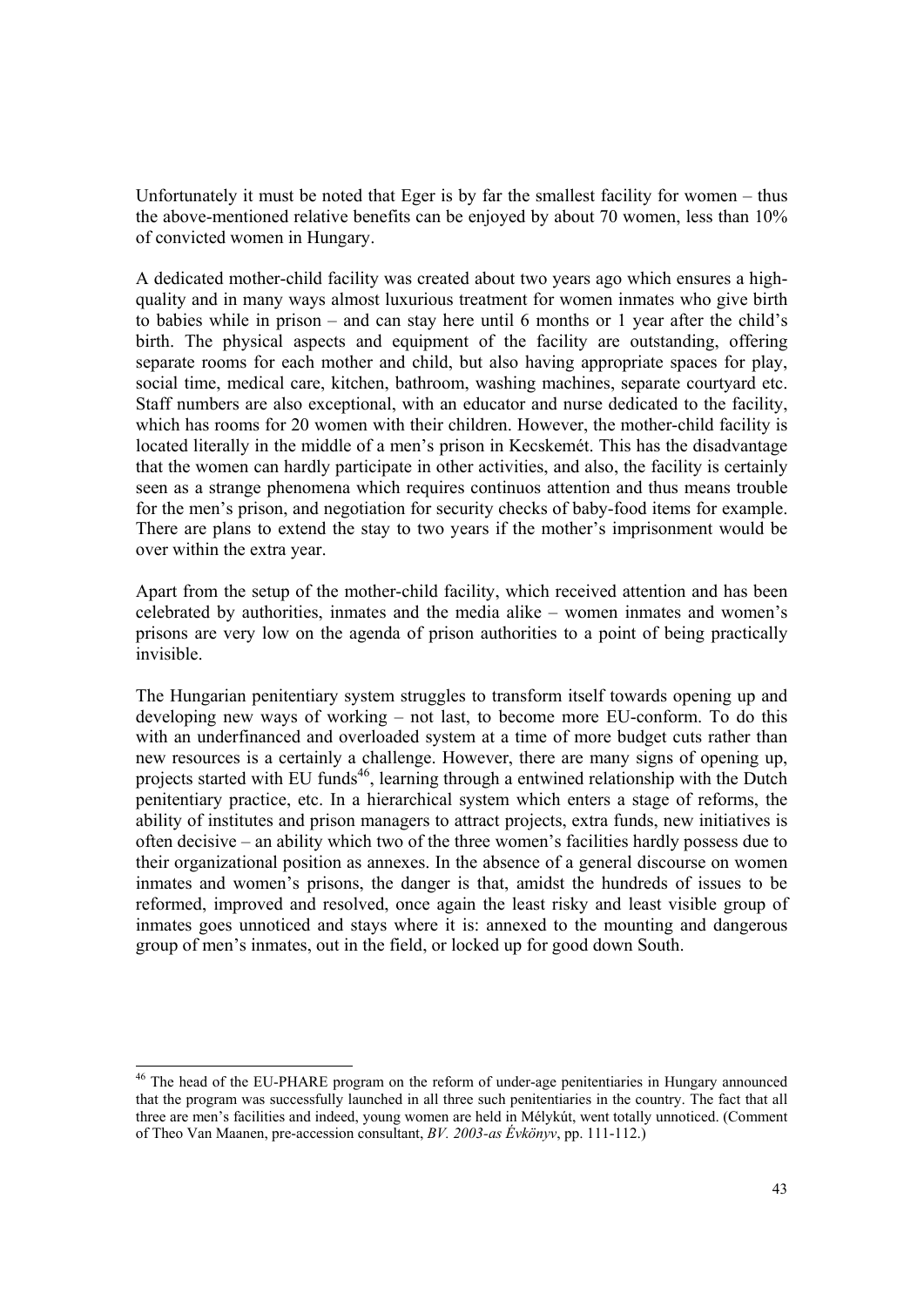**2.4. Sub-hypothesis: There is a contradiction between the principles and the practice of social and criminal justice, meaning that the penitentiary system and social integration can not be smoothly reconciled, reinforcing the social exclusion of some of society's vulnerable groups. Despite the emphasis in legislation on social integration, actual daily prison life does not reflect social integration as a priority. There is a difference between the level of discourse, and actual reality in prison life, in the extent to which social integration is actually addressed.** 

The Minister of Justice, Péter Bárándy evaluated the work of the penitentiary system and closed the year 2003 by saying, that:

*While – I am convinced – police has to act very assertively and firmly against those who commit crime, in the penitentiary the primary objective, besides ensuring matters of security, is to work towards resocialization, towards the reintegration of people into society.47*

At the same time the minister defined the top ten priorities for the year 2004 for the penitentiary system, where security was marked as number 1 and 2 and reintegration of inmates was placed as number 10. This is on the one hand probably indicative of the relationship between the two often cited objectives of prison, however, reintegration actually emerged as a topic not just on the level of discourse in the past few months<sup>48</sup>. The Minister of Justice explained that the old regulations on the penitentiary system became rather obsolete and in fact, instead of new regulations, a law will be passed this year to enter into effect from January 2005.<sup>49</sup> The penitentiary system's modernization has started and actually features as number 3 on the list of top priorities.

A major institutional change took place from July 2003, when the national Probation Officers' Service was created instead of the earlier system in which probation officers worked for the county courts, and probation officers for under-aged belonged to yet another organization. The new national organization not only took over probation officers from all other organizations, but started the gradual recruitment and training of further officers and the major work of building institutional contacts with penitentiaries, social welfare agencies, NGO-s, etc. Its institutionalization certainly contributed to a renewed emphasis on the issue of reintegration across the criminal justice system. This is a key achievement, despite the fact that beneficial effects of such changes have not reached the ground yet, and will not necessarily be reflected in the analysis from our fieldwork.

<sup>&</sup>lt;sup>47</sup> The speech of Dr. Péter Bárándy, Minister of Justice, BV. 2003-as Évkönyv, p. 117.

<sup>&</sup>lt;sup>48</sup> This report will not address in detail the changes in the criminal justice system over the past few years, however, it must be noted that from 1999 until about 2002 a rather restrictive practice was encouraged and resulted, among other things, in practically reducing leaves from prison to zero. Gradually after 2002, ultimately linked to the change in government to the leftist-liberal coalition, restrictive practices started to be counterbalanced, however, this process has not been as dramatic and full as the earlier conservative move.

<sup>&</sup>lt;sup>49</sup> At the time of writing the report, the law is being drafted and debated by various institutions and agents we interviewed, so while there will be references to it, an evaluation of the law will not take place.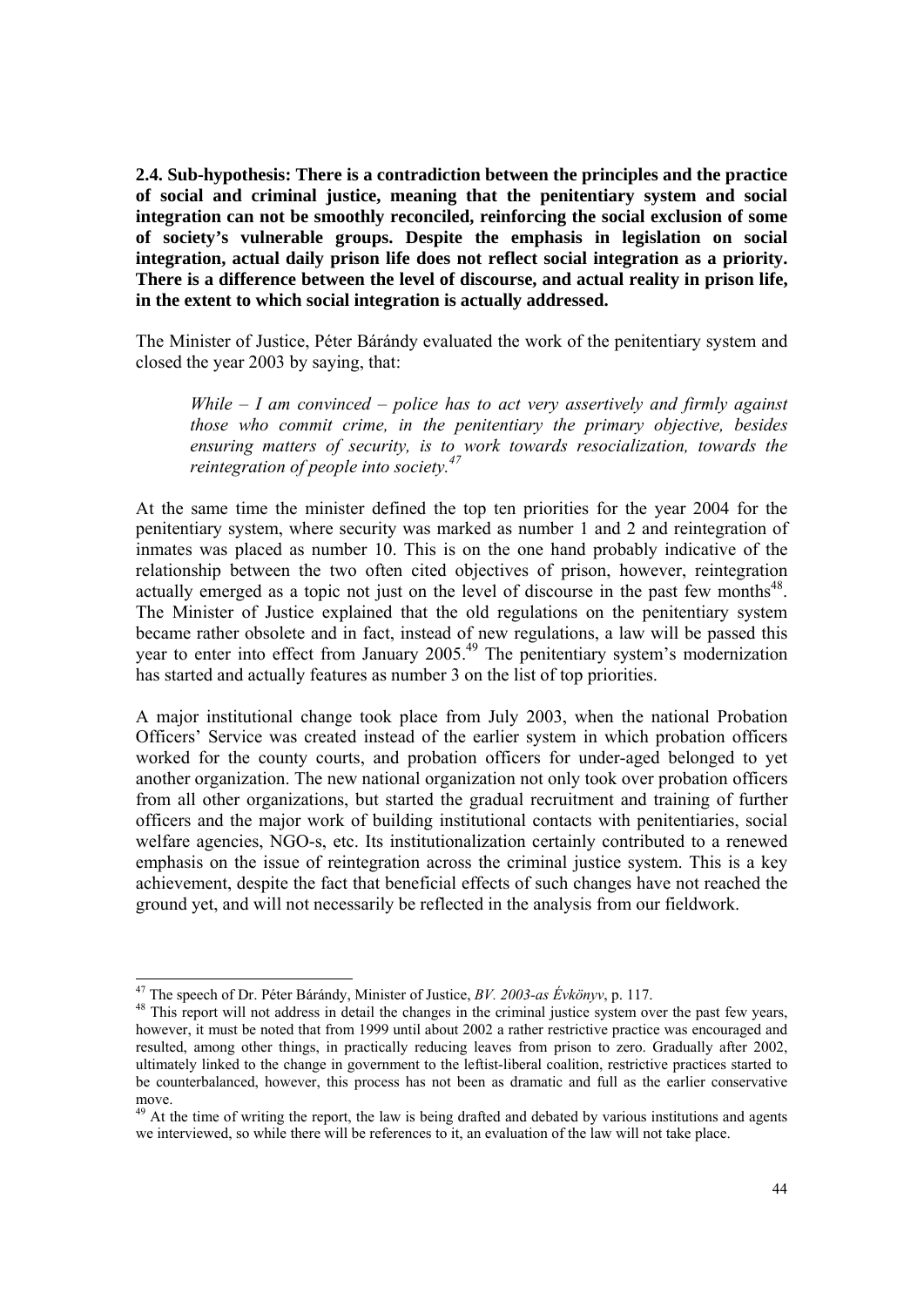High-level decision-makers in the national penitentiary organization agreed that there is a contradiction between the expectations from prison ultimately rooted in the public's ambivalence rather than in the impossibility to reconcile the two.

*The ideological and political pendulum that swings between the need for severity in the penitentiary system and the importance of developmental supervision is not present only here but everywhere in the world as well. Punishment and assistance are the two existing ends of the spectrum. The Penitentiary Administration also wavers between safety and leniency, but these are somewhat compatible. This is what we call 'dynamic security,' something that can be achieved by humane implementation and by establishing a controlled environment. This method creates a safe environment for everyone while motivating inmates. The existing fundamental contradictions are rooted in society's expectations. The most important expectation that society has of prisons is that of punishment and retribution. Society demands a type of service in exchange for 'handing over' the perpetrator to the state instead of bringing him/her to justice on their own. Therefore, at the level where political decision are made, it is quite difficult to justify any efforts at humanizing and improving prisons. Public opinion is still mostly centered on taking revenge by punishing these people, and they find it difficult to grasp the concept that, if imprisonment has damaging effects on inmates in terms of their philosophy, habits and lifestyles, then they will be even further removed from societal norms and will prove to be even more dangerous to society as a whole. Expectations by the general public, such as retribution and punishment, are restricting factors to all reintegration attempts. (A4)* 

Agents also expressed their doubts whether the work on reintegration in prisons can take place with the resources currently available. In all agent interviews, the awareness that the prison should do more for reintegration, yet is constrained by the lack of resources, came across as one of the key messages.

*If the penitentiary system's objective is to deal with those deficits that other social sub-systems were unable to cope with (as previously mentioned: society, family, work, school), then more funding and infrastructure must be secured, and more energy is necessary for such work. Resources for meeting this objective are not available at present. (A4)* 

*Prisons have the tasks of guarding as well as educating and training inmates. To some extent, prisons currently fulfill their role of providing some education to*  inmates. On the other hand, serious therapy, programs targeting personal *development or other re-integration attempts can only be ensured where there is a very small number of inmates. (A5)* 

Agents who directly work with the imprisoned women, among them, prison wards expressed very contradictory messages about the function of the prison and how they should work: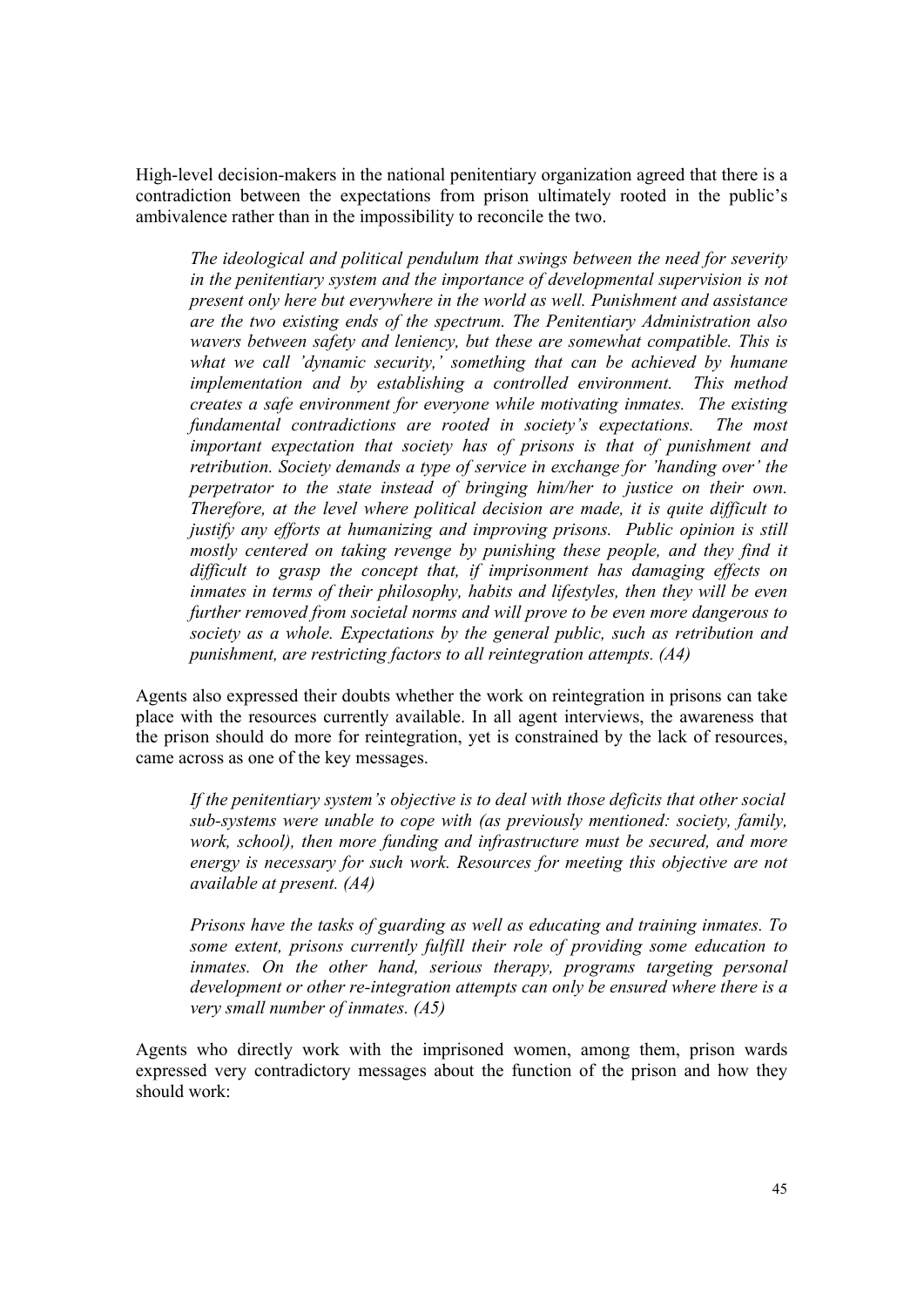*The primary function of prisons is isolation, and they successfully serve this purpose of isolating prisoners from society. Prisons also have a re-educating role, but they do not fulfill this role to a large extent any longer. This is mostly due to the fact that circumstances in prisons have improved, and that rules and regulations are not as severely implemented as they used to be. We are all agreed that prisons should return to more severe forms of enforcement and that the use of punitive measures indicated in our rules and regulations should be allowed. With a small number of prisoners it was possible to work using the old harsh measures, but the number of imprisoned people has actually risen since we have adopted more humane attitudes and treatments.* (A6)

The very same guards turned out to be enthusiastic supporters of LER and what they said actually promoted the view that security concerns and reintegration could be achieved simultaneously:

*The LER group is really effective since it helps reintegration attempts, and prisoners really feel that their family needs them. There is a much more direct possibility to keep in touch, and they have a better grasp of how their family is doing on the outside. Working with this group is also easier for the prison guards, since this is such a great reward that prisoners do not want to squander it away, so they actually have something to lose. The problem with LER is that the system is extremely strict, there are multiple levels of scrutiny although these are, in fact, necessary. Ideally, however, it would be the best for everyone if they could just go home on a regular basis. It must also be noted that there haven't been any recidivists among those belonging to the LER group. Their local communities also get used to this type of gradual reintegration, and by the time the prisoners are free to go, they have already managed to establish some sort of relationships in their immediate surroundings. (A6)* 

Women inmates readily accepted and asserted that imprisonment is about penalty – as most believed, a penalty that they deserved.

*One has to accept however things are within the prison's walls. We are not here to have a good time. (M8)* 

*This is a prison and the reason we are here is to be punished and serve our time. We are ordered to go to bed, we are ordered to get up and we eat whenever we are told to do so, but this is our punishment. I have no problems with this. (K3)* 

Many were rather skeptical generally about the transformative purpose of prison, or positive effects in general. (At the same time, many appreciated pragmatically the positive things, mainly the training/ education received – this will be addressed in hypothesis 3.)

*I have just told one of the guards that regardless of what they say – that prison tries to re-educate us – I see no attempts at developmental supervision*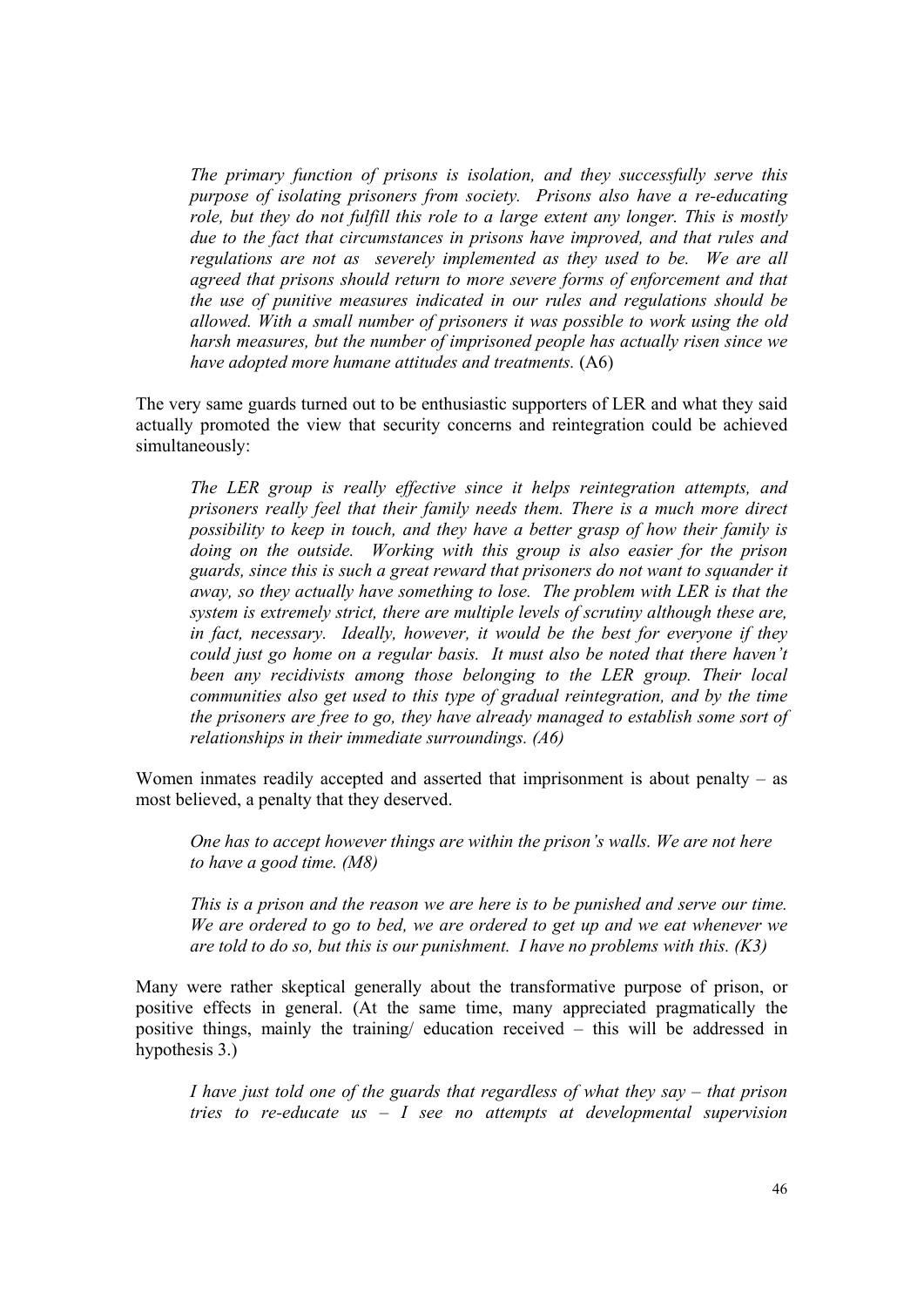*whatsoever. The educator might come into our cell and reprimand us, but other than that there is no developmental supervision. (K9)* 

*Prison has had no positive effects on me. But it hasn't broken my spirits either – I consider the procedure itself unjust. (M22)* 

In terms of the impact of prison, most women believed that the prison did not change them at all, in any direction. However, quite a few women mentioned that they became much more sensitive and vulnerable – some thought of it as a negative, others as a positive change.

*Prison has broken my spirits. I have become extremely sensitive, everything makes me cry really easily. (K8)* 

*This is where I have come to realize what life had given me earlier and what I had lost. I have changed as I realized that I had never been considerate of others and that I have caused my family a great deal of grief and suffering. But this change I also owe mostly to myself. (K12)* 

Most women expressed very strongly that they were not going to return, often in a language that does indicate the suffering they experienced in prison.

*There is no way I am coming back here, I couldn't handle even another minute spent in here. There are no criminal proceedings against me. I am absolutely convinced that I won't return. I'd rather not even get up so that I wouldn't fall. I am completely determined and convinced that I can stand my ground. I won't get mixed up in a crowd that would lead me back to prison. (K9)* 

*Heaven forbid. I would hang myself if I were ever returned to prison. It will be difficult to think back to my time spent in here. I might go abroad, then I might be able to forget the things that had happened. (M8)* 

In summary, one may note regarding the tension between the two functions of prison, that most agents were fully aware of the difficulties of reconciling reintegration and punishment, even if some pointed to society's expectations, others to financial constraints. Some agents who work in prisons were rather contradictory and even confused about the relationship between security and reintegration and the requirements of their job in this respect – a phenomena rather natural in times of change. However, the women themselves were very clear about being punished first and foremost. Some of them were aware about the partial and contradictory discourse that agents may use about reintegration, yet others did not expect much reintegration to take place from the start. Yet, as we shall see, many women very pragmatically tried to take advantage of the existing measures in the field of work and education – as it will be addressed in hypothesis 3.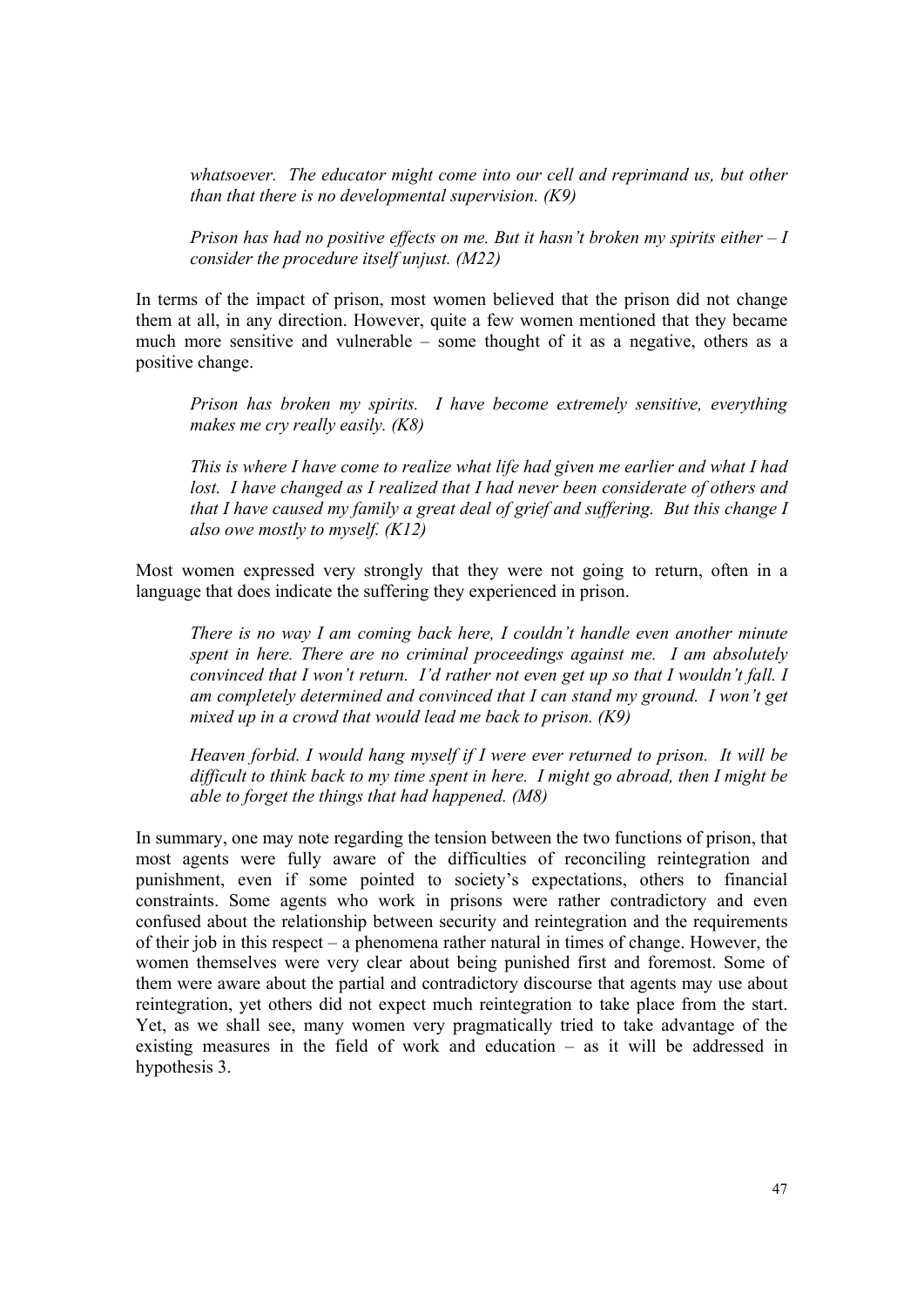#### **III. Measures and Programs in Prison**

**Hypothesis 3. Present measures and programs for the social integration or reintegration of women ex-prisoners are inadequate.** 

**3.a. Sub-hypothesis: Work within prisons fails to supply inmates with marketable occupational skills or other useful, convertible skills for other areas after release.** 

Among the activities for inmates, work carries special significance, being the most important organized activity available in prisons. However, work in prison should be more than an activity to pass time: it is declared by legislation that prison work is supposed to enable inmates to develop skills for social integration<sup>50</sup>. We found in our research, that the present conditions of prison work do not adequately fulfil this aim.

Access to work in prison is defined as a right of prisoners, yet despite prisons' efforts, not all inmates can work from those who wish to work.<sup>51</sup> Penitentiary institutions can provide fewer workplaces than the number of employable inmates held in prison at one time. In addition, available work is limited to a few types of jobs only – which does not allow for matching inmates' skill level to available jobs appropriately. The limited selection of jobs does not allow for changing jobs, e.g. in case of health problems.

All of the women in our research wanted to work during their imprisonment – and the great majority of them actually managed to gain access to work at least for some part of their sentence. The very few who could not work<sup>52</sup>, indeed regretted it.

*I would've worked if it had been possible. I only participate in the cleaning of our prison section. I don't have a regular job, this was not made possible by my short sentence. (M8)* 

*I worked in the sewing workshop for three weeks, then I asked to withdraw due to health problems – I have terrible back pain so I am unable to sit in one place for a long time. I got 1000 forints after they deducted some money as a cost of my imprisonment. Well, it wasn't a good job anyway, I am much more agile and lively than that. (…) I asked to be transferred somewhere where it would be possible to be in motion and I wouldn't have to sit stooped in one place, but there were no such options. The laundry and the sewing workshop were the only places. (M20)*

 $50$  As it is stated by § 44 of the Penitentiary Code, the aim of prison work "is to help prisoners maintain their physical and spiritual strength, give them the opportunity to acquire and develop professional skills, thus facilitate, after being released, the reintegration process into society".

<sup>&</sup>lt;sup>51</sup>According to the data of the National Prison Administration, 432 of the 859 female inmates (50%) worked in prison in July 2003. In each women's prison, according to the data, about 45 to 60% of the inmates are employed. Our research found that the ratio of available workplaces and inmates is still unfavorable. More than half of those who did not work, were not able to work due to the lack of workplaces.

<sup>&</sup>lt;sup>52</sup> Access to work seems to be especially an issue in the Mélykút prison, where apart from the kitchen and laundry, and some cleaning jobs, mainly seasonal agricultural work is only available. This is particularly problematic since Mélykút houses women with a low-security sentence, in whose case work even outside the prison, as well as the maintenance of social contacts should be especially enabled.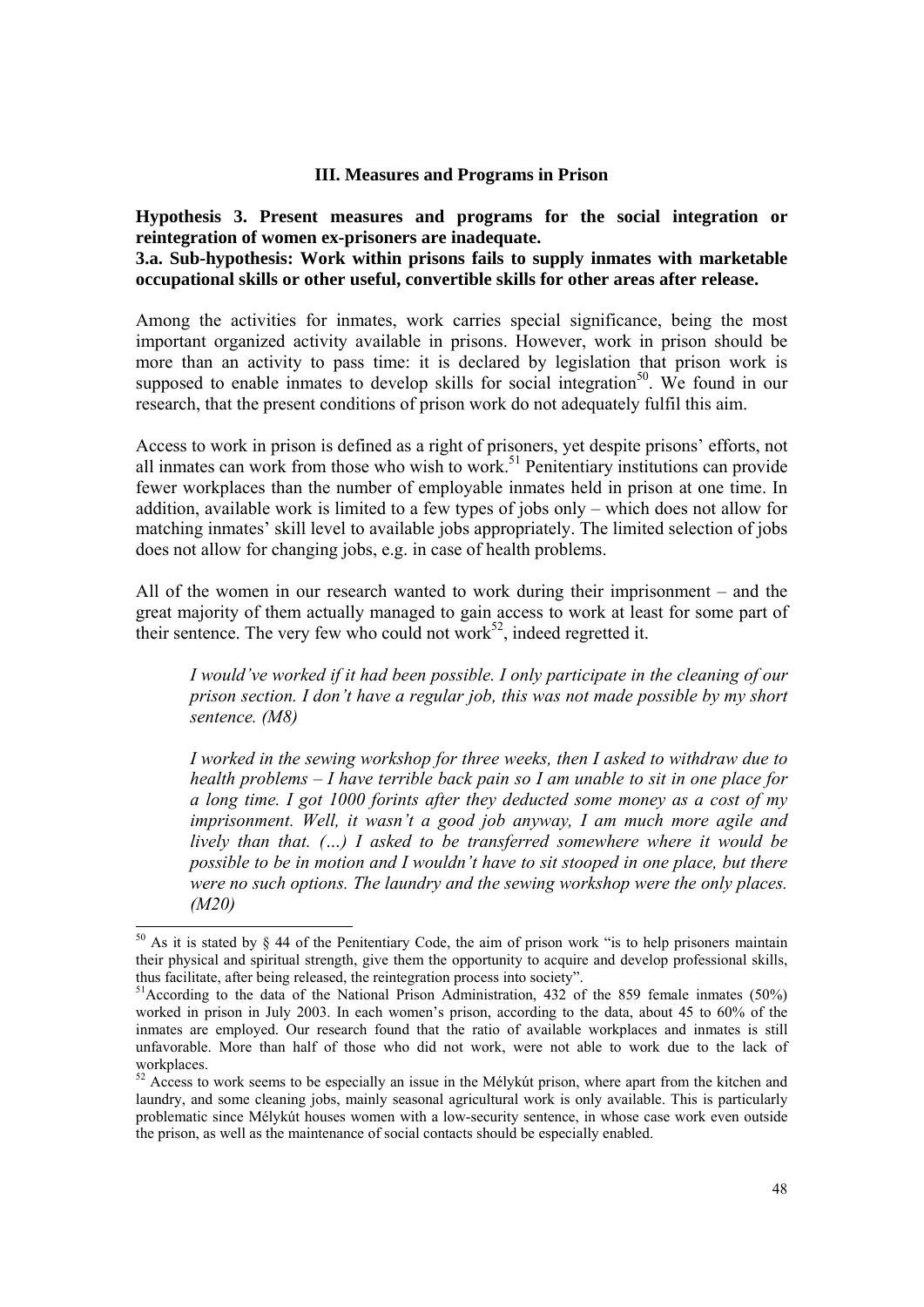When it was made possible for inmates to carry out work, it was generally welcome by most women. Indeed we found that the women were typically highly motivated to take on work. One of the reasons why women agreed to pursue work in prison was to pass the time of their imprisonment with purposeful activity. If unemployed, women complained of the negative effects of inactivity. Apart from that, making money was found to be an important motivating factor, as it enabled women to purchase goods for themselves and even to support their families from the modest earnings.

*Manufacturing the upper-parts of shoes. My gross salary is 14 000, some of it is deducted as a cost of my imprisonment and I also buy things in the shop. (…) This is a good job. It's good that we can actually work, otherwise we'd go crazy. Even though it's work, it's still getting us away from it all since it helps pass the time. Our pay could be better. (E4)* 

*I do agricultural work. I work in a field 4-8 hours a day, it depends on when we get done with the work. My hourly wage is 96 forints, I make about 12 000 a month. I would even work more if it were possible. I feel more liberated and less confined and it just gives me something to do. (M2)* 

Available work opportunities partly served the maintenance of the institute, and were partly aimed at the production of goods. Among the maintenance jobs mainly laundry, kitchen work, cleaning and hairdressing were available. The majority of the jobs offered by the companies set in the penitentiaries involved clothes and leather shoe upper-part manufacturing, packaging or agricultural work. For many, the type of work done did not require skill development, however, a few, formerly unskilled women gained access to job skills that they previously did not possess. Unfortunately, the most important declared purpose of prison work, i.e. the provision of inmates with skills for later integration, did not rank high among the motivating forces for work, as the kind of work available, was not perceived to be potentially useful for them in the future.

*I would've liked to learn how to make clothes and sew, but I couldn't, I learned to manufacture shoe upper-parts instead. After work, I participated in a 10-month long course on leather shoe upper-part manufacturing, which was exhausting. (...) I got a C+ on my exam and I am very proud of this. I received a certificate at the end of the course. It's a pity that I won't be able to use it for anything after I leave prison. (K8)* 

Failure to develop marketable skills is linked to the fact that the majority of jobs in prison are gendered, they are typically low-skilled, low-paid, traditionally 'women's' jobs. (Light industry, packaging of products or seasonal unskilled agricultural labor). This implies that female inmates leave the penitentiary with generally little or no experience in carrying out work that is valued on the labor market. This shortcoming, however, was not necessarily recognized by prison agents.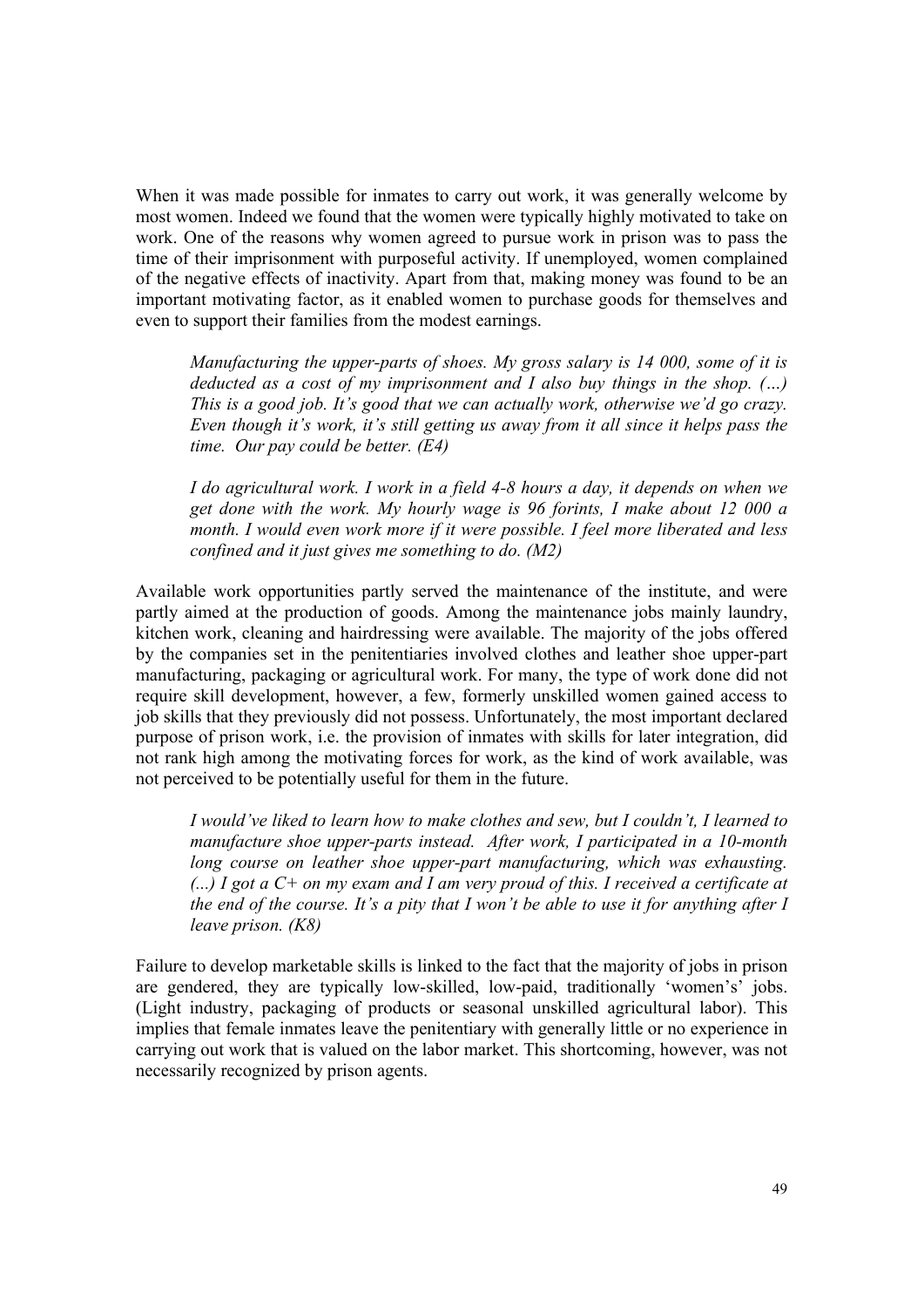*There should be differentiated treatment of women, and not only in terms of their criminal record, their level of education and the type of crime they committed. This has already been put into practice, for example in the area of employment, where in female prisons there is clothing being manufactured instead of cement construction elements. So they have different jobs as well as creative workshops. Their programs and activities must be differentiated. (A4)* 

Some women addressed problems related to poor working conditions and payment – while many others were actually satisfied despite the very low net salaries, ranging between 2000 forints (8 Euro) and about  $15.000$  forints  $(60 \text{ Euro})^{53}$ . Many women addressed the paradoxical discrimination against working inmates as opposed to unemployed ones: a contribution to the cost of imprisonment is deducted from working inmates only (in the value of about 5000 forints, 20 Euro) - while non-working inmates enjoyed the same service without paying any contribution.

*I worked eight hours a day doing manual embroidery. We were embroidering table cloths, lots of them. My monthly earnings was 2000, or somewhere between 1800 and 2500 forints, this is how much I actually received (after having the costs of imprisonment deducted). It's not even worth it financially, compared to those who didn't work and were getting the food just the same and could just watch videos during the day and things like that. There was no contribution to imprisonment costs they had to pay, what's more, those who attended school were actually getting paid for that. I live on a tight budget, I spend money from my meager salary. (K9)* 

*Three-quarters of inmates work for pennies in here, it's terrible, they work for 500 and 1000 forints, which is not enough for anything. They are in want for everything because of this. Working in prison is like working as robots do. They get punished if they are not done with the work, and everyone is required to work according to the house rules. (K12)* 

Very significant differences were found in the remuneration between maintenance jobs done for the prison, and other type of work for the prison companies. In maintenance work (laundry, kitchen, etc.) the pay was generally much higher – and therefore, such work was in great demand among inmates.

*I am in the healthcare services unit. My salary is 19.200 forints, and they deduct 170 forints a day for my imprisonment costs (approx. 5000 HUF total). My* 

<sup>&</sup>lt;sup>53</sup> It could be challenged whether inmates actually received the already very modest earning specified in the legislation as (at least) one-third of the minimum wage of the previous year. The above mentioned net earnings correspond to earnings ranging from approximately 6.000 to 19.000 HUF (between 24 and 77 Euro), prior to the deduction of cost of imprisonment. Currently the minimum wage is 53.000 HUF (214 Euro), a third of it amounts to 71 Euro. Even though our sample is statistically not representative, we must conclude that there are a number of women in prison who certainly do not earn one-third of the minimum wage.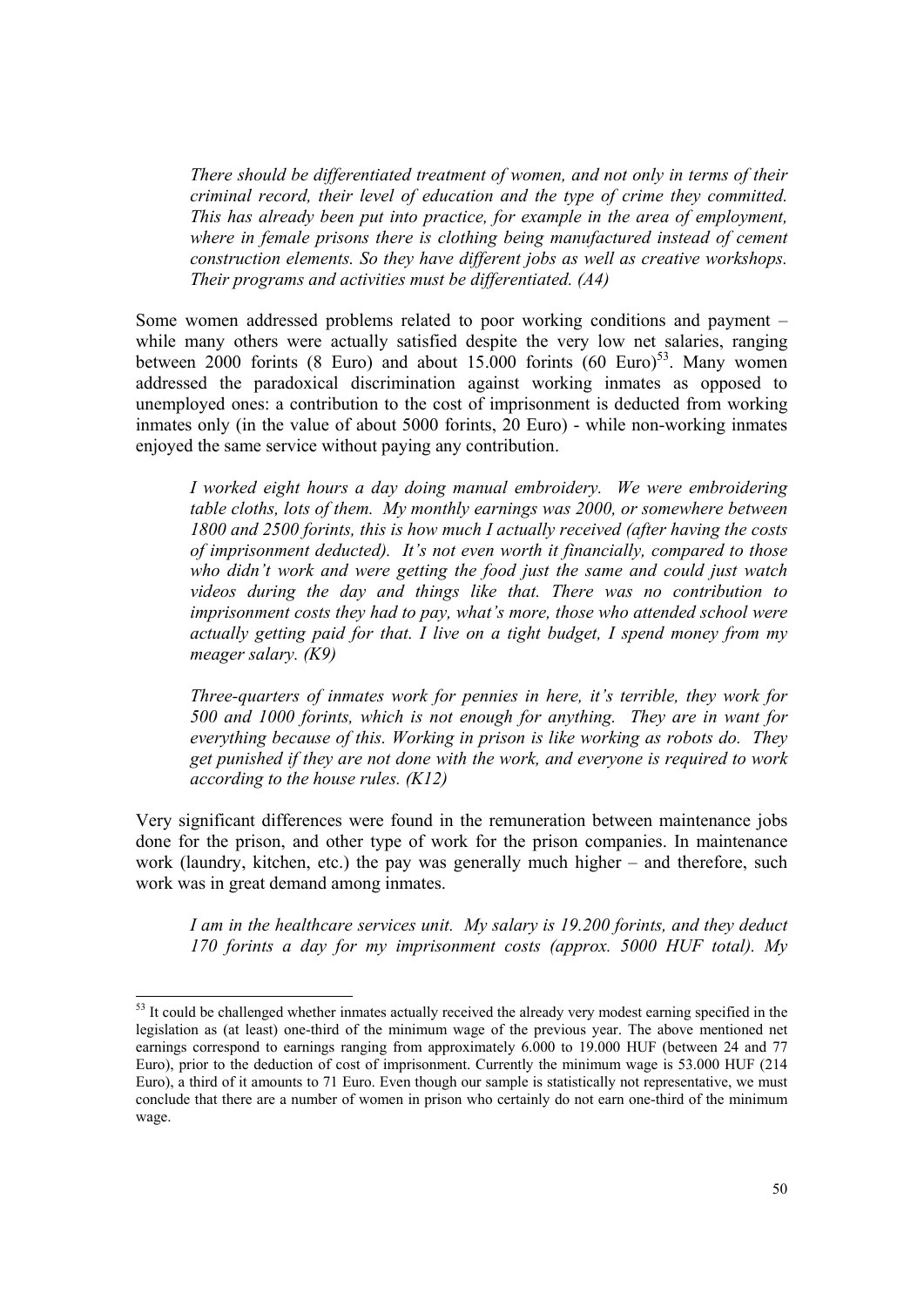*predecessor prepared me for cleaning in the healthcare unit. I am very happy with this job. (…) I had the best job available in prison. (K5)* 

*I cooked for 6-7 years, but then I was barred from this, because I am a lesbian. Now I work in the laundry. Both were 8-hour jobs. I earned a set amount of 18.000 forints. The best pay was in the kitchen and in the laundry, and I put in quite a lot of work in the kitchen. I was also handling business deals there since I am rather resourceful. Cooking was all right, it was on quite a large-scale. I was stressing out about doing something wrong (this had serious consequences like punishment). (K12)* 

We found that based on our small sample, predominantly women with better educational and social background were able to enter these jobs. Those women who are in the most disadvantaged social position were typically less able to negotiate their situation in the struggle for those better-paid and more prestigious jobs.

According to Hungarian legislation, inmates on LER and in low-security regimes may be employed outside the prison without supervision – this is certainly meant to enable the labor-market integration of these inmates. None of the women in our research worked for third-party employers in the full sense, however, one woman was actually closest to this by doing cleaning work in a section of the penitentiary rented by a company for office purposes.

*I clean the offices of a company in Palhalma, which is about 5 kilometers from here. There are 24 rooms and some hallways, it takes me at least 8 hours a day. I earn about 16.000 forints, then 30 % gets deducted for imprisonment costs and 10% is taken as a deposit. I received some training for this job. It's not even like being in prison. I am quite satisfied with this job, considering that it's prison employment. There are no bars, it doesn't have the atmosphere of a prison, since I am mostly in an office building. (M22)* 

Agents shared the opinion that work was a necessary activity during imprisonment. Agents generally valued the ability of prison work to provide inmates with useful activities during imprisonment on the one hand and with skills for labor integration after release on the other. They stressed the significance of the fact that a great number of inmates had an opportunity to work during their imprisonment. Agents also appreciated the co-operation between the penitentiary institutions and the companies providing work for inmates, emphasizing that companies try to assign activities to inmates according to their skills and suitability. They also emphasized that training was linked to prison work, which, they argued, provided inmates with certain new skills, such that could assist them in carrying out similar work after release.

*(…) there are only 6-8 women who don't work, the others go through an 8-hour long full workday (…). In prison 'X' a training course for leather shoe upper-part manufacturing is organized every year, since women inmates are employed in this profession. (A11)*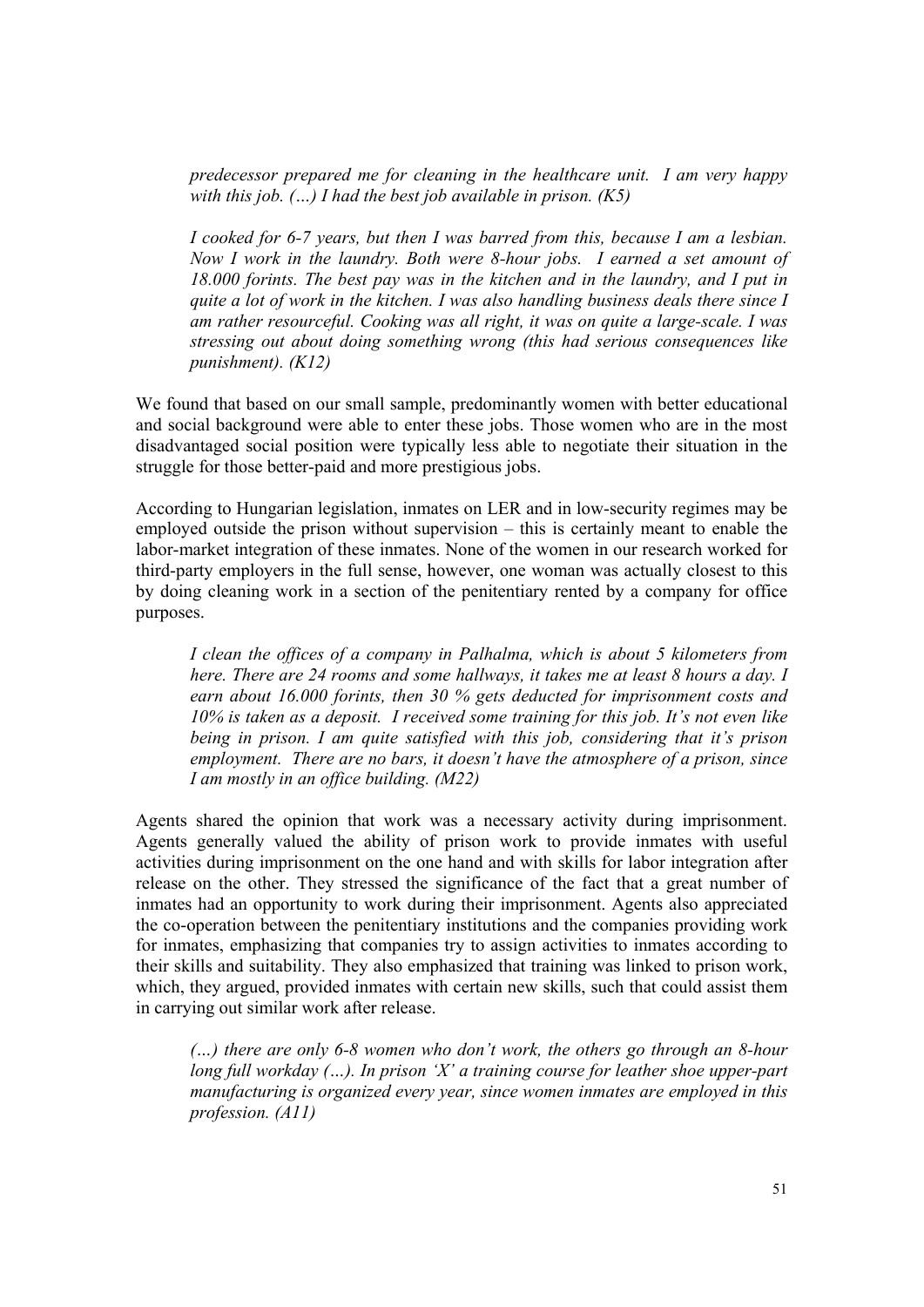*The employers really spend time with the inmates when they are hired, they are taught on an assembly line used only for trainees, and the kind of job they would be most suited for is also taken into consideration. There are also seasonal jobs available. In spite of the fact that this is quite an unskilled group of workers, they are able to produce quality goods that can hold their own on the market. (…) There are people who take on jobs so they can pass the time in prison more easily, and there are those who seriously wish to use the skills they acquire when they are released. (…) According to them [the central office responsible for prison employment] the employment of female inmates is satisfactory countrywide. (…) Taking advantage of the existing opportunities only depends on the individual. (A1)* 

Nevertheless, agents also addressed problems and difficulties with regard to prison work's ability to improve women's chances for labor-market reintegration after release.

*If a workday remains to be 8 hours long, as it is now, then inmates often have to make a choice between learning and working. The current employment ratio of inmates is 50-60 per cent. Those who might want to study while working must also have a long enough prison sentence in order to be able to complete a certain course. As for employment in prison, it would be better to provide part-time work opportunities as well, since it would give more time to inmates for other things such as studying, consulting with their lawyers, spending time outdoors, etc. (A4)* 

*The system lacks the hiring capability like we had back in the eighties, when we were able to provide jobs for everyone. The other drawback is that working in prison does not count as regular employment*<sup>54</sup>, it does not contribute to their *pension. (A1)* 

In fact, both notions were reflected in women's experiences as well, several women argued that they had to choose between work and training – and a few simply dropped training in order to make a little money<sup>55</sup>. A few women also expressed the injustice in prison work not being acknowledged as real work since it does not contribute to the time recorded in the social security system. Some women actually experienced the negative consequences of this regulation after their release from prison, in not gaining access to services linked to the length of time spent in the social security insurance system<sup>56</sup>.

<sup>&</sup>lt;sup>54</sup>During imprisonment inmates are not insured by the social security system. No social security payments are thus made from their earnings, and the time spent at work in prison does not contribute to their total social security insurance time. This causes significant disadvantages for them, since a number of allowances (both related to unemployment as well as family benefits) are linked to social security. Contribution to the pension funds is also linked to the number of years spent in the social security system. This problem had also been addressed in the report of the Hungarian Helsinki Committee. (in*: The Double Standard – Prison Conditions in Hungary*, Hungarian Helsinki Committee, Budapest 2002.)<br><sup>55</sup> The necessity to choose is also addressed in sub-hypothesis 3.b. below as one of the barriers to education

and training.

<sup>56</sup>A 48-year old woman who suffered serious health damage in prison, applied for a pension for handicapped people after her release. The medical examination confirmed that she was eligible for the pension, due to irrecoverable and serious health damage. However, she did not fulfil the only other criteria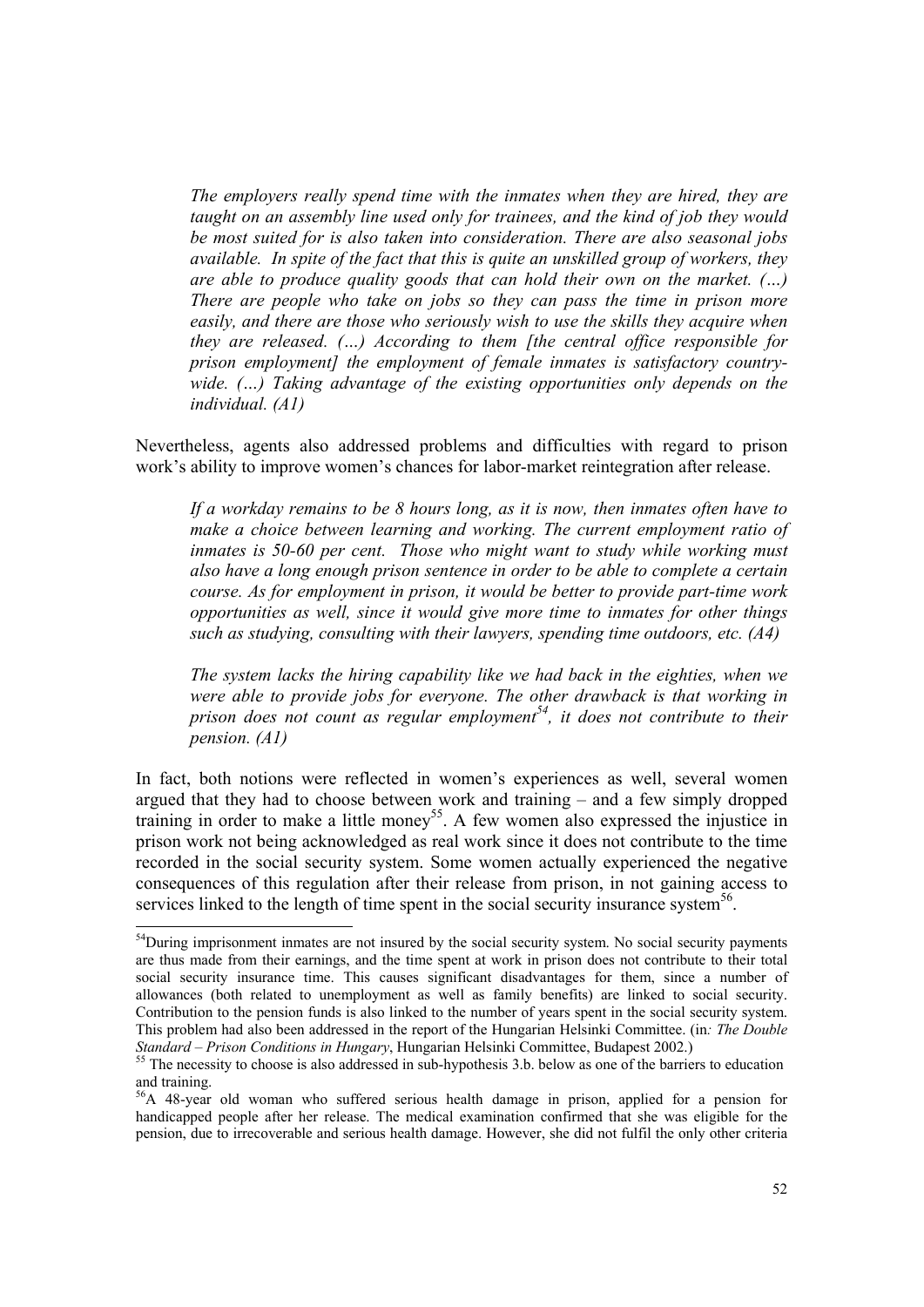# **3.b. Training and education in prisons does not sufficiently contribute to the acquisition of education and skills needed after release.**

The educational background of women in our research reflected the alarmingly low level of education among female prisoners in Hungary<sup>57</sup>, in fact, our sample had a slightly more positive profile due to the relatively higher number of women with mid-level educational qualifications.

Among the reasons the women gave for not finishing elementary education or breaking off their secondary or vocational training, some were specifically gendered reasons. Although truancy, mainly triggered by peer pressure or difficulties caused by living in state care was among the explanations, the pressure to take on traditionally feminine roles also featured as a significant cause. Looking after younger siblings or the modest importance attached to education, probably particularly to girls' education, were among the sources of pressure that led to girls' dropping out of school. Further on, in the course of secondary education, the main reason for leaving school was early pregnancy and motherhood. However, the women reported that later they had regretted dropping out of school, yet felt that they mostly had no choice in the matter.<sup>58</sup>

An observable trend in penitentiaries is a focus on elementary education, which is partly a result of the previous system of compulsory elementary education in prisons.<sup>59</sup> Even so, elementary schooling is available only in two of the penitentiaries with female inmates, whereas Eger, the smallest unit does not offer such a program, only a basic course in reading and writing. The low level of schooling of the majority of women inmates certainly makes the emphasis on basic education necessary. Even though in our research not every inmate with an incomplete elementary education continued schooling in prison, many others, especially those with longer sentences, made use of it and left the institution with finished elementary certificates or a few more classes than they previously had.

*I attended school until I was 13 and I finished fourth grade. I flunked several times. (…) I continued elementary school here in prison, but I didn't quite finish eighth grade. I'll finish it up when I am released. (M15)* 

of 5 years of social security payments, despite the fact that in prison alone she worked for several years. Her case supports that such regulations are actually gendered, since the time she spent on maternity leave with her 5 children throughout the years, did not add up either. Thus the regulation which makes prison work invisible, hits women inmates especially hard, since they are likely to have had other periods of noninsured time due to childbirth. Most women in prison have children, thus they accumulate such disadvantages especially.

<sup>&</sup>lt;sup>57</sup>The importance of both general education and vocational training for women in prisons is critical given the high ratio of women with no education (5%), incomplete elementary education (20%), or elementary education only (45%).(Data from the NPA, July 2003.) In our research half of the interviewed women had at best elementary education (several of them did not complete elementary school, one of them was illiterate) while others held vocational qualifications or a final examination from high school, and one woman had a college degree.

<sup>&</sup>lt;sup>58</sup> The women's experiences on this were introduced under the section on 'Roma Mothers', in hypothesis 1. <sup>59</sup> Elementary education used to be compulsory in prisons, even though from 1993 participation was made voluntary, prisons and educators continued to put an emphasis on it.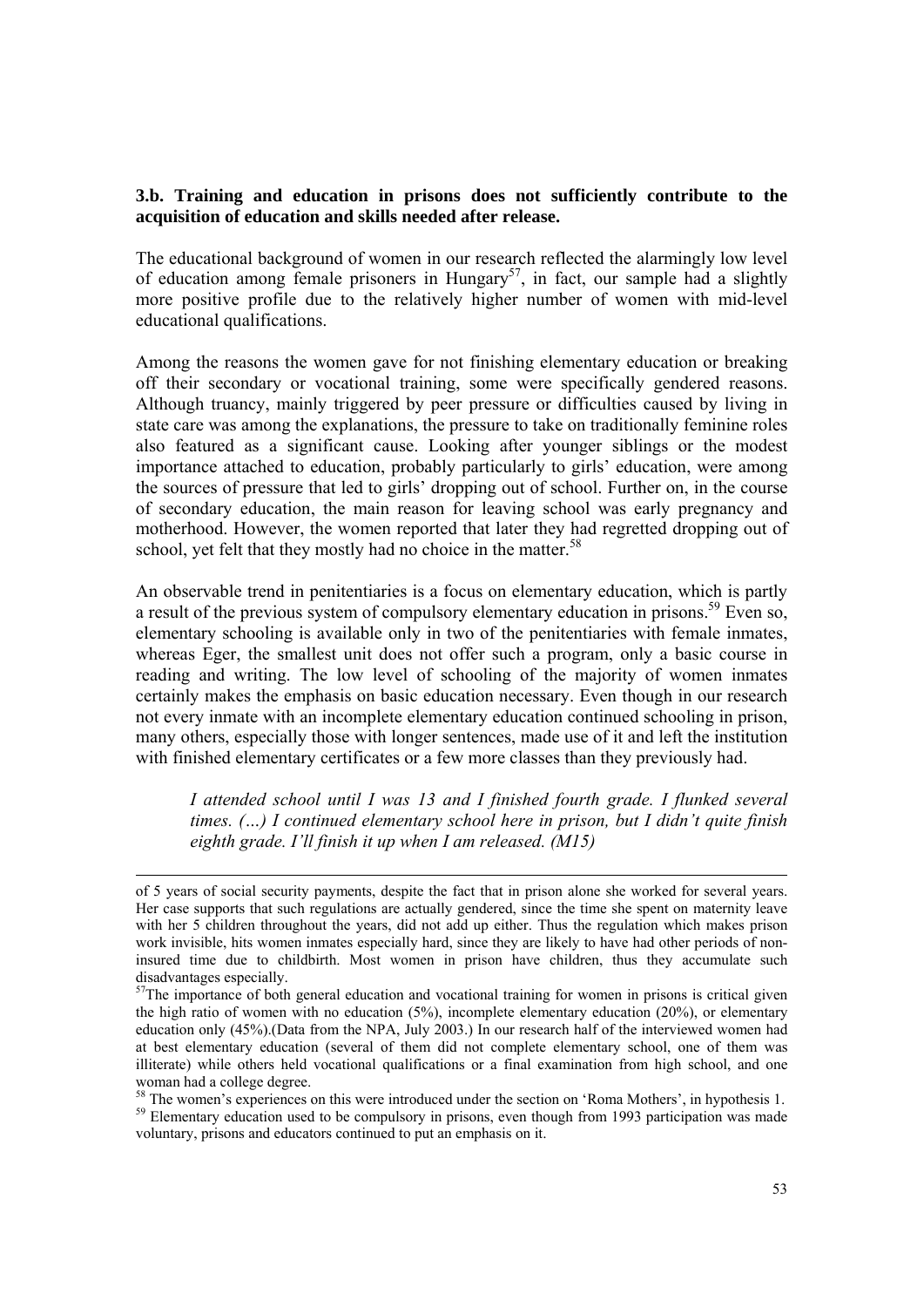*I am attending the sixth year of elementary school and I'm doing quite well in History and Geography. I enjoy going to school, it's not that hard and the teachers are good. They come to teach every day. I don't take part in any training courses. (M8)* 

While elementary education is certainly a precondition for any other type of training, it must be stressed that an elementary school qualification alone is not sufficient for an entry to the labor-market. Agents at the Labor Office in fact reinforced that unskilled women are especially in a bad position in the Hungarian labor market.<sup>60</sup> The importance of vocational training for the women in prison is critical due to the high number of women who do not possess any vocational or further training<sup>61</sup>. Although some type of vocational training is provided in most women's penitentiaries, the range and availability of courses was found to be highly problematic. Firstly, only a couple of such courses are started each year, thus they only reach a small portion of potential recruits. Secondly, the range of courses is very limited as well - while a training course in shoe manufacturing is held each year, other, less specific and more marketable courses, such as computer literacy, are rare. Most vocational training courses, e.g. in lace making and leather shoe upper-part manufacturing, prepare for gendered professions only. Training in feminized and low-paid jobs provides little improvement in their labor market position. While some women were aware of this problem, they generally valued the acquired vocational training qualification high.

*I am a hairdresser but I also started out down in the factory, manufacturing shoes. There is a training course for shoe upper part manufacturing every year, you can enroll in such a course and you get a certificate at the end. This opportunity provided by prison is a great help for those who have no skills and qualifications, since you can get a job if you have this certificate. (...) I wouldn't really want to work in this field though. But I don't regret learning how to work with leather, I wouldn't mind training further for making leather handcrafts and basket weaving. If I can't get a job then I'm sure I'll manufacture parts of shoes. (E1)* 

*I completed a course in lace-making. The teacher and I became friends, we still keep in touch. I would like to continue doing this type of work, making lace. It was a one-year long course, quite a difficult one. I even earned a certificate at the end. (K12)* 

Participation in secondary education, although theoretically encouraged, is almost entirely missing among women inmates $62$ . Thus, not surprisingly, none of the women in

 $60$  This is addressed in hypothesis 4.2.

<sup>&</sup>lt;sup>61</sup> 75% of women inmates do not have vocational training or secondary/ higher qualification, thus such education should be certainly encouraged during imprisonment.

 $62$  In the largest women's facility with over 400 women, last year only 1 person attended secondary school, despite the very high ratio of women serving a long sentence in Kalocsa. According to NPA statistics, secondary school education is available in 7 prisons, 2 of which are women's institutions.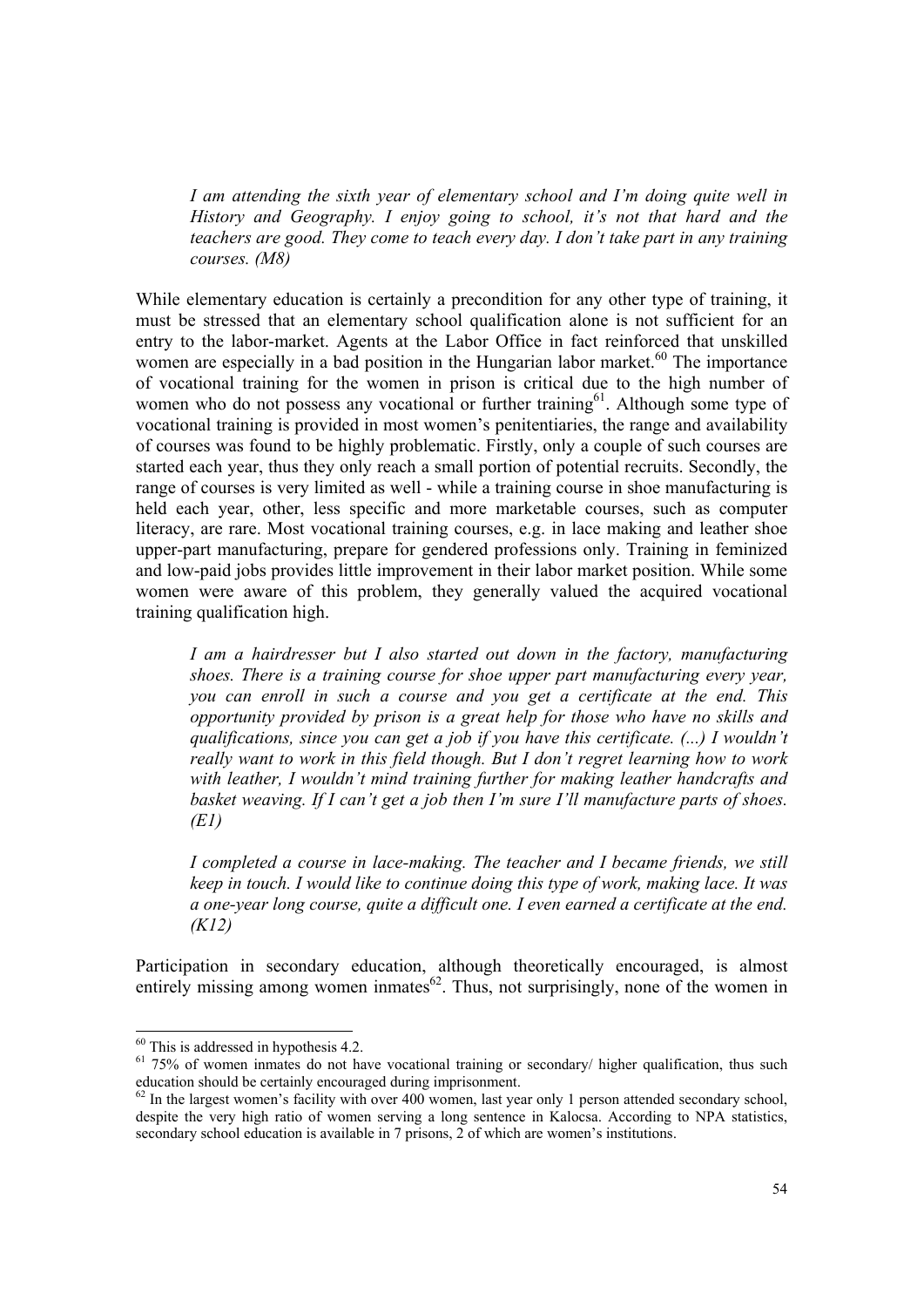our research attended secondary school courses in prison, although a few believed it would be useful and planned to pursue secondary education after the prison.

*At least I learned some things and my time in prison was useful even though I didn't graduate (though I haven't given up on that yet). (…) I would like to continue my secondary school education. (E1)* 

Given that there are almost no differentiated educational programs above elementary education (apart from the few vocational trainings mentioned above), women with finished elementary education receive little or no choice to join schooling and develop their knowledge and skill level.

While there is an evident shortage of available courses in elementary and secondary as well as vocational education, women's prison offer other unaccredited training courses. Many such activities are recreational, rather than educational. Yet, a few focus on improving self-perception, interactive skills or are targeted towards developing jobseeking skills, occasionally they include language training. The number of available extra courses differs significantly among the women's prisons. The smallest institute, Eger offers the broadest range of such courses, whereas the largest institution, Kalocsa has a relatively modest offering. Such additional activities, if available, were welcome by the interviewed women, since they were found to offer variety and distraction from other activities, were perceived as potentially useful, and occasionally even enabled them to leave the institution.

*The choir was the best, it was a good way to have some fun and our rehearsals were great as well. When we went to perform, the guards and other prison personnel treated us differently, we were treated more like human beings. In here they are in charge, but out there you could talk to them and for example we didn't have to form a line and walk in pairs either. (…) (E4)* 

*There was a course in first-aid, about 10 lessons, we could participate in that. (...) Some college students used to come in for various activities such as group conversations, games, trainings aimed at getting to know yourself, how you react to certain things, how you can use your own facial expressions. I even attended more than one group at a time, they tried to organize activities for us mostly in the fall. It really was interesting, it helps pass the time, we meet people from the outside who treat us differently and we can develop good relationships with them after a while. You can even consider these activities entertainment. You can find out new things about yourself from these people. (...) (E1)* 

Lack of meaningful educational or recreational activities was very much regretted in other institutions. Women who visited several of the women's prisons, found the differences striking in this respect.

*It would be great to have smaller activities we can focus on and it would help to pass the time better. I would've liked to attend even shorter courses, such as*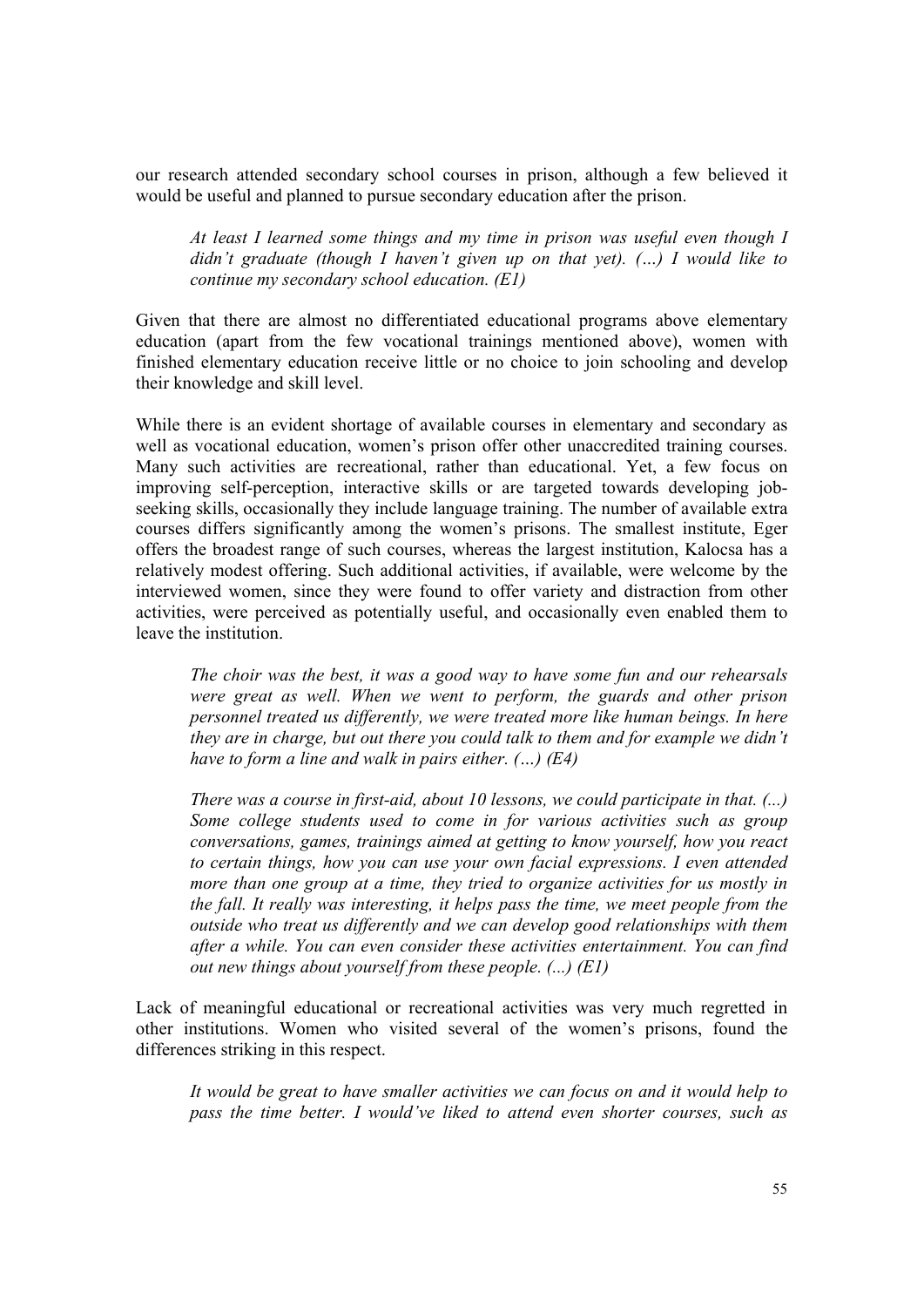*learning how to make flower arrangements. Or in Eger there were some college girls who used to come in and we'd make wreaths together and some other handcrafts. This was considered a free time activity, it wasn't compulsory or anything but we still participated. (K7)* 

*Sports, languages, they could start all types of groups that would focus on certain subjects such as History, Art History and other things, depending on their field of interest. Personal-growth and learning are a part of life, part of our basic education. (K12)* 

Apart from the limited range of activities, the most often mentioned reasons for inmates not taking part in education or other training activities, were short prison sentences and the clash of such courses and activities with work. Agents emphasized that because financially it is more rewarding to choose work, many prefer work if a choice has to be made.

*I don't attend any sort of training. I signed up for a computer course, but my sentence will be up too soon and so I can't participate. I'm really sorry about missing out on this course, it would've give me an official certificate at the end. They said they had to take the length of our sentence into consideration, but I'm sure there were other aspects as well, since for instance Mrs. Ferenc Kiss is also going to be released soon, but she has been allowed to participate because of the media coverage she's been getting. (K5)* 

*I am not taking part in any sort of educational programs because of my work schedule. As far as I know there is a choir, a poem recital group, cultural activities, a computer course, lace-making and elementary school education. The course in cooking and catering is only starting out now that I am being released, so I can't participate in any of these. (K6)* 

*Those who work in prison have at least this to hold on to, this is their income, but unfortunately courses and trainings also take place during working hours. The stipend system that's in place is quite a motivating factor (only for those who don't work), which means that those who participate in courses receive a 5633 HUF monthly stipend. But the wage they get from working is still a bit more than this, so they'd rather keep the job and not attend school. (A10)* 

Also, some women reported about the subjective assessments involved in granting rewards (and punishments) and thus a degree of personal favoritism is said to be in place, whereby the accessibility of such activities itself is influenced.

*The existing practice of selecting who can come to which program does not provide opportunities for everyone. The outspoken ones, the lesbians can't participate [she is referring to herself]. I wasn't allowed to participate in any cultural activities because I am a lesbian (I was kicked out in the last year). (K12)*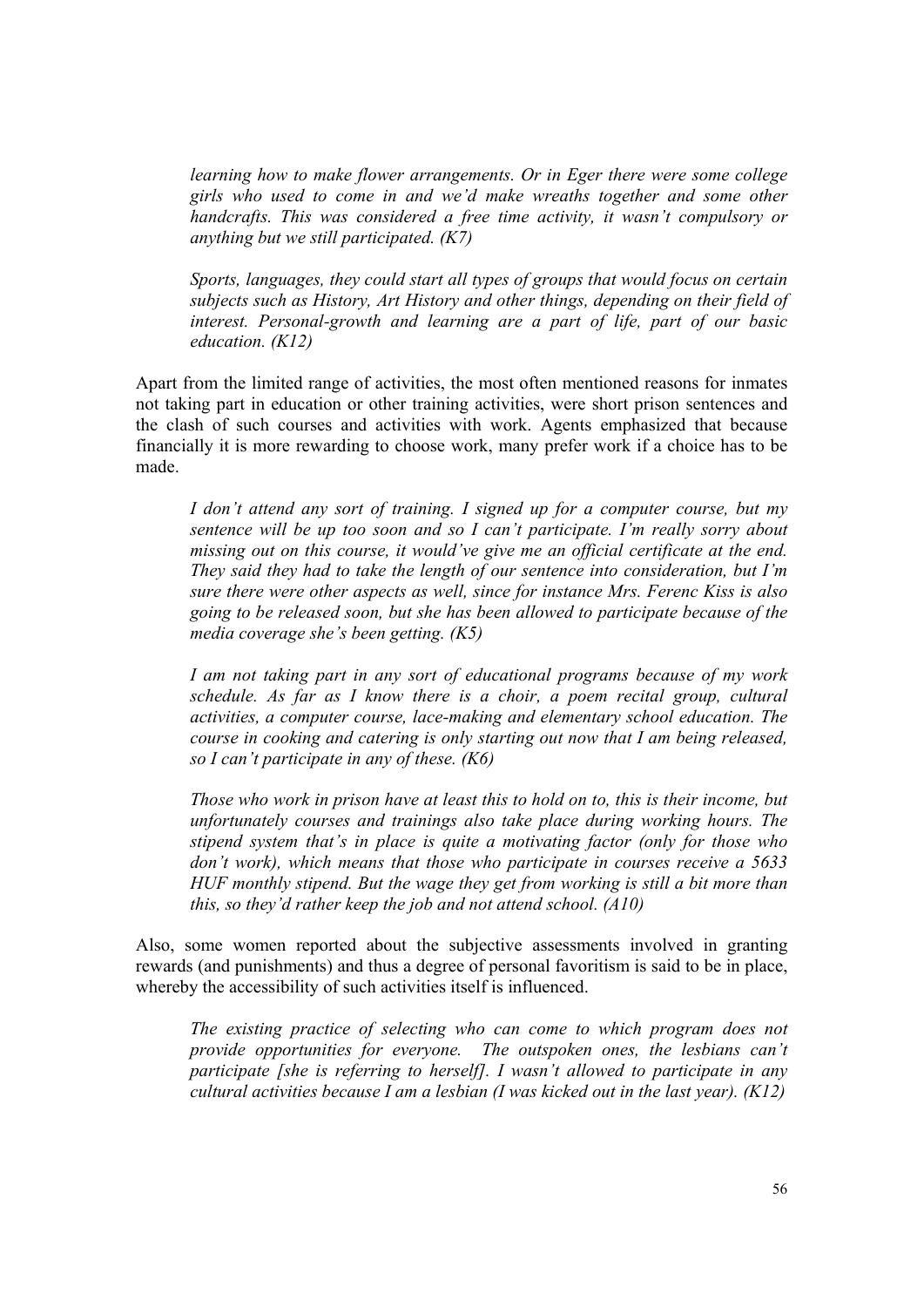*I missed out on the lace-making course because I had so many other things to do. The courses will get you only 1 reward point anyway, while the special handcraft workshops will get you 4-5 points (I mean they are quite a bit of work, perhaps that's why the extra points are given). And reward points are vital for being allowed to go home and for getting an early release. (…) (K10)* 

Members of the prison administration addressed some of the obstacles to offering more training programs (e.g. limited physical space, financial constraints or the design of a program for a certain group of inmates only). The perception of the interviewed agents and women differed mainly in the evaluation of the accessibility and relevance of education and training in prisons. Members of the prison administration were undoubtedly aware of the need to increase the range, number and thus the accessibility of educational and training courses.

*The penitentiary code requires the provision for educational and vocational training courses. On the one hand these are funded by the Ministry of Economy and on the other hand the state budget also provides funding for education. But usually funding for educational programs is scarce at best. (A11)* 

*The biggest problem with organizing courses funded by the Ministry of Economy is that they require the inmates to start working in that particular profession within six months of passing their final examination. This means that inmates with a long-term sentence are not eligible, even though there are many women like this in Kalocsa. (…) Apart from such external funding opportunities, the penitentiary system itself has only a tight budget for such training courses. (A1)* 

One of the ways to broaden the range of activities without the financial burden, is through the involvement of NGO-s in the field of education and training. The NGO-s reported increasing openness from the prisons, however also emphasized that their co-operation is still often charged with difficulties, especially with bureaucratic constraints, and obstacles that stem from the dominance of the security principle.

*In the first year our organization mostly just tried to arrange for the agreement of cooperation with the authorities to be finalized. This took us a whole year. (A12)* 

*The penitentiary system allows for group activities but they are much more distrustful about providing individual attention and care to inmates. They are afraid of data-protection, afraid of what the civilian workers would find out, what information the inmates might share with them. (…) The law states that, possibilities for continuing any forms of previously started higher education must also be provided for those who are in medium-level security prisons. Well, this is quite exclusive. In addition, most prison personnel are not familiar with the legal provisions for higher education, they do not make access to this possible, they either give incorrect advice to inmates or they simply do not provide any information at all. (A13)*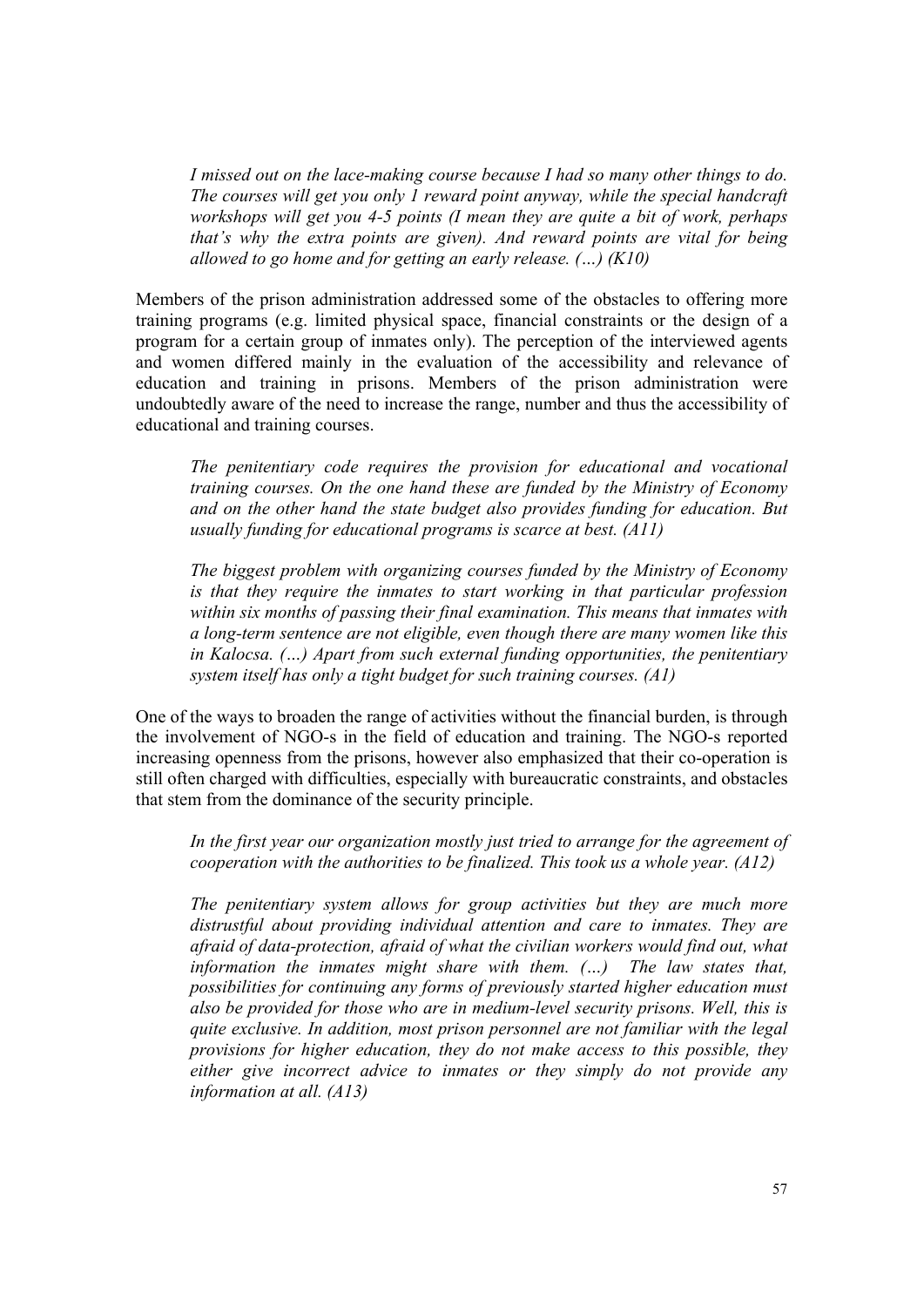*Yes, I do think that access to computers can be granted even by satisfying all safety regulations. You just have to want to do it. The system must really take steps in this direction. (A12)*

To sum up, although the characteristically low level of school education among women in prisons would make a wider availability of educational as well as training programs necessary, our research findings show that currently only certain aspects of education (elementary education) are easily accessible for women inmates, while both vocational programs and secondary or higher education has to be further developed. In its current form, despite the potential completion of a few more classes in elementary education, released women's labor-market reintegration chances are not improved significantly, due to the continuing lack of marketable job skills and knowledge.

### **3.c Women do not receive enough preparation and support for their smooth return to family (and other intimate ties) and integration into the community.**

A month prior to their release, most women in our research believed that measures to make their return to their family and social environment were insufficient – although most of them felt ready for the release. Even though prison rules make room for means of maintaining contact with family relations and friends from the prison, the very limited possibilities for leaving prison reduce the chances of maintaining close ties for the duration of the frequently long prison sentences. Furthermore, only a few measures were found to be in place that take into account inmates' special needs for assistance with reintegration into their social environment through seeking employment and housing, or by helping them through the necessary bureaucratic processes connected to their release.

Although women's family ties were frequently rather weak even before they got into prison, the importance they attached to them, especially to the relationship with their children, stands out from their accounts<sup>63</sup>. According to our research findings, women demonstrated different ways of dealing with a serious consequence of imprisonment. While for some women maintaining regular communication with their children was given high importance, others found it necessary to distance themselves from the children, thereby hoping to cause less difficulty for them in dealing with separation. The importance attached to the relationship with children was the most strikingly evident from the accounts of women who were banned from seeing their children altogether. The importance of maintaining emotional ties with children stands out all the more because other family relations often proved less reliable.

Although maintaining contact to relatives is evidently an important means for making the return to the family and the wider social environment smoother, the means for this end, as described in another section, are rather inconsistent with this  $\dim^{64}$ . Typically, only very few of the interviewed women had regular visits from family members, which was a result of various factors, e.g. damaged family relationships or the frequently expressed

 $63$  See section 2.1 of Hypothesis 2 for a detailed description and analysis of the social and family relationships of women prisoners, from which here the most relevant findings are summarized.

<sup>64</sup> Section 2.2 of Hypothesis 2 provides the analysis of measures for maintaining relationships with the outside world, which are summarized briefly in the following three paragraphs.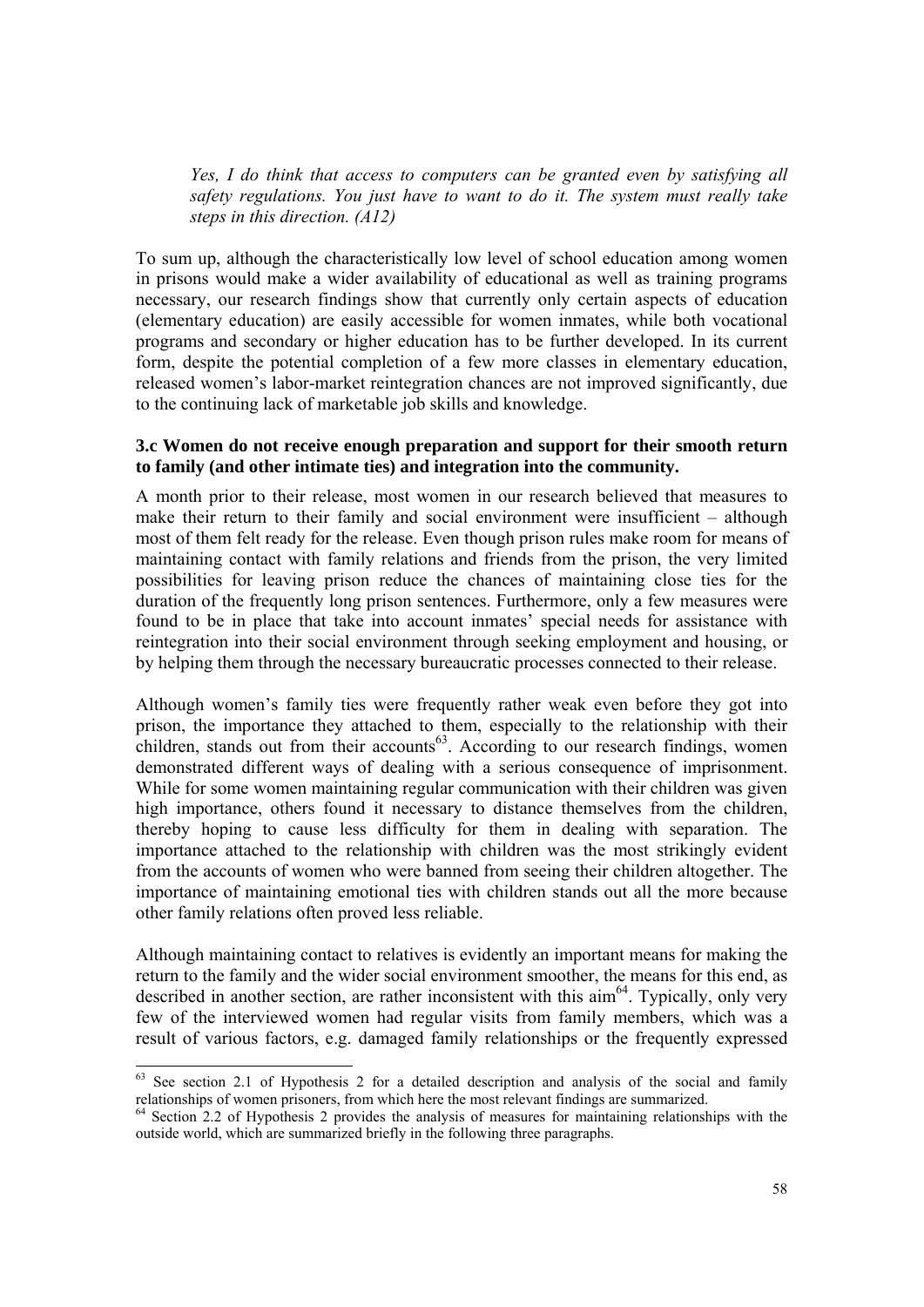feeling of shame in front of the family. Moreover, the long distance of the penitentiaries from home and the increasing travel costs involved in visits often had to be taken into  $account<sup>65</sup>$ , which led to women putting up with no visits from relatives even in the case of long prison sentences. Keeping in contact by telephone and letters is also possible, yet calls and both incoming and outgoing mail are monitored by supervisors. These measures, thus guarantee only very limited contact to relatives, as inmates have to interact with them in a constantly monitored environment.

As a measure aimed at encouraging reintegration, Lenient Executive Rules (LER) allows inmates who have served half of their prison sentence and have manifested good behavior, to visit their home regularly, and enjoy other benefits. In our research the few women who were granted LER, highly appreciated the opportunities to visit their homes and stated that it had helped them considerably in mending family ties and in preparing for living with the family again. Despite the positive attitude of agents towards the LER, and a modest increase in its application, it is still used rather rarely.

In the case of inmates with longer sentences, participation in a transitional group before the release is granted, which also enables women to pay occasional visits home a few weeks or months prior to the end of their long sentences. According to the reports of women in this regime, the first visits home after long years were traumatic, yet these occasions certainly helped them in preparing for their ultimate return. Even though apart from the above regimes, inmates may be granted occasional leaves, the prison administration applies this measure only very rarely.

In addition, leaves are perceived by women to be privileges granted to those who are more willing to develop good personal relationships with their educators. It is the educator who is in charge of the so-called developmental supervision of inmates, and thus also their preparation for release - although some areas of development, care and aftercare specifically require the help of psychologists and probation officers. The educators' tasks include making a development plan as well supporting the inmate in maintaining connections, relationships to the outside world. The supervision of inmates should contribute to a better understanding of the social background, personality and needs of inmates as well as facilitate assistance with the development of skills necessary for better social reintegration. Nonetheless, women reporting on the issue expressed their doubts about the role and efficiency of individual supervision, which were partly confirmed by educators themselves.

The relationship of inmates with educators depended on the women's perception of how educators assisted or hindered them in having an acceptable life in prison. Every inmate was assigned to an educator, yet educators were responsible for 60 to 80 inmates on average. No wonder that most inmates considered educators to have a supervisory role in the management of their everyday lives - typically permissions and correspondence rather, than in individual care. The high administrative load reported by educators themselves was perceived as a problem by most inmates, who assessed this as an obstacle

 $65$  See section 2.2 on a detailed analysis of the difficulties related to the remnant position of women's prisons.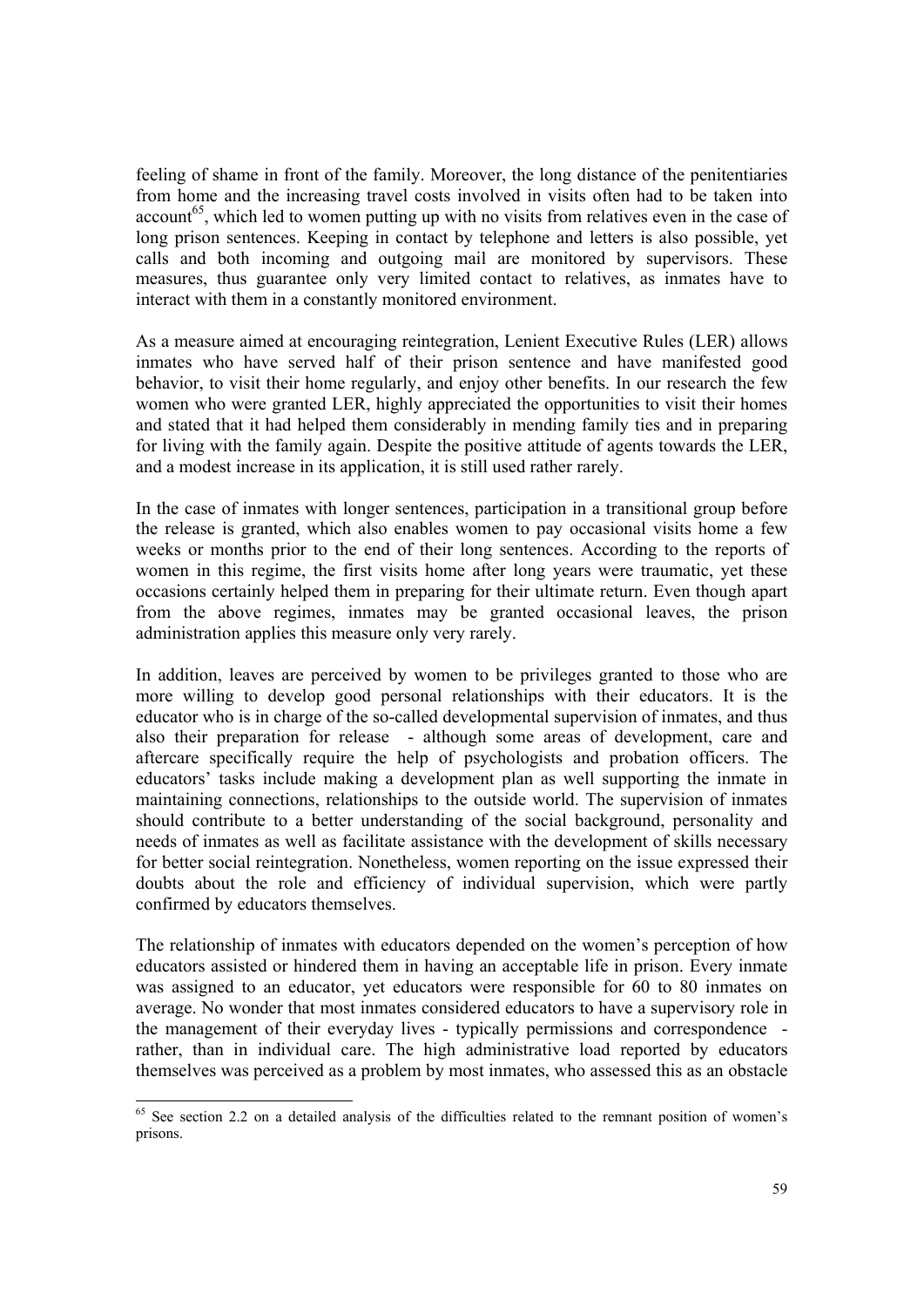for making contact with educators more often and in a manner that would help them discuss problems in more depth. However, some women reported to have received personal attention from the educator if they required it.

*The educator has helped me a great deal and has given me advice as well, I am quite satisfied with him. The others say various things about him, but I had no problems and I was happy with him. (K8)* 

*I was not in need of personal development. I had an educator who granted people leaves. He helped me get transferred to another cell, so I could be together with my friend. He also helped me fill out paperwork, change the set time of visits, and he allowed me to go home. (K10)* 

Apart from the heavy and administrative workload, women found that educators' contradictory roles also affected their relationship. Educators on the hand, exercised their power to assign rewards as well as punishments – which in turn determined access to leaves, benefits, shorter sentences, internal moves etc. - yet educators were also in charge of assisting inmates' skills- and personal development. In fact, some women heavily criticized educators for not fulfilling their tasks or abusing their power.

*I'll only say this much about the educator: I got my letter of the*  $6<sup>th</sup>$  *on the*  $17<sup>th</sup>$ *... She is always on the run and can't stop and speak with anyone. My educator often comes in the evenings, there are times when she comes in to work at 5:15 in the afternoon. (…) You have to stand right in front of her and start screaming at her and calling her names, then she'll pay attention to you. The only thing she does is deliver our letters, and even these are a week late. She might listen to us once in a while, if she's in a good mood. If doing a perfect job can count as 100%, then the educator's work performance is about 38%. (K7)* 

*Educators lord over us in here, many things depend on them. I feel that I didn't get anything from the educators. There was only one person who with whom I was able to establish some type of rapport. (…) An educator once told me, 'Dear, don't think. You are not here to think but to serve your sentence.' (…) This same educator also said that 'your kind must be eliminated not released.' There has only been one educator with whom I had a normal relationship, but this was because we hardly ever spoke. Somehow she realized that I'm better off left alone. (K12)* 

Yet, women rarely dared to address the power abuse directly during their imprisonment – in most cases, they decided to comply with whatever was requested, without filing complaints.

*I don't consider him an educator, we don't have a good relationship. He has refused everything I had ever asked for. (…) I filed a complaint about how the educator was handling the contact and relationship I had with my child. I*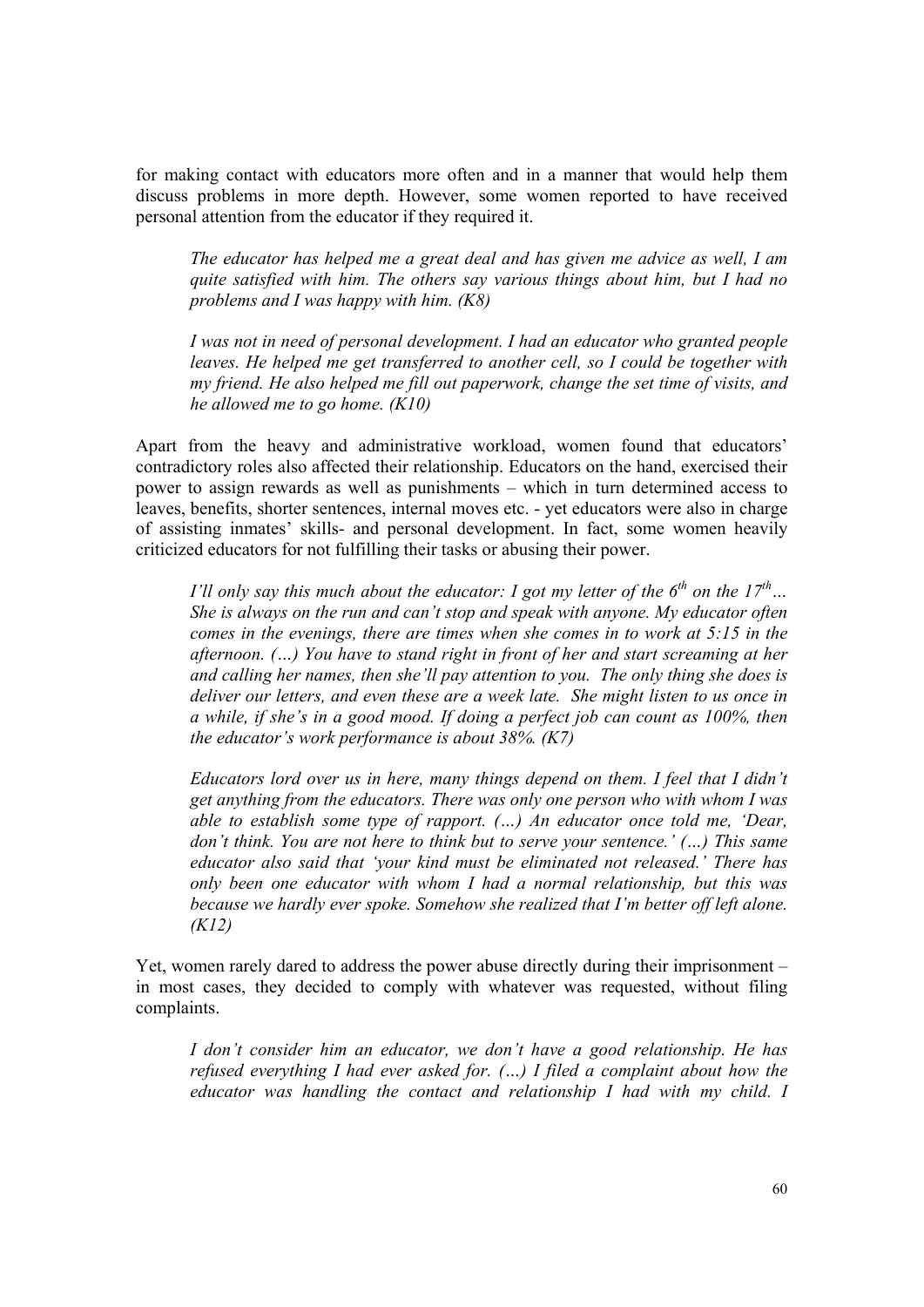*addressed this complaint to the prosecutor. The case was resolved and I was able to meet with my child. (M2)* 

*I don't have a good relationship with my educator, I can thank her for not being transferred to a lower security regime, where I could've been released 25 days earlier. I don't speak with her. (…) My educator says that I don't have enough humility in me. But I won't report to her and tell on the others, and I also don't like being ordered around. (K5)* 

Last time I had to keep telling her every single day for a whole week that I wanted *to speak to her about my release. If the educator sees something in a letter that she doesn't like, then she tries to meddle in it but I didn't let her. (…) I would've liked to be placed on LER, but the only thing the educator said was that you need money for that in order to travel home. (...) I never filed a complaint, it wouldn't improve matters anyhow. Everything depends on them and we simply follow orders. (K9)*

Insufficient attention to inmates' individual needs causes particular problems in connection with the preparation for release. The preparation should start six months before the inmate is released from prison. Ideally, educators should prepare for the transition from prison to life in the outside world by assisting inmates not only in looking for jobs and housing but also in re-establishing contact with family members. Most of the interviewed inmates reported not to have received any preparation for release from prison, in fact, many had difficulties with understanding the question due to the absolute lack of help. As the present system does not clearly divide the roles of educators and probation officers in the tasks connected to preparation for release, neither of them appear to sufficiently deal with them<sup>66</sup>, however, recent changes in legislation are expected to improve this situation.

Preparation for release could be directly facilitated through targeted training and information sessions. However, only inmates in the smallest facility in Eger reported that courses in self-knowledge and communication were held by educators, while an NGO provided a course on job seeking techniques. Because LER offered a few inmates more opportunities to reunite with family members, women on LER reported to need less preparation from educators for release. Although more inmates received information on the services of probation officers<sup>67</sup> on a few occasions, inmates perceived them rather negatively, therefore rejected turning to them for help.

*If my memory serves me well, it was a conflict-management training which was held by the educator. It was all about how to handle situations when we have problems with others. We role-played some earlier problems and how to resolve them. This was good. (…) But in spite of having educators around, you always have to stand on your own two feet. Getting us used to this might actually be the* 

<sup>66</sup> Hypothesis 4.5 provides an account of probation officers' activities and the current cooperation between prisons and probation officers in connection with the preparation for release.

Information sessions held by probation officers are addressed in hypothesis 4.5.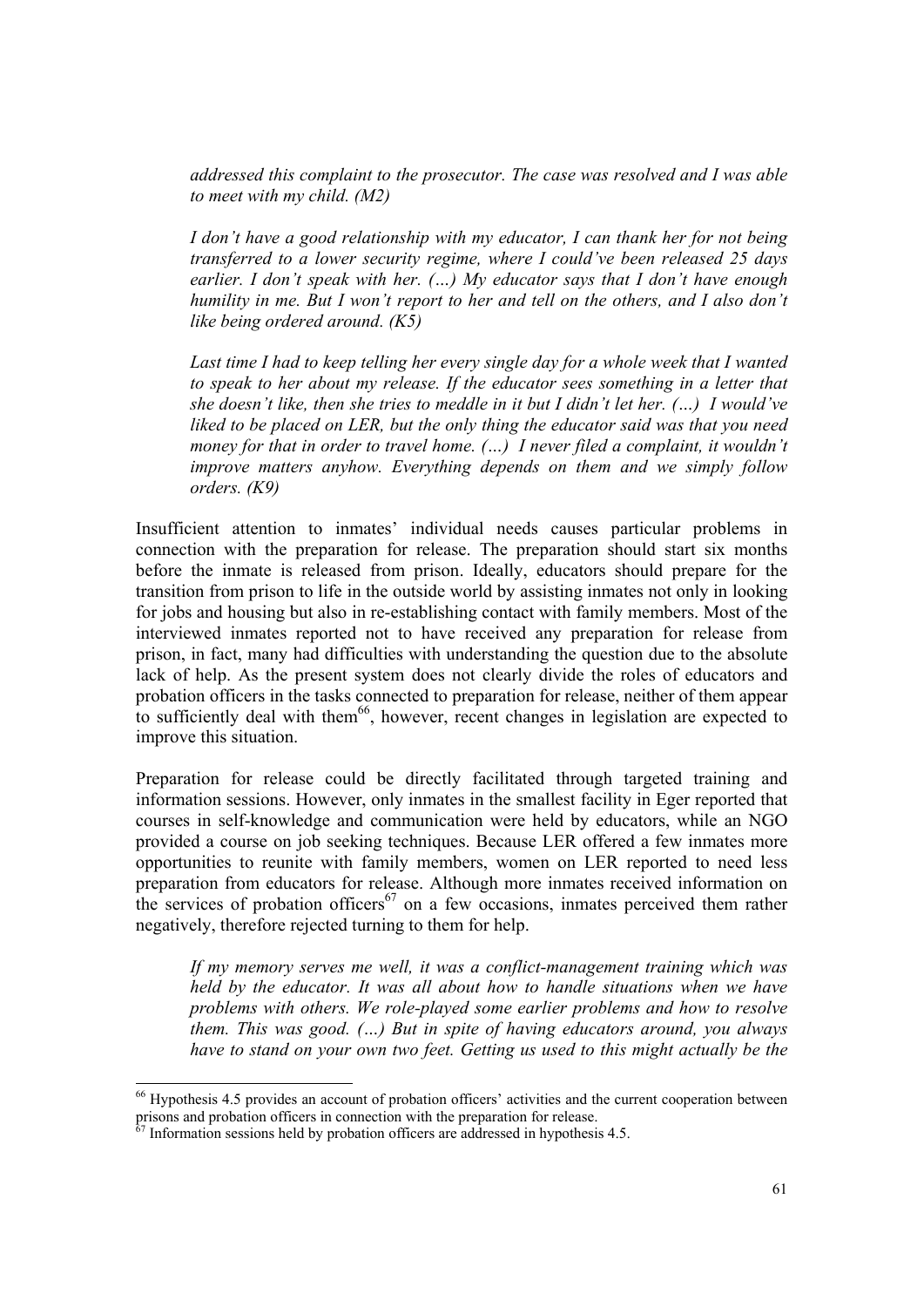*point of prison. (…) About preparation for release? The attention the educator paid me can be considered such preparation. He asked whether I had a job, clothes or if I had problems with accommodation. I didn't ask for any other help. (E4)* 

 *Preparation for release: I did NOT get any help with this at all. (K5)* 

*It would be great help if I knew where to turn to for assistance. To get some help after release is what would really be the most important. I have no knowledge of any assistance programs available after release. (K6)* 

*I didn't receive any special preparation but LER helped me a great deal. On the one hand my relationship with family and friends remained intact throughout my sentence, and on the other hand it's much easier to make plans for the future while being on LER. (M22)* 

In summary, according to our research findings, the assistance inmates receive in maintaining family and other social ties proved to be insufficient for several reasons. While opportunities for communication with family members from the penitentiaries were guaranteed, if only to a limited extent, for the women, such limited contact was certainly not sufficient to prepare them for their return to the family. Existing, progressive measures as LER were only scarcely applied. Thus it was possible that even in case of years of imprisonment, some inmates never actually visited home.

The inconsistencies in assistance with contacting family members partly resulted from the individual differences between educators' relationship with inmates. While the favorable opinion of educators could help inmates to be promoted into a more lenient regime, conflicts between them, and, importantly, the lack of educators' attention to less assertive inmates often resulted in the rejection of requests for leave. In terms of the quality of attention to inmates, several accounts confirm the insufficiency of individual care, which may fundamentally affect inmates' chances of reintegration into their social and family environment after release. All in all, the great deal of arbitrariness found in educators' work, significantly contributed to the differences in access to jobs, training, leaves, visits – and basically all aspects of prison life experienced by the women.

# **3.d. Programs in prisons are gendered, which often reflect and reinforce traditional gender roles***.*

The gendered nature of work and training programs for women in prison has been addressed previously, referring in particular to the problematic feminine character of actual educational and training courses as well as employment opportunities in penitentiaries<sup>68</sup>. This certainly reinforces traditional gender roles by not allowing women to find better work than the generally low-paid, low-skilled, low-prestige, typically women-dominated jobs.

 $^{68}$  See Hypothesis 3.a and b. on the gendered characteristics of work and training programs in prison.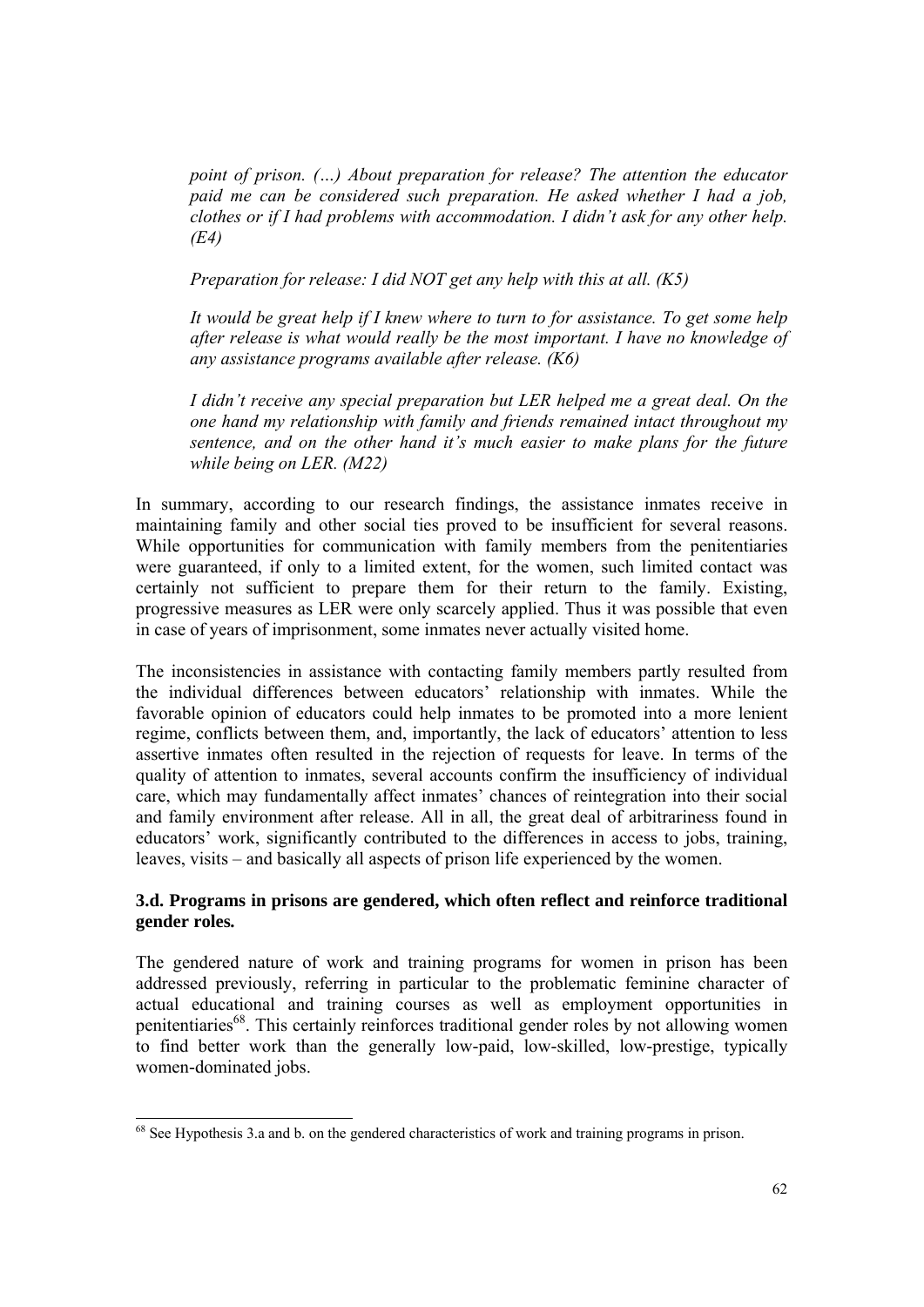Agents actually believed that different programs have to be offered which adequately reflect the needs of women – yet unfortunately, such difference was based on the perception of traditional gendered differences. Even agents who were aware of the need to differentiate between target groups among women prisoners in order to better fulfil specific needs, actually relied on a traditional gendered split between men's jobs and women's jobs.

*The types of vocational training available are gender-specific. Women have had the following courses in the past: leather craftsmanship, making flower arrangements, foot massage, hairdressing. Men usually participate in courses such as painting, cooking and teaching them how to be stokers. (A11)* 

*There should be differentiated treatment of women, and not only in terms of their criminal record, their level of education and the type of crime they committed. This has already been put into practice, for example in the area of employment, where in female prisons there is clothing being manufactured instead of cement construction elements. So they have different jobs as well as creative workshops. Their programs and activities must be differentiated. (A4)* 

Yet, beyond that, it is particularly revealing to examine what perceptions members of penitentiary personnel develop about women prisoners, as it determines what kind of treatment women get and what types of programs are provided for them by prison. Also, women's self-perceptions must be examined to see to what extent the two match. We will argue that based on such perceptions, a rather complicated mixture of messages and values emerges from elements such as motherhood, victimhood, self-reliance through work, and tolerated lesbianism – all in all in a seemingly gender-neutral framework. However, due to the all-powerful rigidity of prison regimes, actual measures remain either gender-insensitive or - where gender difference is actually introduced – they become gender-biased, despite the awareness and tolerance expressed by some agents in some issues.

As it was addressed earlier $^{69}$ , motherhood emerged as a main theme in women prisoners' lives and became the central topic in their worries, guilt feelings, and very often, in their construction of their self-identities. It is probably symbolic, that the only group of women inmates who 'enjoyed' isolation and intensive hatred from the others, consisted of women who killed their babies/ children.<sup>70</sup>

However, it is also characteristic of a number of women inmates, even married ones, to be less anxious about their relationships to male partners, and come to terms more easily with the possibility of a broken relationship with their partner<sup>71</sup>. Several women, even some of the married ones, formulated the determination to live their lives less in dependence on men following their release. As their crime was often a result of

<sup>69</sup> Hypothesis 2.1 discusses consequences of imprisonment in relation to the importance of motherhood for women in prisons.

 $70$  Confirmed by several women and agents as well.

 $71$  See section 3 of Hypothesis 1.2 on the perception of the relationship with men.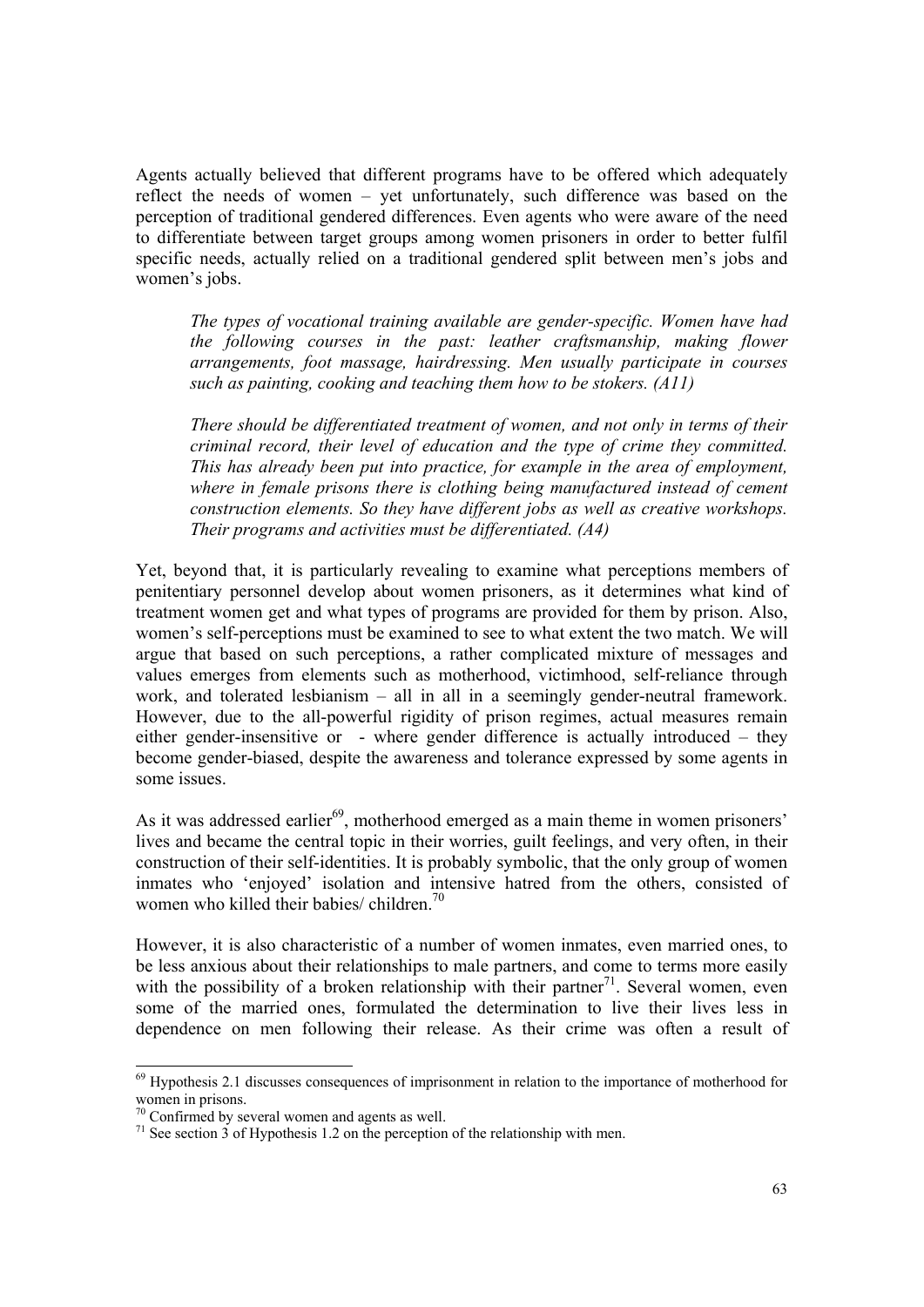attempting to put an end to an abusive relationship, they made a connection between the need for a life free of violence and the importance of less dependence on men. Along with that, several of them asserted that their future relationships with men had to happen on their terms. Although there is naturally a range of different ways that women prisoners perceive their gender roles, the above trends were perceived as rather characteristic. The opinion that less dependence on men is an important life strategy, even for avoiding potential occurrences of crime as well, is certainly a strong message in opposition to more traditional gender ideologies.

*Mom always managed to resolve our financial difficulties. She is the head of the family, but this is obvious from the crime I committed [she stabbed her abusive father]. She never borrows money. The two of us together can solve all problems, I am the 'man' in the family, I was very happy when I got an electric drill. We were in the business of selling houses so we could make ends meet. We started out from a flat subsidized by the state, but now we have a house that will be worth even 20 million forints when it's finished. I am very fond of my mother, we had always slept in the same bed, and now my daughter sleeps between us. I am still just a kid, very young. (…) I am not much for marriage, but still, a marriage is not so easy to leave behind. I am now mature enough to be a mother but I don't want to raise my children alone. I don't desire a man but a companion, but this is quite hard. (E1)* 

*I didn't love my first husband, he was Hungarian but he had money. I just wanted to get away from state care. I had my first child when I was twelve. My second husband was Gypsy, we had a daughter together who is now seven. My husband was an alcoholic, he constantly beat me so I divorced him. I've had no need for men since then. (…) The most important thing is for my children to be healthy. (E2)* 

Agents, in their perception of the characteristics of women prisoners and their interactions, tended to make rather stereotypical remarks.

*As far as emotional needs are concerned, prison personnel must communicate with female inmates with more delicacy, using a different tone of voice. Women require different treatment, an attitude more focused on their emotional needs, and they also desire more communication and emotional care. They need people who can deal with them with greater sensitivity and empathy. (…) The issues we need to deal with concerning men are much more rational and serious, they throw less fits and temper-tantrums. Though the more serious problems of women must also be dealt with rationally and not just by evasive chatter. Men require few words to understand how things stand, but women often don't comprehend so easily.(A11)* 

*The majority of female inmates finds it hard to adjust to this environment, to being so crowded. They had never had to live in a community where people must adapt to each other, since most of them are uneducated and had never lived in*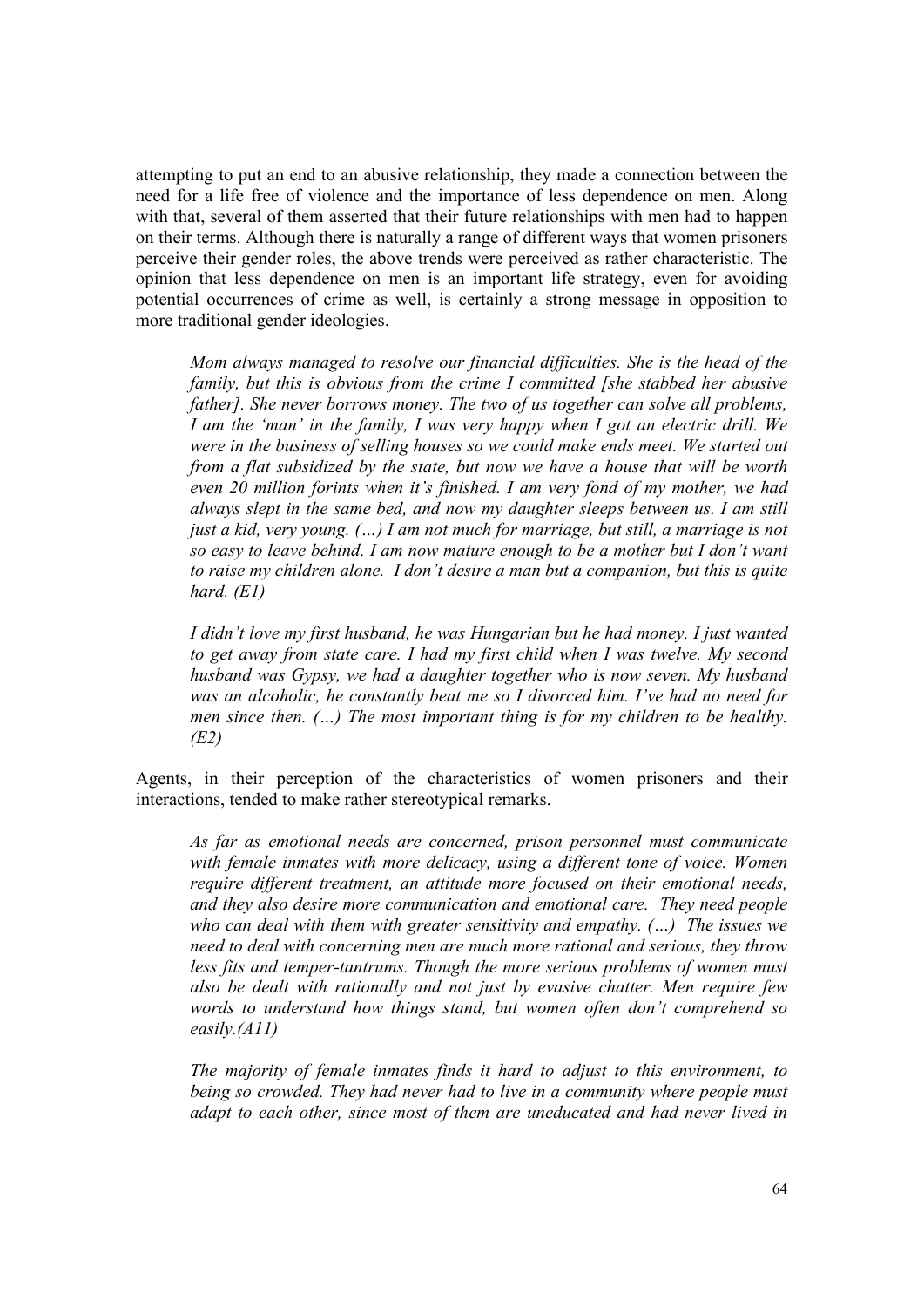*student dormitories before. The most difficult for them is the break-up of family ties, since women lose their traditional roles of being the caretaker of the family when they are imprisoned, and they have no one to look after. Keeping in touch with family members can be considered ideal when there are meaningful visits in addition to phone calls and written correspondence, because then inmates don't feel so distanced from their family's everyday life. (…) It is also characteristic for female prisons that nothing can be kept a secret for long, everything comes to light in the course of a shouting match or a fight, since this is how most women deal with problems and conflicts. (A1)*

Many agents recognized that the overwhelming majority of women who served a sentence for homicide, committed their crime as a result of continual abuse by their partners. Even so, no programs existed that would address the issue of coming to terms with previous experience of domestic violence<sup>72</sup> or strategies for recognizing and avoiding abuse by a partner. No attention was given to help women overcome major difficulties that resulted from the previous domestic violence, e.g. lawsuits leading to lost houses, or denial of access to children by abusive partner. This also supports that while there has been a general appreciation of motherhood at the level of discourse, in many cases, even that perspective was ignored if it required personal attention.

*I wanted to go home last year for my son's wedding. I never had any penalties but I had 13 rewards so I asked the educator to grant me a leave. But she said I had never made any extra efforts, never participated in any workshops, so she wouldn't let me go home. (K9)* 

Agents' adherence to more traditional gender roles, however, is particularly apparent in their attitude to intimate relationships between women inmates. Friendships between women were often taken into account, agents tended to allow close friends – or lovers - to be moved into the same cell. Even though they appeared to accept that several women formed more intimate relationships with a 'girlfriend', agents perceived that as a transitory need for gentleness for the period of imprisonment, and they still appeared to support traditional heterosexual behavior. One inmate who had children but pursued bisexual relationships in prison, experienced that returning to her family was supported by granting her leaves from the prisons before her release. Along with that, the possibility that a lesbian or bisexual identity may be a viable alternative for women did not appear in their discourse, while women considered that possibility.

*I had lesbian relationships even before prison. The children are not aware of this but my husband knew I had a girlfriend in prison. (…) I don't know whether I want to continue having this lesbian relationship, I will live a regular family life and we'll see how it goes. If such a relationship develops anyway, I won't advertise it for sure. I don't know if I can return to having a heterosexual relationship, but I won't leave the man who raised my children. Every time I talk to the lieutenant colonel [the head of unit], she keeps saying that I can't abandon* 

 $72$  The importance of domestic violence in women's life was addressed in hypothesis 1.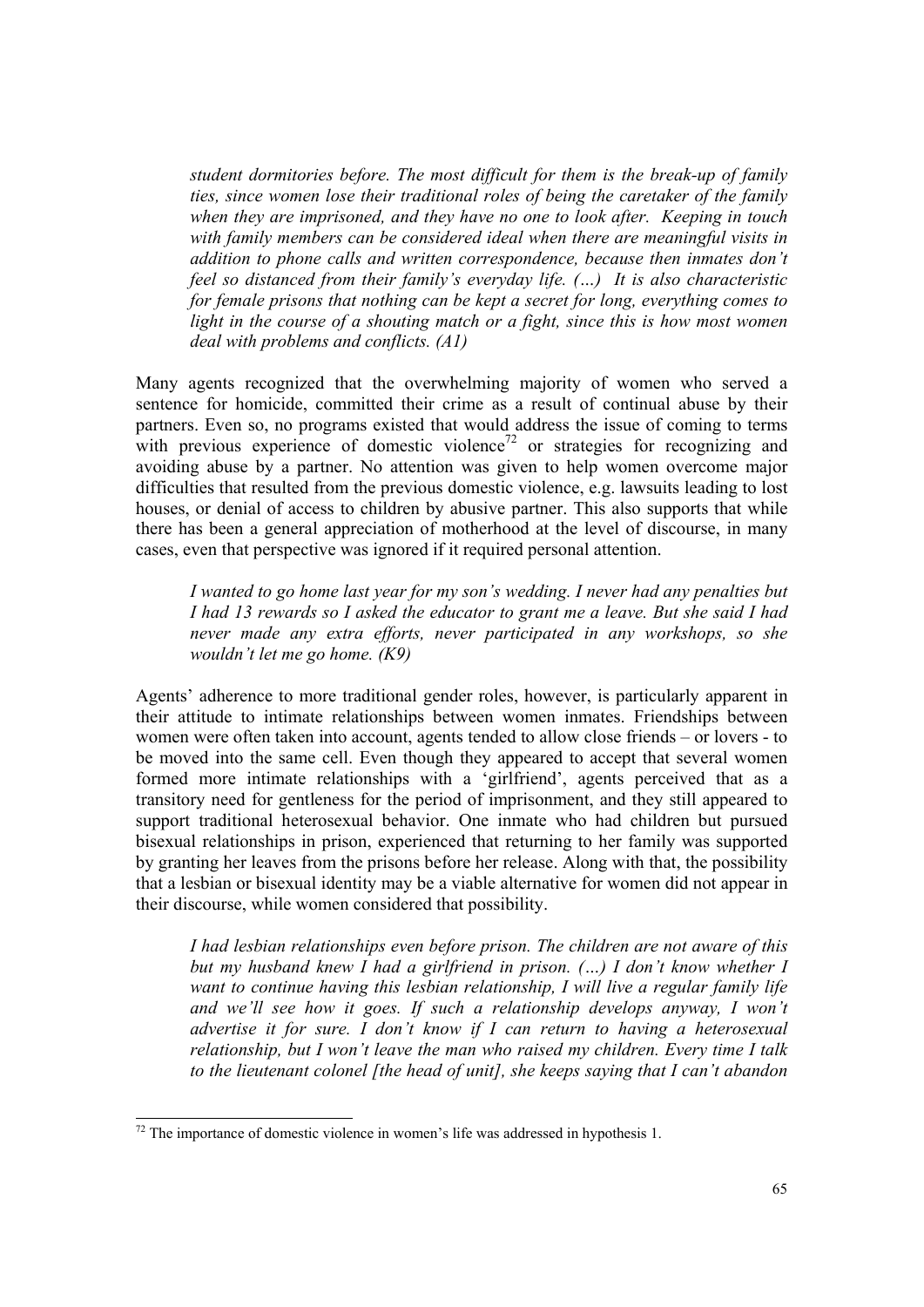*my family. She thinks that being lesbian is just a temporary confusion with me. (K12)* 

In summary, adherence to traditional gender roles in general and in particular, to motherhood, is the only strategy supported by the prison administration, at the level of discourse and programs. This is tangible in the educational and work programs provided by penitentiaries, which are characterized by preparing for feminine jobs mainly.<sup>73</sup> Furthermore, from among other aspects of female prisoners' lives, family and relationships with children are given exclusive emphasis. However, not even motherhood was considered to be a strong enough value, if it required individual attention to e.g. women banned from children. The rigidity of prison regulations – which are indeed seemingly gender-neutral – and lack of individual attention to inmates' needs result in failing to appreciate women's needs even as mother's needs in actual practice. The power of a gender-neutral framework is certainly linked to the remnant status<sup>74</sup> of women's prisons and lack of general discourse about women's needs in prisons.

At the same time, other, less obvious aspects of women's identities or experiences, although recognized, are largely disregarded or not appreciated. The issue of lesbian relationships is not taken seriously, and is considered to be a transitory side effect of women's emotional neediness. Also, even though it is realized that the dependence on male partners is a salient cause of tragic crimes, the issue of domestic violence is not addressed in prisons. All in all, women's independence as a value is not reflected or supported neither in the programs, nor in the discourse of prisons and their agents.

 $73$  Yet it must be stressed that prisons encourage women's involvement in work both during and after prison and stress the importance of (financial) self-reliance.

 $74$  The remnant position of women's prisons is addressed in hypothesis 2.4.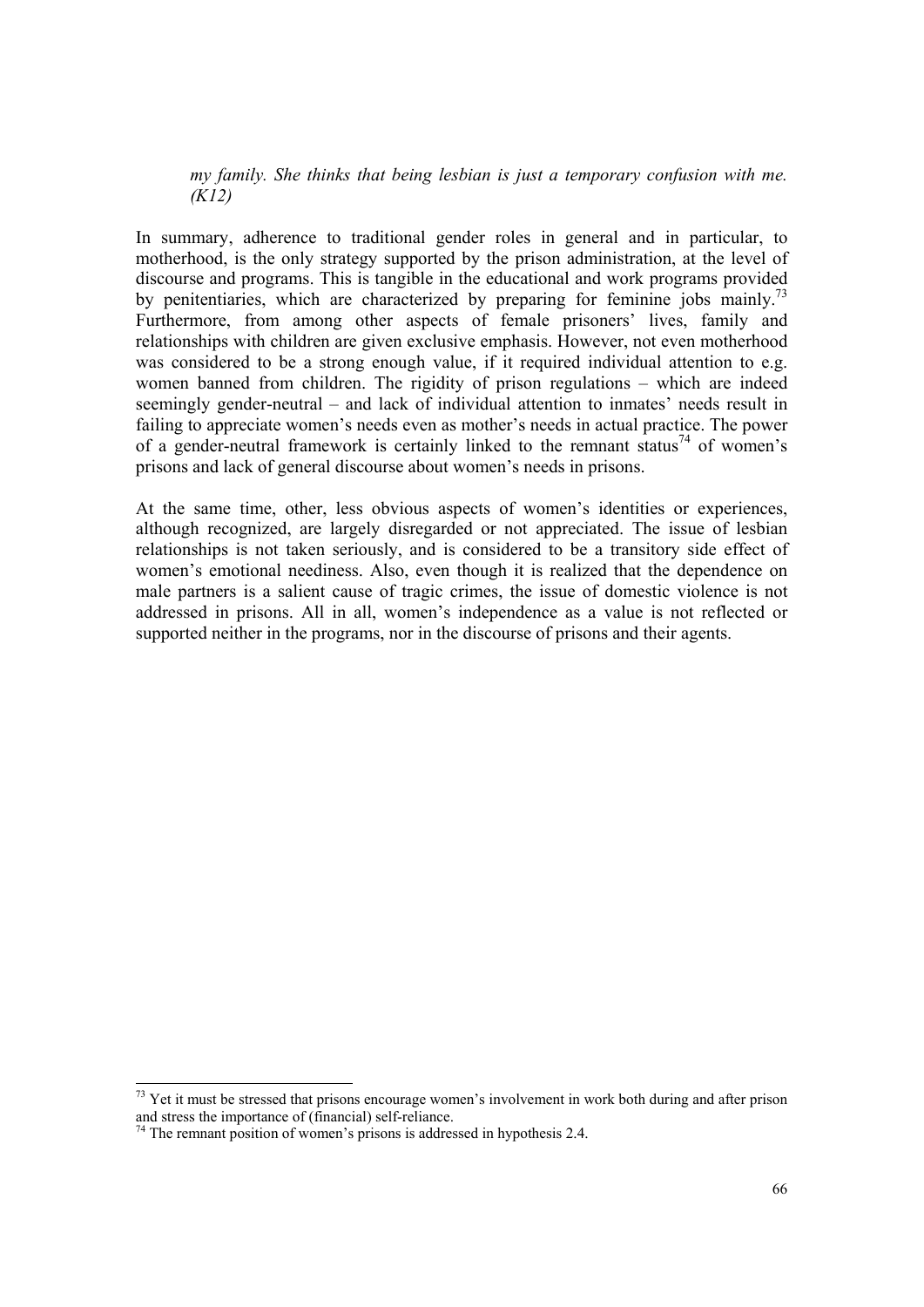### **IV. Life After Release**

**Hypothesis 4: Several barriers to the social integration/ reintegration of women exprisoners remain.** 

**4.1. Sub-hypothesis: The prison experience makes more difficult and is an obstacle against attempts to generate adaptive strategies and the acquisition of key capacities necessary for an effective insertion process. Skills that would be needed after release are not targeted or developed by prisons.** 

Due to the lack of attention to and assistance in individual preparations<sup>75</sup> for the first steps after release, most inmates left the prison without adequate plans or arrangements for most spheres of life. In fact, most women could not imagine their life within one year's time – and plainly stated that they wanted to be happy. The desire for happiness most often envisaged through happy family life – and a firm belief in not returning to prison were the most stable and often recurring elements of women's image about their future. Holding a job and thus having an income featured also among the most often mentioned objectives, yet, no concrete measures or plans were developed for the realization of such desires. Most women however, had a clear idea about where they are returning in terms of accommodation<sup>76</sup> – often this meant return to the family: predominantly to parents or to a partner.

As discussed previously, prisons may encourage or disable the development of plans and arrangements in several ways: e.g. through regulating leaves, providing pre-release services, information and training and through individual counseling. Practical arrangements can be facilitated by allowing women for short leaves a few weeks prior to their release – a practice currently confined to the women in transition groups or on LER. The few women who did have such opportunities, appreciated the leaves for their potential in making arrangements. Also, the few who had access to training on preparation for release, felt also more confident about their release. In terms of individual counseling support, examples are very rare and generally one may conclude that it is not available for inmates. The lack of support in these fields certainly is one of the reasons for the poorly developed plans and planning skills.

At yet another level however, prisons also influence the insertion process by encouraging certain survival strategies<sup>77</sup> during imprisonment – and punishing other behaviors. Even the few women who managed to assert themselves and gain access to relatively good jobs during their imprisonment, or achieved better classification or other benefits, did this by learning to focus on the collection of rewards, and apply careful balancing strategies with prison personnel. Most women however, did not manage to assert themselves and focused on survival, by using obedience as a strategy.

*They yell at me less, I stay out of their way. (K7)* 

<sup>75</sup> Preparation for release is discussed in hypothesis 3.c.

 $76$  Details about accommodation are covered in sub-hypothesis 4.3.

 $77$  Survival strategies among inmates with long sentences are discussed in hypothesis 2.2.b.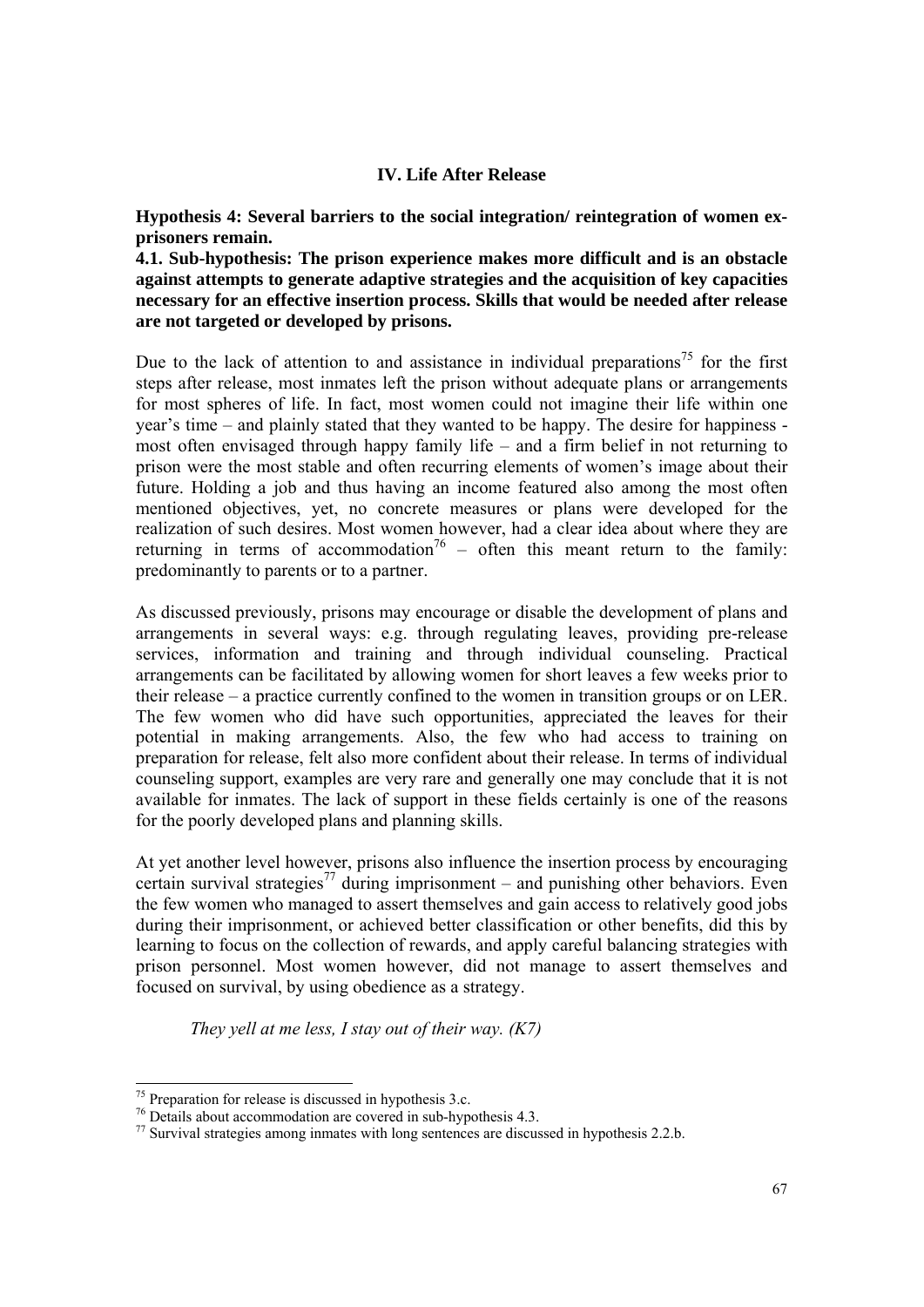*You can't make suggestions in this place, that's not an option. We do as they say, our job is to follow orders. (K9)* 

Another frequently emphasized aspect of prison life was the necessity to share a cell often with a large number of women – and to put up with the many demands resulting from this. Loss of privacy was a key problem, however, many women stated that they became more tolerant and emphatic towards others. Even though the prison certainly reinforced the need to adjust to the environment, this has been largely experienced as a one-way, full adjustment through obedience. Self-assertion is certainly not strengthened by such lessons – a skill which is presumably important for creating a new life after release.

In their dealings with authorities after release, in some cases the lack of self-assertion was an apparent problem. Refusal of granting a justified benefit or unjust refusal from a training program were accepted as a natural matter of life. This is certainly reinforced by women's experience with the probation service – an agency that can send the women back to prison - therefore it is fully understandable that women just tried to comply and survive. However, the limited self-assertion is also linked to the overly bureaucratic and uncoordinated operation of authorities, $78$  which may result in lack of oversight and information on actual services and rights available.

Considering another practical skill needed after release, job search skills tended to be rather limited in most cases. Apart from a general desire to have a job – which the majority repeatedly stressed in the interviews following the release – very few actual job hunting steps were reported in most cases. Most women did talk to people they knew, primarily to friends and family – and possibly to former employees. Some women studied job advertisements in the local papers. Yet many in our research did not engage in job search practically at all, or gave up very quickly. This certainly had very tangible and significant reasons however: most of them knew that they hardly qualify for jobs, all of them anticipated the criminal record to form a strong barrier, some felt awkward about what to tell about the time in prison. Thus, many did not quite believe that they could actually get a job, or were easily turned down by initial refusal.

Yet, job search skills could have been developed while in prison or after release, e.g. focusing on the skills they have, preparing CV-s, learning various job-search strategies and resources, discussing how they should address the time in prison, experimenting with interview situations, etc. Even the woman with a college degree and a number of years of work experience did not believe that she could actually have a CV. And indeed, job search proved to be very important: the very few women who gained stable employment, all searched with resilience and often went through several jobs until an adequate job was found<sup>79</sup>. In the Hungarian labor market, job search skills are absolutely vital for accessing adequate jobs – in the absence of such skills, only black, unregistered jobs are available

 $78$  This is addressed in detail in hypothesis 4.5.

<sup>&</sup>lt;sup>79</sup> It must be noted that all of them possessed mid-level educational qualifications, thus their position was more favorable than many other women's.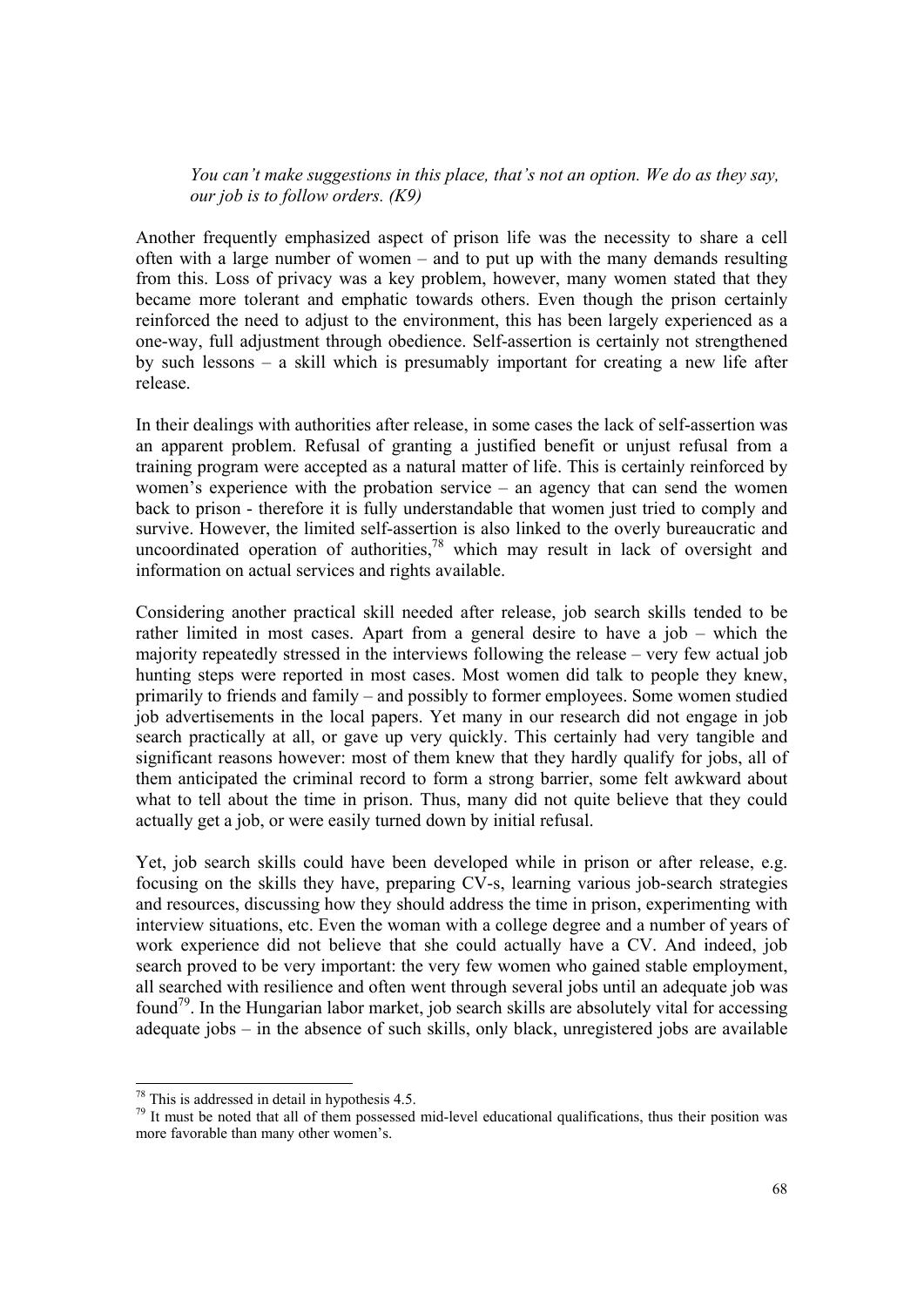for the women, which indeed further the insecurity and fragility of their position and their exclusion from e.g. social security benefits.

# **4.2. Sub-hypothesis:** [**…**] **In regards to social-labor integration, women find themselves in difficult circumstances** [**..**]**, and this can lead to the accumulation of situations of exclusion.**

While all women worked in the prison $80$ , this work experience did not help them gain employment after prison. Many of the women worked in sewing workshops during their imprisonment and several of them gained vocational qualification in upper-part shoe manufacturing. Yet, these skills were not much demanded after their release: none of the women gained employment in this or any related field.

*In prison I worked in manufacturing the upper-parts of shoes, but I haven't seen such want ads in the paper yet. That would be nice though, it was a good job and I wouldn't mind giving it a try in civilian life. I am qualified for working in a sewing workshop as well, that type of job would suit me. But they pay so little, it is below minimum wage. Only those seamstresses earn more who have worked there for a long time. What's more, they are now in the process of shutting down sewing workshops and knit-wear factories because knitwear doesn't sell. (E4)* 

Agents at the Labor Office reinforced that women with poor vocational qualifications are in a particularly difficult position in the labor market in Hungary.

*Everyone says that vocational jobs are needed, but female vocational workers don't have so many opportunities. Men have more possibilities for obtaining lowskilled positions, for instance they can find jobs in construction. For most people it is obvious that such jobs are secured only for men. (A7)* 

Apart from the poor market value of these gendered and obsolete job skills, the criminal  $record<sup>81</sup>$  formed a practically total barrier to gaining employment for the women. All women who actively searched jobs anticipated that the criminal record would be a barrier and most of them actually encountered the expected difficulties. In some cases women were discouraged from active job search because of the expected difficulties presented by the criminal record.

*My biggest problem is unemployment. Yes, I keep searching for a job but I haven't found one yet. The main problem is that I don't have a certificate of no criminal record. (K3)* 

<sup>80</sup> Work in prison is addressed under hypothesis 3a.

 $81$  The "certificate of no criminal record', or as called in Hungarian, the 'ethical certificate', is issued by the authorities, and it registers the key data about the crime committed, sentence served and is valid for several years after the crime, depending on its severity. It is customary in Hungary – and the Labor Code enables this practice – that employers require the certificate prior to signing the employment contract. Theoretically, it serves the right of employers to be informed about the criminal record – and it shall not mean automatic rejection of the potential employee.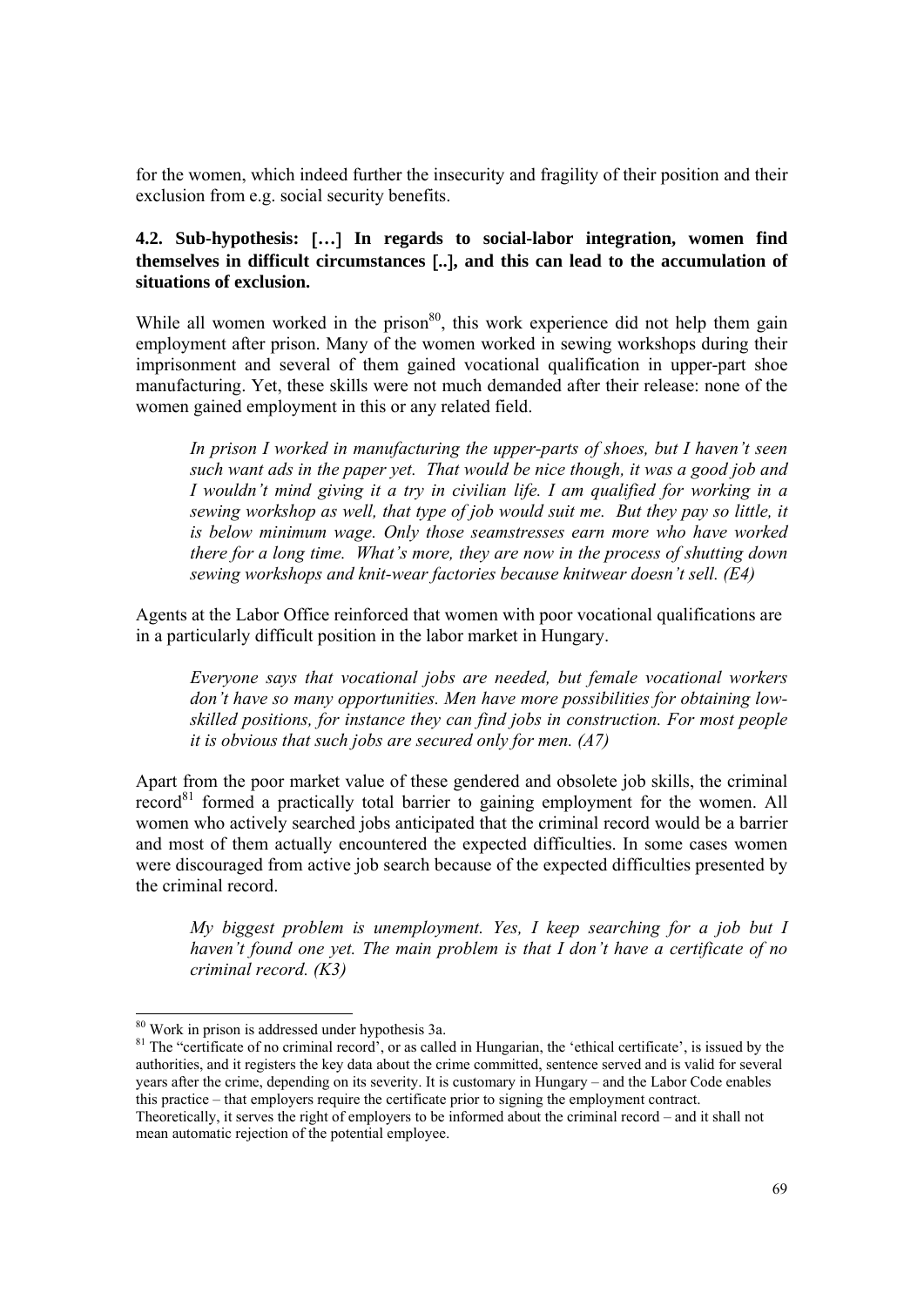*I am looking for a job but many places ask for a certificate of no criminal record. I haven't been rejected yet because of this, but I don't even go to places where I know they'll ask for it. (M2)* 

*The biggest problem our family is facing is unemployment. I haven't got a job and I am not even looking now. A certificate of no criminal record is necessary for all types of official employment. (M8)* 

However, a few women were able to gain employment because the employer did not ask for the certificate of no criminal record. Often the certificate has to be presented within a few weeks after the start of employment – in some cases, women were discovered and fired $82$ , while a few lucky and tactful women got away without the certificate or manipulated the employer successfully.

*I found a job by looking through the want ads. I applied to five positions and I didn't return to the places where they asked for the certificate. (K5)* 

*I finally found a job, then all of a sudden I got a new boss who asked for the certificate. So they found out that I had a criminal record and I was fired. (K3)*

*I work at the post office now, I process mail at night in twelve-hour shifts. The human resources office also asked for the certificate of no criminal record, but I managed to drag my feet, I told them that I had already asked for it but that it hadn't arrived yet. Afterwards, when I was on good terms with the human resources officer, I admitted that there was a slight problem with my certificate due to an earlier traffic accident*<sup>83</sup>. I was told by the officer that they would deal *with the problem. (K12)* 

None of the women who had registered, paid employment could tell their employer about the prison record – in fact, even the agents at the Labor Office encourage their clients not to tell first. A social worker at an NGO active in reintegration, also admits the difficulties of being honest with employers.

*There are more and more positions where employment is subject to providing a certificate of no criminal record, and in such cases those with a criminal record don't even stand a chance. Most employers are not willing to hire anyone with a criminal record. A good relationship between the employers and the Labor Office can help deal with such prejudices. Revealing the fact that they have a criminal record isn't a motivating factor for the employers, thus there is no need for the exprisoners to admit everything right off the bat. (A7)* 

 $82$  In an exceptional case, upon discovering her prison record a few weeks after her recruitment to the shop as shop assistant, the Chinese employer actually decided in her favor: "There was a scandal today after my co-worker found out where I had been. We had to explain to the Chinese guy since he doesn't speak such good Hungarian. I had to explain to him what had happened, what I had done. But after finding out he didn't seem to care. He just asked whether I had any problems with the courts. I told him that I didn't, and he said the past didn't matter. In the end, it was my co-worker who was asked to leave." (E1)

<sup>&</sup>lt;sup>83</sup> She was actually imprisoned for attempt of homicide.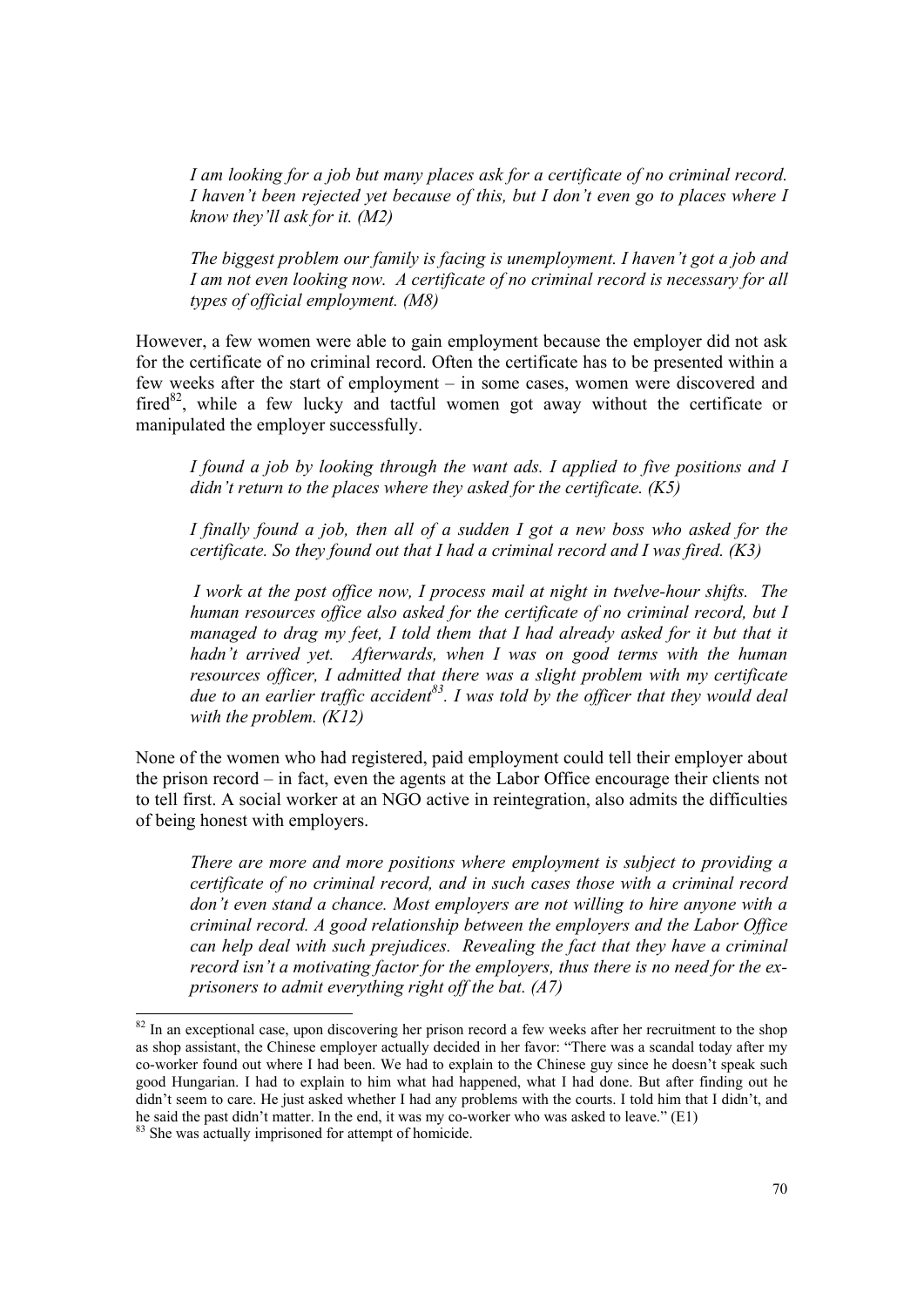*Our organization is committed to assisting people in re-entering the labor force. We also help the people who live in our social home when they are looking for a job. We stand by them and try to 'convince' the employers. I always advise our clients to tell the supervisor the truth (but only to the supervisor). I promise them total support and that I am willing to keep in touch with their employer. If there is a problem then both parties can express this in time. Unfortunately it is quite rare that the employers are willing to cooperate in such a way. (A20)* 

While many women registered at the Labor Office, none of them were given unemployment benefit, and none found employment or training courses through the Labor Office. Two women were offered 'public work', however they refused. Others gave up looking for a job after repeated refusals.

*I have been to the Labor Office where I was told that I could work as a street sweeper but I don't want to do that. I will not take on such an inferior job. (K3)* 

*I am not looking for a job since I wouldn't find one anyway. (M8)* 

A woman applied to a nursing training through the Labor Office, however, she was rejected due to her criminal record. Others were also rejected from e.g. a massage course due to lacking a clean criminal record. The agents at the Labor Office reinforced that in a number of training courses, the certificate of no criminal record is a precondition for enrollment.

*An advertisement for a social worker training was posted at the Labor Office. The officer there was quite nice and even helped me fill out the paperwork. But then my application to the training course wasn't accepted. The psychologist of the company organizing this training didn't recommend me because he said I was prone to aggressive behavior. I never even met the psychologist. (K9)* 

*I applied to work as a masseuse, they would have provided training along with work, but then it turned out that the certificate of no criminal record is also required by the Association of Massage Therapists. (K12)* 

*There are courses and professional trainings where it is necessary to have a certificate of no criminal record in order to participate. So far this has mostly happened with men, for example in cases of training security personnel. The participants finished the course but then they couldn't receive their certificates. (A7)* 

The few women who ultimately succeeded in gaining registered employment, worked at the low end of job hierarchies, in low-skilled and low-wage jobs – most often, were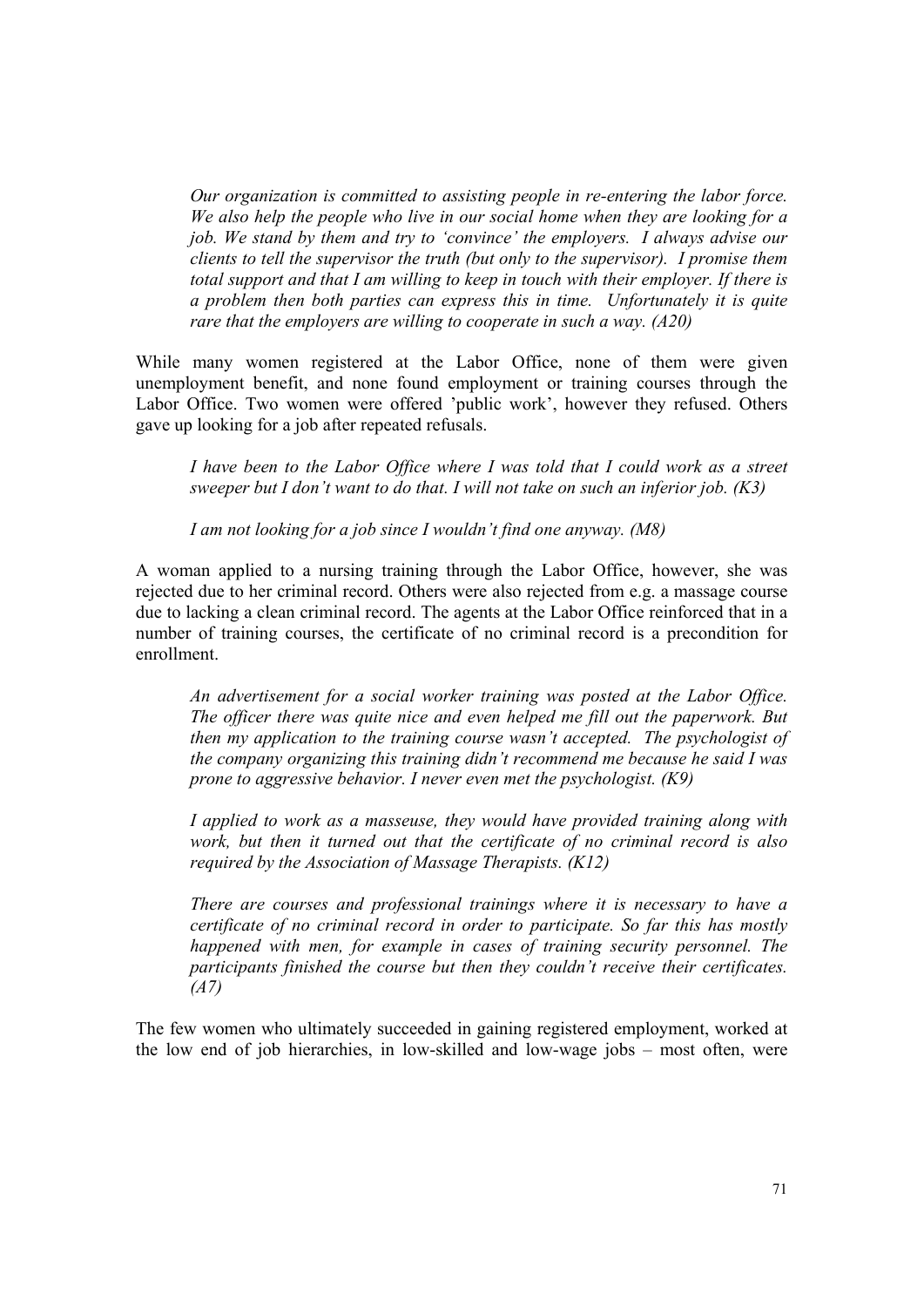employed in factory jobs and worked in three shifts – despite their medium-level educational qualifications.<sup>84</sup>

Due to lack of registered employment, several other women took up very insecure small jobs, temporary or seasonal employment, most often cleaning and housekeeping work. In several cases women had very negative experiences with temporary/ black employers who took advantage of them, e.g. did not want to pay them or sexually harassed them. The women's ultimate strategy was to leave, even without getting paid in order to avoid trouble – since trouble meant return to prison. Some women whose family ties were disrupted, were forced to take up housekeeping jobs to secure accommodation and work. However, such housekeeping jobs in single man's houses led to exploitation and sexual harassment within weeks or days and the women had to run away.

*After my release I worked as a shop assistant in a store. I prefer working in commerce where it is possible to be in daily contact with people. Then supposedly two bags disappeared from the store. I was blamed for it and it was deducted from my salary. The price of both bags (their value was 20 000 forints) was taken from my pay, even though it could have happened during my coworker's shift. There was hardly anything left from my salary, I picket up the remaining 15 000 and I left. (K7)* 

*First I worked as a cook and then I had a job in a bakery for a while. I also did some marketing work but I was ripped off. None of these places paid me but I wasn't going to insist for long. (K12)* 

*I also looked into contracts of life-long support, but one of them turned out to be a personal ad although this wasn't stated specifically. I stayed with him for five days and I worked very hard. Finally, when I wanted to leave he hit me, I had to run away, I even left my phone there. He was yelling at me, he said he'd have me returned to prison, that he would take me to the police. Then I noticed that this ad kept appearing in the newspaper. I want to write to the mayor's office, I mean this person is a psychopath. (K10)* 

In some cases prostitution was presented as an option for women released from prison:

*I was talking with two other girls about what to do. One of them attended college and the other one had gone to high school. We are so desperate that both girls were wondering whether we should try to work as hostesses or prostitutes. I really don't want to but I think everyone has the right to do what they wish with their bodies. Yet if such thoughts cross the mind of a sensible person who had held down jobs before, it is really distressing. (E1)* 

*After having been released I was searching for a job and I told everyone that I was on the look-out. Then someone gave me a phone number and I made the call.* 

<sup>&</sup>lt;sup>84</sup> It must be noted that only one of them was a Roma woman – and that she too had a medium-level educational qualification.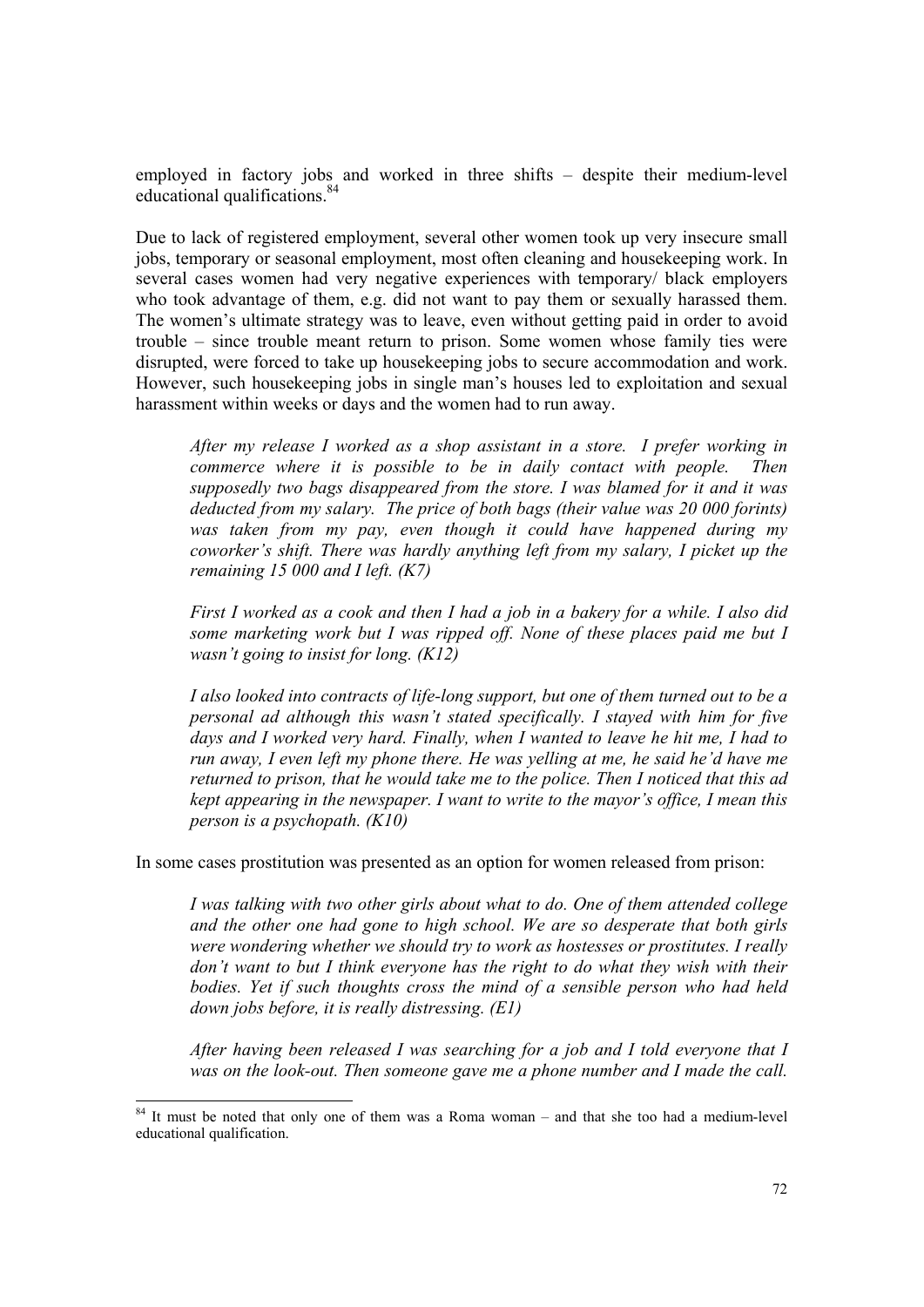*I met a doctor in an apartment downtown. He said I would have to sleep with him and become a surrogate mother, and that I would also have to have sex with his cancer patients. Well, this was my first day out of prison. I have seen a lot of things but this was difficult to face, especially since that was my first day out. (K12)* 

*I keep in touch with a woman who was in a cell next to mine, she has also been set free and now we correspond back and forth. She is not doing too well, she lives with her mother but she is suffering. I thought I'd get her together with 82-year old Uncle Jani, I mean this girl had made a living selling her body before, being with Uncle Jani couldn't possibly be a big problem for her. (K10)*

Most women who were not able (or, in fewer cases, did not want to) find work, were supported by their partners and families and/ or received (very modest) welfare payments.85 Yet, in most cases, the first choice of women would have been to find some employment – which was clearly perceived as a source of income and independence.

In conclusion it must be stressed that the very few women who ultimately gained registered employment, all had medium-level qualifications and all were very persistent in the job search. Most of them actually moved to Budapest and took up relatively low skilled, low-paid factory jobs – however, were very pleased to have permanent employment. However, this was not an option for many others: those without any prior qualification / vocational skill or residence in a small village with poor job opportunities.

Once again, primary exclusion patterns were reinforced on the one hand, e.g. none of the "Roma Mothers" gained registered employment. Yet new factors of exclusion were added in some cases, due to the lack of registered employment and the need to take up temporary, black work or housekeeping work. The largest barrier to gaining registered employment proved to be the so-called ethical certificate – a clear push towards further labor-market exclusion.

**4.3. Sub-hypothesis: Upon leaving prison women often face a new "conviction" in that the effects of prison can lead to an increase in their rootlessness, or rupture, and thus they require new conditions in order to overcome the effects of "prisonization", as well as to reconstruct their lives.** 

The first few weeks after release from prison proved to be a difficult time especially for the women who served long sentences. They experienced an unexpected restlessness, insomnia, depression and a desire to return to the routine of the prison  $86$ .

*When I left I actually missed prison even though I had a place to go. I wasn't happy with anything, I kept wondering how to return there. I missed everything I used to hate on the inside, such as the morning ritual of our cells being opened. I didn't eat anything at home, I even missed the crap they gave us to eat in prison. I* 

<sup>&</sup>lt;sup>85</sup> To be addressed in more detail in hypotheses 4.4 and 4.5.

<sup>&</sup>lt;sup>86</sup> This was not experienced by women who served short sentences.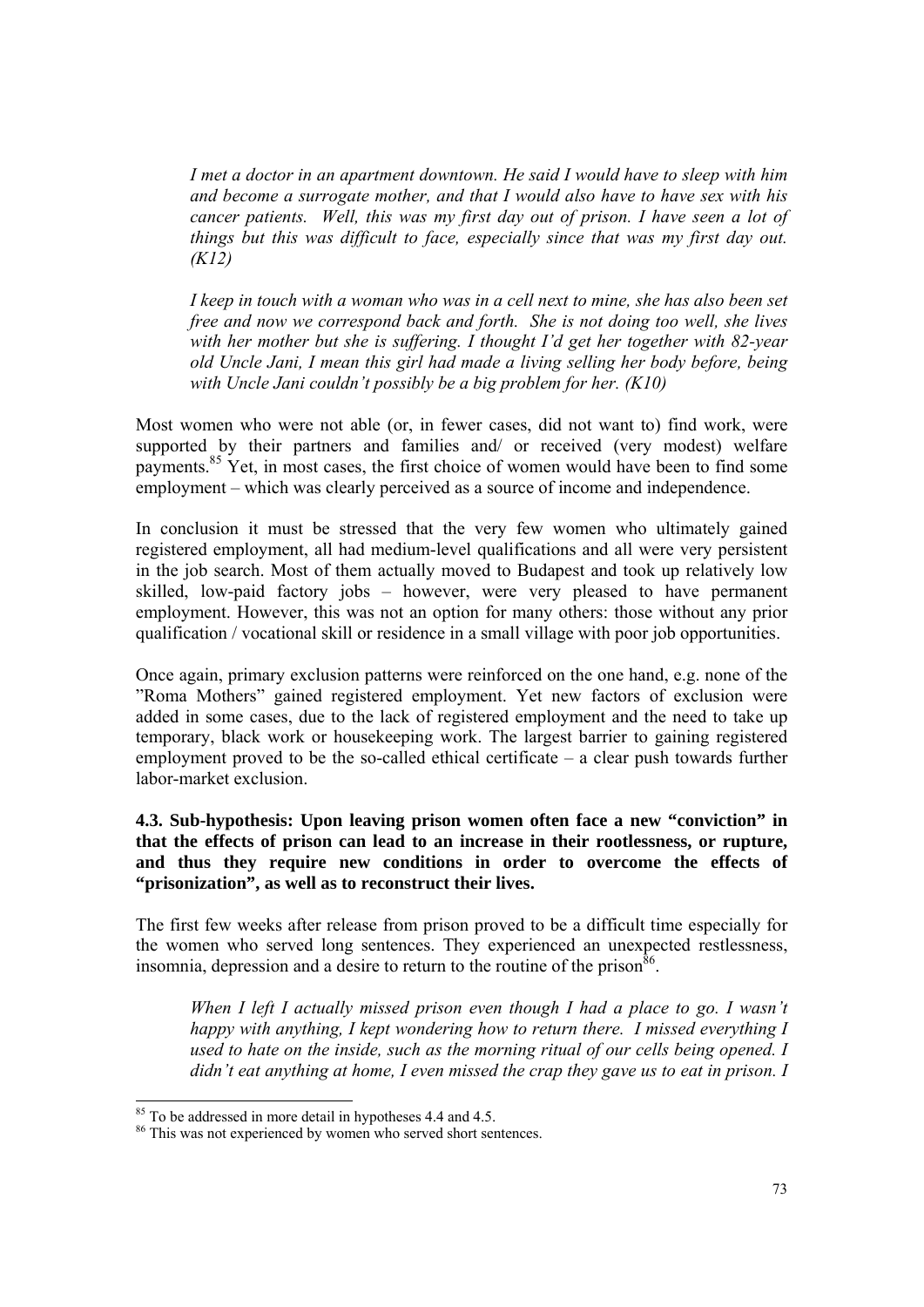*want to go to Kalocsa, I miss the prison and the lieutenant colonel [the head of unit] (K12)* 

*I am starting to calm down now, I was restless and anxious for a long time. Everything was strange, even silence. Nights are especially distressing. I haven't slept at night for two weeks, even though there is nothing that would harm me. I am unable to stay in one place, I am always on the go. I used to be a homebody but now it's different. (K9)*

For them, their relationship with children and family members presented many challenges as well.

*My daughter Gina isn't doing very well, she is gravely ill and they didn't take good enough care of her. She cuddles up to me, which I find difficult to bear even though I love her very much. I've thought about this quite a bit, I think it is because of prison. I was so terrified of lesbians that I can't bear other women coming close to me. (K10)* 

*Things are progressing with the children but it's not easy. Sometimes I feel that they don't love me, my son just lies low and my daughters keep their distance as well. They need time. I've had many fights with my husband recently. I can't live with him, he constantly questions me. He is very distrustful and he doesn't believe me. He even refuses to hear about prison at all. And I told him I won't apologize, won't explain myself. I am trying but I don't know if it will work. (K12)* 

Agents also confirmed that people with long sentences need months to readjust and individual support to rely on.

*I am the one who provides stability for my wife who was released a few months ago. She has a job, everything is all right between us and with the children, but she still faces difficulties in communicating with people and struggles with her lack of self-confidence. (A12)* 

*The first six months after release are the most critical ones. Organizing their own lives is the most difficult aspect for young people, considering that they were released from an extremely structured and regulated environment. They find it hard to get used to changes and flexibility. The values and norms they learned within their prison environment are difficult to alter. In addition, relationships*  with family members can also cause problems. All concerned parties must get *used to a new situation. (A13)* 

For the majority of women, return to the children and family was the strongest source of inspiration and support upon which their new life could rest. Many emphasized that their relationship with parents and children became even stronger.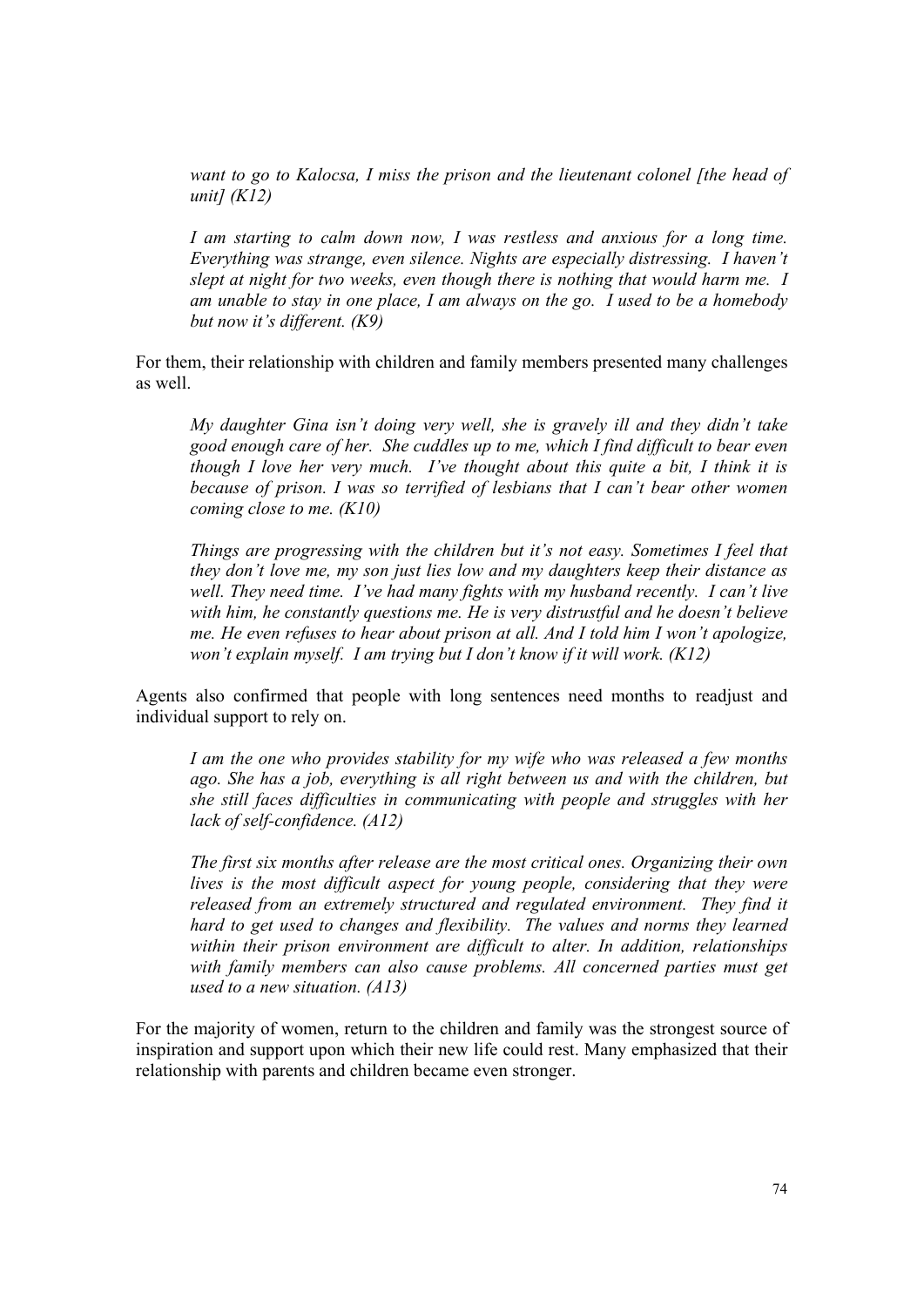However, the few women who experienced break-up of family ties, went through the most difficult times of their lives. Especially victims of domestic violence were trapped if access to their children was denied or if they abusive partners blackmailed them with the children. A woman had to leave her home and child on the second day after her release from prison, because her husband decided not to live with an ex-prisoner.

*The children really need me, someone has to raise them which my ex-husband was unable to do. Now he is trying to blackmail me with them but I won't let him. So he said I would have to get news about the kids the way I did before, only through others. He wants me to move back and raise the kids, especially the one who is ill. I would really love to stay close to the children, but I can't move back*  with them, I couldn't possibly handle this situation because of my ex-husband. *(K12)* 

*My husband asked me to move out two days after I was released. He has a problem with the fact that I still have to go back to prison, and that his family doesn't approve of me. When actually it was because of him that I started the whole shoplifting thing as he didn't have a job. I haven't seen my little daughter for weeks. I am completely broke financially and I feel defeated mentally as well as emotionally. I have lost my daughter, my family, my life and I have become homeless. There is nothing good going on in my life. (K7)* 

In most cases children stayed with family members during the prison sentence of their mother, and thus state care was avoided. However, for the women who did loose their children either through state care or due to abusive partners denying access to children, gaining children back seemed hopeless in the first weeks and months after release.

*I know that I have the right to visit my daughter, but I don't want to get into an argument with my husband. I won't start something that I know I'll lose anyway, and I don't want it to affect my daughter. I can't fight for her, it's a lost cause since they would just tell me that I am going back to prison anyway. If I only knew that I still have at least half a year before I have to return, then I could turn to the courts – I mean they wouldn't give me custody of her anyway, but at least I could fight for visiting her. But this way I am unable to do that. (K7)* 

*I said I didn't want to meet the kids as long as I am unable to provide them with any sort of continuity, as long as I can't say that I'm here for them, they can count on me. I realized that I have lost touch with their lives, I am not aware of what they like or anything. I don't even know how I have been portrayed to the kids, I have no idea what image they might have of me. At this point I can't get them back since I have no place for them. But eventually I would like to have them with me. (K12)* 

*My kids were placed in state care when I was imprisoned. My elder son has unfortunately turned away from me. But I have a good relationship with my younger son, he comes to see us every weekend. I would like to have the younger*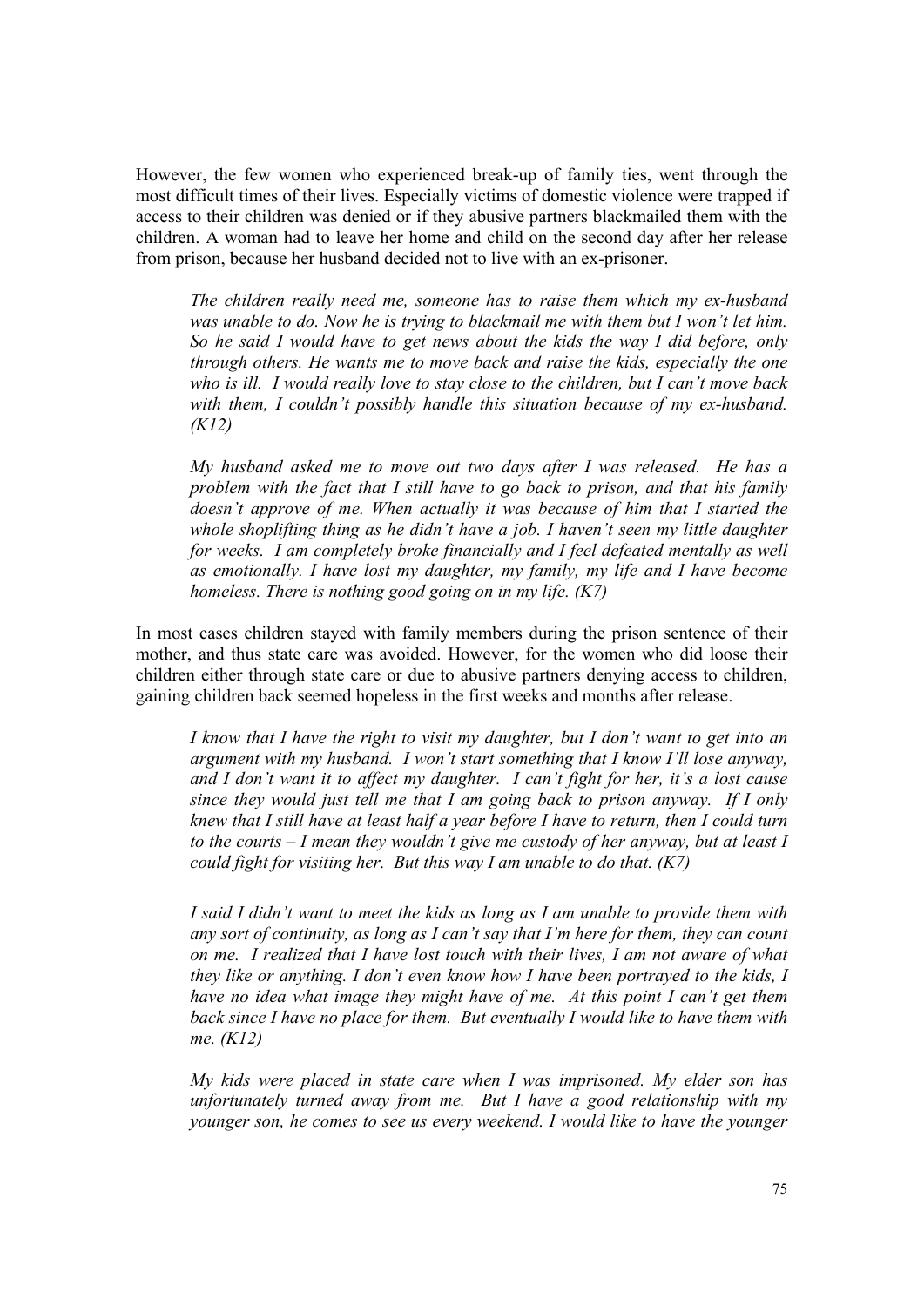*one with me, but I can't until we are bit more secure financially. We have moved several times already and I don't have a job. (M2)*

Agents also emphasized the importance of reunion with children for the women.

*Women prisoners are highly motivated by the thought of having their children returned to them, thus the process of granting them custody of children temporarily placed in state care should be made easier. Their successful reintegration into society is strongly linked with the motivation of getting their children back. (A11)* 

The fear from stigma and its actual discriminatory impact was tangible in job search  $87$ both directly - not employing people released from prison - and indirectly - through the fear from the need to present the ethical certificate. Women's awareness of the stigma and its actual impact was also clearly present in their decisions in not fighting for their children, and women's ex-prisoner status was certainly used manipulatively by expartners in denying access to children or other basic rights (e.g. staying in their shared homes). In yet another example, stigmatization in the community led a woman to move to another town with her entire family.

*Life is made more difficult by prison, since news travels fast around town. News and gossip can leak quickly from the mayor's office just like from anywhere else. It's unnecessary for someone to ruin me like this. We have moved to another town, closer to Budapest, but we might even move further. (E1)* 

Yet, apart from this clear example, we found little direct evidence in women's accounts on the workings of stigmatization in the community. In fact, the great majority of women did not have such explicitly negative experiences in the community – despite the fact that especially in villages people were aware of the their past. Some women were convinced that they did not suffer any disadvantages in the community because of their background. However, in many cases disadvantages were indeed tangible in the communities, in the abusive behavior of neighbors, yet even relatives, who took advantage of the fact that women avoided confrontation with the law at all costs.<sup>88</sup>

In summary, the effects of prisonization presented serious difficulties in the lives of women released after lengthy sentences. Ruptures of family relationships and loss of children meant a real trauma for the few women concerned, especially because they had lost the critical, often only source of support and have experienced the collapse of their lives. These women did not realistically foresee how they would regain their children. While the majority of women did not experience such dramatic ruptures, they all were faced with stigmatization in the labor market – and many, in other spheres of life.

 $87$  Labor market experiences are covered in hypothesis 4.2.

<sup>&</sup>lt;sup>88</sup> Examples for sexual harassment of women taking up housekeeping jobs at single man's houses were presented in hypothesis 4.2 – with some men making explicit references for their ability to send the women back to prison if they fail to comply. In another case one of the cousins of a woman employed her at his local pub but failed to pay her, telling her that she did not bring any profits to him and also telling her that she could go back to prison if she disagrees with him.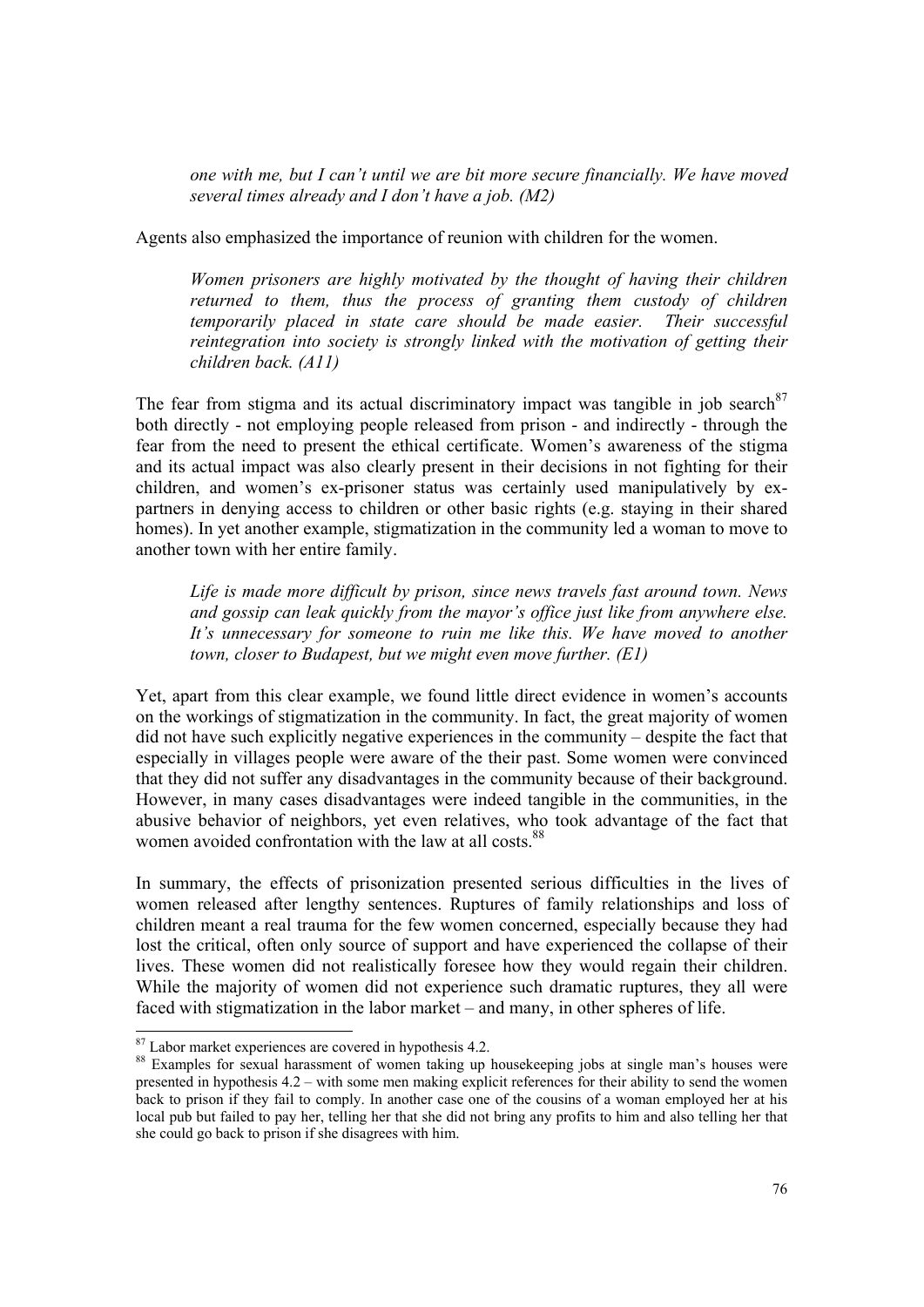**4.4. Sub-hypothesis: The necessities for social integration must be attended even before the need for job integration, although both levels of social integration are integrally related, neither of them can be contemplated as being independent of one another.** 

The great majority of women knew where they would go after release from prison: to their families, most often, to their parents – only in a few cases to their partners. Return to parents often meant reunion with their children, since most often parents took care of the children during the women's imprisonment. Sometimes women returned to their parents together with their partners, however, the resulting overcrowding and poor living conditions in many cases caused everyday struggles.

*I live in the same place with my family, it's a flat subsidized by the state. I am not happy with the situation, there is no running water and it's in a lousy neighborhood. My mother is ill and bedridden, it's hard to care for her. (K3)* 

*We moved here just two weeks ago, from my parents to my partner's parents' place, but I'm not sure if it was the right decision. It's a 2-room run-down house without any modern conveniences, and the parents, my partner's brother and the two of us are all staying here. We have our 'own' room. The biggest drawback is that the bathroom has no hot water and no floor tiles and we cook using a wooden stove. My parents' place would be better but we can't go there. Of course, renting our own place would be the best, just the two of us, the kid and the child we'd have together – the one who just might be on the way! (M15)* 

Staying with parents was seen as an acceptable solution by many of the young and single women in the first few weeks and months – yet later many indicated that they wanted to live on their own. Many women perceived the situation of living with parents only as temporary. However, moving to a rented flat was almost impossible to be financed, and affordable places tended to be also very inadequate:

*We used to have everything in the past, but then we lived at my mother-in-law's place for a while together with the children. Then we managed to start renting our own flat. My husband would be ashamed to say it, but we wash ourselves in a washbasin. He is a plumber and a repairmen of gas pipes, and he is always filthy when he comes home after work. He washes his hair kneeling down since we have nothing to put the washbasin on. I mean ... having to live like this in the 21st century! (E4)* 

The few women who could not return to a family, faced the most serious difficulties. Two of them stayed with their best friends temporarily – often also in very difficult living conditions – and struggled to be able to rent a room.

*I live in a rental. It's small, there are many of us but at least there is peace and quiet. I am used to this so it doesn't bother me. It's a one-room place with a*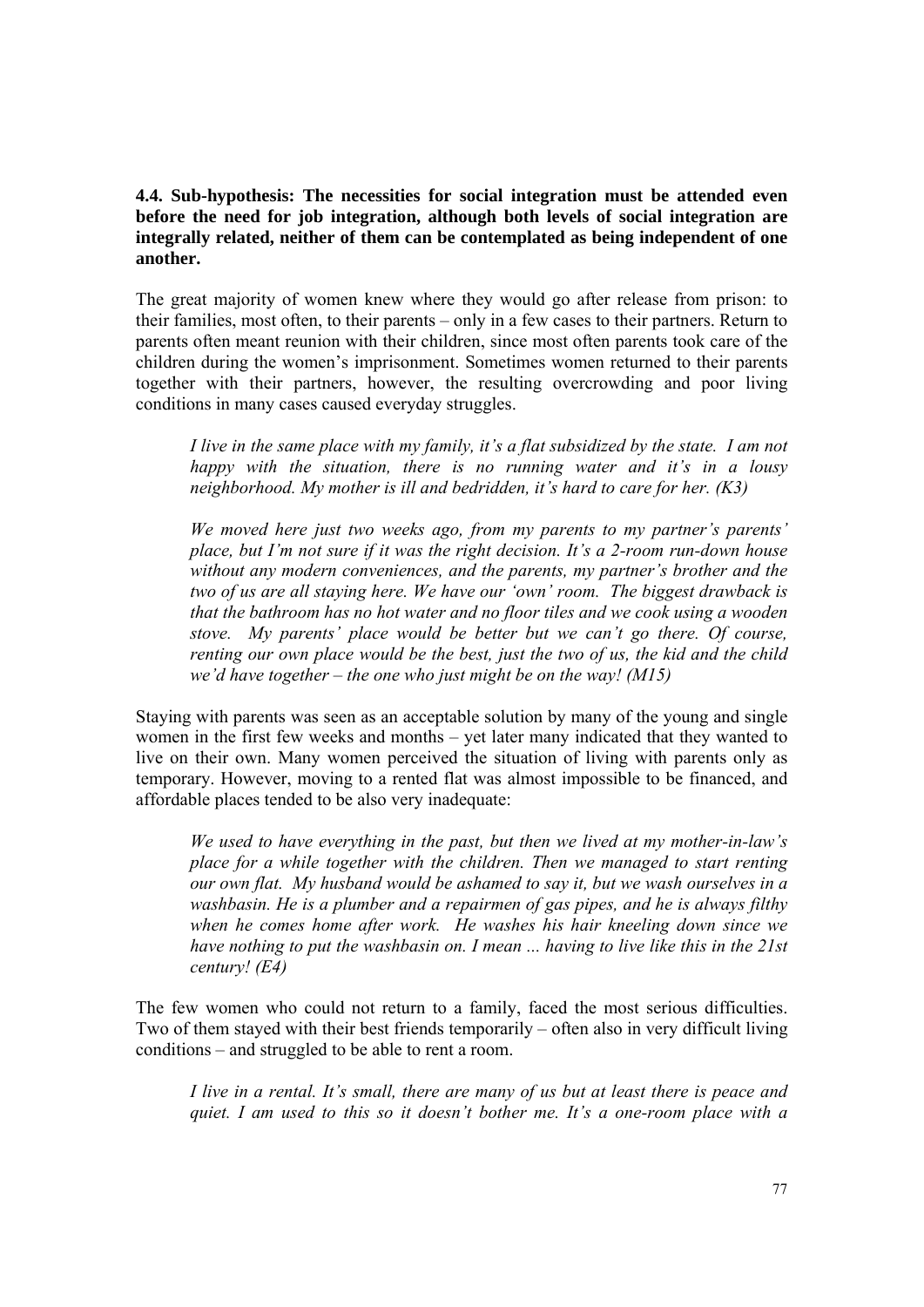*kitchen and a bathroom and we heat using wood. There are six of us here, I live with my boyfriend, a friend of mine, her boyfriend and her two children. On weekends my son also stays with us. (M2)* 

A few women lived in state-owned flats, which in contrast to the above examples, meant that renting costs were moderate compared to market prices. However, maintaining flats proved to be also very difficult for them:

*While I was in prison, the local government combined all sorts of state support and financial aid and had a house built for us and the six children. It's a 3-room house with a bathroom and a kitchen, and it's situated on a hill at the far end of the village, near the cemetery. My husband died while I was in prison. The house is only halfway finished, right now we can heat only one room and that's where we sleep. My youngest is ill so he is staying with some relatives, and the eldest one doesn't live here anymore either. Our electricity supply has been cut off because my child hadn't paid the bills. The power will be switched on again only if we manage pay all our overdue bills. My biggest concern at this point is getting back our power supply and figuring out how to heat the place. (K6)* 

Even women who had nowhere to go, avoided temporary shelters at all costs. They refused to be identified as homeless – and did not perceive the homeless shelter to be a solution. Alternatives as taking up housekeeping jobs $89$ , reproduced the vulnerable position of women and added new grievances. Housing needs of people released from prison are not recognized and addressed by state authorities, even though most of the agents in our research named housing needs as one of the most immediate difficulties after release.

While the majority of women lived in poor housing conditions, those few who enjoyed a relative comfort in their parents' homes, could potentially focus more on job search – at least this is suggested by the fact that the few women who ultimately gained access to stable, registered jobs had a secure housing solution and stayed with their families.

Yet for many other women, the insecurities in housing, the daily struggle with overcrowding and poverty, the need to look after children or ill mothers combined with poor potentials in the labor market led to situations in which the various forms of exclusion reinforced each other, from which breaking out became hardly possible.

*I do feel that it is more difficult to make ends meet. Being confined is making me more tense. Even now I am at home and I have to adapt to my in-laws. I feel that now that I am free, I want everything too quickly. I worry about finances the most, and I would really like to move away from here. I hope it'll work. We are planning on moving to my grandmother's studio. I would like to be alone with my children, I feel that I just can't find my own way. It's very difficult, because my husband isn't around and all the burdens are on me. I hope we can move out next week. (E4)* 

 $89$  The resulting exploitation and potential harassment is described in sub-hypothesis 4.2.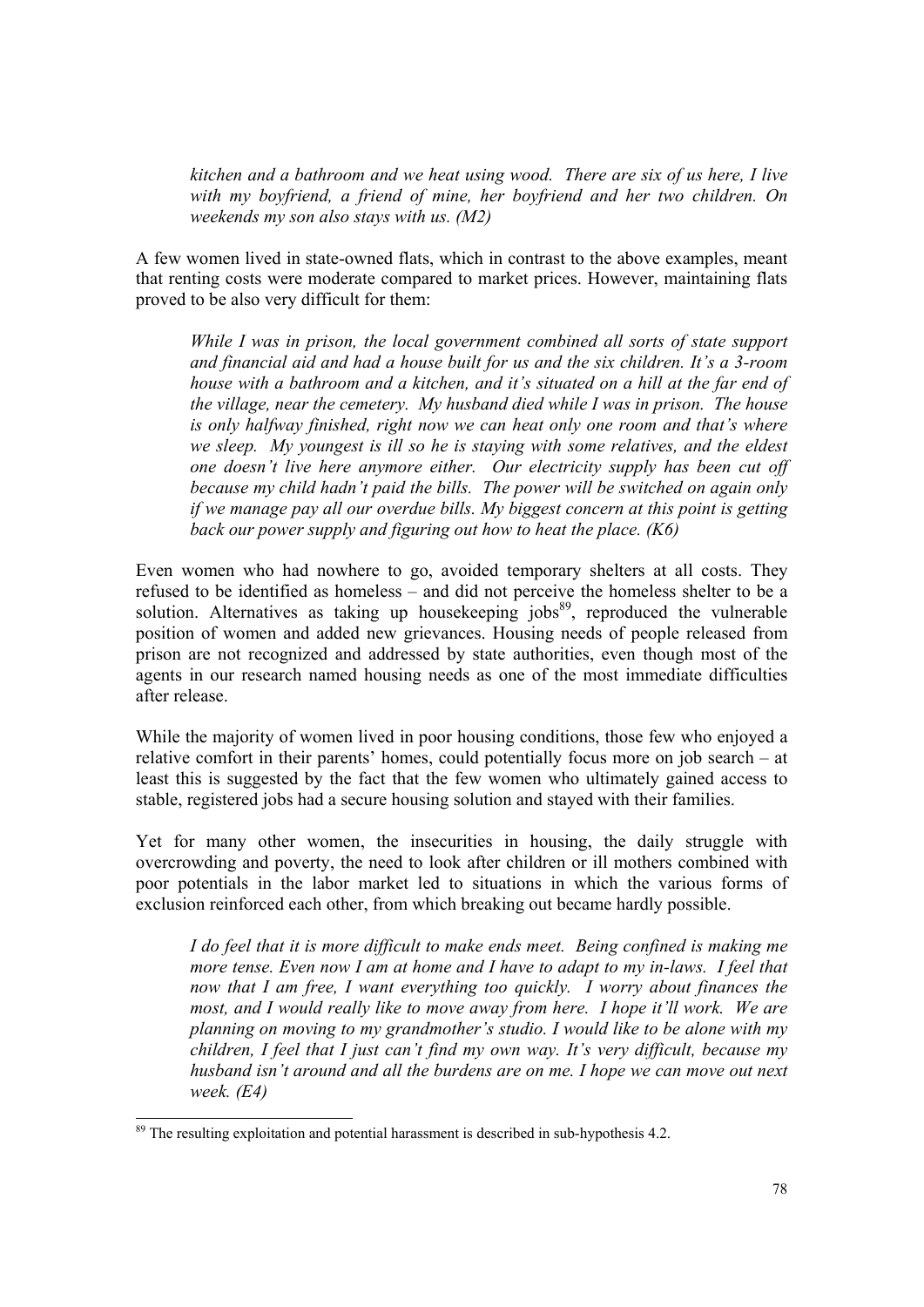## **4.5. Sub-hypothesis: The continuity between and co-ordination of integration related services is insufficient.**

### **4.5.a. Continuity is not sufficient between activities of prison authorities and after release authorities (including NGO-s).**

In addition to the limited attention to preparing women for release while in prison<sup>90</sup>, we found that currently the co-ordination between pre-release and after release authorities is insufficient – although it must be stressed that this lack of continuity is now being addressed with increasing intensity by the authorities concerned.

However, the women's experience shows that currently there is very little connection between life inside and life after prison. This was found both in terms of access to and information regarding services, as well as in terms of personal relationships. Regarding services, the most obvious agent to provide information and support regarding life after prison, as well as ensure continuity between time in prison and afterwards, is the probation officer.<sup>91</sup>

The majority of women in our research had to report to a probation officer after their release, however, they did not meet their actual probation officers prior to the release. A few weeks prior to release, general presentations were organized in the prisons, where a probation officer addressed issues related to the release, however, most women did not find these general sessions informative or helpful.

*There was a presentation in prison about probation, but they weren't convincing to me. They provided us with their address and contact information, but I wouldn't turn to them for help. (M20)* 

*I am going to meet with my probation officer once a month. We will discuss what I should do and what I mustn't do. (M15)* 

Even if potentially these sessions could provide general information, they certainly lack the ability to provide tailor-made, individual attention – since women do not get to meet

 $90$  Preparation for release was addressed in hypothesis 3.c.

<sup>&</sup>lt;sup>91</sup> The Probation Officers' Service as an independent organization was set up in July 2003. Formerly, probation officers (for adult convicts) worked at the County Courts, while probation officers for under-age convicts worked in yet another organizational arrangement. With the creation of a national organization, the institutionalization and professionalization of their work, the importance of reintegration was emphasized. The institutional change followed and reflected a change in legislation: a gradual move towards alternative methods in legislation started to take shape, and manifested in e.g. giving more authority to probation officers already at the courtrooms. However, the work of probation officers remained manifold due to the various types of 'service' delivered by them, and overload problems have not yet been resolved despite recruitment efforts (current average case-load is still above 100/ probation officer). Much of the infrastructure and working conditions are not complete yet. The financing of reforms is at risk of being cut due to budget restrictions in 2004-2005. The NPO is also involved in establishing institutional cooperation with other state agencies that provide housing, work, etc. opportunities. However, the actual positive impacts of such efforts on the ground are still to be seen - in our research probation officers did not provide actual support in solving any of the major difficulties faced by the women.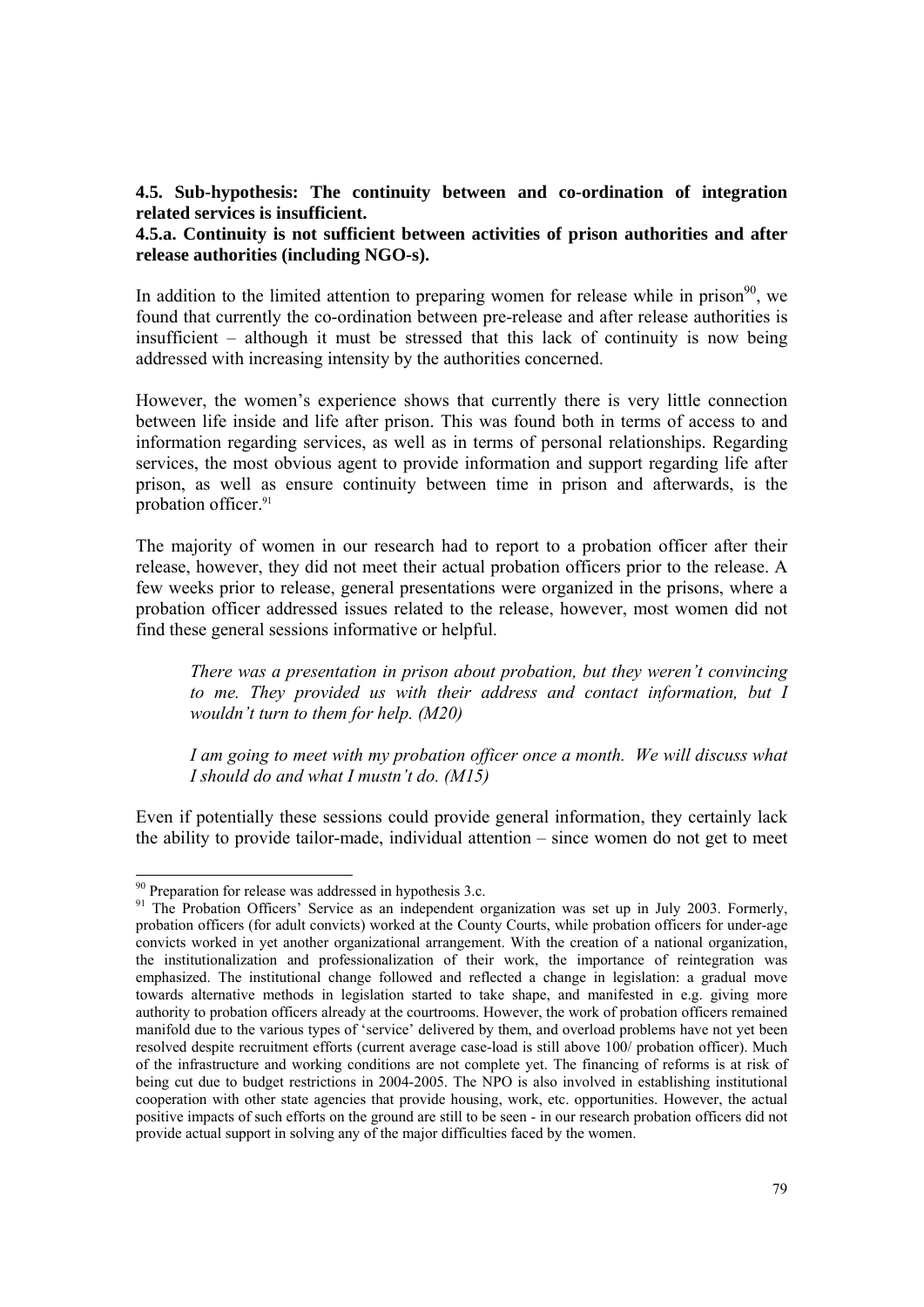their actual future probation officers. Only in one of the three institutes, in Eger was it customary to encourage the first meeting to take place during the last weeks of imprisonment. Several agents emphasized the need for better co-operation between prisons and probation officers, as well as a personal meeting to take place prior to release.

*There would be less of a break and more continuity between life in prison and life on the outside, if the aftercare services could actually work with ex-prisoners. Probation officers used to work in prison, their relationship with inmates was more closely linked and thus the transition period was easier. When there is close cooperation there is somewhat less damage done to these cases. (A11)* 

The need for co-operation between prisons and probation officers has been broadly recognized by the authorities at all levels. It is now reflected in legislation, and has led to a growing number of co-operations between penitentiaries and the corresponding local sections of the NPO. Yet, many of these actually focus on general services, as the abovementioned general information sessions. The division of responsibilities between prison educators and probation officers is in many ways still open for interpretation. Thus, the actual practice and especially its tangible advantages for the inmates to be released, still have to be worked out in the future.

Co-operation between prisons and other state agents active in reintegration, e.g. the Labor Office, is currently rather accidental.

*The existing cooperation has its deficiencies which start with the fact that we don't know what kind of information is provided to them in prison. It has happened before that the Labor Office was asked to do presentations in the penitentiary. So the ex-prisoners who actually make it to the Labor Office are already one step ahead, considering that they are already aware of at least where to go with their unemployment problem. But most of them probably don't know whom to turn to. The Labor Office will provide three-day long in-house trainings about job-hunting techniques to any company or institution that requests it (for instance in the event of lay-offs). The penitentiary system hasn't requested such training courses yet. (A7)* 

In our research, while we did not encounter the activities of Labor Offices in the prisons, many of the women actually registered themselves at the Labor Office after their release. Many stated that they were not given any job opportunity, however, a few of them refused the offered 'public work' opportunity. Agents at the Labor Office emphasized the poor job prospects of unskilled women released from prison and the role of the personal network and personal involvement of the agents in arranging job placements for the women $^{92}$ 

The NPO is in the process of establishing regular co-operation with Labor Offices, which in some parts of the country has lead to regular information sessions and exchange between probation officers and the Labor Office. The NPO aims at developing co-

 $92$  Details regarding women's labor-market integration efforts are discussed in hypothesis 4.2.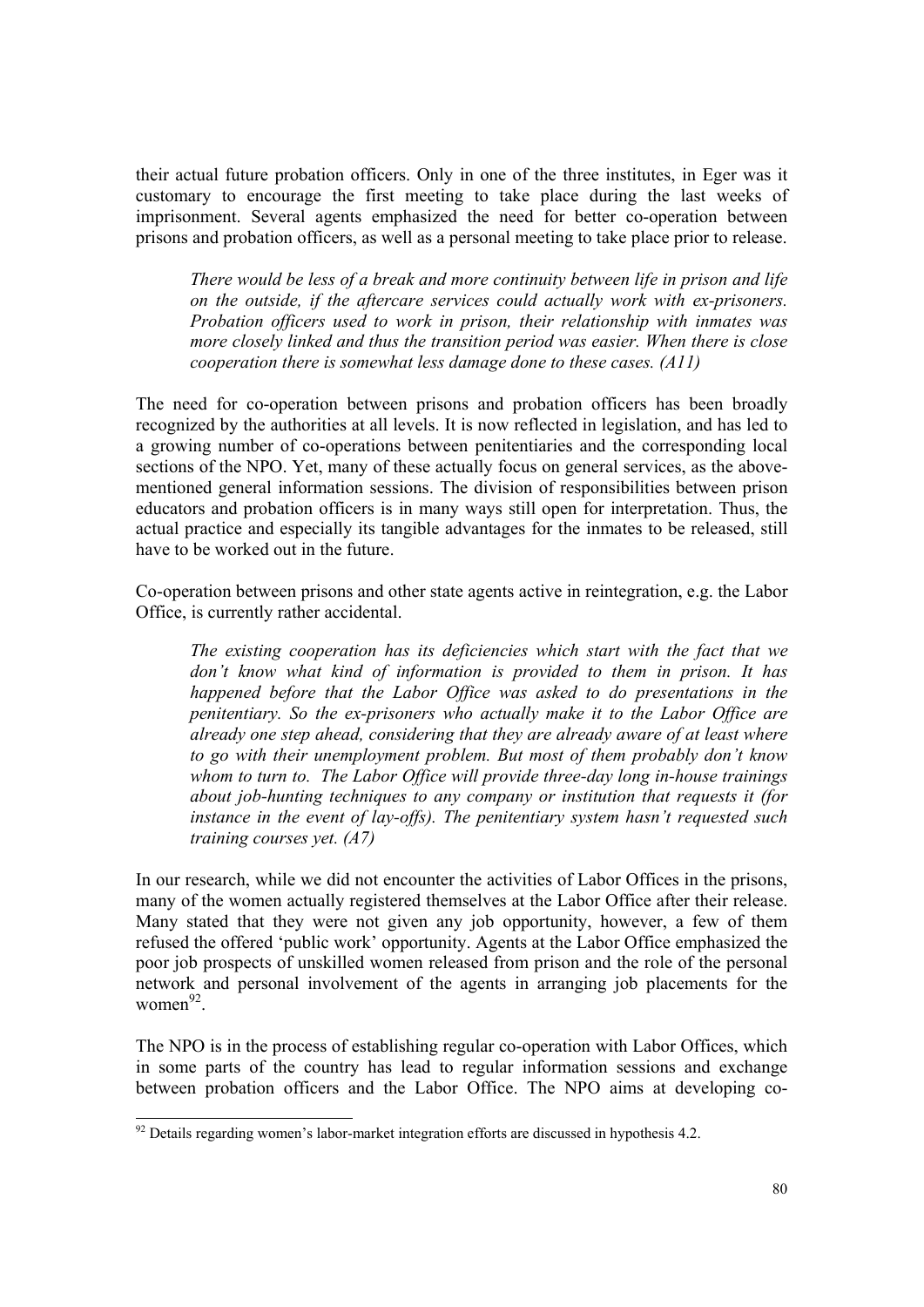operation also with homeless shelters, however, at this stage, we cannot report tangible services to the women released in the area of housing.

Lack of co-operation between various agents during imprisonment and after release was tangible at the level of services as presented above, however, also appeared at the level of personal relationships.

Agents who work in prison emphasized that while the prison should be involved in preparing for release, the personal involvement of agents in the prison ends at the prison door. In fact, some agents were convinced that it would be unlawful for them to maintain any contact with ex-prisoners. While many women certainly did not wish to build personal relationships with prison educators etc., for the very few who established important personal relationships with prison agents, this was seen as a major loss.

*I am very sorry that my closest friend in prison, Piroska, doesn't answer any of my cards and she doesn't call me. I really look up to Piroska, I learned much from her and I owe a lot to her. I do miss our talks. I called her a few times but she is not allowed to keep in touch with me because of suspicions of corruption. (K12)* 

But especially non-state agents, most often teachers or NGO activists, were an important source of inspiration and support both during the imprisonment and also after the release for the few women who established such relationships in prison.

*I made friends with the teacher during the course I attended. She really treated us as human beings and she was intelligent, one could talk to her. After I was released we spoke on the phone and I even met with her. She brought me a bunch of presents and we both cried. I am about to go see her, she continues teaching and we might even go to an exhibition together. (K12)* 

*The Father helped me a lot, I used to go to talk to him and play the organ. When I was set free he even found cheap and good accommodation for me at a kind catholic woman's place, but for example he even sent me a coat. He regularly called me after I was released and this meant a great deal to me. I am going to visit him in Kalocsa next week. (K10)* 

Many prison officials expect primarily NGO-s to provide significant support - and the solution to prisons' overloaded personnel - in reintegration-related efforts, as well as in ensuring continuity. In recent months, the leaders of the NPA have repeatedly expressed their openness towards co-operation with NGO-s<sup>93</sup>. Currently however, such involvement is rather specific and limited in most prisons. It is rather specific in that civil involvement refers in most cases to religious organizations, and their activities in the spiritual preparation of inmates – as well as to their material services e.g. in providing clothing for inmates to be released. NGO involvement is rather limited even taking into account the

 $93$ In March 2004 a conference was organized by the NPA and NPO specifically to encourage such cooperation between NGO-s and the authorities.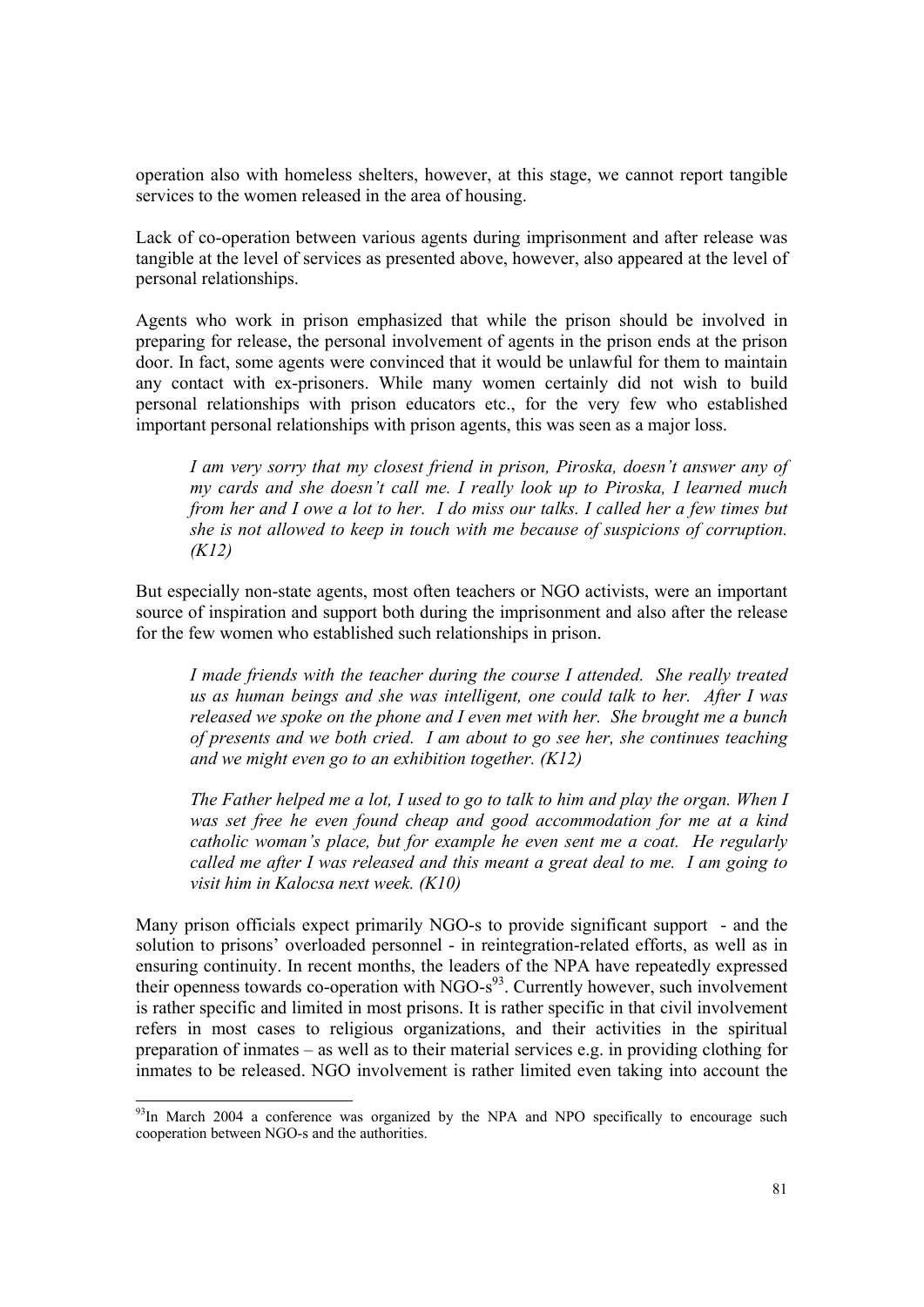small yet growing number of non-religious organizations who provide training and educational services or legal aid to inmate, in that very little support focuses on preparation for release and first steps in life after release.<sup>94</sup> Thus most inmates receive currently no individual attention and support for their reintegration and continuing support after their release.

It must be noted that prisons have limited financial means to finance the services provided by NGO-s. In fact, the NPA plans to rely largely on free NGO services – which further limits NGO-s rather modest capabilities for expansion.

In conclusion it must be stressed that while currently cooperation and continuity between agencies and services is insufficient, there are very tangible positive efforts in order to improve cooperation between penitentiaries and probation officers prior to the release. However, details and the actual practice of such cooperation remains to be seen – the largest concern being that individual and personal attention to people's needs will continue suffer due to unchanged role expectations of both state agencies, continuing overload and limited training for probation officers and educators, and the essentially state-dominated nature of their support<sup>95</sup>. While NGO-s in many ways would be much better suited to provide continuity, the currently limited number and scope of activity of such NGO-s suggests that they cannot immediately fulfil such needs.

# **4.5.b. Ex-prisoners are constrained by the uncoordinated requirements of various bureaucracies and their access to vital documents and welfare is slow and troublesome.**

In Hungary most people who leave prison do not possess the vital documents: identity card, address registry card, social security card and tax card – just to name the most important ones.<sup>96</sup> Women faced two difficulties regarding access to documents: in addition to the financial burden, the various bureaucratic requirements made the process rather difficult and slow for many, which in turn presented barriers to and delays in their access to work, welfare or medication.

*I don't have a social security card and an address registry card. I can't even get the other necessary documents without having these first. I was told I could get early retirement, but I still have to start this process. I am totally lost in these bureaucratic matters, they just keep sending me from one place to the next. (K8)* 

<sup>&</sup>lt;sup>94</sup>During our research altogether 3 NGO-s were found to offer individual support in reintegration beyond the gate of the prisons. Only one of these worked with women inmates – and this organization was actually in the process of setting up their services. Thus, in effect, currently no such support is available for women released from prison in Hungary.

<sup>95</sup> Hypothesis 4.5.c discusses that probation officers are associated with the prison and represent the controlling state power to the released women.

<sup>&</sup>lt;sup>96</sup> Acquisition of a passport and driving license has its own problems – they are both rather expensive and access/ need to acquire a passport for people on conditional leave is rather unclear since Hungary's EU accession.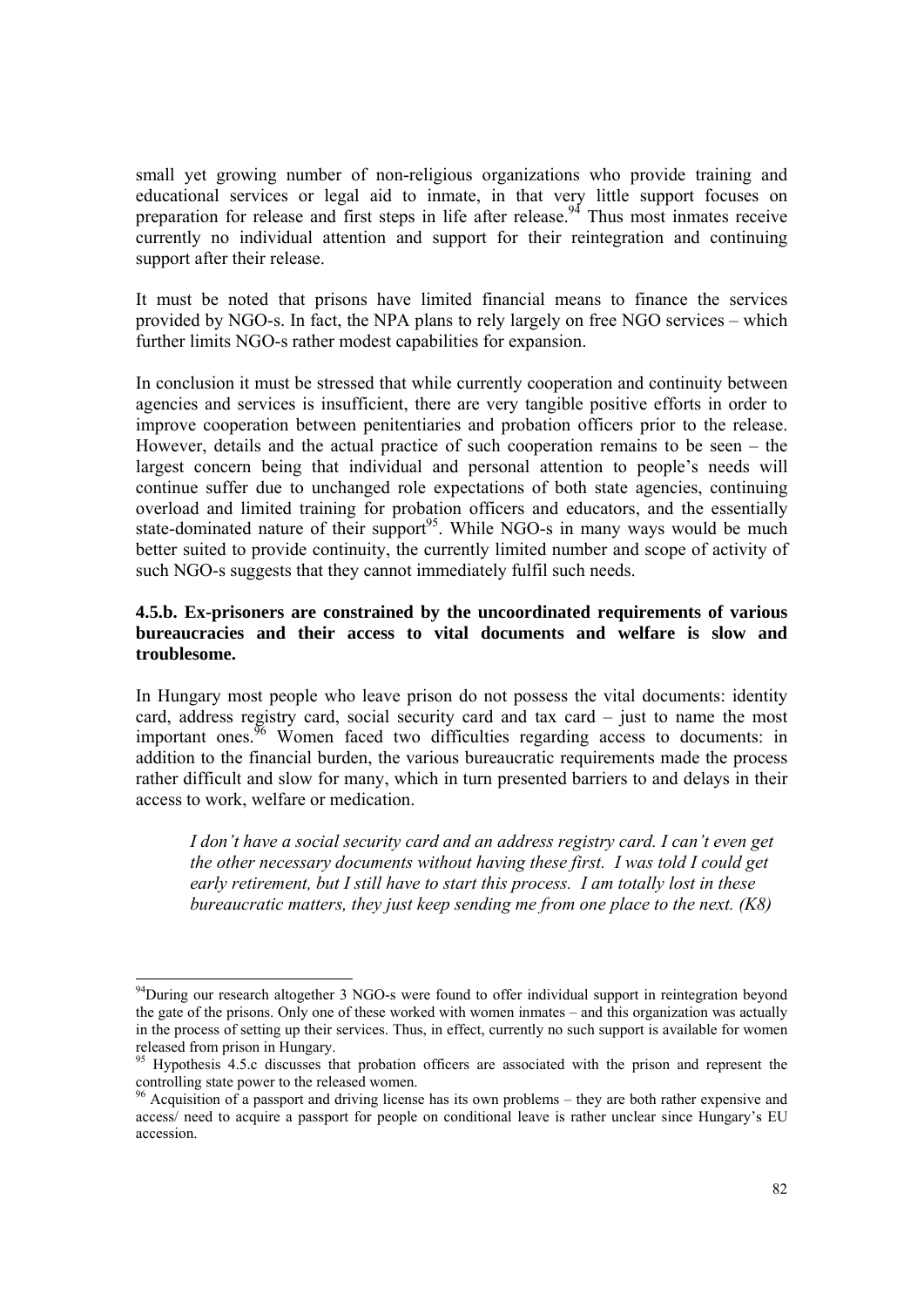*My husband sent me away from the flat we own together, that is the address I was registered at. I am afraid he has even officially notified the authorities of my departure. My old address registry card expired in the meantime, and if I don't get a new one I won't have a job, since they have asked for this at work. (K7)* 

*It would be great help if at least my paperwork was dealt with, so that I wouldn't have to spend money on this as well, because this would be a big financial burden on us just now. (M2)*

Some of the most assertive women succeeded in getting money for the document from their probation officers or local governments, however, others did not – and thus were left without documents.

*All my paperwork is in order. I kept going to the local government office and to the family welfare agency, until I finally managed to get all my documents extended for free. (K10)* 

*I lost both my social security card and my tax card as well, I don't even know where it happened. I have no money to have new ones issued. (K7)*

Information on various forms of welfare was similarly difficult to find for many women. Most women left the prison with a few thousand forints - the obligatory saving in the value of one month' pay in prison – which was used to cover the trip home and, in the best case, the first days' grocery shopping. Most women knew, that the local governments may give a once-off aid to people in need, the so-called 'temporary aid', usually in the value of 5000 forints. Many decided to ask for this money, however, some were refused – while others stated that it was not worth asking for such a symbolic amount of money.

*The local government won't help, they wanted to give me something like 3-400 forints worth of temporary financial aid every three months. But I told them not to bother, you can't do anything with that amount of money. (K12)* 

*After having been released they could've provided a bit more help than the 2000 forints. I mean, all right… we committed crimes, but it's not possible to make a fresh start with this money, especially not in December. Those who want to start a new life yet they don't have families to return to, they simply can't manage with this amount of money. (E1)* 

Currently in Hungary there is no welfare available specifically for people released from prison. However, there are various forms of social welfare for which the women could have applied – and some of them indeed applied. Yet, many women were not aware of the available forms of aid, the various authorities in question, and the conditions – or (mistakenly) thought that they would not be eligible for welfare.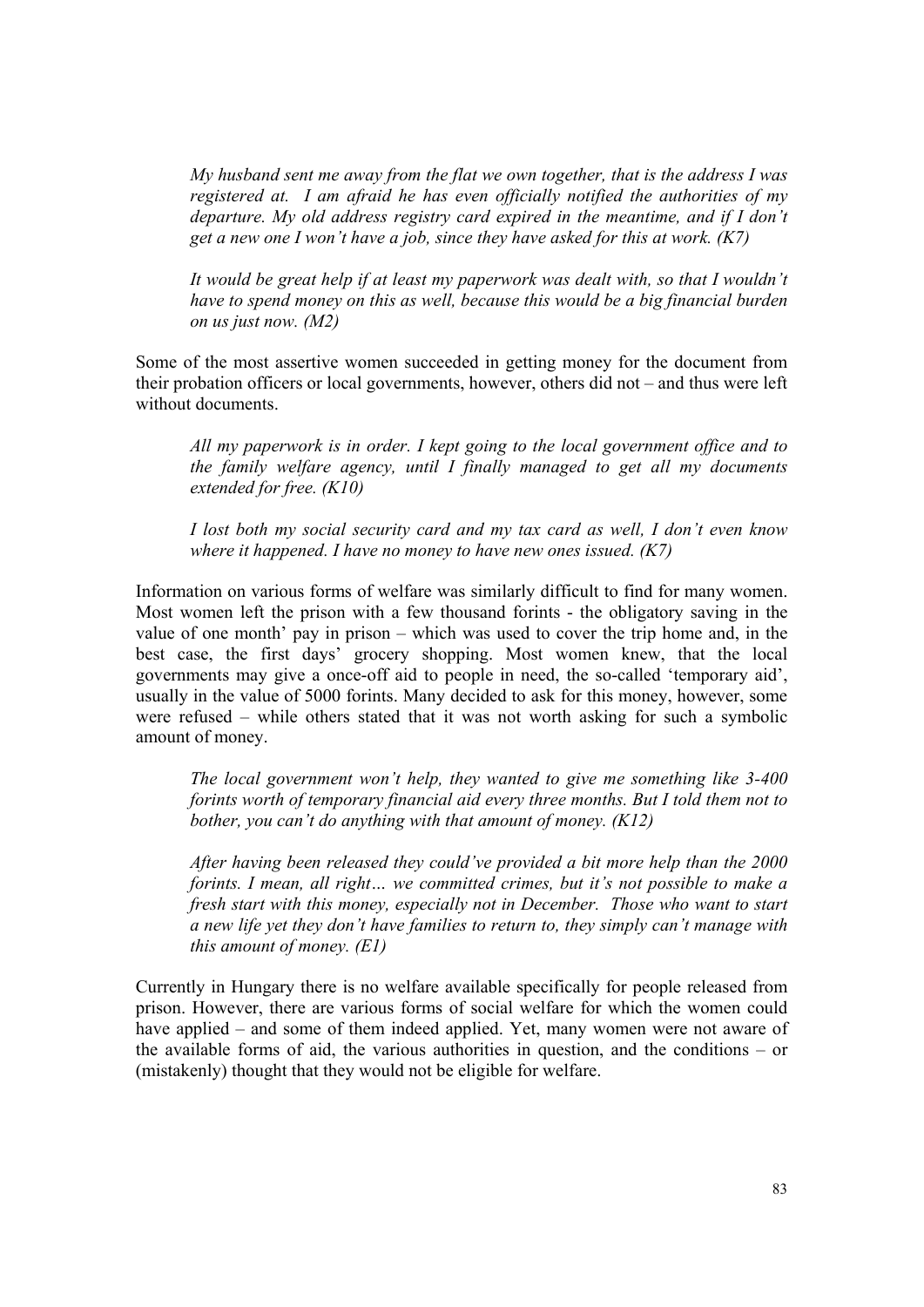*I was not given any information about the various forms of financial assistance available, neither in prison nor here in the local government offices. (K12)* 

*I am not aware of the possibilities, if there was some type of welfare available, I would try to apply for that. I not exactly sure who to ask for it. (M20)* 

*The welfare system is completely unclear to me. My mother receives some type of welfare, so I guess I wouldn't be able to. (M15)* 

Others found the conditions very bureaucratic or impossible to be fulfilled:

*I wanted to ask for child-raising benefits because of my two children. My mother was the one who started the paperwork, but I guess it's really complicated. You need proof of school attendance, then proof of employment from both of us and so on. (E4)* 

*I went and enquired at the local government offices whether they would provide some financial assistance for our heating bills, but they came up with some ridiculous conditions. I would regularly have to pay my heating bills for three months, before they agreed to help pay part of it. I asked them how I could possibly pay those bills and they told me to borrow some money from relatives – this is what I was told at the local government offices! (K4)* 

Even if welfare was granted, it took usually months and women were left with no resources for the most critical period after release.

*They don't provide any emergency aid, everything takes months and by then it's too late. (K7)* 

*We would need some money after being released, at least 50.000 – 60.000 forints in order to start a new life. (M2)*

Women who did gain access to some form of regular financial income/ welfare – typically did so through some kind of child-care benefit<sup>97</sup>, or, in a few cases, through taking care of their ill mothers. The income however, was not sufficient to cover subsistence costs. Through this kind of welfare practice, traditional gender roles are reinforced on the one hand, and at the same time, payments do not actually allow for survival. Yet this practice also means that women without (small) children, are in the worst position regarding access to welfare. Thus women who leave prison without family ties – elder women, single and childless women, victims of domestic violence – have not only to cope without vital family assistance, but have smaller chances for getting even some very modest welfare aid.

 $97$  A few women received GYES (childcare allowance), családi pótlék (family allowance), gyermekvédelmi segély (child protection aid), nevelési segély (child-raising benefit), and árvasági segély (orphan aid).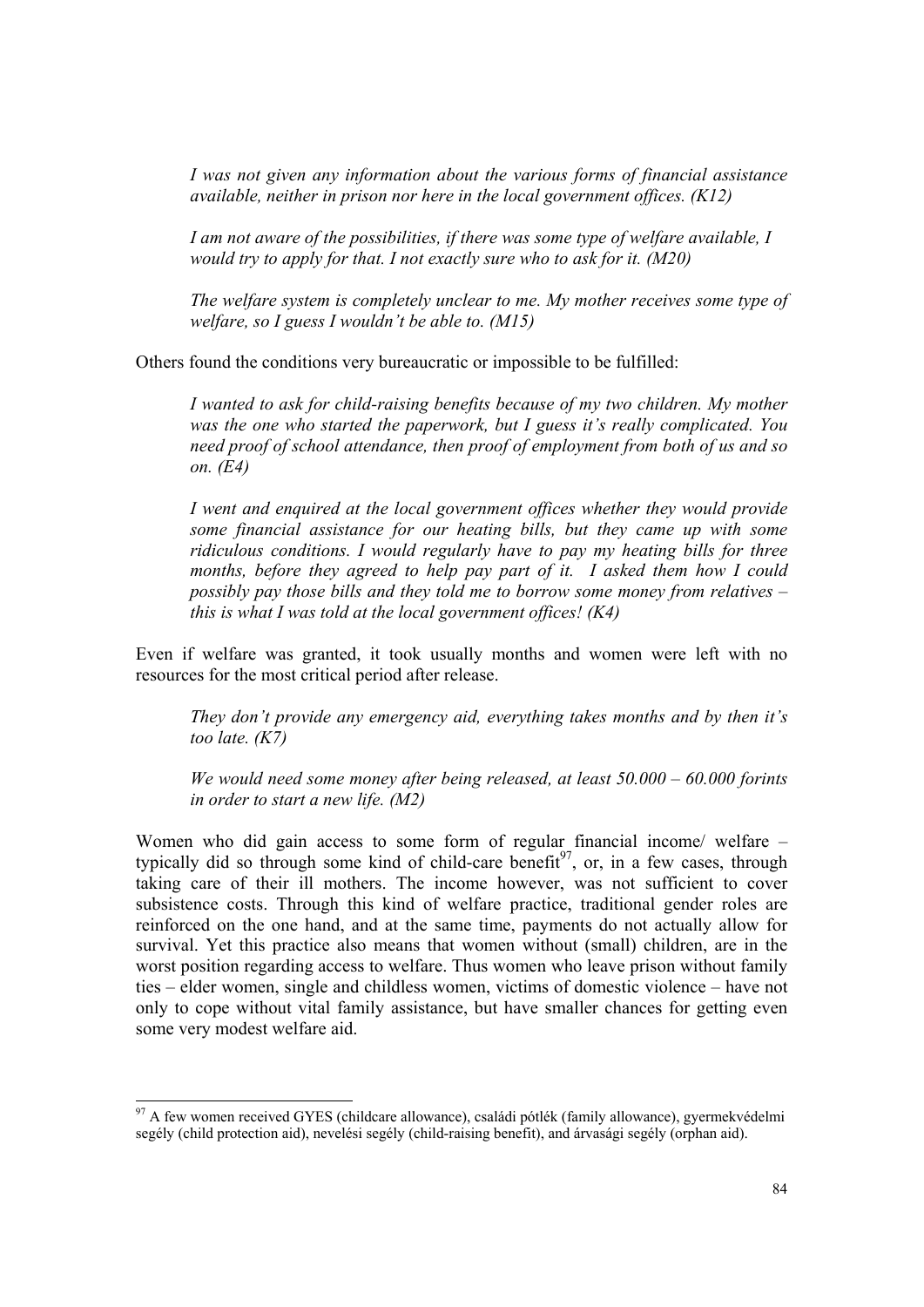## **4.5.c. State employees as probation officers are strongly associated with the prison (in ex-prisoners' perception.)**

The women did not expect much practical help from the probation officers, they understood the control function of probation officers to be their main mission.

Some women had difficulties establishing contact with their probation officer and were worried about the consequences. Others had difficulties with traveling to the probation officers, especially because they lacked the money, or they could not attend monthly meetings due to other obligations. In case the women failed to show up, they were given a warning.

*I reported to the police because I wasn't sure how to get in touch with my probation officer. The police promised me they would notify the probation officer but nothing happened for about two months, and I was getting anxious because I*  didn't want to be sent back to prison<sup>98</sup>. And then after two months the probation *officer came to see me, I was working in a bar at the time, and he wasn't willing to step very close to the place. He stopped 500 meters away and sent me a message to report to Debrecen. I would've had to go now for the second time, but I can't go to Debrecen since I haven't got any money. (K9)* 

*I told him that I couldn't go once a month. I was a week late last time but he said that the Ministry of Justice oversees his work as well, and if I didn't show up at the arranged time, he would have me sent back to prison. (K12)* 

Most women did not consider the meetings to be useful. In fact, some women considered the meetings useless and irritating – at best, some stated that the probation officer has been nice but could not help. The only practical use some could see was due to the few thousand forints of emergency help – most often asked to arrange personal documents.

I was told by the probation officer that life is difficult on the outside. I asked him for some money, he gave me 5000 forints with which I bought a winter coat. He seemed nice although he can't help me. These meetings are useless, nothing happens afterwards. (M15)

*The meetings are pointless because he can't help me, it's more just me reporting to him. If something comes to mind I can ask him, and he'll try to get the answers* 

l

<sup>&</sup>lt;sup>98</sup> Her experience a few years earlier with the probation service proved to be very negative. "I had a probation officer but I only showed up once to meet with him because this is how he treated me: 'Have you got a job yet? If not, then get one fast otherwise I'll send you back so quickly you won't know what hit you.' I listened to him but I knew it was the last time he would see me. I did get a job though, first in a factory then in a hospital and afterwards in a laundry. Then all of a sudden the probation officer showed up at my workplace. The boss called me in the following day and started asking me all these questions, like why I had been in prison, and everyone knew about it the next day. I was so ashamed that I left that job and returned to the factory. I never contacted the probation officer again so he filed a report about me. I was returned to prison and I had to serve the three-month early release I had been granted previously."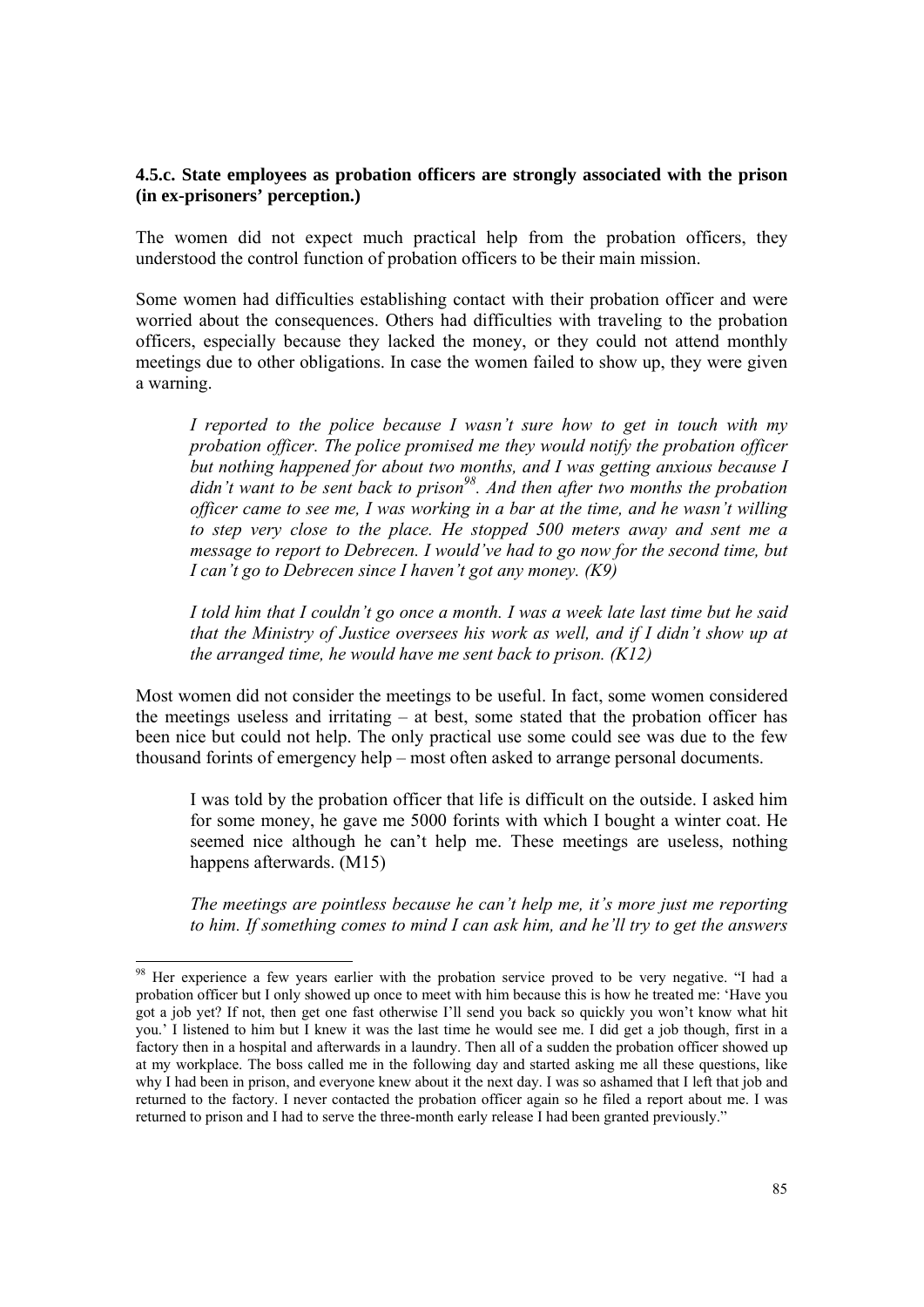*for me. His attitude is helpful, he seems flexible for example, since he comes here and I don't have to travel. (E4)* 

*I have to meet with the probation officer once a month, in his office. These meetings are mostly about fighting. He asks me what I'm up to and whether I have a job. He is not even interested in anything else, we don't talk about other things. He also keeps telling me what the consequences would be if I did something bad. Since I haven't found a job yet, he constantly argues with me and threatens me with prison. Probation officers should have different responsibilities and not what they actually do, which is just threats about throwing us back in jail. They told us in prison that probation officers are there to help us, well that's just bull. (K3)* 

Most agents were aware of the tension between the control and support role of probation officers, and also emphasized the significant constraints from which the probation officer service suffers currently, despite the ongoing major reorganization.

*The job of probation officers is all about balancing on a fine line due to the dual nature of their role. There are probation officers who tend to be bureaucrats but I prefer nurturing more interpersonal relationships. I believe that a good officer is able to invest 20-30 % more energy into those cases where it will do the most good. Unfortunately most often it is the case that those who are in the most desperate situations are the ones who can be helped the least. A screwed up life full of problems won't be resolved by having monthly meetings. Whether they like it or not, we are authority figures, we represent the state. I have also had a case where I had a mother thrown back to prison because she failed to show up for the second time and I was unable to contact her. And I did that in spite of the fact that she had a one-year old with a heart problem. (A17)* 

*Inmates don't set much store by them [probation officers], since they work for the state and they are seen as police. There was a term used for probation officers, in prison terminology they were called a 'sack, baggage', a pain in the neck. Civilians would have much more credibility with inmates. (A10)* 

Thus even though none of the women in our research was sent back to prison by the probation officers, the threat of such a possibility determined their relationship, and actually was actively played on by many of the probation officers. Thus they were necessarily seen as an extension of the prison system. However, this perception was probably further reinforced by the lack of practical help provided during the meetings – which is partly explained by the current reorganization and workload of the NPO, however, it also has to do with the role expectations, skills etc. of probation officers. Some officers actually showed a positive attitude and tried to answer the questions women raised – yet ultimately, the overwhelming majority of women considered the meetings to be not useful.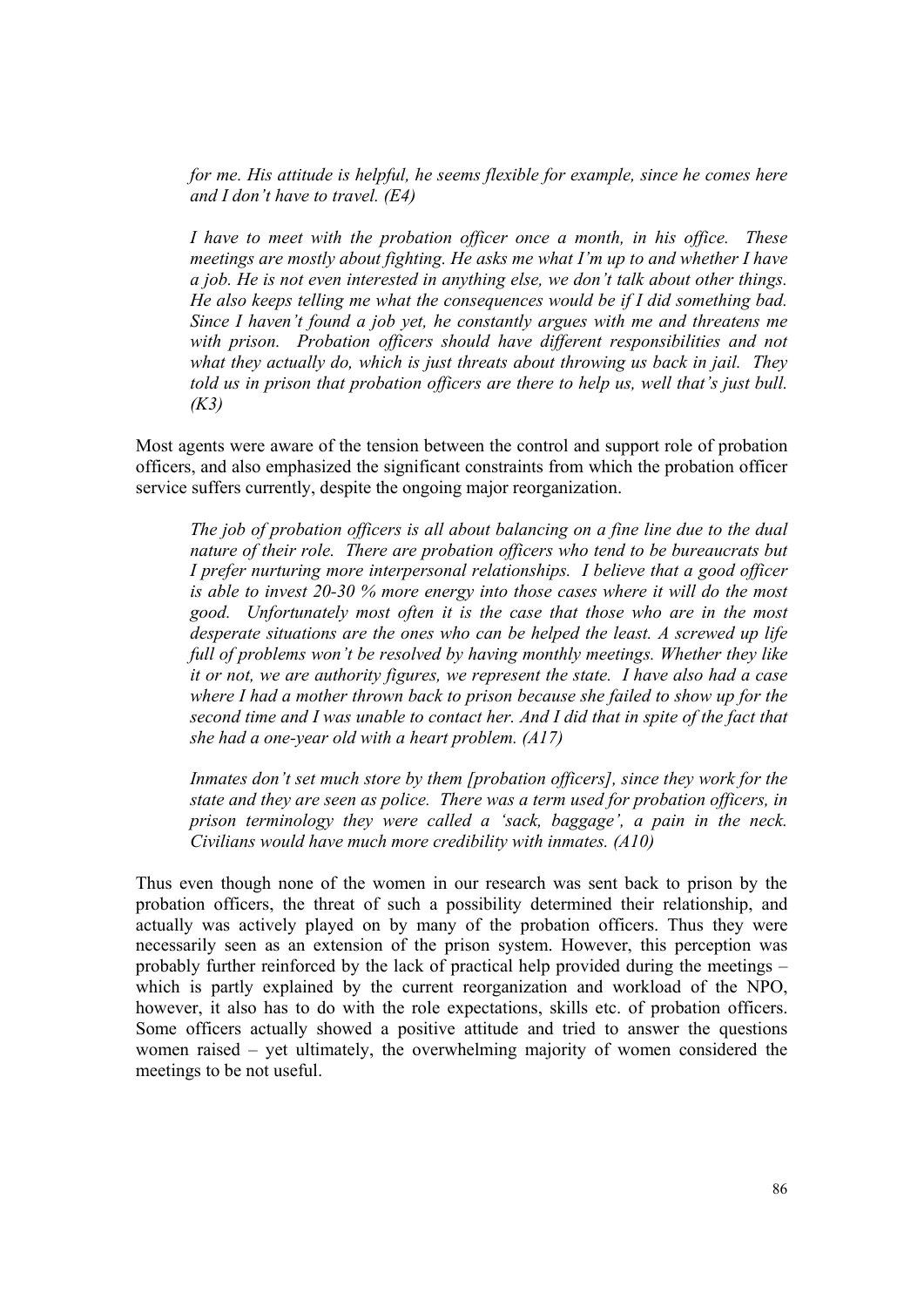## **4.6. Sub-hypothesis: Many ex-prisoners cannot be successful in reintegration. Even if they do not return to prison, many people remain marginalized and often in a situation worse than their previous situation.**

During the 10 months, none of the women we followed returned to prison – and to our knowledge, no new criminal proceeding was initiated against them $99$ . However, the majority of the women were approached by earlier criminal contacts and a few of them were tempted to engage in new crime.

*Finances are my main concern, in the beginning I was afraid that I would be weak and I wouldn't be able to stop myself from committing a crime, from stealing. I was right to be concerned, there were times when I felt myself waver but then I sat down and thought things through. (M2)* 

Due to the poverty experienced after release, some considered the prison to be a better place, at least in terms of the material conditions. At the same time they were fully aware of the pains of the prison to which they did not want to return.

*You feel much better if you know that, for example when you turn the tap on your child can simply take a bath. Even prison was better in this regard, since we were able to take showers there twice a week, on Tuesdays and Fridays. This really does make a difference. We have no prospects now. (E4)* 

*The one good thing about prison was that we didn't have to concern ourselves with food and accommodation, that was provided to us unlike now, on the outside. I mean I don't want to go back and have that life, but I don't want to live like this*  either, this isn't a life after all. I often think that it would be better to just die<sup>100</sup>. I *have no prospects whatsoever. The thought of returning to prison has actually crossed my mind. I am really worn out by everything. (K8)* 

While quite a few women actually came from poverty similar to which they returned after the prison, many women in our research experienced a relative loss of position compared to their status prior to prison. The relative loss was especially experienced by the few who belonged to the middle class and were used to a higher standard of living. Even if they managed to find a job, they could not afford the earlier standard of living and felt very deprived.

*I am making some money but it's not enough to satisfy my needs. I couldn't afford a pass to the swimming pool, I can't go to the solarium and I can't afford to buy any clothes, like I had no money for a bathing suit. I used to drive a Mercedes and I used to have my hair and nails done twice a week, now this is out of the question. I mean taking the bus is allright with me, but of course I wouldn't mind living differently either. (K12)* 

 $99$  A few of them expected to face the consequences of earlier criminal activities.

<sup>&</sup>lt;sup>100</sup> She attempted suicide about 4 months after being released.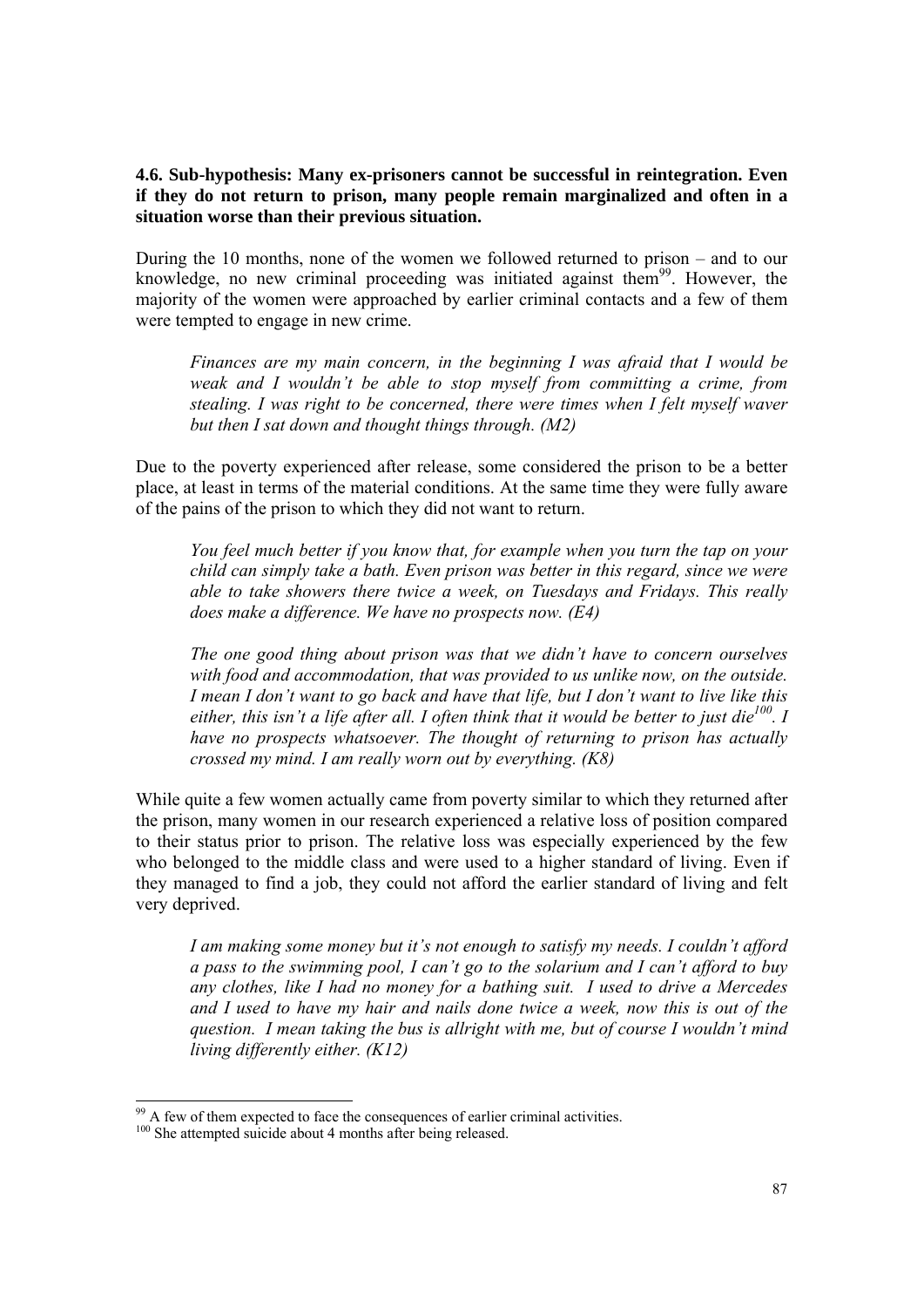*I can't make ends meet with the money I make from cleaning. I haven't bought any clothes since getting out of prison, I just wear my daughter's old hand-medowns, I mean this is awful. I am high maintenance, I need cosmetics and I like to be attractive. Of course I have no money to spend on a hairdresser, so I cut my own hair, but still the first thing I do every morning is style my hair. What really bothers me is that I can't have my broken tooth repaired. (K10)*

*We used to live quite well, and it is really difficult to come to terms with the fact that we have sunk this low. My husband even said, 'Just watch, sooner or later this won't have a happy ending!' The kind of life we live, the fact that we can't provide for necessities, it slowly leaves its mark on everything, on the children, on our relationship. (E4)* 

Thus at the material realm, the overwhelming majority of women suffered from poverty greater or just as great as before the prison. The experience of poverty was made worse by a relative loss of position for quite a few women. With the exception of perhaps one or two women, all others suffered from some degree of poverty, and the great majority could not improve or even reach the standard of living prior to prison.

Despite this strong general trend however, some patterns could be identified in the survival 'strategies'<sup>101</sup>.

The few women who succeeded in gaining permanent, registered employment<sup>102</sup> actually mostly enjoyed rather stable family lives as well. Some of them even continued higher education and were in general pleased with their lives. These women, without exception, all held medium-level educational qualifications prior to their entry to prison, and only one of them was Roma – thus they enjoyed a relatively favorable structural position compared to many of the other women. They also received considerable family support after they left the prison.

Family however, became and remained for many other women the one and only foundation of survival after the prison. The notion that the importance of family support in reintegration was particularly vital due to the lack of coordinated and effective support from the authorities has already been addressed in the report. Major barriers to labormarket integration steered many women towards reliance on the family even more - and the dominance of child-care support among the available forms of welfare also reinforced the value of motherhood. Thus, a number of women based their survival strategy on their families, particularly on children – and tried to live from various forms of child-related welfare<sup>103</sup>, or became pregnant immediately after release from prison.<sup>104</sup> Other women

<sup>&</sup>lt;sup>101</sup> The term 'strategy' should be used with some precaution for several reasons. The events of the first few months have been very chaotic for many, often included major changes, ruptures, periods of crisis etc. and generally lacked a conscious elaboration or continuity suggested by the term. Also, the period of 10 months is rather short and thus limits our ability to clearly spell out patterns of developments.<br><sup>102</sup> Altogether 5 women succeeded in gaining registered, permanent employment.

<sup>&</sup>lt;sup>103</sup> 2-3 women with children primarily relied on various forms of childcare-benefit and/ or nursing fee due to taking care of ill parents.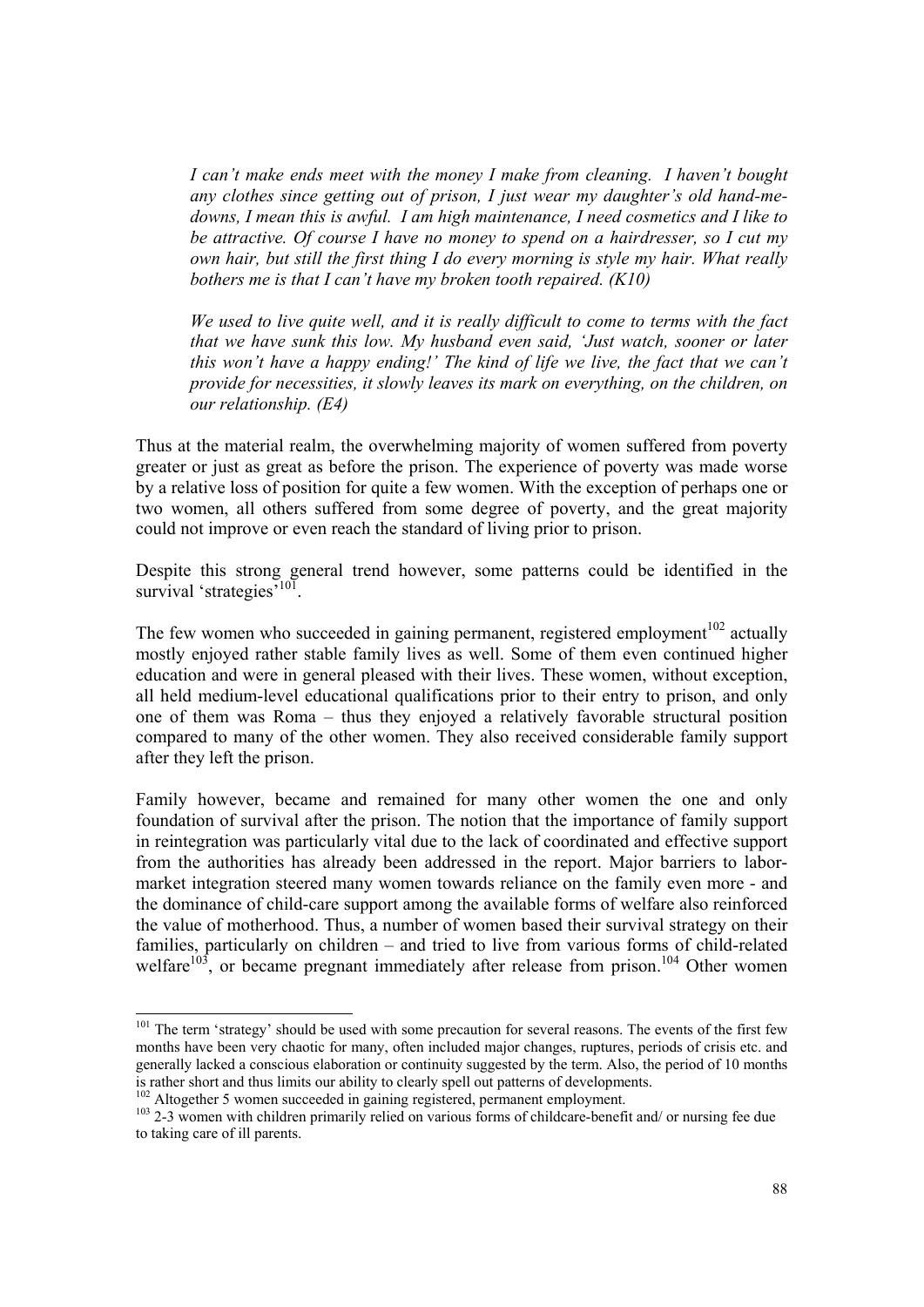were financially dependent on their parents and partners<sup>105</sup>. However, it must be noted that initially they all attempted to find work – and some of them continued to look for work after months of trying, because the incomes gained were far from sufficient to cover the family's needs.

Women, who were not able to find work, nor rely on active family support, were in the most difficult position<sup>106</sup>, defined by multiple forms of exclusion and often were pushed into serious depression. Some have already lost their children due to state care, or had grown-up children, or could not meet their children due to domestic violence. Their parents/ partners have died or were too poor to support them – or such support was impossible due to a former domestic violence incident. Thus these women not only had to face labor-market exclusion, but had major housing problems - became practically homeless - and could not finance the first weeks and months. Some of them had very little emotional support to rely on – in fact, some victims of domestic violence had to face the potential of meeting their former batterers. It is these women who were forced to take up e.g. housekeeping jobs, thus were likely to be exploited and harassed again.

<sup>&</sup>lt;sup>104</sup> Two women were pregnant in the first few weeks after their release and following their meeting with a new partner.

 $105$  All women who had family ties, were financially dependent on their families for weeks and months – however, quite a few women remained to be fully dependent on mothers and partners for the entire almost one year after their release.

<sup>&</sup>lt;sup>106</sup> About 4 women remained in such a disadvantaged position, however, it is likely that from the few people whom we lost during the 10 months of the research after their release, several also belong to this pattern.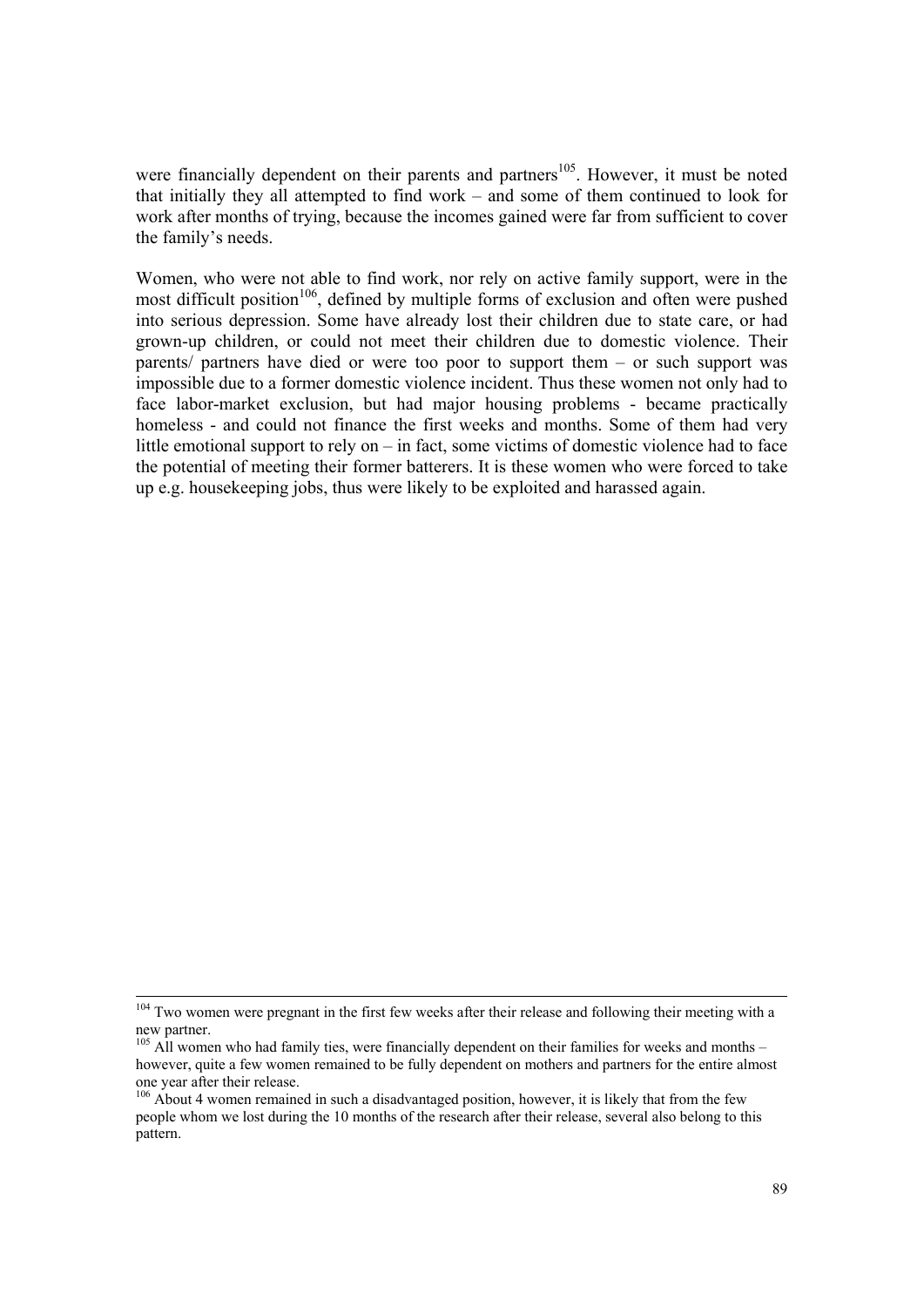### **Conclusions**

The main conclusions of the National Report are the following:

-Many of the women in our research experienced a social position characterized by multiple disadvantages prior to their imprisonment. Yet no doubt there were significant differences between the patterns that could be identified in the relative position and life paths of e.g. victims of domestic violence compared to the "Roma mothers" or the "subversive women".

-The prison in general has reinforced the impact of primary exclusion – and affected the various groups of women differently. Usually women with a better previous social position managed to secure the better jobs, access to volunteer jobs etc. in prison and thus gain significantly more money and better contacts. While women with very little previous education were actually given the opportunity to complete a few more grades of elementary education, this did not significantly improve their labor-market position. Due to lack of individual attention to inmates, women with better previous social position and self-assertion were more likely to stand out, attract attention and be able to develop strategies that pleased educators and were thus efficient – while the 'survival only' strategy did not secure enough attention.

-In the legislation the objective of reintegration is emphasized both as a general principle and it is also discussed at the level of specific areas and functions. Even though some reintegration oriented activities - e.g. prison work and low-level basic education – are available for the majority of inmates in Hungarian prisons, currently life in prisons does not prepare inmates appropriately for a successful reintegration after release. Existing progressive measures in legislation, as LER, are not applied sufficiently.

-Programs in women's prisons are gendered in that they prepare women for typically 'female' jobs through the profile of vocational training and prison work available. At the level of discourse, in terms of the specificity of women prisoners, motherhood is the strongest message both in women's narratives and also in agents' discourse. However, not even motherhood is a strong enough value in the reality of prison life – in many instances, the declared gender-neutrality of prisons excludes actual attention to women's specific needs (e.g. attention to victims of domestic violence.)

-One of the most serious barriers to preparation for release is the lack of individual treatment, and the lack of attention to the specific needs of various groups of inmates. This is partly rooted in the lack of financial resources and serious overload of prison staff, e.g. educators and psychologists. However, it also raises questions regarding the definition of their work, the dominance of administrative work, and the skills and competencies of personnel.

-Women's prisons and women' prisoners are disadvantaged in several ways, yet the basic problem is that two of the three women's facilities are inappropriate from the perspective of reintegration. Mélykút is inaccessible, which contradicts basic expectations from a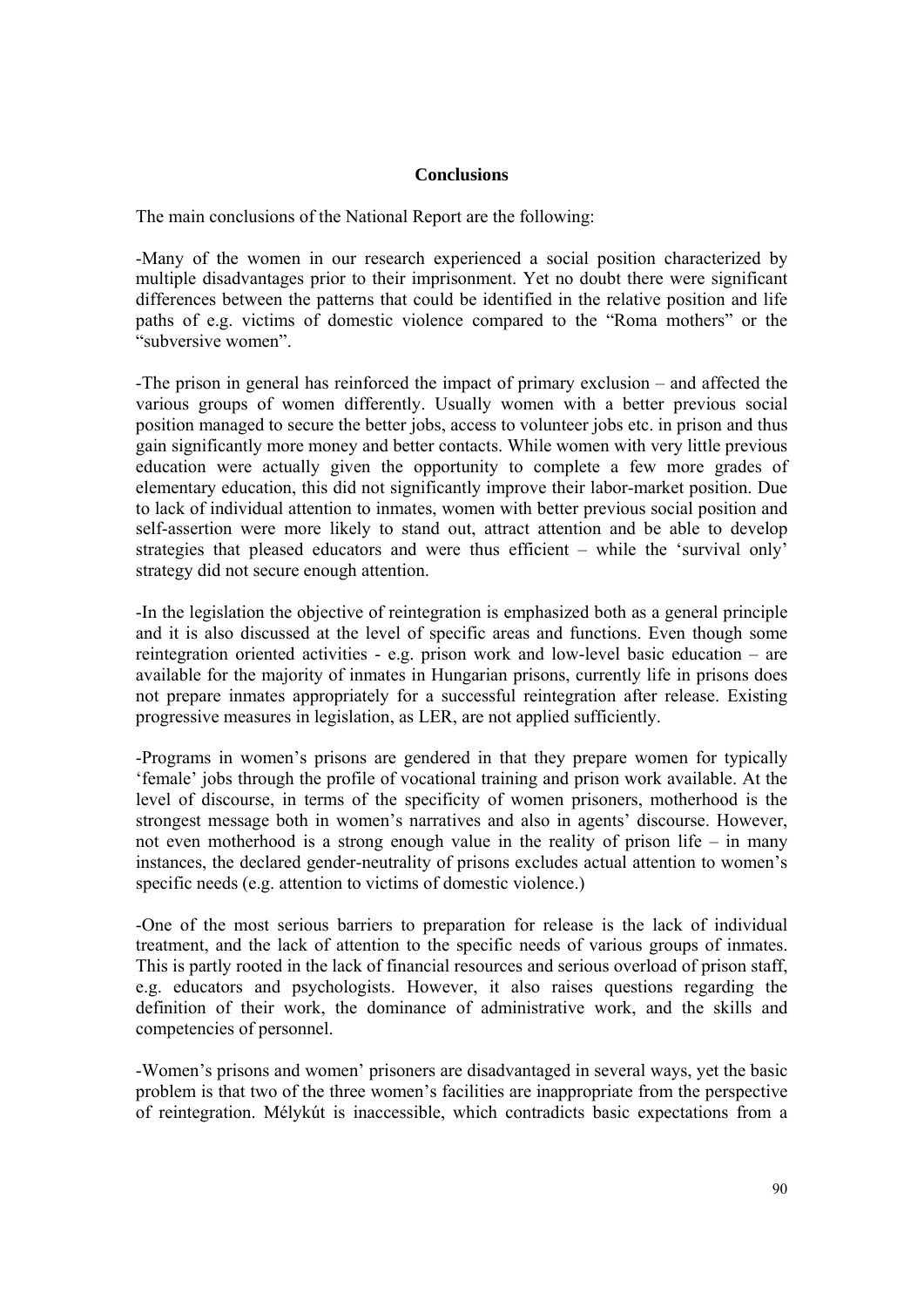low-security regime and a facility for under-age inmates, disables family and social contacts, does not allow work outside the prison, and discourages employers and NGO-s from cooperation. Kalocsa actually operates as a high-security prison even for those who spend there a prison sentence. The location of Kalocsa disables social and family contacts since it is inaccessible for families in other parts of the country, and it is a barrier against the application of reintegration-oriented measures as one-day leaves and LER.

-Besides the generally disadvantaged position of women's prisons, the only independent all-women facility, Kalocsa has left even its relative advantages unexplored. Because of its large population (above 410 women) and high ratio of prisoners with long sentences, it could be an ideal location for vocational training courses, innovative programs, therapy for victims of domestic violence, etc. However, should such opportunities be left unexplored in the currently opening up system of penitentiaries, the relative disadvantaged position of not only Kalocsa, but all women's prisons would be reinforced.

-Cooperation with NGO-s and with the probation service in reintegration-related services was only recently launched in most prisons, yet this trend is expected to intensify. However, NGO-s or probation officers will not be able to deliver all reintegration-related obligations of prisons. Prisons must improve their operations in order to provide individual treatment, but also must focus on vocational training, and mental healthcare services, above all.

-Despite the significant improvement in the field of reintegration after prison marked by the establishment of the national Probation Officers' Service, it can be challenged whether a conceptual framework has been defined in order to coordinate reintegrationrelated efforts. Women released from prison still face the uncoordinated requirements of various state agencies, which often try to control, rather than service them. No housing solutions are offered for women and no assistance is given to finance the costs of the first few months.

-Given the low level of state or NGO support after release, the importance of family support is all the more decisive. While the family usually refers to parents and children – and only in some cases to partners – women without family contacts are often in the most difficult position and are likely to become homeless and further marginalized. Yet in general, the great majority of women have to face poverty, poor housing conditions, and strong barriers to their labor market entry, especially in the form of the criminal record.

-The patterns developed related to primary exclusion, and reinforced in prison, continue to influence women's further life chances – together with the availability of the abovementioned family support. All of the few women who actually managed to find permanent employment, held middle-level educational qualifications and enjoyed family support. Yet it seems that in the absence of any of the two, it became virtually impossible to both find a permanent job or to finance the first weeks and months after release. Especially women who lacked both, found themselves in totally marginalized and hopeless positions.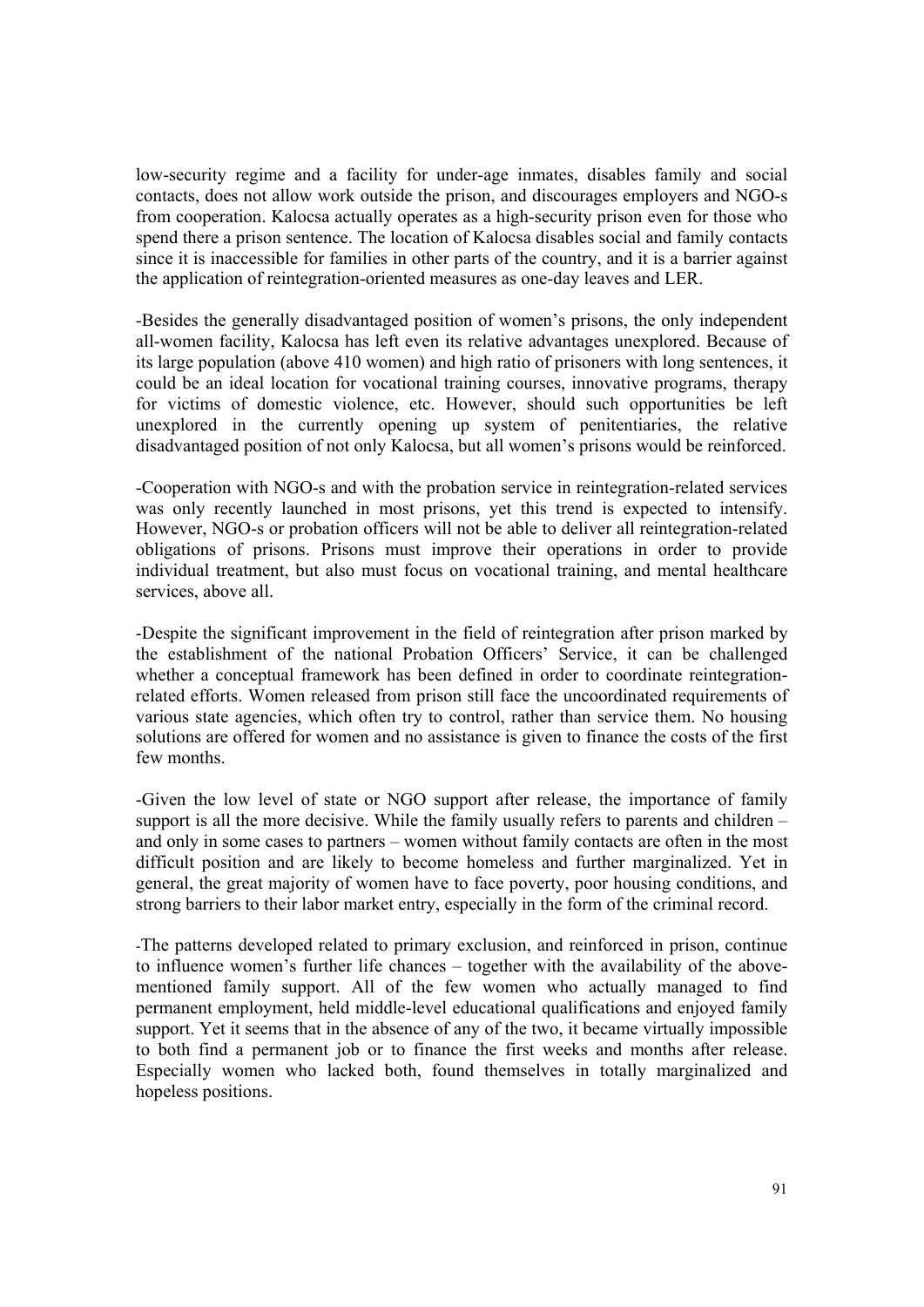#### **References**

- Csorba, József and Farkas, Lilla and Loss, Sándor, "A törvény előtti egyenlőség elve a büntetőeljárásban", Fundamentum 2002/1. Pp.. 125-139.
- Farkas, Lilla, Kézdi, Gábor, Loss, Sándor, Zádori, Zsolt, "A rendőrség etnikai profilalkotásának mai gyakorlata", Belügyi Szemle, 2004./2-3, pp.30-50.
- Fehér, Lenke, and Parti, Katalin,"Nők a börtönben", *Kriminológiai Tanulmányok* 39, 2002.
- Huszár, László, "…és bűnhődés: A magyar börtönlakók szociológiai vizsgálata", *Kandidátusi értekezés*, 1997.
- Huszár, László "Romák, börtönök, statisztikák", Amaro Drom, 1997 August, pp. 9-11.
- Huszár, László, "Első lépés", Börtönügyi Szemle, 1997/3., p. 21.
- Kádár, András, and Kőszeg, Ferenc (eds.), *Double Standard: Prison Conditions in Hungary*, Hungarian Helsinki Committee, Budapest, 2002
- Morvai, Krisztina, *Terror a családban*, Kossuth Kiadó, 1998.
- Póczik, Szilveszter, "Magyar és cigány bűnelkövetők a börtönben egy kutatás tapasztalatai", *Kutatási beszámoló és munkaanyag*, Országos Kriminológiai Intézet, Budapest, 1999.
- Spéder, Zsolt, *A szegénység változó arcai*, Századvég, Budapest, 2002.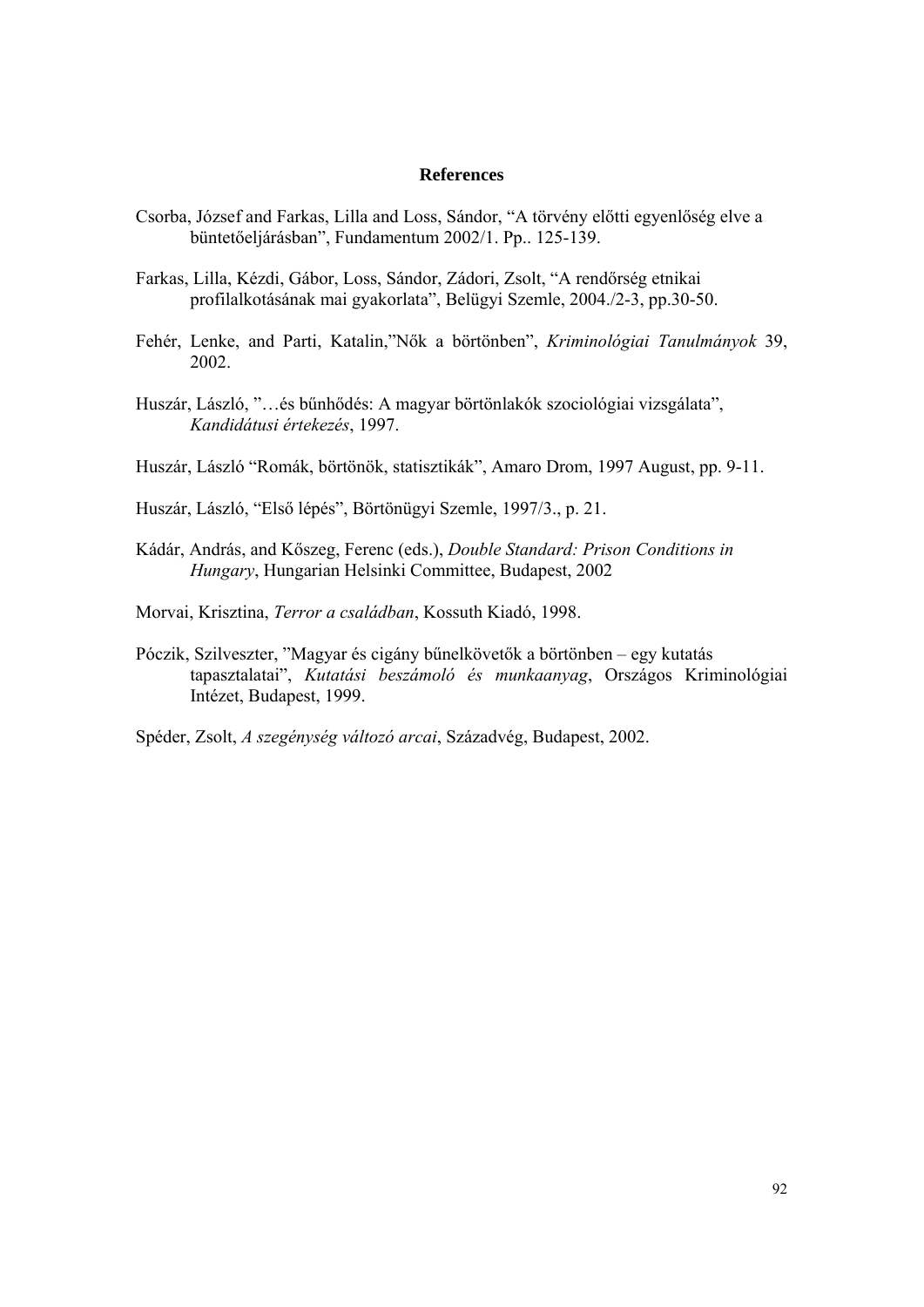#### **Appendix: Research Summary**

# Women, Integration after Prison (MIP): Analysis of the Processes of Socio-Labor Integration of Women Prisoners in Europe

The MIP research project has been carried out within the European Union's Fifth Framework Programme "Improving the base of socio-economic research", with the participation of academic research institutions and NGO-s from six European countries: Spain, Germany, England and Wales, Italy, France and Hungary, under the coordination of SURT, a Spanish partner. The project was launched in November 2002 and will be completed by the spring of 2005.

The objective of MIP has been to develop a comparative research project about the reality of women in European prisons and their life after release – with an emphasis on the efficiency of the social and penitentiary policies which promote their social and labor integration in the six participating countries. The research aimed to identify the key factors that affect the social exclusion or integration of imprisoned women. The evaluation of existing social and penitentiary policies and measures for reintegration of women prisoners was a key objective of MIP. The research aims to contribute to their improvement by formulating recommendations based on the research findings.

### **Methodology**

The MIP project included an analysis of the policy and legislative context in each country as well as an analysis of reinsertion measures, programs run by the different state and non-state agencies during and after the prison. Reports were produced on the demographic, socio-economic and penitentiary aspects of the national legislation and corresponding policy work in every country. The effectiveness of work, education and training programs, measures in the field of ensuring housing, health -and substance abuse treatment in women's prisons, as well as measures impacting social contacts and family relations as well economic resources were addressed in a separate report. National reports – as this National Report for Hungary - were produced in each country after the closure of fieldwork.

While secondary sources were also used for data collection, the core of the methodology consisted of a series of interviews with women in each country as well as agent interviews. The first interviews with the women took place during the last weeks of their prison sentence, and were followed by interviews within 1 and 4 months after their release. The final interviews were recorded about 9 months after the release. Detailed life trajectory interviews with two women in each country were also part of the methodology. Interviews with reinsertion agents added insights from prison personnel, probation officers, NGO-s, penitentiary judges and other decision-makers and professionals involved in reinsertion. Due to national differences, variations in the methodology were unavoidable, and in some countries following up women proved to be difficult, however, most teams conducted first interviews with 20 women, and 25 or more professionals working in the criminal justice and penal systems.

In Hungary, women with definitive prison sentences can be accommodated in three facilities. We interviewed altogether in the three locations 20 women prior to their release, and followed up with 17 of them 4-6 weeks later for a second interview, and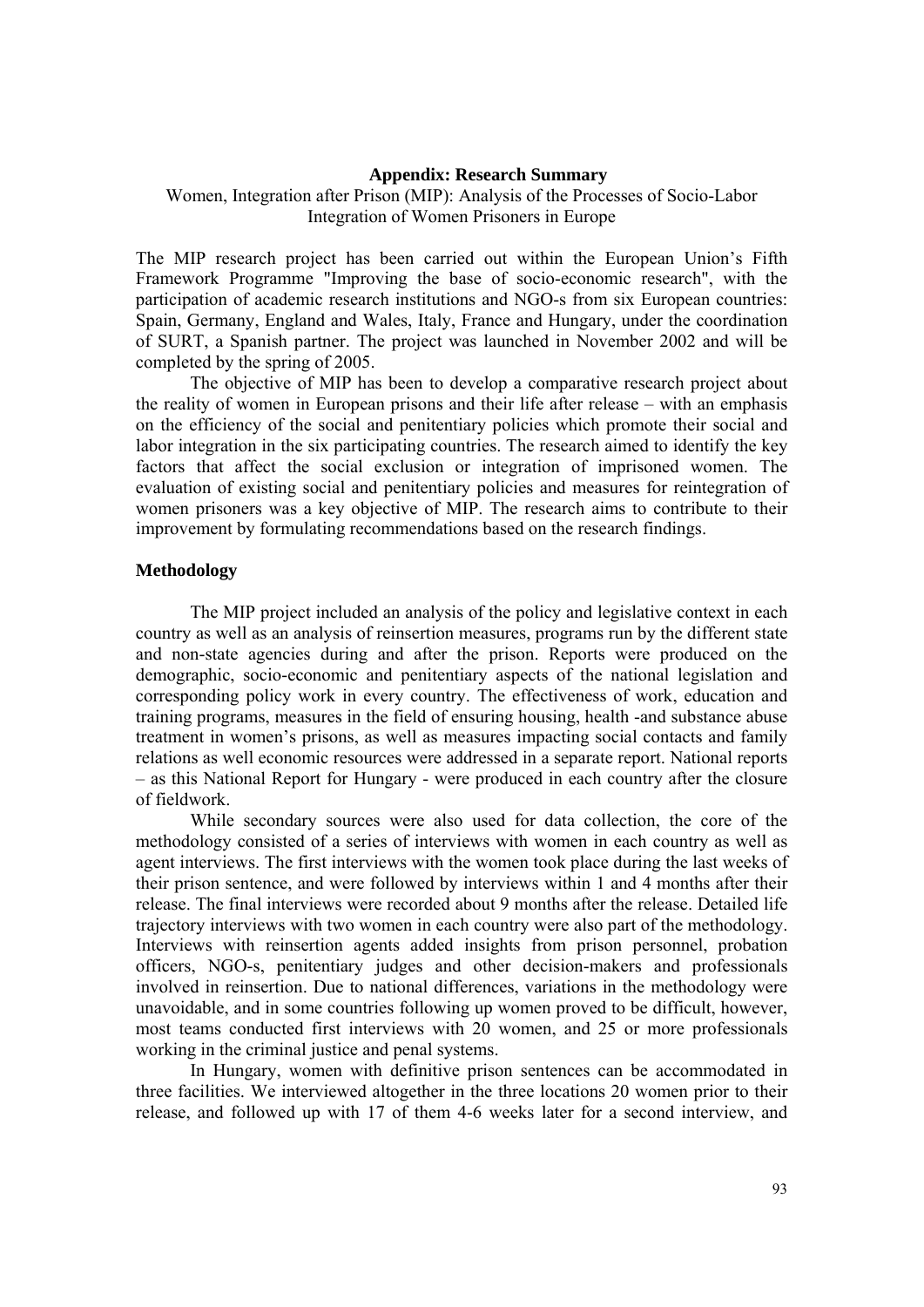about 4 months after release for a third interview. About 9 months after release we interviewed 15 of the women for the fourth time. The length of the first interviewed varied between 1.5-2.5 hours, while follow-up interviews were usually shorter, on average 1-1.5 hours each. The great majority of interviews were tape-recorded, the few exceptions were produced by inappropriate circumstances, e.g. the necessity to deliver phone interviews in a few cases. The two women for the life-trajectory interviews were interviewed at several occassions. We very much appreciate that our interview partners were extremely cooperative, often disclosed difficult experiences with trust and openness and were very eager to contribute to the research.

Interviews were conducted with 27 agents (during 22 interviews) and included penitentiary wards, educators, prison psychologists, managers of women's units, department leaders at the National Prison Administration, executives at NPA, penitentiary judges, executives at the Probation Officers Service, and several NGO-s. All of our interview partners as well as the above-mentioned organizations were very cooperative and very committed to supporting the research – and showed great interest in learning about the research findings. We are confident that the Hungarian institutions, organizations and individuals will utilise the outcomes of this research. We would like to thank all their support and cooperation for the following organizations and institutions who took part in the research through the agent interviews:

Kalocsa Prison Mélykút Prison Eger Prison National Prison Administration Probation Officers Service County Court Bács-Kiskun County Employment Office of Budapest Váltósáv Alapítvány (NGO) Élő Reménység Alapítvány (NGO) Szolnoki Népfőiskola (NGO) Rácsok Alapítvány (NGO) Mécses Szeretetszolgálat (NGO) Utolsó Esély a Reintegrációért (NGO) AVP Hungary (NGO).

We interviewed the following agents at the above-mentioned organizations:

 3 executives/ heads of departments at the NPA 2 managers of women's prison units/ senior officials 3 prison educators 4 prison guards 1 penitentiary judge 1 prison psychologist 3 officers at the Employment Office 2 probation officers/ executives

8 agents at NGO-s involved in prison education/ or reintegration after release.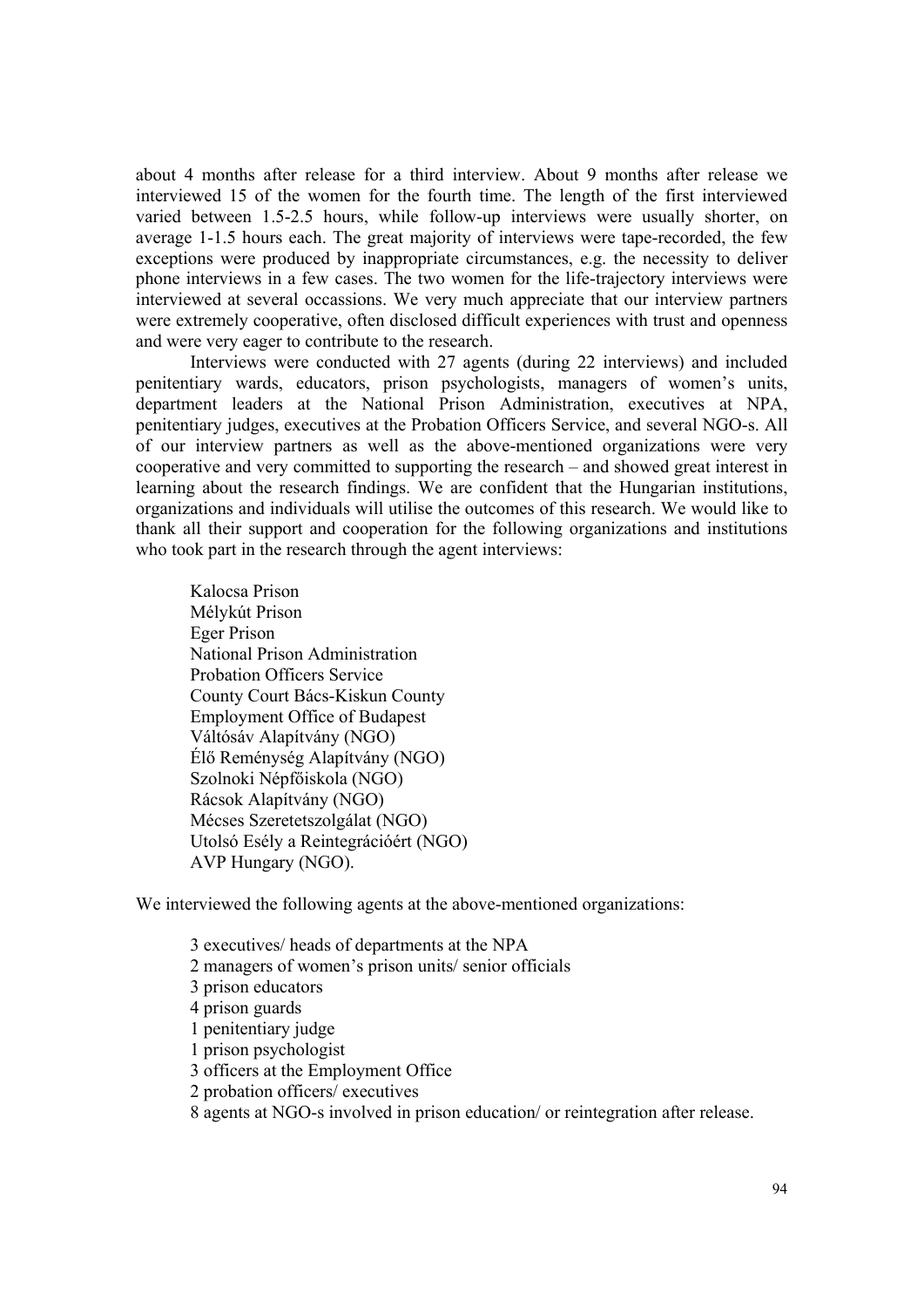The Hungarian research team at the Center for Policy Studies of CEU consisted of several researchers from CPS, that is, in particular, Andrea Krizsán, Herta Tóth and Réka Sáfrány as well as CPS Director Viola Zentai. Financial and Project Management responsibilities at CPS were fulfilled by Zsuzsa Gábor, while financial, project management and research assistance was delivered by Rozália Kerndorfer, Ágnes Magyar and Lilla Jakobsz respectively at various stages of the project. However, throughout the fieldwork CEU's research team built on the interviewing work of Gábor Tajta and Anikó Csáki, both of whom gained competence in working with prisons and prisoners through their involvement with Váltósáv Alapítvány, a leading Hungarian NGO. Gábor Tajta also acted as a consultant in the early phases of the project.

We present here the research hypotheses of MIP, which reflect an overall picture about the main avenues of research thinking in the project. The national reports prepared after the analysis of data collected during the fieldwork – follow this list of research hypothesis, developed on the basis of the theoretical background of the MIP project.

### **1. PRIMARY EXCLUSION AND GENDER**

Many women in prison were already suffering a degree of social exclusion at the time of their imprisonment. Their situation prior to imprisonment is characterized by multiple disadvantages. Primary exclusion often has gender-specific aspects. The situation of exclusion and gender determine the type of crimes for which certain women are sent to prison:

-Economic crimes are typical among women prisoners – this type of crime is related to both exclusion and gender.

-Domestic violence is often directly or indirectly present as a key factor in women's life course.

-Some women are imprisoned due to crimes committed as a result of multiple dependence on a man (usually partner, or father, or brother etc).

-In some cases the social networks, the neighborhood, or multigenerational patterns may strongly influence the type of crime committed.

## **2. FURTHER EXCLUSION BY PRISON**

Imprisonment excludes women who were not socially excluded before their imprisonment and excludes already excluded women still further. Multiple effects of exclusion are at work due to their imprisonment. Women suffer an irrecoverable loss of roots, due to the separation from children and violation of their gender role as mothers and wives.

Prison frequently becomes a factor of secondary exclusion. It does not contribute to the elimination of exclusion processes and mechanisms, on the contrary, it often aggravates them by recreating social and personal conditions that reproduce criminal conduct:

-During the prison sentence, social contacts of inmates suffer and deteriorate.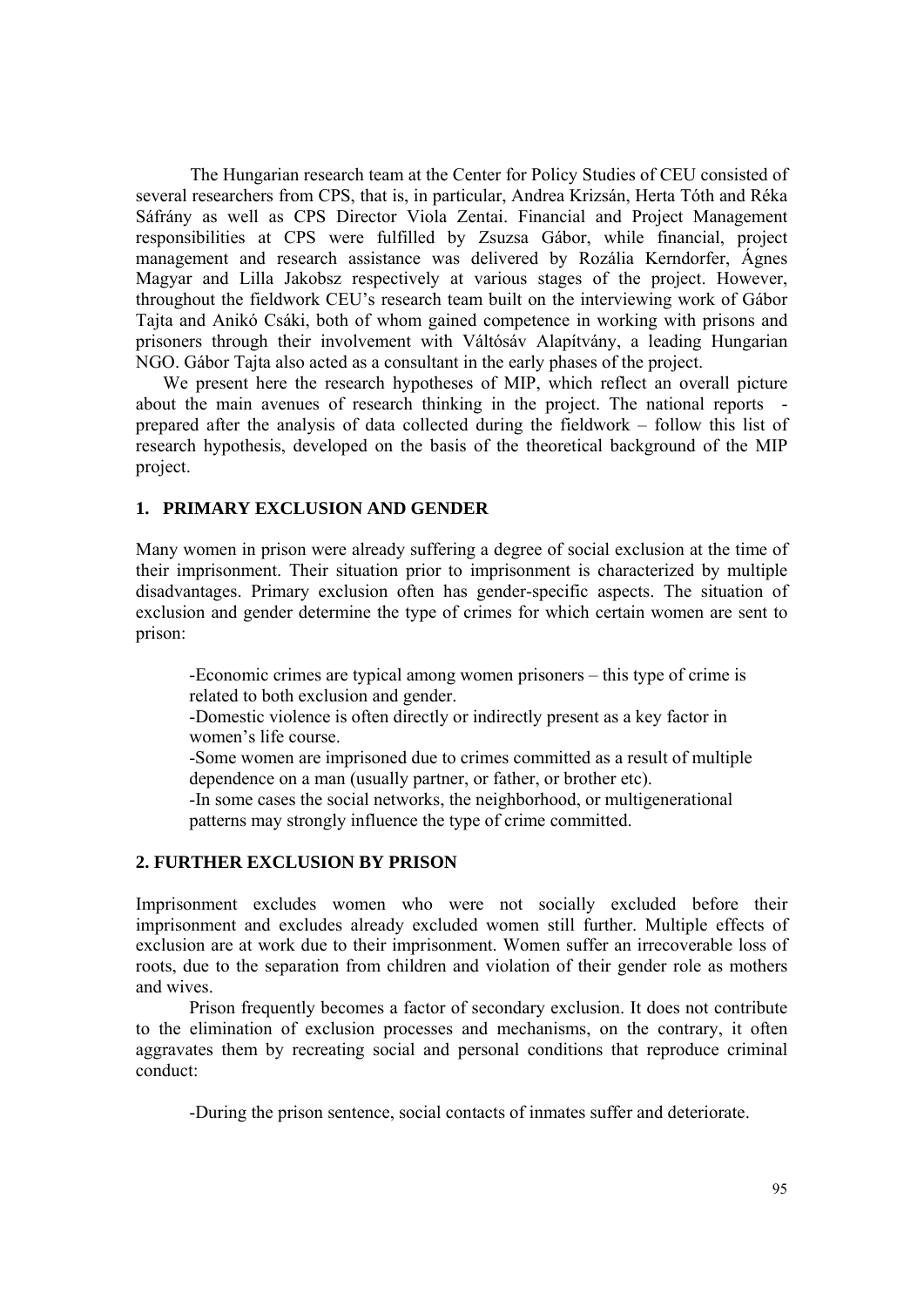-Prisons do not strengthen skills that are vital for reintegration. -Inmates' health conditions often deteriorate both in terms of their physical and psychological well being. Efforts to help inmates to come to terms with their crime/ guilt / etc. are not systematic.

Women's prisons are in the position of remnants due to their small weight in the prison system. The conditions and consequences of imprisonment are influenced by this, e.g. poorer material conditions and access to work and training opportunities, or difficulties for visitors due to significant distance from home.

There is a contradiction between the principles and the practice of social and criminal justice regarding the function of prisons. Despite the emphasis in legislation on social integration, actual daily prison life does not reflect social integration as a priority. There is a remarkable difference between the level of discourse and actual reality in prison life, regarding the extent to which social integration is actually addressed. The penitentiary system and social integration cannot be smoothly reconciled, which reinforces the social exclusion of some of societies' most vulnerable groups.

# **3. REINTEGRATION MEASURES IN PRISONS**

Presently applied measures and programs for the social integration or reintegration of women ex-prisoners are inadequate.

-Work within prisons fails to supply inmates with marketable occupational skills or other useful, convertible skills for other areas after release.

-Training and education in prisons does not sufficiently contribute to the acquisition of education and skills needed after release.

-Women do not receive enough preparation and support for their smooth return to family and other intimate ties and integration into the community.

-Programs in prisons are gendered, which often reflect and reinforce traditional gender roles.

# **4. BARRIERS TO REINTEGRATION AFTER RELEASE**

Several barriers to the social reintegration of women ex-prisoners remain. The prison experience is often an obstacle to generating adaptive strategies and to the acquisition of key capacities that are necessary for an effective insertion process. Skills that would be needed after release are not developed by prisons.

 In regards to social-labour integration, women find themselves in difficult circumstances, and this can lead to the accumulation of situations of exclusion.

Upon leaving prison, women often face a new "conviction" in that the effects of prison can lead to an increase in their rootlessness or rupture in their lives. Thus new conditions are required in order to overcome the effects of prisonization, as well as to reconstruct their lives.